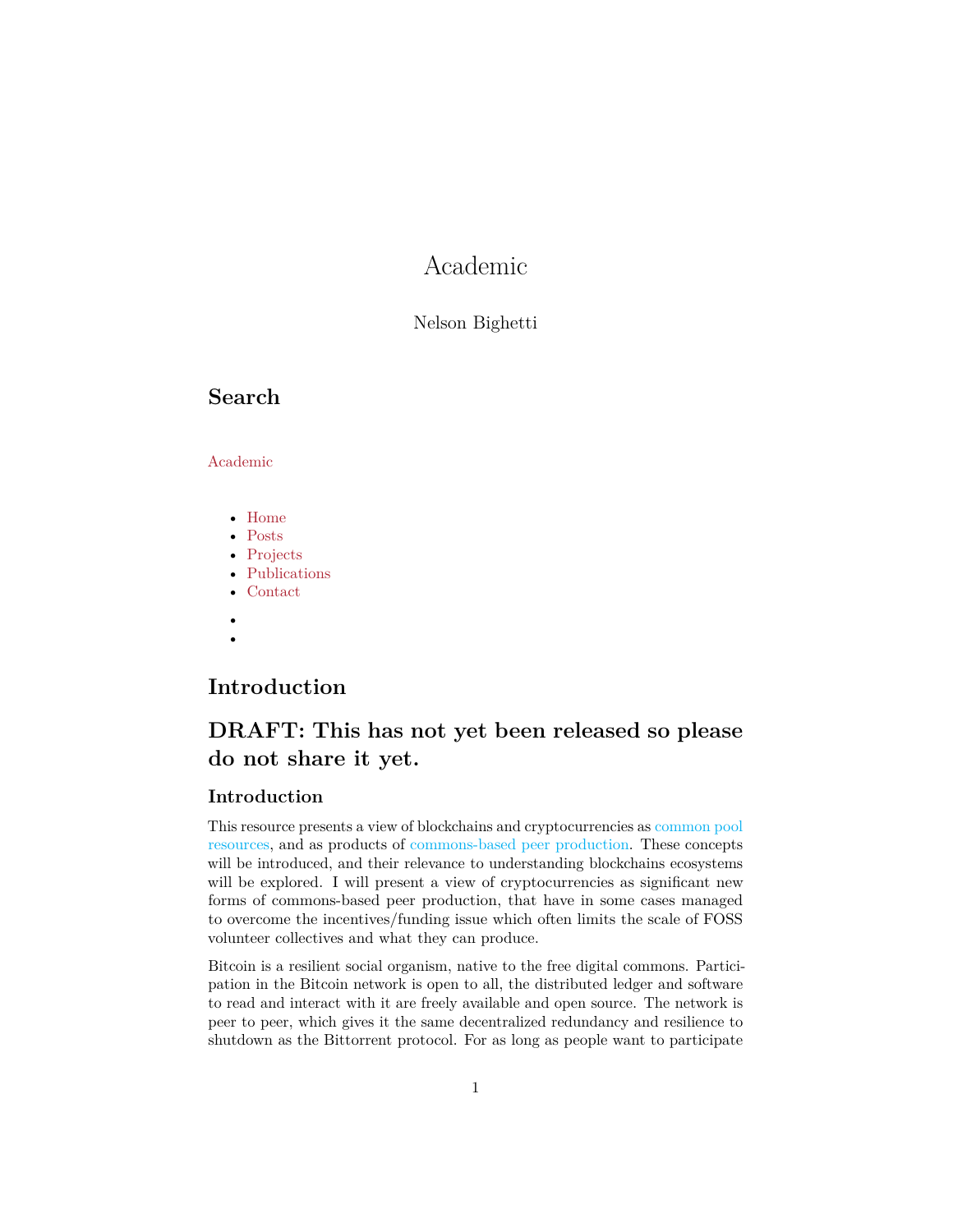in Bitcoin and have the means to communicate, it is safe to assume that the network will be operating in at least some capacity. Given that the network is here to stay, and the people who embrace it have grand ambitions for its societal impact, it is important to understand the social and relational dynamics at play among participants, as these will determine how the network behaves in the long run.

The network is actively constructed by its human participants, who can be considered as a set of constituencies that each do their part to give value to the network and its native assets. There are two key constituencies driving the network: the developers of the blockchain's software infrastructure, and the producers of blocks on the network (miners). I consider how those constituencies interact with each other, and the other constituencies that contribute to giving the network value (merchants, service providers, node operators, users).

The work of Elinor Ostrom will be used to consider the resources these networks produce as **common pool resources**. Blockchains are in a sense public goods, because they are accessible to all, but the resource they produce (incorruptible public ledger open to all, providing the capacity to make uncensorable transactions) is necessarily finite (because scale comes at a cost to nodes in the network).

The work of Yochai Benkler will be used to consider the production of these resources as a form of **commons-based peer production**, and the software they run on will be considered as examples of Free Libre Open Source Software (FLOSS). My position is that blockchain projects are significant as new forms of commons-based peer production which incentivize the production effort much more effectively than prior forms. Blockchains, therefore, have the potential to harness the power of commons-based peer production at greater scale and be of greater consequence to wider society.

The blockchain itself is a new form of digital commons where the rules are enforced collectively by all participants. We are witnessing a flurry of experimentation in how the novel affordances of this decentralized commons can be used to facilitate new modes of organization and coordination.

The first part of this resource introduces the concepts and considers what is familiar and what is different about the cryptocurrency context. A framework is developed which involves profiling the constituencies that make up a blockchain's ecosystem and considering the roles they play and how they interact with each other.

In part 2 of the resource, this framework is then applied to characterize a number of projects based on observations of their commons. This is composed of a set of reviews of blockchain-type projects from the perspective of common pool resources and commons-based peer production.

Decentralized Autonomous Organizations (DAOs) have emerged as an effort to harness the coordination and organizational affordances of blockchains. I will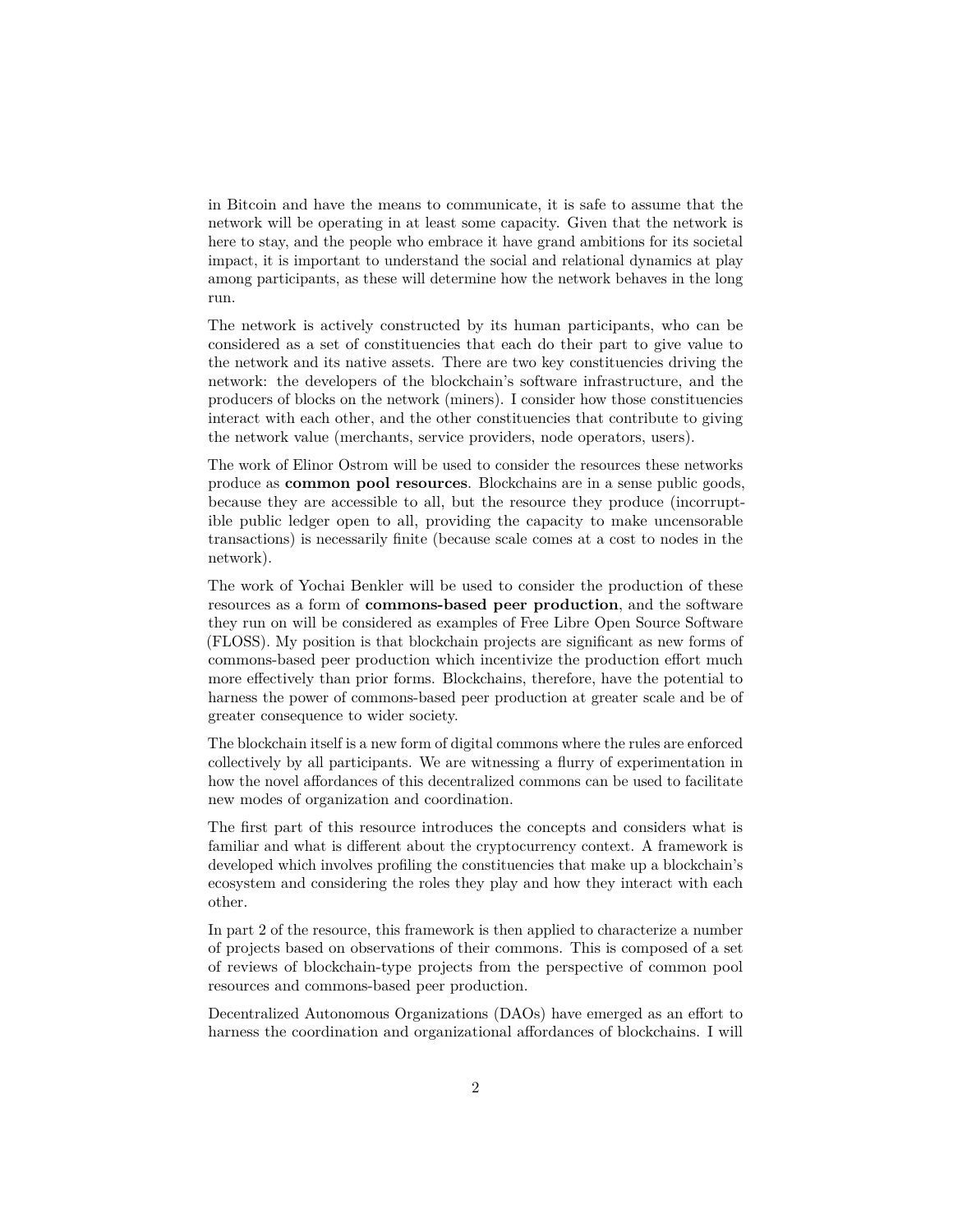consider some examples of DAOs that are being used as part of the governance of cryptocurrency networks, and also some platforms which exist to allow for the creation of DAOs with varied purposes.

This is version 0.5.0 - I consider this a not quite public beta, the purpose of which is to collect feedback which can be used to improve the resource before launching it properly.

I am planning to develop this resource on an ongoing basis, and will collect updates into releases with release notes that explain what has changed - you can follow the full history of how it develops in the GitHub repository, and check the diff to see what has changed since the last version you read.

This resource is closely related to the [crypto governance research](https://github.com/RichardRed0x/crypto-governance-research) repository, which collects answers to a standardized set of questions for a variety of projects. That repository is open for contributions. A good reason to try and open this up is that there is simply too much going on in the space for one or a small number of contributors to track.

## **Commons Based Peer Production (CBPP)**

Yochai Benkler (2006) wrote about the concept of commons-based peer production in his 2006 book ["The Wealth of Networks - How Social Production](https://cyber.harvard.edu/wealth_of_networks/Download_PDFs_of_the_book) [Transforms Markets and Freedom"](https://cyber.harvard.edu/wealth_of_networks/Download_PDFs_of_the_book), describing its qualities and potential in some detail. Commons based peer production (CBPP) is a new model of socioeconomic production in which people work cooperatively on commons-based (publicly accessible) resources. The most well described and significant examples of CBPP are Free and Open Source Software (FOSS) projects, other examples include Wikipedia, OpenStreetMap and The Pirate Bay.

The Internet has dramatically lowered communications costs, and the costs associated with providing information goods. These developments made CBPP possible because they allowed people who shared a common interest to find each other, communicate, share work on a common project, and distribute the product of that work to anyone who wanted it. The low costs associated with communication, production, and distribution meant that there was no need for an organization with capital to take ownership of the projects and run them in a way which would generate revenue.

With these barriers removed, groups of hobbyists could collaborate on projects that they found interesting or useful - and this mode of production has given us the software that the bulk of the Internet runs on. Nadia Eghbal's [Roads](https://www.fordfoundation.org/about/library/reports-and-studies/roads-and-bridges-the-unseen-labor-behind-our-digital-infrastructure/) [and Bridges: The Unseen Labor Behind Our Digital Infrastructure](https://www.fordfoundation.org/about/library/reports-and-studies/roads-and-bridges-the-unseen-labor-behind-our-digital-infrastructure/) provides an excellent account of the importance of FOSS to our digital infrastructure, why there are issues with funding it and what the consequences are.

The way in which participants collaborate, and the nature of the resource they produce, are also fundamental to CBPP. This mode of production is characterized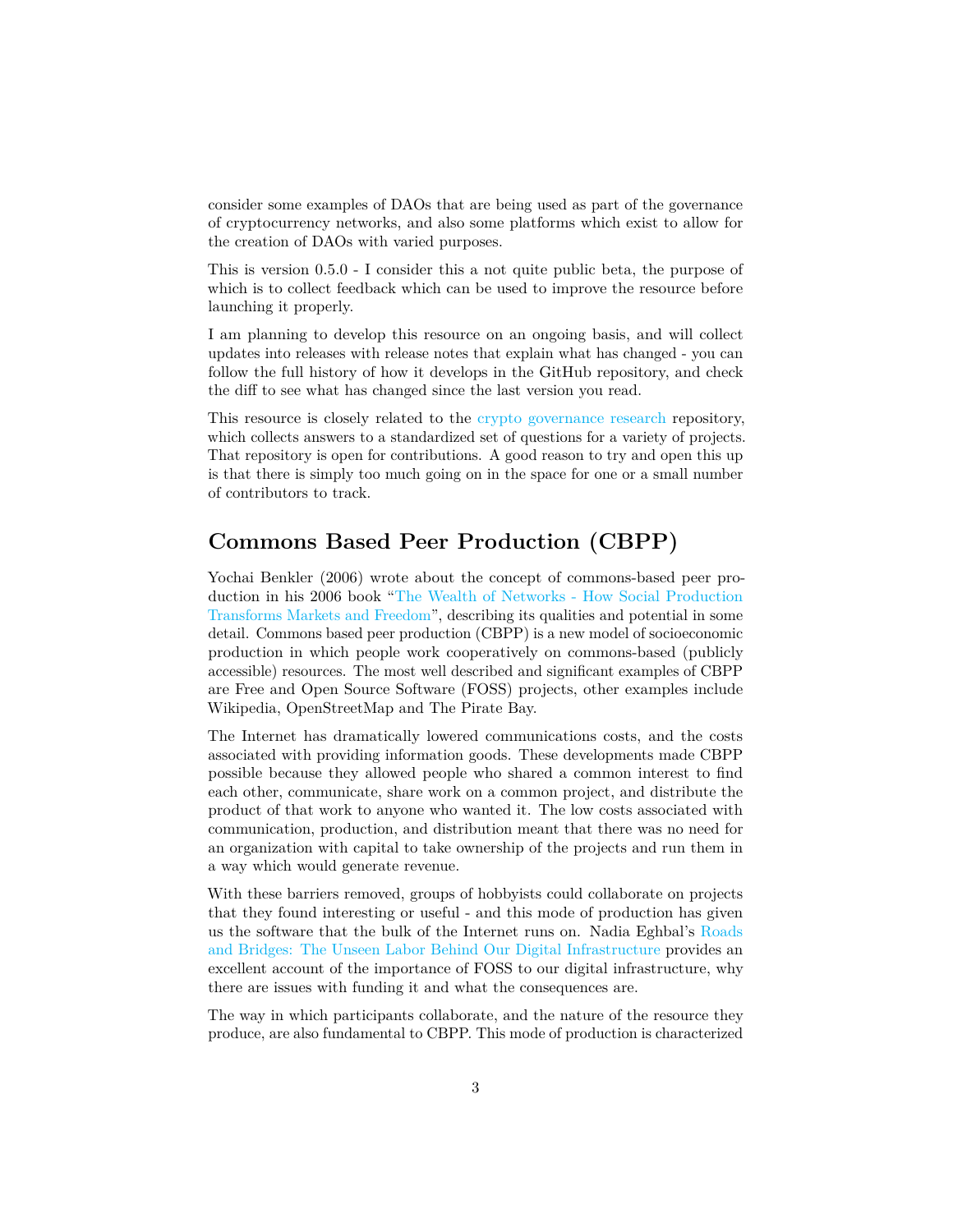by openness. In the case of FOSS the software is open-source, so anyone can read the code, understand it, and tweak or re-purpose it. This widens the pool of potential contributors to include anyone with an interest in the project who takes the time to understand the product and how it is being produced.

Licensing also plays a role here, with the advent of "copyleft" licenses like the GNU General Public License allowing groups to protect their work and guarantee that they could continue to use and build on the resource, while also preventing any actor from making a proprietary restricted-access version of that resource.

Unrestricted access to the resource and its history results in a kind of equality between participants (peers). Should a conflict arise about the project's direction the conflicting parties have an option to "fork" the resource and develop alternative versions from that point onwards.

CBPP projects typically lack a hierarchical or otherwise tightly defined structure, peers participate independently on a voluntary basis, assigning themselves to the tasks they find most interesting or worthwhile. This method of open voluntary allocation seems to offer high efficiency in allocating human resources - more so than top-down management within conventional organizations (with Human Resources departments). GitHub, a key platform for the software commons, and itself valued in the billions of dollars when [acquired by Microsoft,](https://techcrunch.com/2018/06/04/microsoft-has-acquired-github-for-7-5b-in-microsoft-stock/?guccounter=1&guce_referrer_us=aHR0cHM6Ly93d3cuZ29vZ2xlLmNvbS8&guce_referrer_cs=xmp_96homgEdg4lgjjDBvg) relies on open allocation internally. Spotify also [uses](https://www.youtube.com/watch?v=4GK1NDTWbkY) an open allocation type approach to organizing its software developers.

In the FOSS domain, ready access to version control and platforms like GitHub have further reduced the friction associated with collaboration, and diminished the benefits of being physically co-located with collaborators.

Modularity of the project is a requirement for CBPP to succeed (Benkler, 2006). It must be possible for many individuals to work independently on components which join together to form the product/resource. Where this is true, the benefits of open allocation seem significant.

CBPP also requires a high degree of transparency in organization and decisionmaking. New contributors must be able to get up to speed quickly on which types of contribution are appreciated or they will likely become disgruntled and quit.

The major limitations of CBPP (and the reason why not all the software we use is FOSS) are:

- 1. Funding of work, incentives for workers. Most workers need to derive an income from their work, and have limited time to spend on work which is un-paid. Most software is produced within organizations that generate revenue and profit from its sale or deployment - which can be used to pay workers.
- 2. Important work can be dull. Where a project relies on self-motivated and self-funded participants useful but boring work may go undone and this might hamper the project's progress.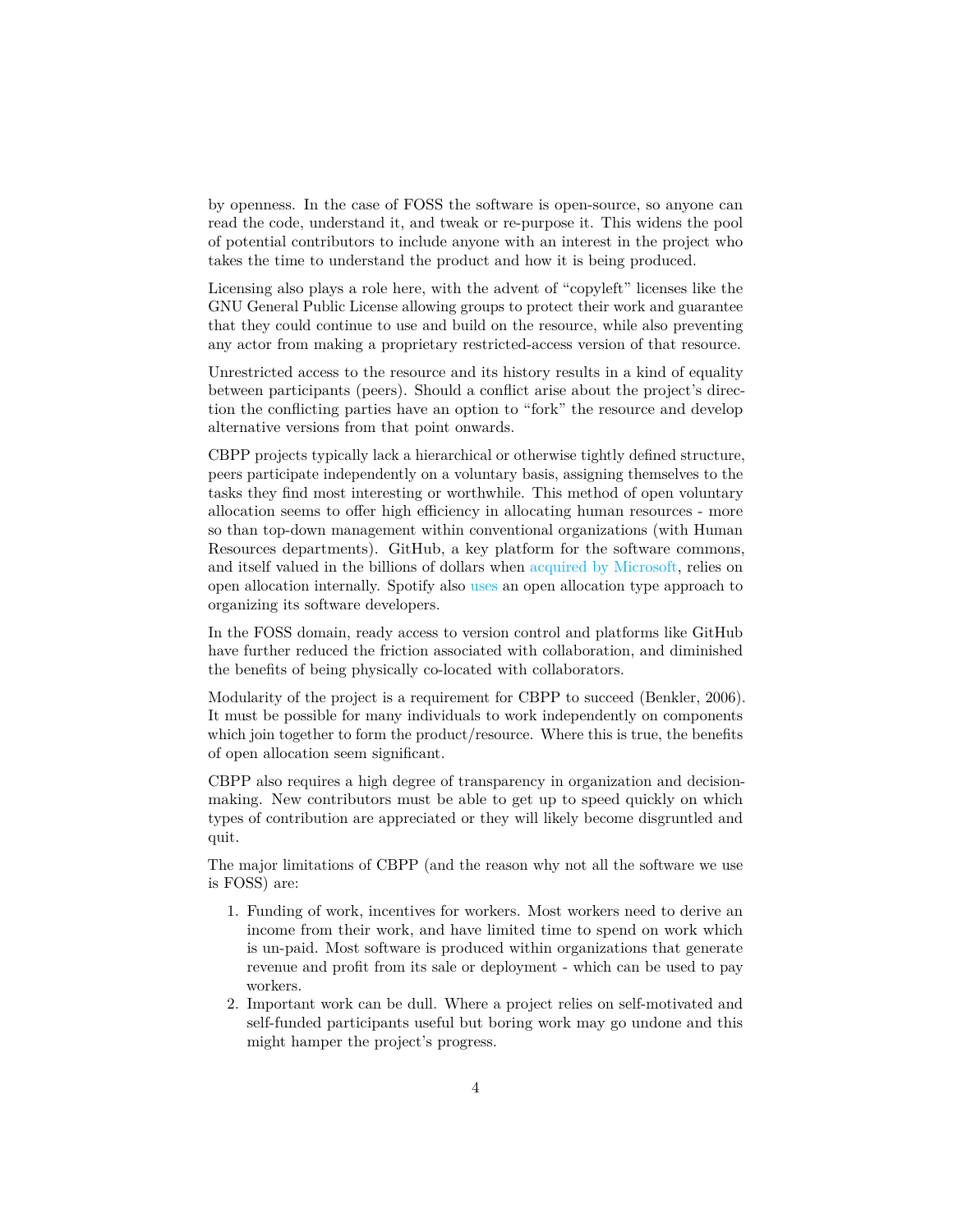3. Governance without hierarchy. When work is organized along hierarchical relations, it is relatively clear who has responsibility for making decisions and/or there is a method in place to resolve disputes. Lack of direction or lack of agreement on direction can limit a project's progress.

Some blockchain/cryptocurrency projects are addressing these limitations in a variety of novel ways. In the following sections, I will outline how CBPP differs to conventional means of production, and how cryptocurrencies differ to other CBPP efforts.

There is much more to a cryptocurrency than the FOSS which participants in the network run, but many of the other forms of work which go into producing a useful cryptocurrency and giving it value can also be considered as forms of CBPP.

## **Organizing and Funding Software Production**

One of the best characterizations of the difference between proprietary and open-source software (OSS) is Eric Raymond's [The Cathedral and the Bazaar.](http://www.unterstein.net/su/docs/CathBaz.pdf) This contrasts the top-down coordination of a large centrally planned structure (the proprietary Cathedral) and an open bazaar where people interact freely bringing their contributions and needs (bugs and feature requests) together in a bottom-up process that tends to produce good software.

Proprietary software is characterized by relations of control. The proprietary software production company aims to limit those who can use their software by imposing certain conditions, such as paying for it (e.g. Microsoft products) and/or storing one's data through a service they provide while granting them permission to use/sell it (e.g. Google/Facebook's products).

When software is not Free Libre Open Source (FLOSS), there is typically some entity which generates revenue from controlling access to that software. Where that revenue is generated by selling licenses to use the software, the business model is quite recognizable as it amounts to selling units of a product. As such, the organization controlling that copyright also has a recognizable form - with departments for marketing and promoting the product, new product development, and protecting against the infringement of the copyright (through legal and/or technical means) which allows the business model to be sustained.

Technical means of enforcing copyright (e.g. Digital Rights Management, or Digital Restrictions Management as Richard Stallman, FOSS pioneer, would have it) always weakens the software product itself. In the best cases, the user experience is compromised in some minor way (like reporting your actions back to a server), in the worst cases, the product becomes unusable in certain scenarios (such as a lack of internet access to periodically check in with designated servers).

A recently popularized alternative to charging a licensing fee to use the software has been to offer a service based on the software. Users do not download and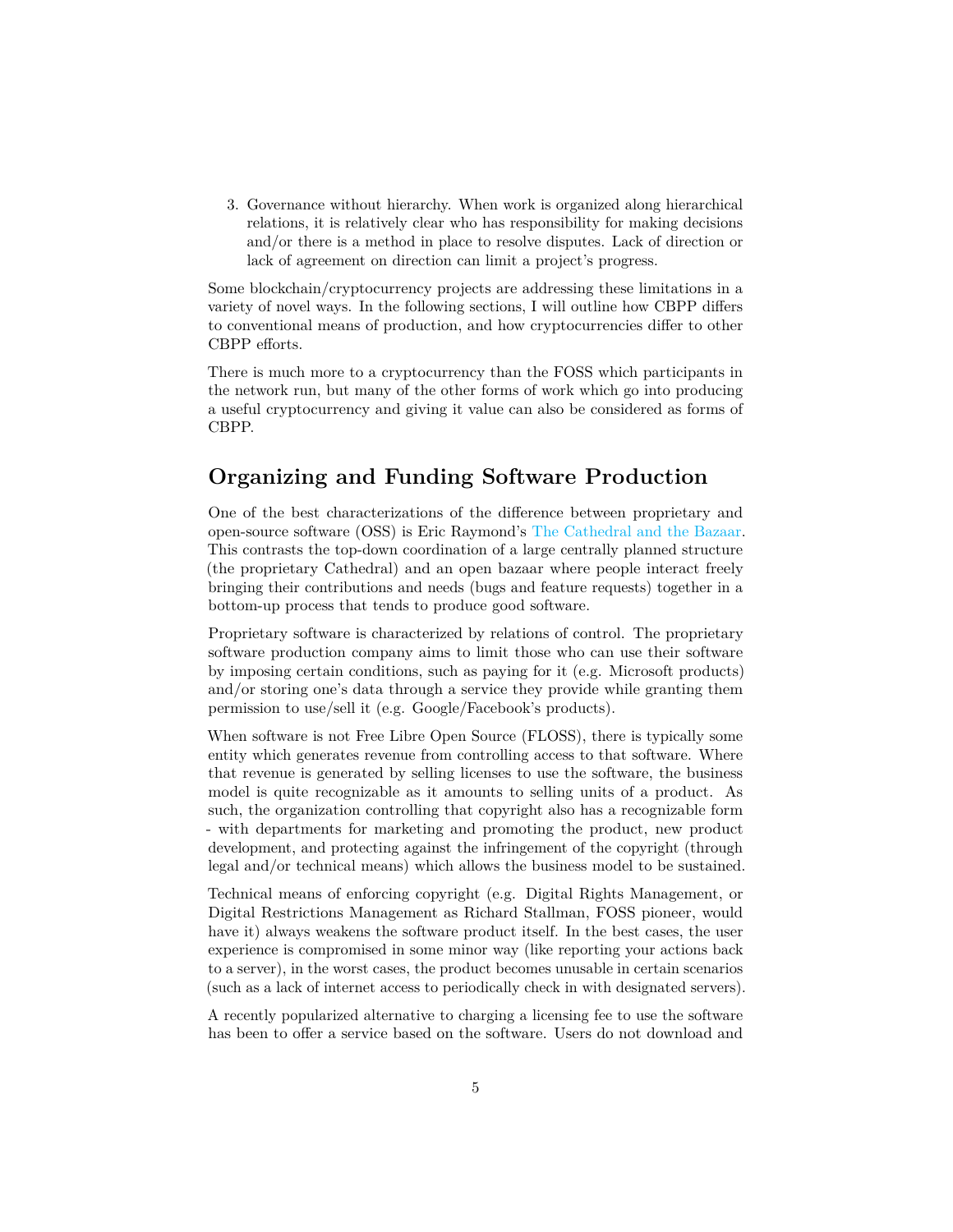install (all of) the software themselves, they use it by connecting to servers that are running the software. These servers are owned or leased by the company, which charges a subscription fee to access the service, and/or captures useful data about the users which generate value for the organization or can be sold to other organizations for this purpose. Services that benefit from network effects (i.e. the product benefits from more users e.g. Facebook, Uber) are particularly well suited to this business model.

The point of this simplistic overview is to establish that the question of how software development and infrastructure is funded has become an important one for human society. Software is penetrating many walks of life, and the question of how it is funded is shaping the offerings which make it to the market.

In the proprietary software/data domain, the organizational forms are quite recognizable from the industrial era. In place of functions like obtaining and distributing physical raw materials, there are functions like protecting intellectual property. Whenever more revenue can be generated from more customers it makes sense to invest in marketing the product with a view to increasing its usage. With strong revenues coming in (or the prospect of strong revenues to come) it makes sense to hire staff (or contract out the work) to further develop the software or to develop new software products.

The question of whether to hire staff or contract with external entities to get work done was considered by Ronald Coaese in *[The Nature of the Firm](https://onlinelibrary.wiley.com/doi/full/10.1111/j.1468-0335.1937.tb00002.x)* (1937). In this article, Coaese considered why organizations form and hire employees when the production they engage in could be contracted out, when an efficient market would allow for the organization to exist as a nexus of contracts.

There are transaction costs associated with contracting out work, such as finding a reliable supplier and negotiating a fair price, then ensuring enforcement of the contract. At smaller scales, it tends to be more efficient to hire workers and organize their production within a firm, than to rely on the market to serve every need with individual transactions.

In place of transaction costs, the hiring of employees incurs the need to organize them, and associated costs. Coaese argued that the cost of organizing a workforce internally rises disproportionately with the number of transactions being organized - placing an upper limit on the size of firms beyond which it would be more efficient to revert to contractual price-based interactions.

The internet and ICT developments have significantly reduced many of the costs associated with organizing a workforce, and this has allowed organizations to reach new scales in terms of their geographic reach, complexity, and global significance. There are however reasons to believe that over time bloat, inefficiency and misallocation of resources become more prevalent within these large organizations, as suggested by Coase's work.

One of the things that's new about CBPP is that participants have a different motivational profile. They are engaging in the production effort for different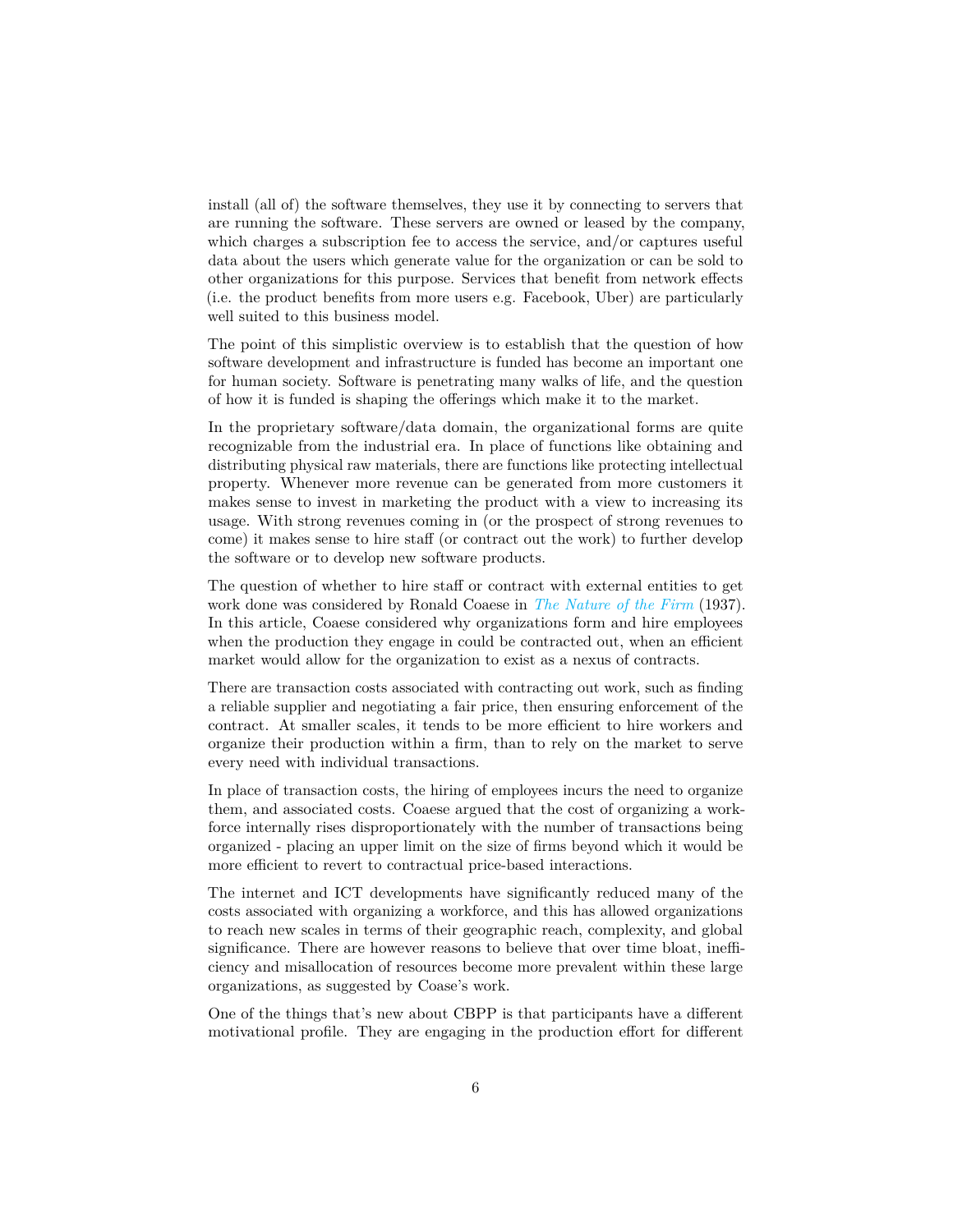reasons, with the desire to make and share things displacing the profit motive and need to sell labor as fundamental drivers.

### **Intrinsic Motivation and Extrinsic Rewards**

One concept from the Psychological literature relevant here is that of **intrinsic motivation**, which means being motivated by some inherent interest in the task and the satisfaction its completion will bring. **Extrinsic motivation** means being motivated by some external and separable outcome (e.g. getting paid). The difference between intrinsic and extrinsic motivation has been demonstrated experimentally [\(Deci, 1972\)](https://selfdeterminationtheory.org/SDT/documents/1972_Deci_JPSP.pdf) by asking participants to engage in some task like solving puzzles and controlling whether they receive an external reward (they are paid to puzzle) or not. Following the completion of the task, the participant is then ostensibly left to their own devices in the same environment, and observed to see if they continue with the task. Participants who were not rewarded to complete the task tend to spend more time doing it in the subsequent free choice period. This has been interpreted to mean that the extrinsic reward (payment) displaces the intrinsic motivation participants would otherwise have felt (enjoying the puzzles). People who are paid to puzzle feel like they are puzzling because they are getting paid, when the payments stop so does the puzzling.

This experimental paradigm has been used to study how different kinds of extrinsic rewards interact with intrinsic motivation. In a comprehensive meta-analysis, Deci  $\&$  Ryan (1999) reported that rewards which are engagement-contingent (require participation), completion-contingent and performance-contingent all significantly undermined free-choice intrinsic motivation.

As predicted, engagement-contingent, completion-contingent, and performance-contingent rewards significantly undermined free-choice intrinsic motivation ( $d = -0.40, -0.36,$  and  $-0.28$ , respectively), as did all rewards, all tangible rewards, and all expected rewards. Engagement-contingent and completion contingent rewards also significantly undermined self-reported interest  $(d = -0.15, and -0.17)$ , as did all tangible rewards and all expected rewards. Positive feedback enhanced both free-choice behavior  $(d = 0.33)$  and self-reported interest  $(d = 0.31)$  the factors associated with diminishing intrinsic motivation.

• [Deci & Ryan \(1999\)](https://pdfs.semanticscholar.org/3374/fde0f00aa20810beaba27f1fe4bd54529dae.pdf)

It is interesting to note that the core aspects of many jobs are significant detractors for intrinsic motivation. In order of decreasing severity:

- Show up to work at the required time (engagement-contingent)
- Do your work as expected (completion-contingent)
- Do your work well (performance-contingent)

In general, previous research has found that the undermining effect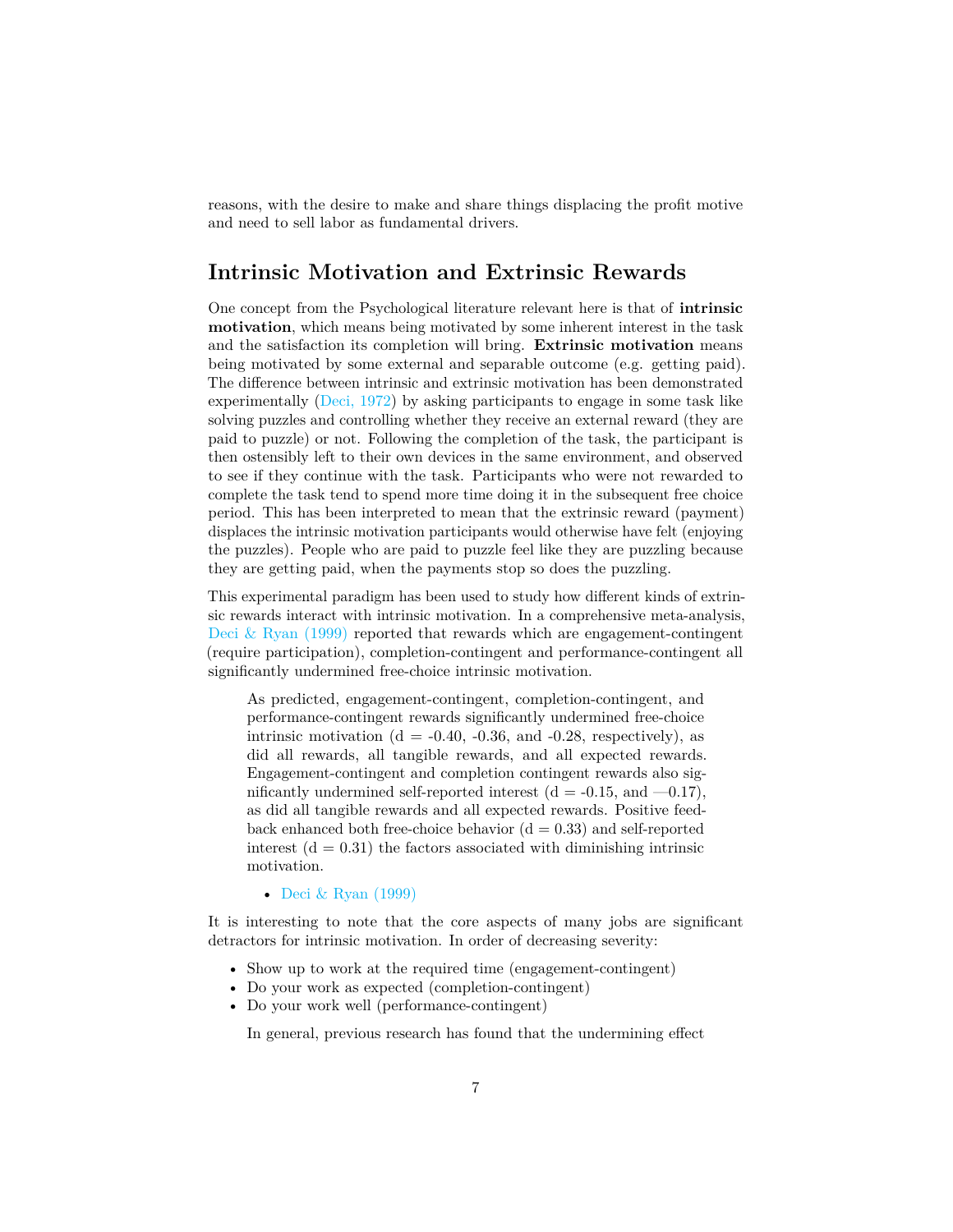of external incentives is especially powerful for monetary compensations that are perceived to be controlling. The effects are larger for monetary rather than symbolic incentives and for expected rather than unexpected incentives.

• [Roberts et al., 2006](https://pdfs.semanticscholar.org/ee89/0a32879bd4209a695c44bf260052c9318b12.pdf)

Rewards which are mechanistic and entirely predictable detract from intrinsic motivation, but unexpected rewards do not. I interpret this to imply that the more clearly an actor associates their actions with gaining a specific reward the more it dampens their intrinsic motivation.

Positive feedback enhances intrinsic motivation, and is the only form of extrinsic reward that has been reliably demonstrated to do so.

Intrinsic motivation features heavily within FOSS. The desire to make something useful and offer it to all is the origin of this mode of production, and how most people start contributing to CBPP more broadly.

[Lakhani & Wolf \(2005\)](http://www.ocw.nur.ac.rw/NR/rdonlyres/Sloan-School-of-Management/15-352Spring-2005/D2C127A9-B712-4ACD-AA82-C57DE2844B8B/0/lakhaniwolf.pdf) surveyed 684 developers in 287 FOSS projects and found that:

. . . the enjoyment-based intrinsic motivation, namely how creative a person feels when working on the project, is the strongest and most pervasive driver. We also find that user need, intellectual stimulation derived from writing code, and improving programming skills are top motivators for project participation.

They also reported that around 40% of contributors were paid to participate in FOSS projects.

[Roberts et al., 2006](https://pdfs.semanticscholar.org/ee89/0a32879bd4209a695c44bf260052c9318b12.pdf) have investigated a number of hypotheses drawn from the intrinsic/extrinsic motivation literature, in an excellent study that looked at contributions to 3 Apache (FOSS) projects, using both archival data about contributions to the code and surveying 288 contributors. They found little evidence of extrinsic rewards crowding out intrinsic motivation, but they did find relationships whereby status motivations enhanced intrinsic motivation, and being paid to contribute enhanced status motivations. There was no relationship between intrinsic motivation and level of contribution, leading the authors to suggest that some degree of extrinsic motivation (i.e. being paid) may boost participation by giving contributors a reason to work on tasks which were not the most appealing but had high value for the project.

Contributors who were motivated by use-value (i.e. they were adding a feature they wanted to use, or fixing a bug that was causing them trouble) tended to have lower levels of contribution. The researchers also found that recognition for past performance through rankings boosted motivation, and that this was part of a functioning meritocracy within the Apache projects.

One of the weaknesses of this study was that it focused exclusively on the Apache community, and it is not clear how far the results generalize beyond Apache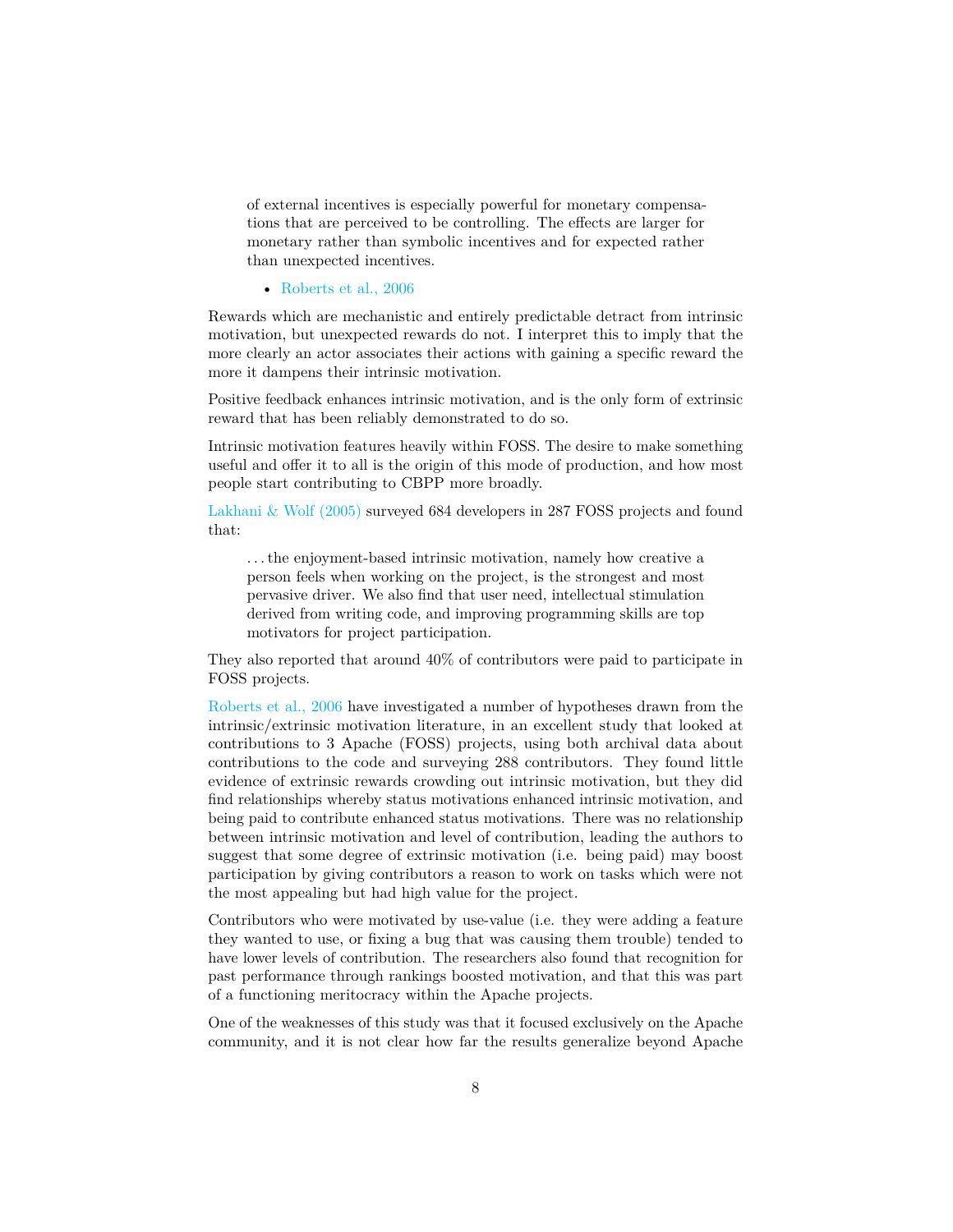to other FOSS projects. It seems likely that the details of how each project is organized and how paid contributors interact with their employers matter a great deal.

In my opinion, intrinsically motivated participants are desirable, especially in the blockchain space - but there are limits on purely intrinsic motivation. Some people (who need to earn an income for their work) are excluded, and the overall level of contributions can be enhanced with well deployed extrinsic rewards like payment and recognition.

## **The Software Industry**

While intrinsic motivation may be a factor in the behavior of company employees, this cannot be assumed. What can be assumed is that the payment workers receive and the importance of that money to them marginalizes any role for intrinsic motivation. The individual's will is subjugated to that of the corporate hierarchy, at least within certain time periods where the employee is "at work".

The lack of intrinsic motivation means that workers may not actually complete their work if they can get away with it, which necessitates means for the corporation to ensure that they get what they are paying for from workers.

Classically this has been solved with the idea that being an employee involves being present in a particular place at particular times and performing tasks within view of an overseer, with further levels in the hierarchy where the productivity of those groups is monitored and directed.

[Amazon seems to be blazing the trail here](https://www.nytimes.com/2019/07/03/business/economy/amazon-warehouse-labor-robots.html) in terms of a digital panopticon that would allow the work of many workers to be overseen efficiently at scale and in detail. A key part of this approach is the use of software systems to monitor and direct workers. Interactions with one's superiors that are largely mediated by a computer algorithm virtually guarantee that the effect on intrinsic motivation will be crushing.

In an office-type context, monitoring whether someone is physically present is not a great way to ensure they are doing anything useful. There are a lot of things you can do on a computer, so knowing that someone is present at their desk doesn't mean that they are doing what they're supposed to be doing, or generating any value for the organization.

It is possible to track what employees use their work-owned computer for to some degree, and to (attempt to) limit access to certain applications (e.g. Facebook, YouTube) from within the organization's network. Allowing employees to carry their own smartphones at work further complicates the issue of ensuring productivity through surveillance and mandated presence.

The use of metrics and personal appraisals of performance as measured against some targets are standard tools for ensuring employee productivity. These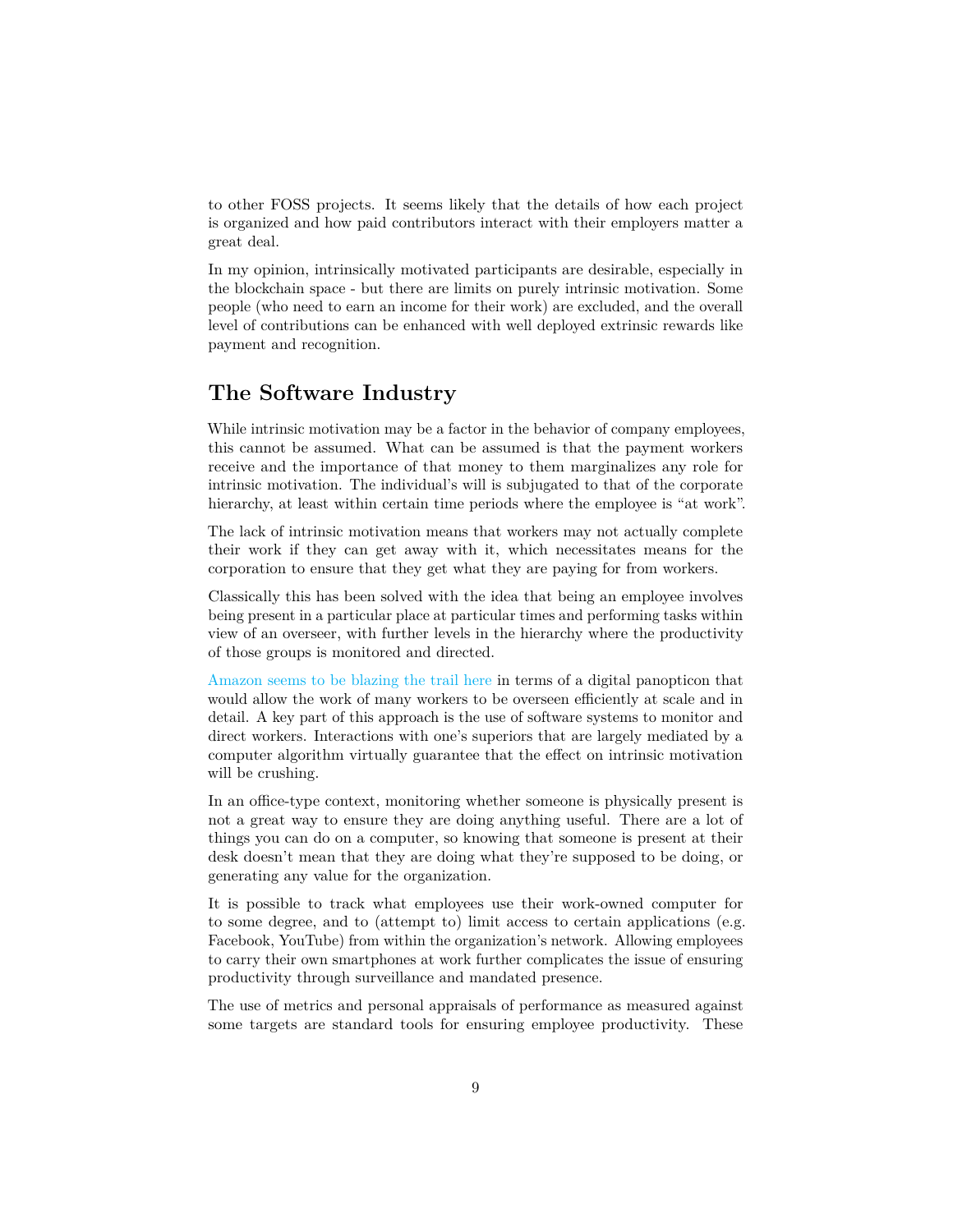methods do not fit well with software production, which is by its nature highly complex and technical, limiting the degree to which an observer or manager can assess the quality of a piece of work unless they have also worked on the same components themselves.

To take a practical example, the use of ["stack ranking"](https://www.forbes.com/sites/petercohan/2012/07/13/why-stack-ranking-worked-better-at-ge-than-microsoft/#2eadb5b53236) where employees are ranked according to some metrics automatically derived from their code commits (with termination and promotion decisions based on these ranks), was [rejected](https://www.forbes.com/sites/petercohan/2012/07/13/why-stack-ranking-worked-better-at-ge-than-microsoft/#2eadb5b53236) [as sub-optimal by Microsoft](https://www.forbes.com/sites/petercohan/2012/07/13/why-stack-ranking-worked-better-at-ge-than-microsoft/#2eadb5b53236) after use for some time. It is easy to imagine how this kind of work environment would detract from the experience of workers and lead to emphasis being placed on the wrong aspects. The [application of a](https://qz.com/116196/google-engineers-insist-20-time-is-not-dead-its-just-turned-into-120-time/) [similar approach by Google,](https://qz.com/116196/google-engineers-insist-20-time-is-not-dead-its-just-turned-into-120-time/) although implemented in a less heavy-handed way, seems to have killed the idea of "20% time", a level of discretion around what employees worked on which led to the creation of some of the company's more popular services.

We can think of people who are more extrinsically motivated to work (they work to get paid because they need money) and have an ambivalent relationship with their employer as one end of a scale. At the other extreme are people who derive significant value from their work and for whom it makes up an important part of their identity. The extrinsic motivation of payment, and the desire to increase one's level of status and payment can be powerful motivators - but they are motivators to excel in relation to progressing within the organization, rather than directly applicable to the work. Thriving within the organization can mean compromising on one's own values.

Most employees probably fall somewhere in the middle of this scale, with both intrinsic and extrinsic motivation playing a role. The manner in which organizations reward their employees plays a large part in shaping behaviour. Peoples' quality of life is affected by their income, and they are generally motivated to increase this. If individual productivity is seen to be rewarded within the organization, this can encourage workers to invest more effort in their work.

Decisions about rewards like promotion tend to be made through personal appraisals conducted by superiors in the hierarchy. In this case, the internal politics of the organization are a significant concern for employees, and success might be better cultivated through networking and making a favourable impression on superiors than focusing entirely on the task they have been assigned.

Status and rewards matter to participants, and they will tend to optimize their behaviour to maximize these. The more explicitly the rules of reward/promotion are defined, the more susceptible they are to being gamed, and the more they detract from intrinsic motivation.

The organization is an important entity because it can capture value from the enterprise and enrich employees, contractors and shareholders. Decisions about how the organization's products (like software) are developed are made according to the internal workings of this organization and its top-down hierarchical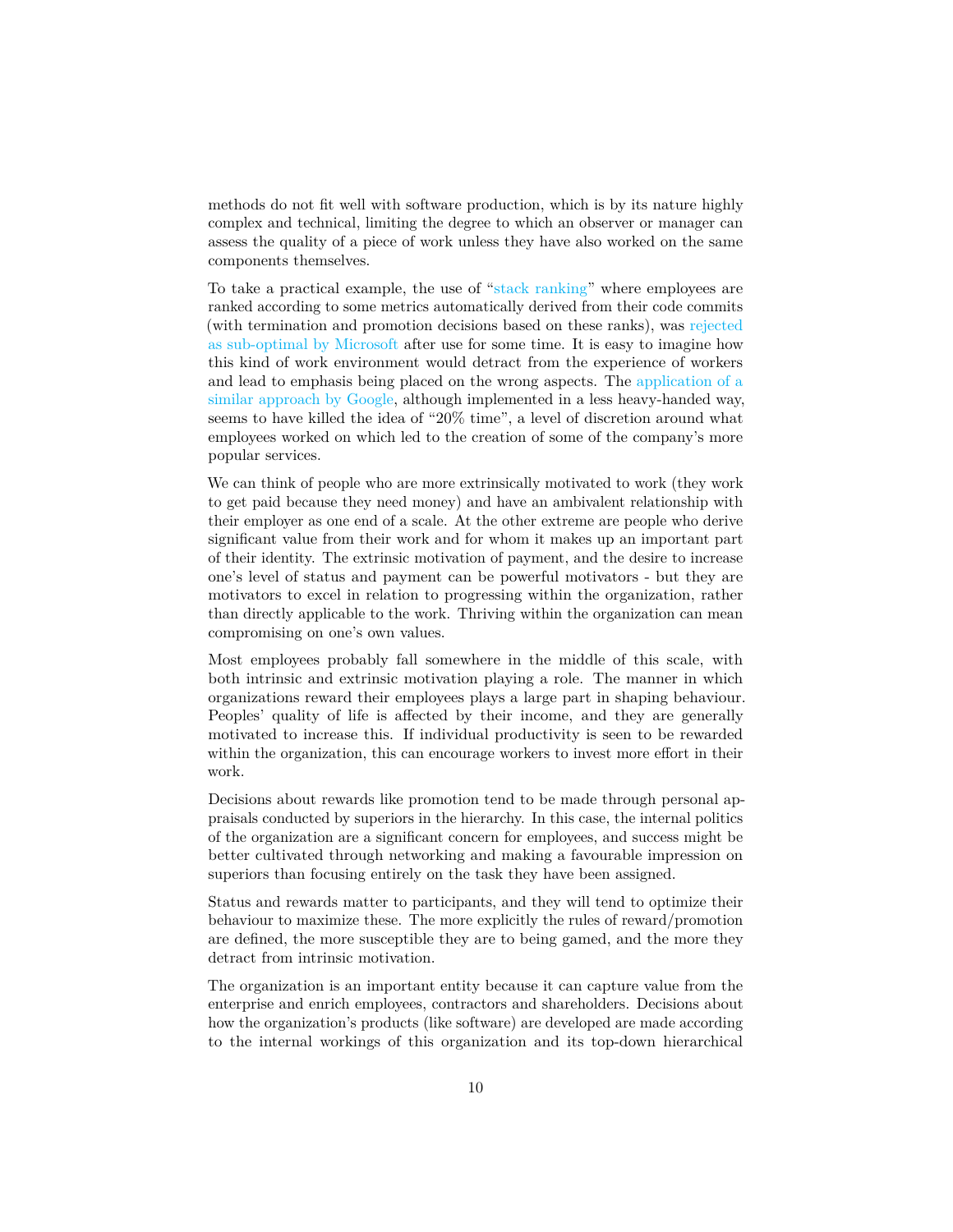relations. People with responsibility for bolstering or maintaining revenue streams typically occupy positions near the top of the hierarchy, and so those concerns can dominate the direction of development and tend to push out the views of the people who work more directly on specific aspects.

The concept of [technical debt](https://en.wikipedia.org/wiki/Technical_debt) is useful in understanding how top-down management can complicate the task of producing software and lead to inferior outcomes. In general technical debt means paying an ongoing cost for taking a shortcut and doing something in a way which is faster and easier than doing it "properly". The extra time taken to accommodate this weak foundation in subsequent development is like paying interest on the debt.

Where development is directed at a high level by people who are not directly involved in producing the software, such as by executives who are more interested in business development opportunities and generating revenue, this is more likely to result in technical debt. Working to deadlines for product launches is also likely to exacerbate technical debt as it can force the taking of shortcuts.

The [Iterative Capital thesis on what's driving the cryptocurrency phenomenon](https://iterative.capital/thesis/) presents an [insightful view of how technical debt arises and the effects it has on](https://iterative.capital/section-ii/) [software and its developers.](https://iterative.capital/section-ii/) This [blog post](https://daedtech.com/human-cost-tech-debt/) presents an interesting individual perspective on technical debt.

David Graeber's *On the Phenomenon of Bullshit Jobs* (2013 [article](https://strikemag.org/bullshit-jobs) and 2018 book) considers what constitutes a bullshit (pointless) job, how many people think they have one  $\left(\frac{-37-40\%}{2}\right)$ , how it affects them and the organizations they work within. The book has a section about FOSS development and describes an interesting pattern of integration between FOSS projects and private forprofit companies that rely on their software. Within these groups, the most desirable and highest status work concerns the software's FOSS core (which is commons-based and often not directly compensated). In contrast, much of the work of the organization's employees is directed to "duct-taping" the integration of this streamlined high-quality FOSS core with the proprietary and technically indebted software which the company relies on to generate revenue. The same individuals may participate in both capacities, working on the core FOSS components in their free time and duct-taping those same components in a production environment during their working day.

Graeber's work also offers an opportunity to take a step back and consider FOSS as just one kind of Commons Based Peer Production, and to infer that many of the same basic mechanisms are at work in the production of other non-rival information goods.

Graeber makes the case that over the last decades we have witnessed a proliferation of bullshit jobs that serve no purpose within their broader organizational context or externally, and can be actively counter-productive. Graeber posits that this is closely related to the rise in administrative/managerial positions relative to the rest of the workforce - which can be read as an attempt to maintain productivity through hierarchical control as organizations scale. Within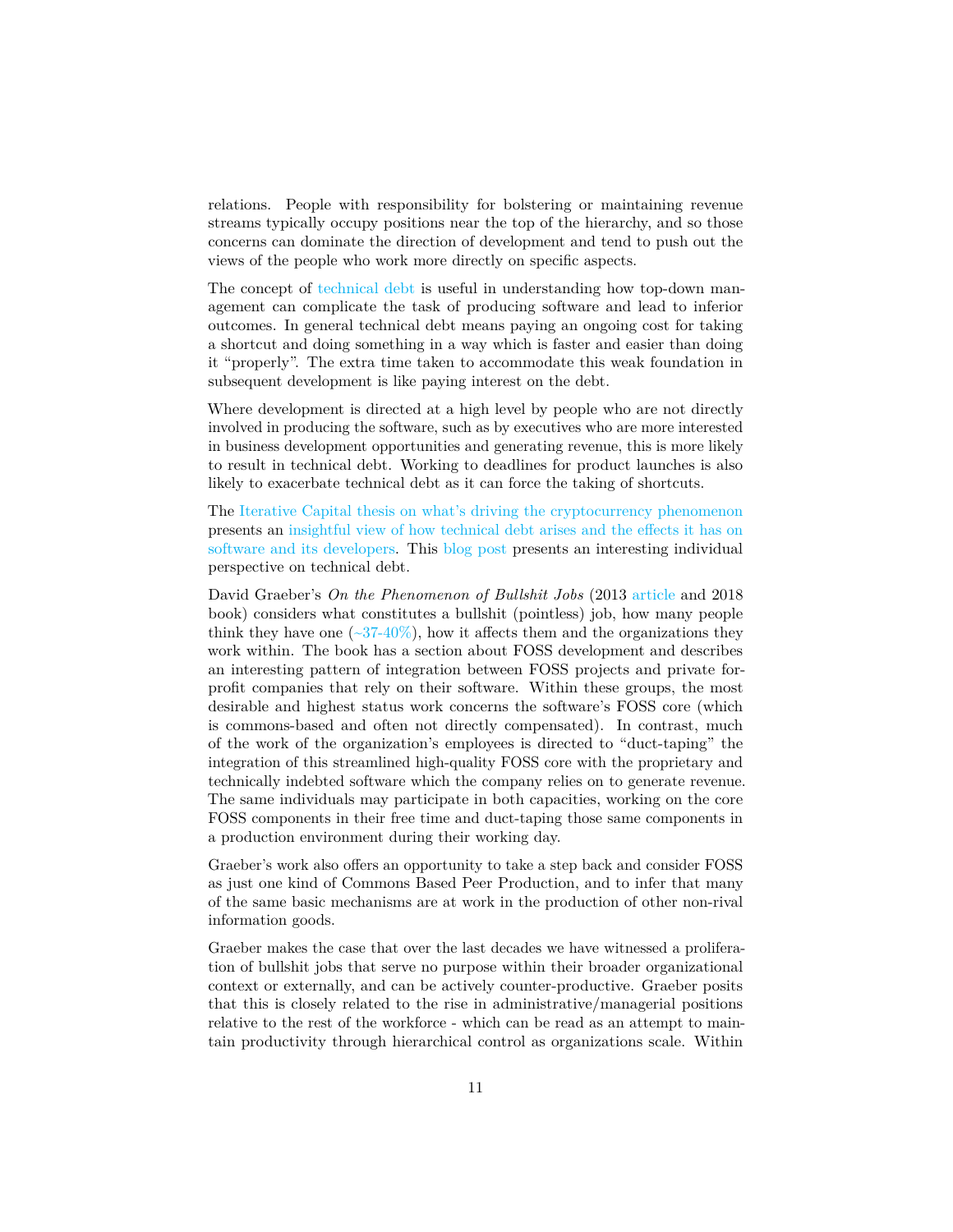a large organization where sub-domains are relatively opaque to each other, inefficiency or organizational malfunction is more likely to persist or grow for sustained periods as it may go undetected by the entity as a whole. The status quo is always beneficial for some party, and that party often has the influence to maintain it.

Within a small group of workers, every worker is known directly by a relatively large proportion of the other workers. With some degree of insight into each others' work, an informal reputation system emerges which reflects individual productivity fairly well. As an organization grows in terms of the number of employees, each individual is known by a much smaller proportion of the other employees, and managers may be responsible for more workers than they can know individually. Formalizing interactions between workers is an effort to maintain cohesion across an organization and achieve consistency in its interactions with external parties. The more aspects of a job which have been formalized, the more that job becomes about ticking the right boxes and scoring well on evaluation criteria.

## **FOSS Production**

FOSS starts from the basis of having all of the code on the commons, removing the possibility that anyone can seek to profit by restricting access to it. Anyone is free to use it and build on it, to extend it or turn it into something else. The ease with which a FOSS project can be forked and taken in an alternative direction limits the degree to which users or developers have to tolerate any behaviour they dislike from the entity which is producing the software - whether that's some odious new feature or an order to do something which contradicts one's own preference. There is no copyright restriction that prevents people from forming a new group to take a project in an alternative direction.

People who are paid to work on FOSS projects are still accountable to whoever is paying them, and there are FOSS projects where the dominant versions are more or less controlled by people on the payroll of a particular company. All FOSS projects can be positioned somewhere on a continuum between being entirely voluntary and being motivated largely by payments to contributors.

Many participants in FOSS projects work on them part time and do not need to generate an income from this work. For FOSS projects that are not suitable for enterprise support, and not integral to the operations of organizations that have resources to fund development - most contributors will be working on it part time in whatever time they can spare, independently of whatever they do to earn an income.

Some participants and FOSS projects have found ways to generate an income by offering services tangential to the software, such as support with deploying the software or using it.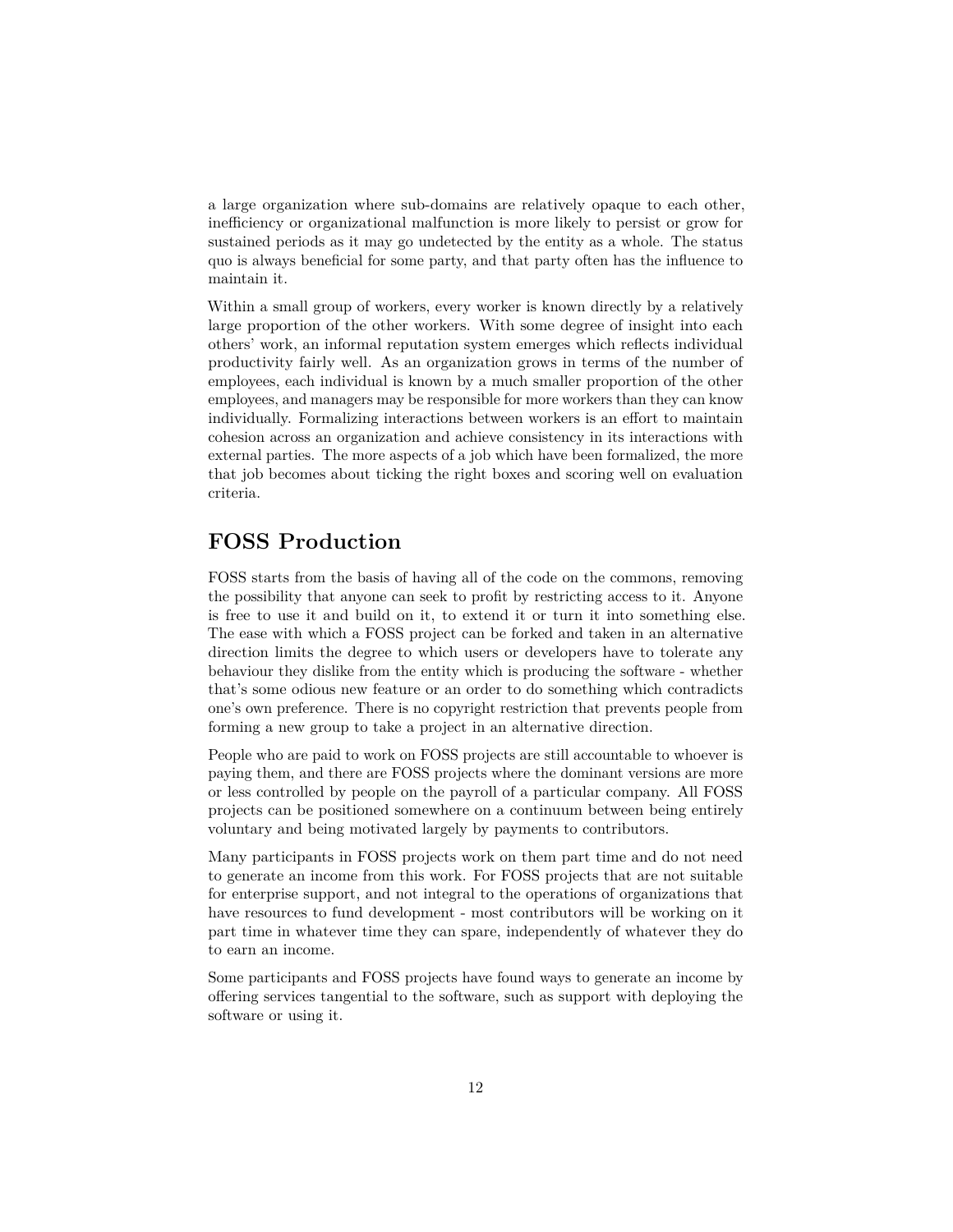Red Hat is an [example](https://www.wired.com/2012/03/red-hat/) of a company that managed to generate significant revenue by selling subscription-based support and guarantees about compatibility to businesses that wanted to deploy Linux in their operations. It is however a rare example of an organization that funds itself following this kind of model reaching a large size (\$3.4 billion revenue in 2018).

Nadia Eghbal has written an excellent and comprehensive piece on ["the unseen](https://www.fordfoundation.org/about/library/reports-and-studies/roads-and-bridges-the-unseen-labor-behind-our-digital-infrastructure) [labor behind our digital infrastructure"](https://www.fordfoundation.org/about/library/reports-and-studies/roads-and-bridges-the-unseen-labor-behind-our-digital-infrastructure) which explores the prevalence of open source code in our digital infrastructure and paints a picture of freely provided commons-based digital infrastructure that is often not being looked after by its main beneficiaries.

The report describes several in depth examples of critical and widely used FOSS which is maintained on a shoestring budget by people who are stretched and typically do not want to spend time trying to secure or administer funding for the effort. The [Heartbleed OpenSSL bug](http://heartbleed.com/) is one well known example where widely used FOSS had an undetected significant exploit for a long time. The OpenSSL maintainers were stretched part-time volunteers, and the issue could likely have been avoided with more resources to fund coding and code review.

Eghbal also notes that the ideology of "Free Libre" Open Source Software is less important to many people who have embraced OSS recently. Adoption of FOSS practices is increasingly based on broader recognition of the practical benefits.

More recently, it seems like the disconnect between FOSS utility and funding has been [receiving more attention.](https://www.vice.com/en_us/article/43zak3/the-internet-was-built-on-the-free-labor-of-open-source-developers-is-that-sustainable) Initiatives like Formidable's [Sauce program](https://www.formidable.com/blog/2019/sauce-program/) allow employees to bill for work they contribute in their own time to open source projects which are unrelated to the company's own interests. This is an example of an organization that gains a lot from FOSS deciding to give something back to support the commons. They are quite rare.

GitHub has recently launched a [sponsorship scheme](https://github.com/sponsors) through which open source developers can be sponsored, with GitHub matching the sponsorship received by developers in their first year up to a limit of \$5,000. This is conceptually similar to [Patreon,](https://www.patreon.com/) which also connects content producers with consumers who are willing to fund their work. In the case of GitHub Sponsors it is woven into a platform which many FOSS contributors already use. These are centralized services, where the operator of the platform acts as a gatekeeper in deciding who can be funded through the platform.

I will consider the ways in which blockchain projects are funded in a later section, this is arguably where most of the innovation in FOSS funding is taking place.

## **FOSS Governance**

The defining feature of FOSS governance is the fact that the product is **commons-based and equally accessible to all parties**. There is relatively little friction involved in forking a codebase and taking two versions of a piece of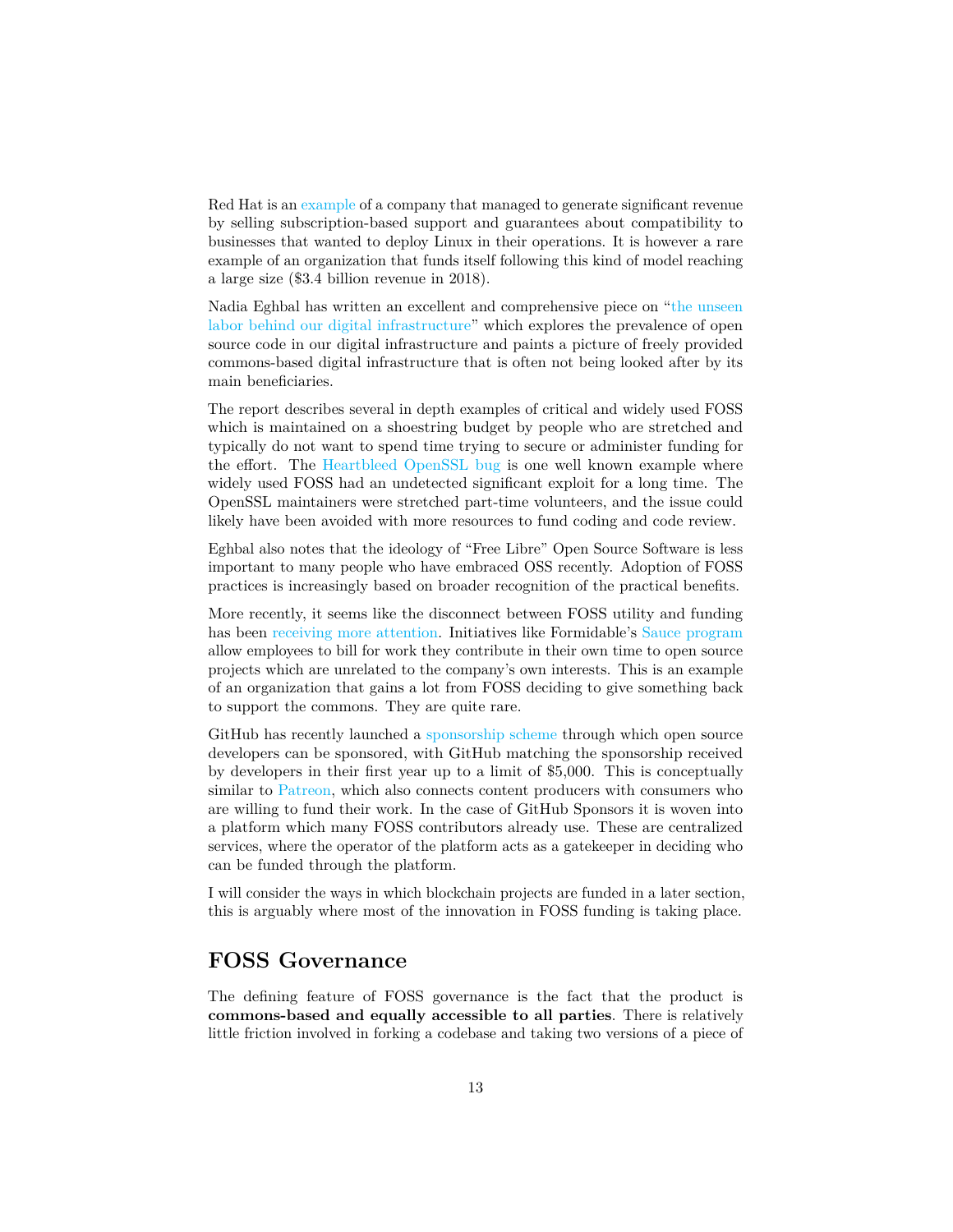software in different directions. The ownership of Intellectual Property (IP), which determines who is allowed to develop and exploit proprietary software, has only limited significance. In FOSS projects IP considerations are typically limited to the ownership of non-vital assets such as names/trademarks, domains and hosting services (i.e. control of servers and GitHub maintainer accounts).

FOSS governance is archetypally a case of a group of developers communicating and coordinating informally following ["rough consensus"](https://en.wikipedia.org/wiki/Rough_consensus). In some studies of the top 25 GitHub repositories (by star count) from [2016](https://livablesoftware.com/transparency-democracy-open-source-not-thought/) only one explained how its governance worked in any detail, with 62% saying nothing at all about this. In [2018](https://opensource.com/open-organization/18/4/new-governance-model-research) the same method was replicated and 5 projects were found to explain their governance processes, and there was a greater tendency to offer a document which was tailored to onboarding new contributors - but still many projects had no description of their governance processes whatsoever.

Governance tends to be an afterthought for FOSS projects, as it only becomes a significant issue if the project reaches a certain scale. When the number of participants is small and everyone knows everyone else, it is easier to resolve disputes. Most FOSS projects never reach a scale where the lack of formal governance causes any problems.

There is a cost to implementing (and documenting) formal governance, and so informal governance is likely much more efficient for small projects. When a project reaches a scale where it it is more likely to have unresolved contentious issues, it is also more difficult to add in a new form of governance, because doing so with legitimacy would require buy-in from all existing participants. One natural way for informal governance to scale is by effectively nominating whoever holds the most sway in the process as a ["benevolent dictator for life"](https://en.wikipedia.org/wiki/Benevolent_dictator_for_life) - being acknowledged by participants as someone who has the personal authority, usually based on respect earned from their contributions, to dictate the resolution of contentious issues.

In the case of unresolved contentious issues within a FOSS community, the lack of a strong barrier to forking means that it happens fairly regularly. Given that all the code for both forks will remain open source, a fork doesn't have to mean the end of collaboration between the two groups. Beneficial changes can be pulled in from the other fork(s) - although doing so can involve considerable effort. In particular, where the project that was forked from is large and active, keeping up with the changes as a "downstream" fork can be difficult. This [piece](https://mako.cc/writing/to_fork_or_not_to_fork.html) [on the history of Debian and Ubuntu](https://mako.cc/writing/to_fork_or_not_to_fork.html) by Benjamin Mako Hill affirms that it is best where possible to avoid a fork because of the increased coordination costs and possible duplication of effort. Hill recognizes significant benefits to forking in the degree of customization it offers, with software "one size never fits all" and with FOSS the capacity to adapt and hone it for a particular use is one of it's strengths. Mako Hill calls for better tools to facilitate ongoing relationships between forks.

The control of funding available to FOSS projects often happens orthogonally to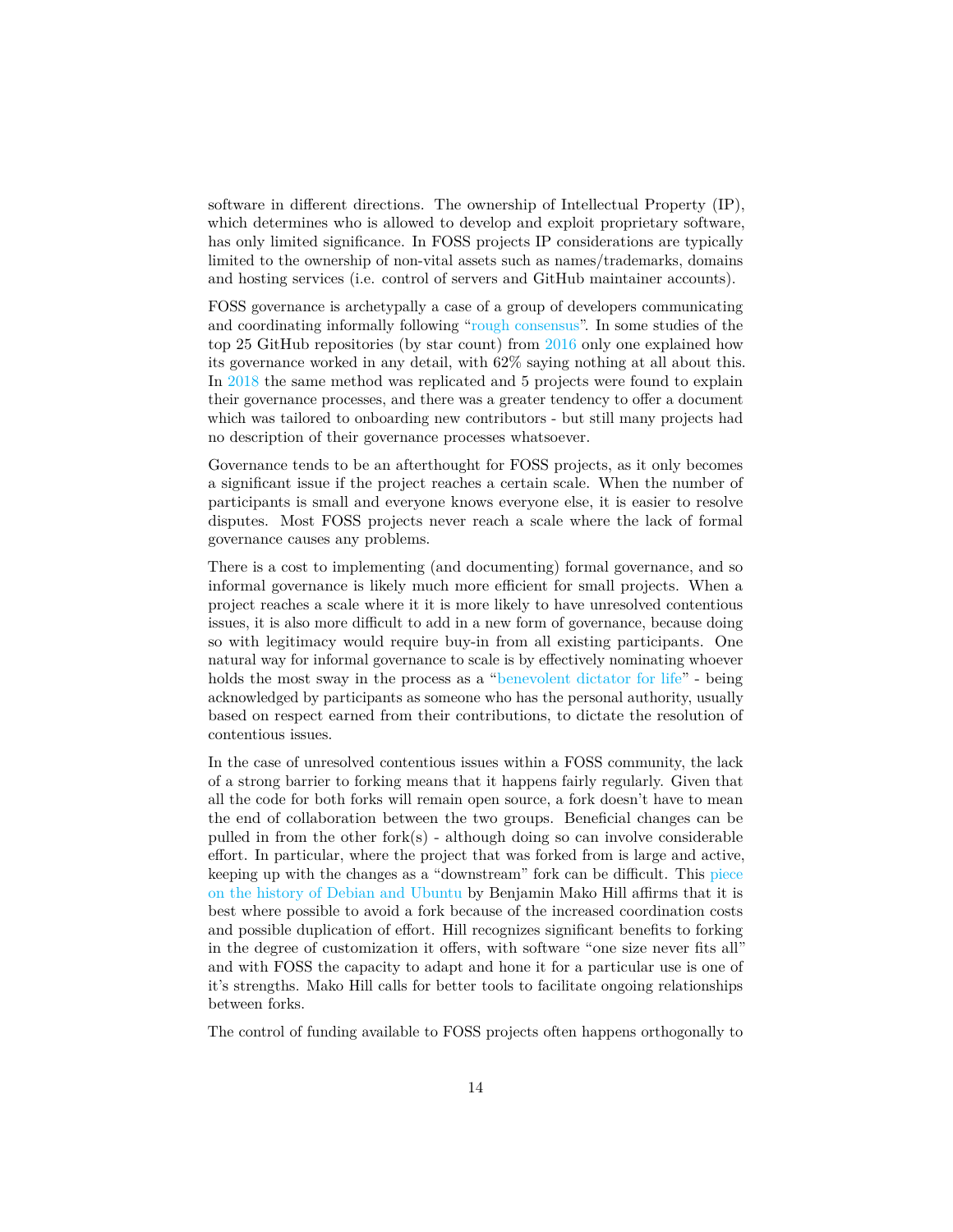governance of the software. This is the case when most participants are employed within companies that are users of the software. In some cases the project itself has resources (usually donated) at its disposal, in which case the governance of the organization controlling those resources becomes a significant factor in the project's overall governance. Where a conventional organization holds funds or other assets for the project its governance can be understood as following more conventional patterns, familiar from human history.

#### **Blockchains as FOSS**

Blockchains and cryptocurrencies could not exist without open source software. Blockchains rely on the principle that anyone can determine the current state of the distributed ledger themselves from first principles. This requires total confidence that the software which reads the ledger and broadcasts transactions is working as described.

Open source is optimal, and standard, for most use cases involving cryptography and encryption. Many eyes on the source code increases the chances that flaws will be discovered, giving more weight to the absence of known exploits. Conducting development work on the open commons also means it should be harder for the entity controlling the releases of the software to include backdoors which allow them to target specific users.

FOSS fits with cryptocurrency and any other domain where trust is important. With proprietary software, trust can only be placed in the entity which produces the software. With FOSS, trust in the software itself can be cultivated. OSS doesn't automatically mean free of exploits or backdoors, but it means that over time those exploits or backdoors are more likely to be identified publicly, because they can be identified by anyone (not just employees with access to the source code).

For projects that aim for decentralization, it makes sense that the full source code should be accessible to all parties, as this removes a barrier to participation as user or contributor. Control of software copyright is a centralizing force, because by definition that control must be vested in some legal entity, governed by a specific set of individuals.

Blockchains are a distinct sub-set of FOSS projects in that the software "prints money" and facilitates transactions using that money. As a consequence, network effects matter to cryptocurrency projects much more than to other FOSS projects. The purpose of the software is to run one instance of a large distributed network, with everyone who is running that software participating on the same network. This is achieved with a set of rules which allow all the nodes in the network to agree on the current state of the network (or what the correct chain to follow is) - the **consensus rules**. Anyone can join the network at any time, and by applying the consensus rules to the data they receive from peer to peer nodes they will arrive at a shared understanding of the ledger's current state.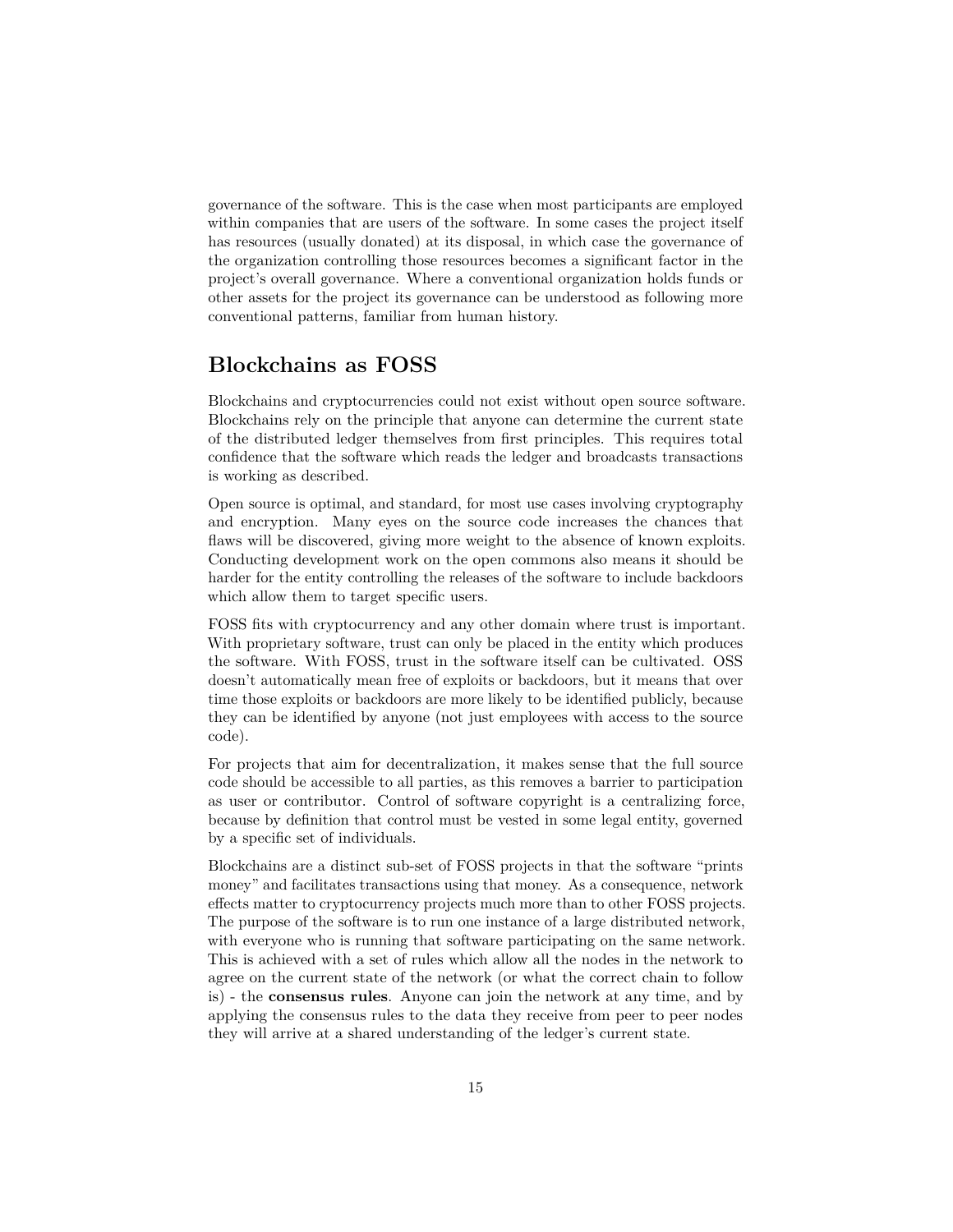Participants in these networks can be broadly categorized as falling into one of two groups:

- Actors who can create new blocks, or who participate in the creation of new blocks. In Bitcoin, these are Proof of Work Miners who run specialized hardware that can efficiently make guesses (compute hashes) to a mathematical problem that cannot be solved any other way.
- Actors who can read the state of the blockchain for themselves and broadcast transactions to the network, known as "full nodes". Full nodes help to ensure that every participant in the network is obeying the consensus rules.

Many cryptocurrency users are not direct participants in the network, but rely on third parties to perform the services of knowing about the current state of the network and broadcasting transactions to it.

It is important to Bitcoin that participation in the network is permissionless (anyone can do it), otherwise the entity that decides who has permission to broadcast blocks and transactions can exert control over the network.

Bitcoin operates in an adversarial context, where there are great incentives to manipulate the distributed ledger. This makes the consensus rules of paramount importance, they are the only way to ensure that only a single chain can persist as the commonly recognized Bitcoin - vital for the distributed ledger to be useful and for the asset it tracks (BTC) to have value. In Bitcoin's case the rules state that the legitimate Bitcoin chain is the one with the most accumulated Proof of Work.

The consensus rules are embedded within the open source software that the networks run on. Thus the developers of that software are responsible for ensuring that the rules as enforced by nodes are as understood by their human operators. The stakes are high, with an exploit in the software potentially allowing for the rules to be broken in such a way that the whole network would lose its value.

With great responsibility comes some power, as the developers who write and release the software that the network's participants use are in effect the only people who can propose and implement changes to those rules.

The importance of network effect and maintaining a community's cohesion around a single version of the distributed ledger makes the governance of blockchain software development fundamentally different to other FOSS projects.

#### **Hard Fork Governance**

In a project like Linux or Apache, where there is disagreement on the direction development should take or any conflict that causes the group of people working on that software to split, forking the software is a relatively low cost solution. As the full history of development is open to all, any party can copy the codebase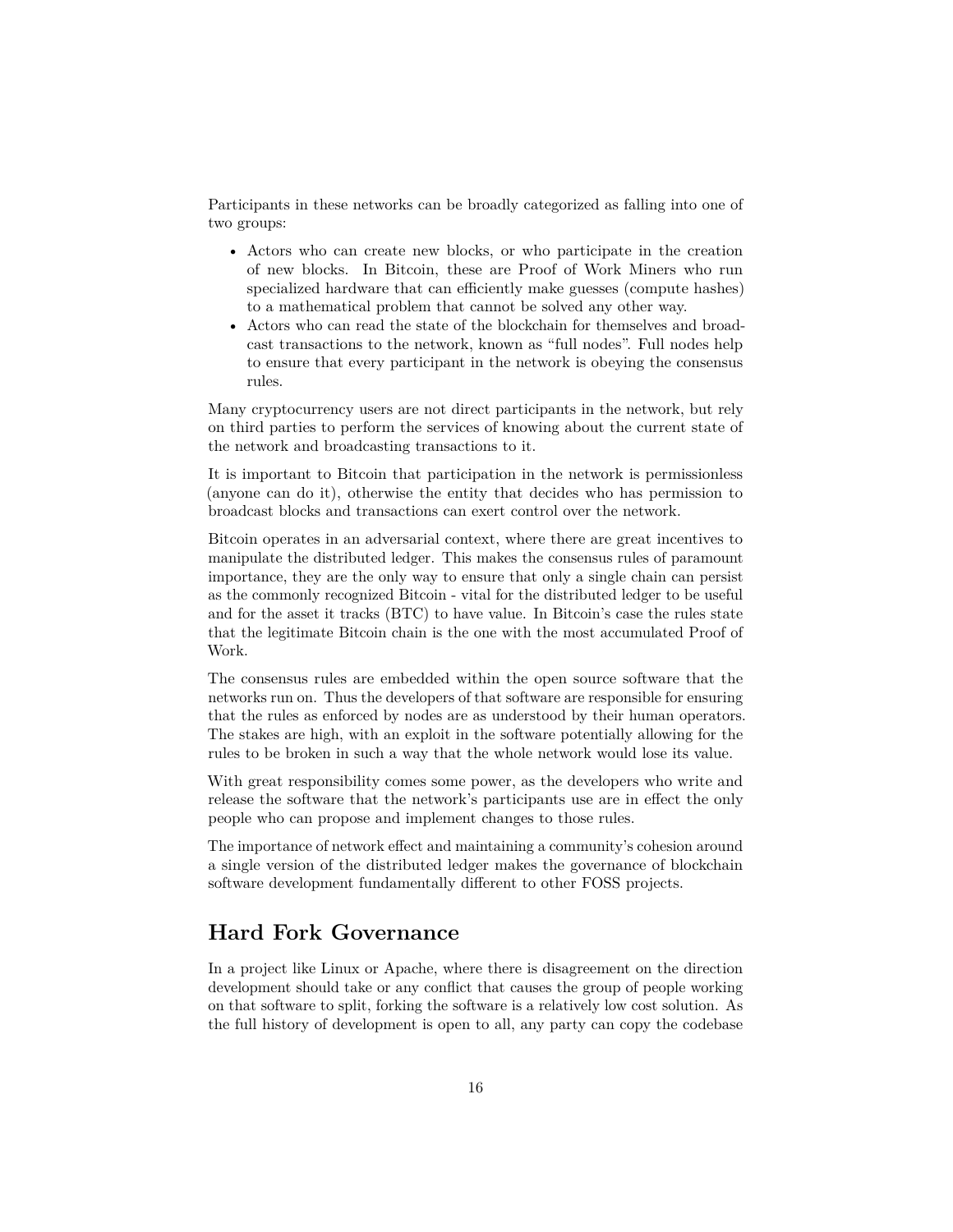and start building in a different direction from any point. This produces two versions of the software, and from that point users have an additional choice for which version they would like to use - and the choice of one user does not interfere with the choice or experience of others.

Where the project is supported by an organization, that organization's purpose is usually quite limited, e.g. hosting a website/repository/docs for the project and holding any Intellectual Property such as trademarks. In a community splitting dispute, the faction that controls such an organization may have an advantage relative to a new fork (that must start with a different name and attract its own users) but that advantage is not insurmountable. In a sense it doesn't matter whether the new fork overtakes its progenitor because they proceed as independent pieces of software and need have no further interaction with each other.

Cryptocurrencies can have multiple full node software versions, and these can be either forks of each other or completely independent. Bitcoin has a [number](https://coin.dance/nodes) of full node implementations, including [forks](https://github.com/BitcoinUnlimited/BitcoinUnlimited) of Bitcoin Core and fully independent [implementations.](https://github.com/btcsuite/btcd) These implementations are constrained by having to obey the network's consensus rules. If one version changes these rules or implements them inconsistently it will lead to the fragmentation of the network (or a "chain split") as nodes running one software version follow a different chain to those running another version. A software update which breaks the current consensus rules and establishes a new rule-set is known as a "hard fork".

Projects other than Bitcoin tend to use "hard forks" as a way to upgrade the software, changing the consensus rules in some way that benefits the network and that the great majority of participants consent to. The chain following the old rules fails to progress because all of the block producers have moved to the "new" network. If enough users stick to the pre-fork rules that version of the network and chain may persist.

A sustained chain split effectively splits the community and userbase for a cryptocurrency. As the chains do not share an understanding of the current state of the blockchain, the users following each respective chain are no longer transacting on a shared distributed ledger.

The best known example of a deliberate chain split is Bitcoin Cash (BCH).

BCH forked off the Bitcoin chain in August 2017, as an attempt to resolve some long-running disputes in the Bitcoin community. BCH favored a larger size limit for blocks to keep transaction fees low, and rejected the activation of the [SegWit](https://en.wikipedia.org/wiki/SegWit) feature added to the Bitcoin Core implementation.

SegWit was added as a "soft fork", it established new rules to make a new type of transaction possible but did not require all nodes to update their rules to accept blocks with these transactions. Soft forks only require miners to adopt the new software for the amended consensus rules to take effect.

Chain splits and the different types of blockchain forks can be difficult to wrap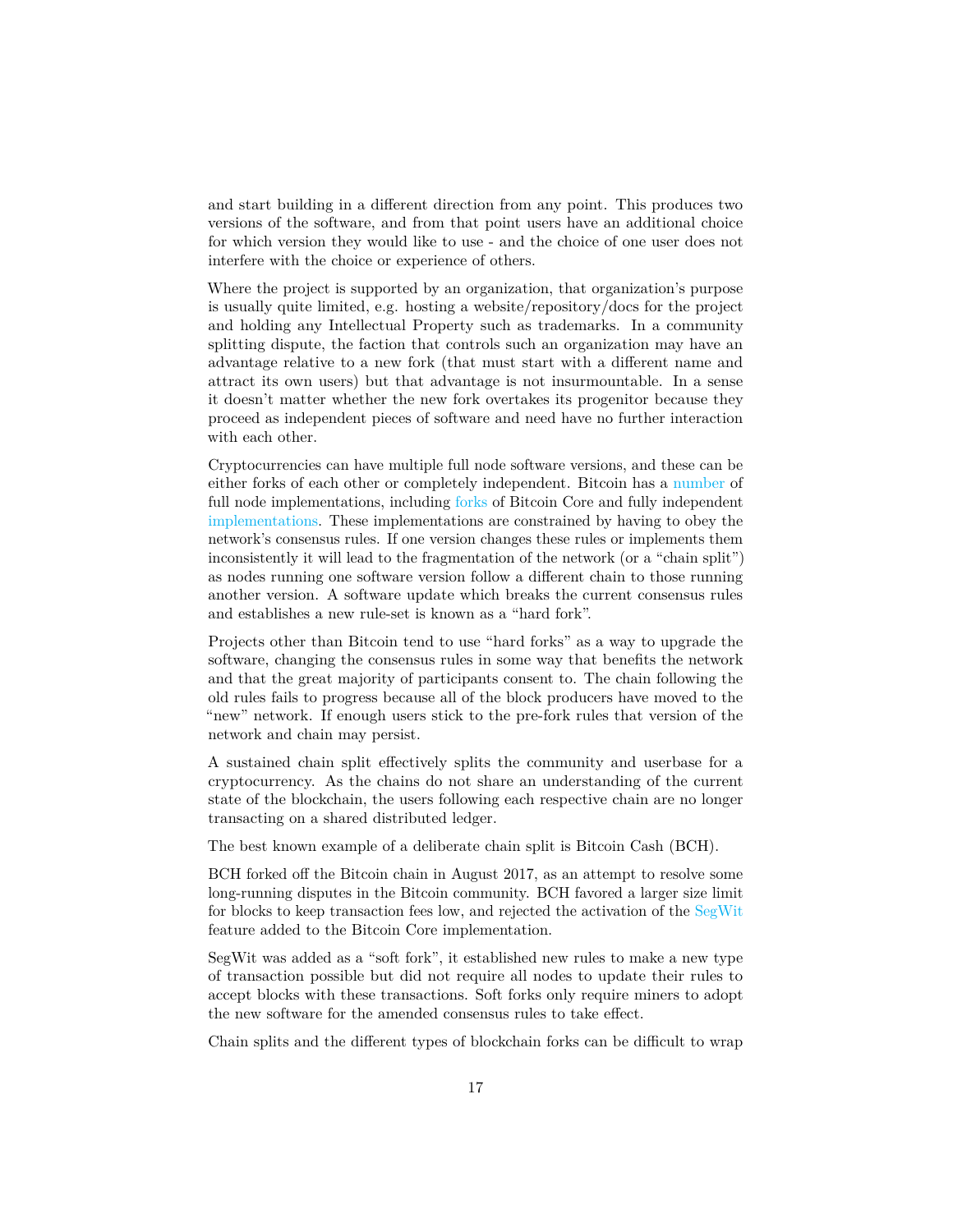one's head around - an article I wrote in 2018 contains a [high level overview](https://github.com/RichardRed0x/writing/blob/master/blockchain-governance-introduction.md#4-soft-forks-hard-forks-chain-splits-and-free-coins) (following a more basic introduction to concepts like PoW).

Bitcoin has for many years adopted a "no hard forks" approach to upgrades that change the consensus rules. A hard fork is one which changes the consensus rules in such a way that nodes running the previous version of the software will not recognize new blocks as valid. This would pose a particular challenge for Bitcoin. As there are many nodes and they have no established way of coordinating a hard fork upgrade, it would be difficult to deploy a hard fork upgrade without leaving some participants behind on a network following the old rules.

A soft fork upgrade changes the consensus rules by making them more restrictive in some way, these only require the support of a supermajority of miners to be successfully deployed. Nodes that do not upgrade will not be forked off the network, although they may fail to follow the current state of the ledger in some respects.

"No hard forks" has implications for technical debt, as it restricts the options available to developers who wish to upgrade the network. In effect, Bitcoin developers must maintain backwards compatibility with software from 2010 (see [here](https://blog.bitmex.com/bitcoins-consensus-forks/) for a list of Bitcoin consensus forks).

#### **Bitcoin Cash Hard Fork**

Bitcoin Cash (BCH) was born at Bitcoin block height 478,559 (on 1 August 2017), when a faction of the ecosystem which rejected SegWit and preferred to scale the block size introduced its own hard fork change to the consensus rules. It is interesting to note that the BCH faction were forced to make a hard fork change to avoid the activation of SegWit (which was going to go ahead despite their objection, because it had enough miner support).

From this point onward there were two diverging and competing chains which both had a claim on the Bitcoin brand. This competition spanned all of the aspects which make up a cryptocurrency:

- Competition for hashpower. BCH launched with an [emergency difficulty](https://papers.ssrn.com/sol3/papers.cfm?abstract_id=3383739) [adjustment](https://papers.ssrn.com/sol3/papers.cfm?abstract_id=3383739) algorithm as part of the hard fork, a drop in hashpower was predicted (because most mining power signalled support for BTC). The difficulty was lowered and made more dynamic, so that the pace of new block production would be maintained. BCH duly lost the competition to accumulate more PoW than BTC, and the emergency difficulty adjustment caused large oscillations in BCH hashpower speeding up its issuance - and also [impacting the BTC chain.](https://themerkle.com/bch-eda-was-designed-to-cause-bitcoin-network-congestion-former-dev-claims/)
- Competition for recognition. As the birth of BCH involved a hard fork, economic actors (like exchanges and payment service providers) had to decide whether they would recognize this new chain with its different rules, and how they would recognize it. Over time, most economic actors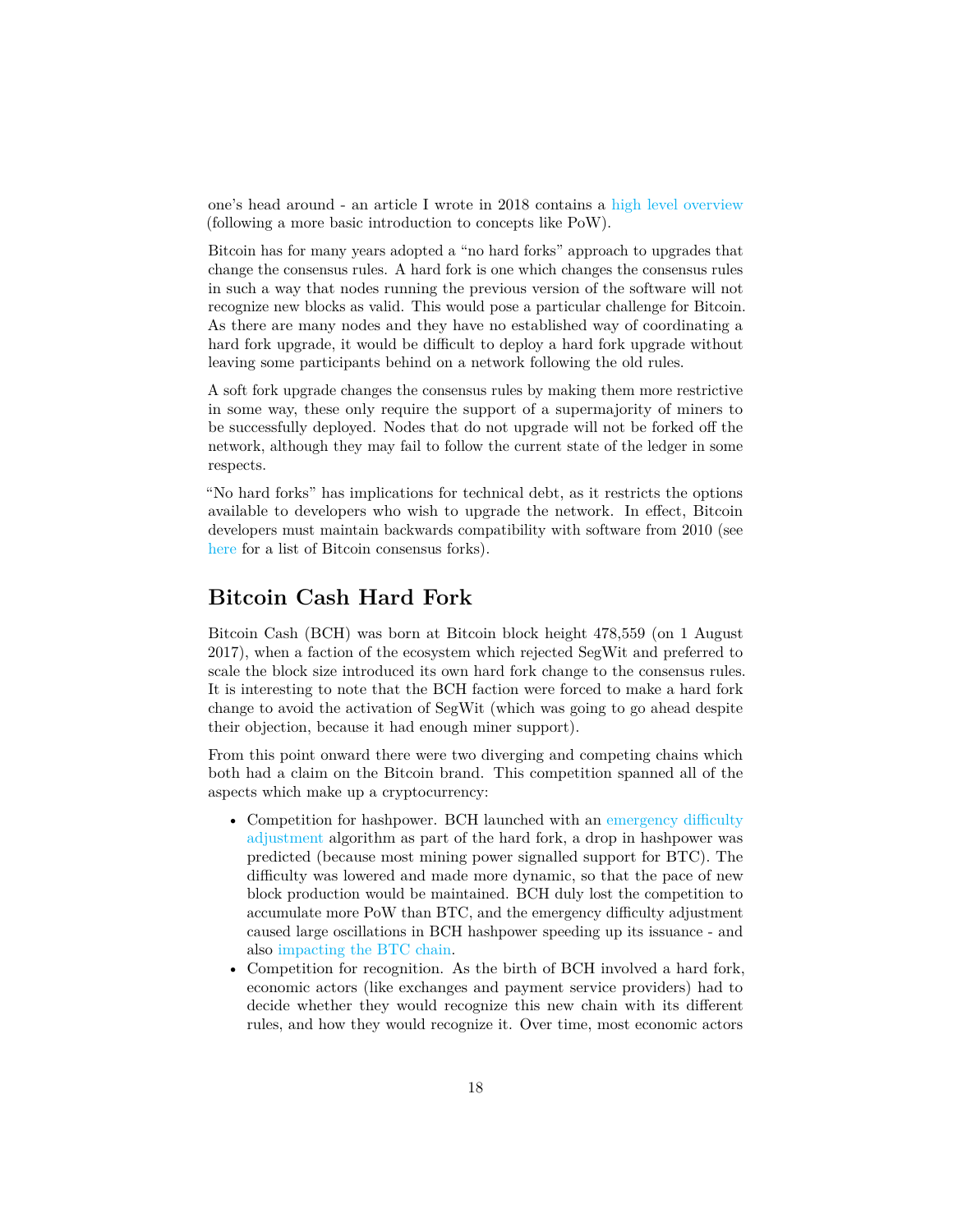accepted the rival chain under the name Bitcoin Cash and ticker symbol BCH. In the later failed SegWit2x hard fork attempt (considered [here\)](#page-0-0), the choice by most exchanges to label the non-2x chain as BTC played an important role.

- Competition for community and adoption. The BCH fork was accompanied by a splintering of the community around Bitcoin, with some supporters of BCH becoming openly hostile to BTC supporters and vice versa. Some merchants and payment providers chose to only accept one version of Bitcoin and reject the other.
- Competition for developers. Each group of Bitcoin node software maintainers had a choice of whether to adopt the new BCH consensus rules in their software. New developers joining in the effort to build Bitcoin and build on Bitcoin now had a choice of which set of rules and chain to follow.
- Competition in the market. The price and market cap for BTC and BCH was I suspect for most people the defining aspect of the competition. The Bitcoin which is worth more, or which market participants expect to be worth more in future, is probably the one they will acquire. This determines which software to run and which chain to follow.

In November 2018 the BCH chain was [deliberately split again,](https://medium.com/@richardred/hash-war-theater-67d3fcac3e97) to form BCH ABC (now recognized as the winning BCH by most exchanges) and BCH SV. More recently, the BCH ABC chain split again [accidentally](https://blog.bitmex.com/the-bitcoin-cash-hardfork-three-interrelated-incidents/) when an exploit in the dominant ABC implementation was used to halt that chain - a reminder that maintaining consensus among distributed nodes is hard. At the same time, a reorg was detected which double spent some BCH.

Developers with decision-making power for dominant full node implementations have considerable responsibility in determining how these projects develop - but they cannot act unilaterally, at least in principle. Developers can release a new version of their own software, but it is up to the other participants in the network to decide whether to upgrade to that new version. The degree of power that developers have to push changes varies significantly between blockchain projects, depending on the strength of the other constituencies and the project's social contract.

## **FOSS for Common Pool Resources**

On its own, blockchain FOSS software is of little consequence. With the coordinated participation of a number of constituencies it can become the backbone of a powerful network that can transmit information and value digitally in a way which is resistant to censorship, corruption and subjugation.

Strong public blockchains are significant because they are robust, there is probably no way for an opposing force to stop these networks from functioning. This robustness stems from their decentralization, anyone can run a node anywhere, and for as long as there are at least a handful of these nodes, the blockchain will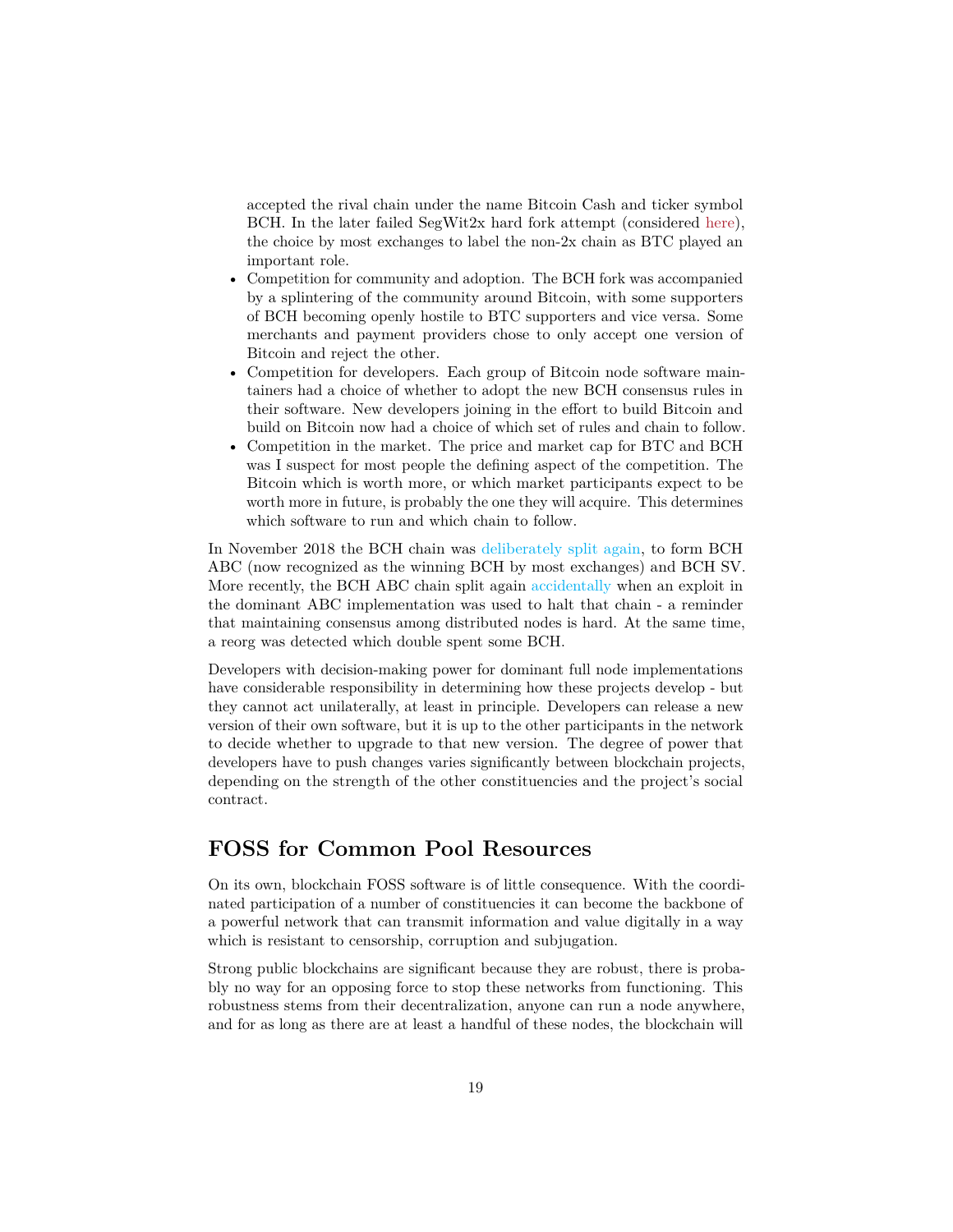persist. For as long as the majority of nodes apply the consensus rules faithfully, *the network will continue to function according to those rules*. The question of how significant blockchains will be depends on how popular they are, but the concept and potential is here to stay, running and using them is now just one way to use the internet.

The blockchain network's capacity to provide this service stems from the way it incentivizes block producers to follow the rules (as defined in the code but also the [social contract\)](https://medium.com/s/story/bitcoins-social-contract-1f8b05ee24a9) and act in the best interests of the network. For Bitcoin, it is the value of the rewards available to PoW miners (block subsidy and transaction fees) which secures the network. Greater rewards means more honest hashpower competing for those rewards, making it more difficult to amass enough dishonest hashpower to successfully attack the network.

This section will consider distributed ledgers as common pool resources, applying the framework of Elinor Ostrom as presented in [Governing the commons: The](https://wtf.tw/ref/ostrom_1990.pdf) [evolution of institutions for collective action.](https://wtf.tw/ref/ostrom_1990.pdf) Ostrom's work is concerned with avoiding the tragedy of the commons, and she looks at how groups of people aim to do this in a variety of contexts, looking beyond conventional state and market approaches at successful management of real resources.

## **Blockchain Development Funding**

Of the Bitcoin constituencies referenced above, the motivation or incentive of the developers is most difficult to pin down. Miners are handsomely rewarded for the role they play in securing the network, merchants have built a business which relies on the network to function, and users avail of the service the network provides (or hold their coins in speculation that they will increase in value as more people wish to obtain them and use the service the network provides in future).

Developers may be (and most likely are) intrinsically motivated to participate, in the same way that they typically are with other FOSS projects. Blockchain projects also have the capacity to fund development in some ways which are familiar from other FOSS domains (Software as a Service, patronage and donations), and some which are unique to the cryptocurrency space (appreciation of holdings, ICOs, block reward funding). This section considers the ways in which blockchain development is incentivized and funded, and how those funding mechanisms affect the relationship between developers and the other constituencies. The following section considers the related question of how the blockchain is governed, where the relationship between developers and the other constituencies is a significant factor.

The centrality of the software to the blockchain means that developers will always tend to have some influence over the course its development takes, but the nature and degree of this influence varies significantly between projects. The sense of being part of the team which is facilitating and steering the course of a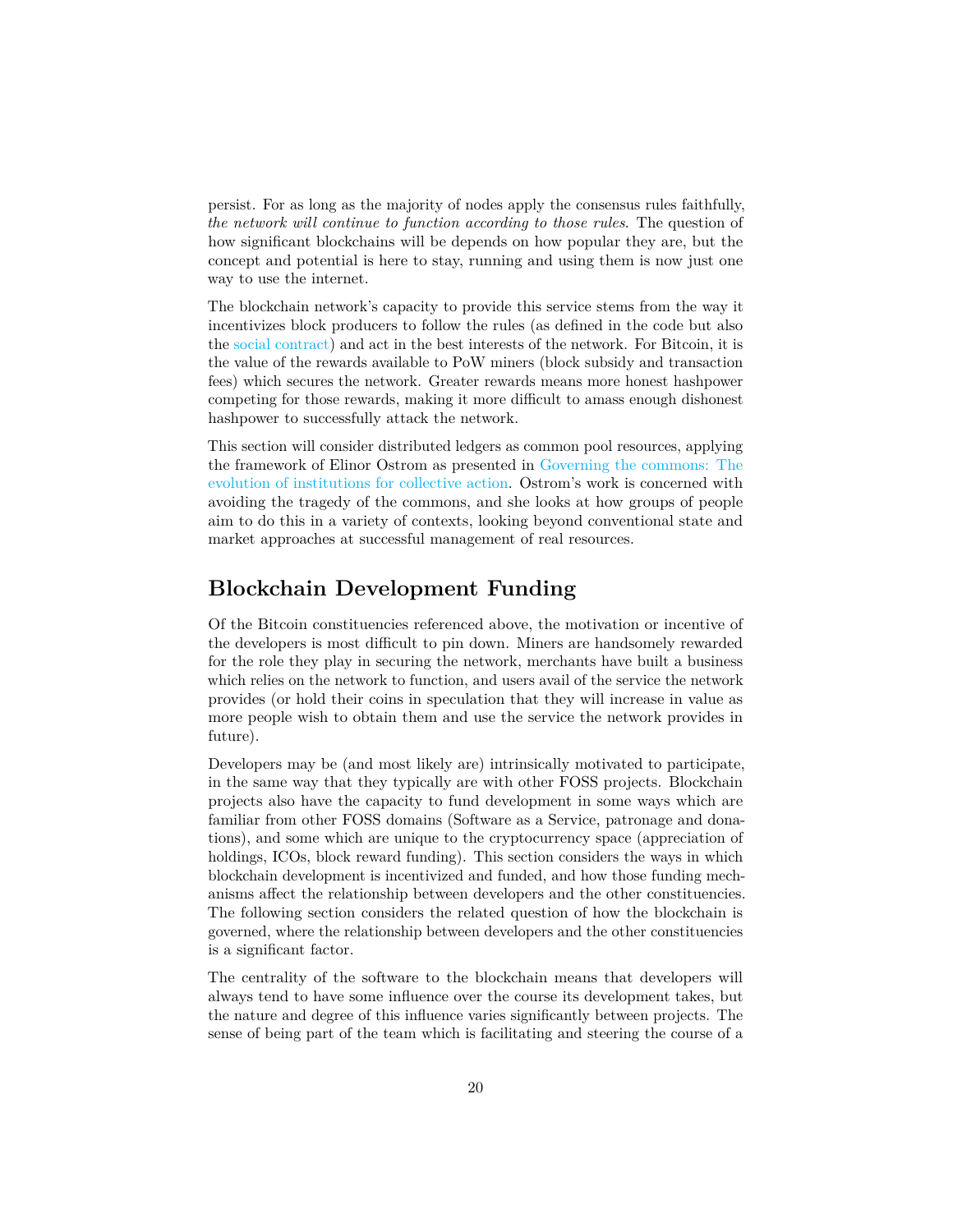blockchain's development is likely a big incentive for participation, irrespective of whether and how that participation is compensated.

## **Hold while Building**

As with other FOSS domains, developers are probably users. In Bitcoin's case, this means that early developers may well have been holders of some BTC while it appreciated in value by orders of magnitude. Developers who held a significant amount of BTC through the price increases may now be independently wealthy and able to continue contributing without a need to generate an income from this or any other activity.

For early developers of a young blockchain project, obtaining some of the underlying asset makes sense if one believes that one's efforts will help to increase its value. This also serves to align one's incentives with the health of the network, and allows one to benefit financially from price appreciation that may be in some part due to one's work.

Developers who do not depend on any external party for an income are in the strongest position to try and influence the development of a blockchain project in the way that they see fit. Dependence on an external party for income may mean deferring to that party's judgement about the direction development takes.

The logic of "buy coins at \$Y and invest effort to improve network's utility, increase demand for coins and raise their value to \$Y x 10" also applies to organizations. Any large holder of a cryptocurrency is incentivized to see its price increase, and in some cases it may make sense to invest additional resources to fund developers' work. This scenario has the makings of a tragedy of the commons. As every holder benefits equally from price appreciation, each would prefer that the investment to improve utility came from other holders. Such investment may however have some influence payoff, depending on the relationship between the investor and the developers they fund.

Blockstream is a company founded in 2014 by a group of Bitcoin developers with a [mission](https://blockstream.com/about/) to "build crypto-financial infrastructure based on Bitcoin".

Blockstream provides funding for the development of [Bitcoin Core,](https://en.wikipedia.org/wiki/Bitcoin_Core) the predominant bitcoin network client software.[\[7\]](https://en.wikipedia.org/wiki/Blockstream#cite_note-CoinDesk-7) It also employs a large number of prominent Bitcoin Core developers.[\[8\]](https://en.wikipedia.org/wiki/Blockstream#cite_note-:1-8)

The company has raised \$76M to date from investors, including venture capital firms [Horizons Ventures](https://en.wikipedia.org/wiki/Horizons_Ventures) and Mosaic Ventures. [\[9\]\[](https://en.wikipedia.org/wiki/Blockstream#cite_note-mosa_OurI-9)[10\]\[](https://en.wikipedia.org/wiki/Blockstream#cite_note-10)[11\]](https://en.wikipedia.org/wiki/Blockstream#cite_note-11) - [Wikipedia,](https://en.wikipedia.org/wiki/Blockstream) 05/26/19

Blockstream's business model is in some ways similar to the software as a service model of companies like RedHat. Blockstream develops the open source software (Bitcoin Core in this case) alongside services which rely on that software and which generate revenue for the company. Where Blockstream is different is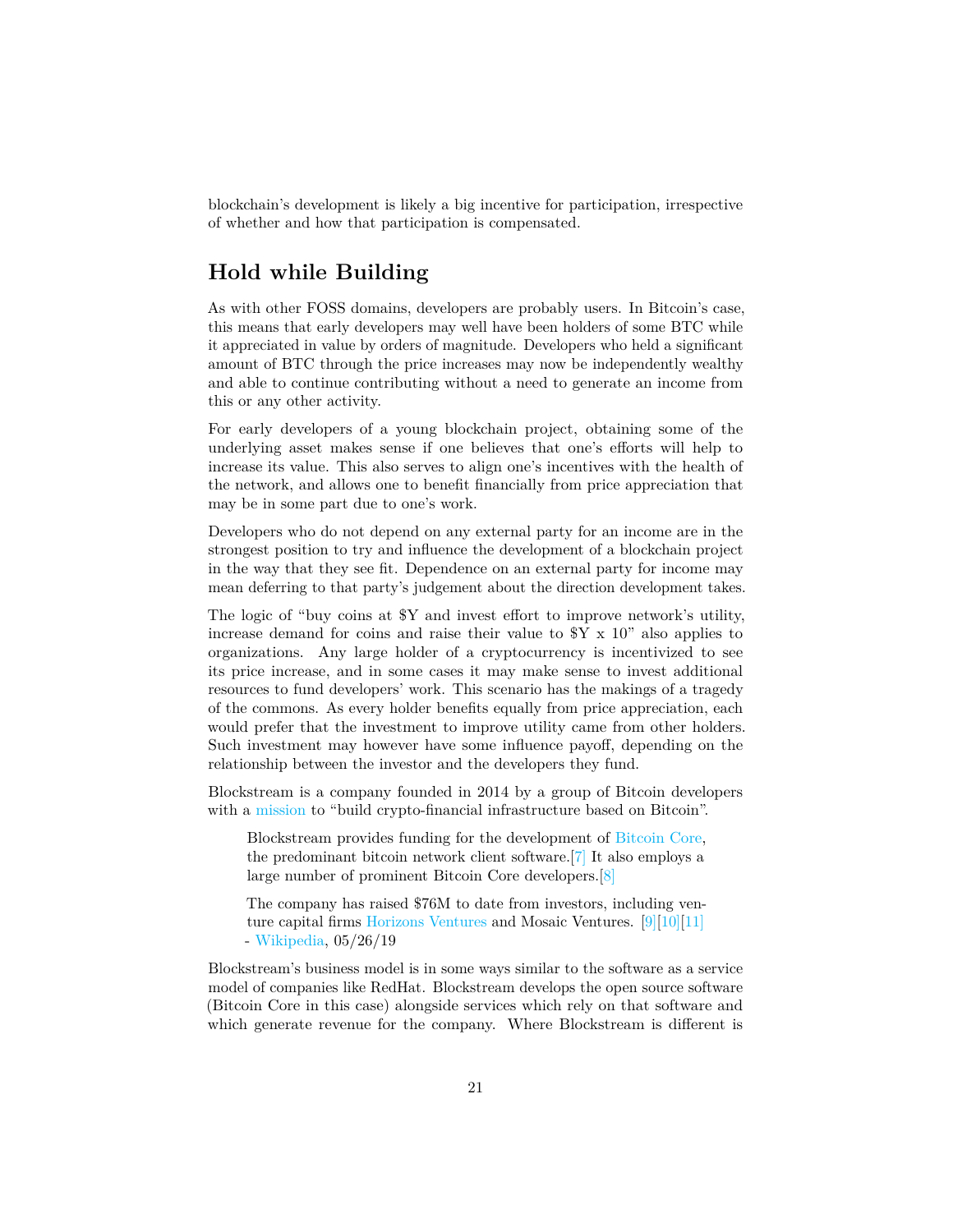that the services it provides rely on the Bitcoin network, not directly on the software but on the common pool resource that software is used to create. If Blockstream needs Bitcoin to do something new or differently to improve its service, it does not have the same unilateral power to push that change that a company like RedHat has. What Blockstream does have are some seats at the table in discussions about how the Bitcoin Core software should be further developed, in the form of the contributors it employs.

Bitcoin Core in turn has the benefit of community trust and inertia built up over a number of years, making it quite entrenched with the vast majority of Bitcoin full nodes running this software implementation.

In addition to revenue-generating services, Blockstream may itself hold some of its assets in BTC, benefitting from price increases (and suffering from decreases). I do not know if this is the case. Blockstream could also be used by large BTC holders as a vehicle to invest in Bitcoin's development indirectly, hoping to benefit from both the Blockstream equity and the appreciation of BTC holdings.

It is worth noting that Blockstream's efforts to enhance Bitcoin go beyond the Core software and its own revenue-generating products to encompass things like an array of [satellites](https://www.forbes.com/sites/michaeldelcastillo/2018/12/17/who-needs-verizon-blockstream-broadcasts-entire-bitcoin-blockchain-from-space/#7536a7a95a80) continually broadcasting the entire Bitcoin blockchain. These allow a user anywhere in the world to obtain the data and verify the current state of the chain without even an internet connection (although a connection is still required to broadcast transactions). Investments such as this demonstrate that it is the common pool resource or network that matters, and that the task of improving its utility does not stop at the boundaries of software but can spill over to include the many other aspects which give that resource value.

More recently still, Blockstream [revealed](https://blockstream.com/2019/08/08/en-mining-launch/) that it had been growing its own PoW mining operation since the issue with PoW miners over SegWit in 2017 (see [here\)](#page-0-0).

It is this spillover and the degree to which the software is enmeshed in a resource with other important attributes that makes CBPP a useful lens to apply. I will argue below that the path to realizing this technology's potential lies in bringing more of the aspects that give the resource its strength and value "onto the commons".

Looking beyond Bitcoin, there are a number of other significant funding models to consider. I will describe some of these, along with some historical context.

Early cryptocurrencies could be mined effectively with a variety of consumer hardware, in the early days CPUs were sufficient, later GPUs came to dominate mining and later ASICS (specialized chips which only mine a particular set of cryptocurrencies) were developed. As better hardware becomes available, the older hardware quickly becomes unprofitable to use. At the launch of Bitcoin, Litecoin and other early blockchains, mining was the domain of enthusiasts using whatever hardware they had available. The competition to find new blocks and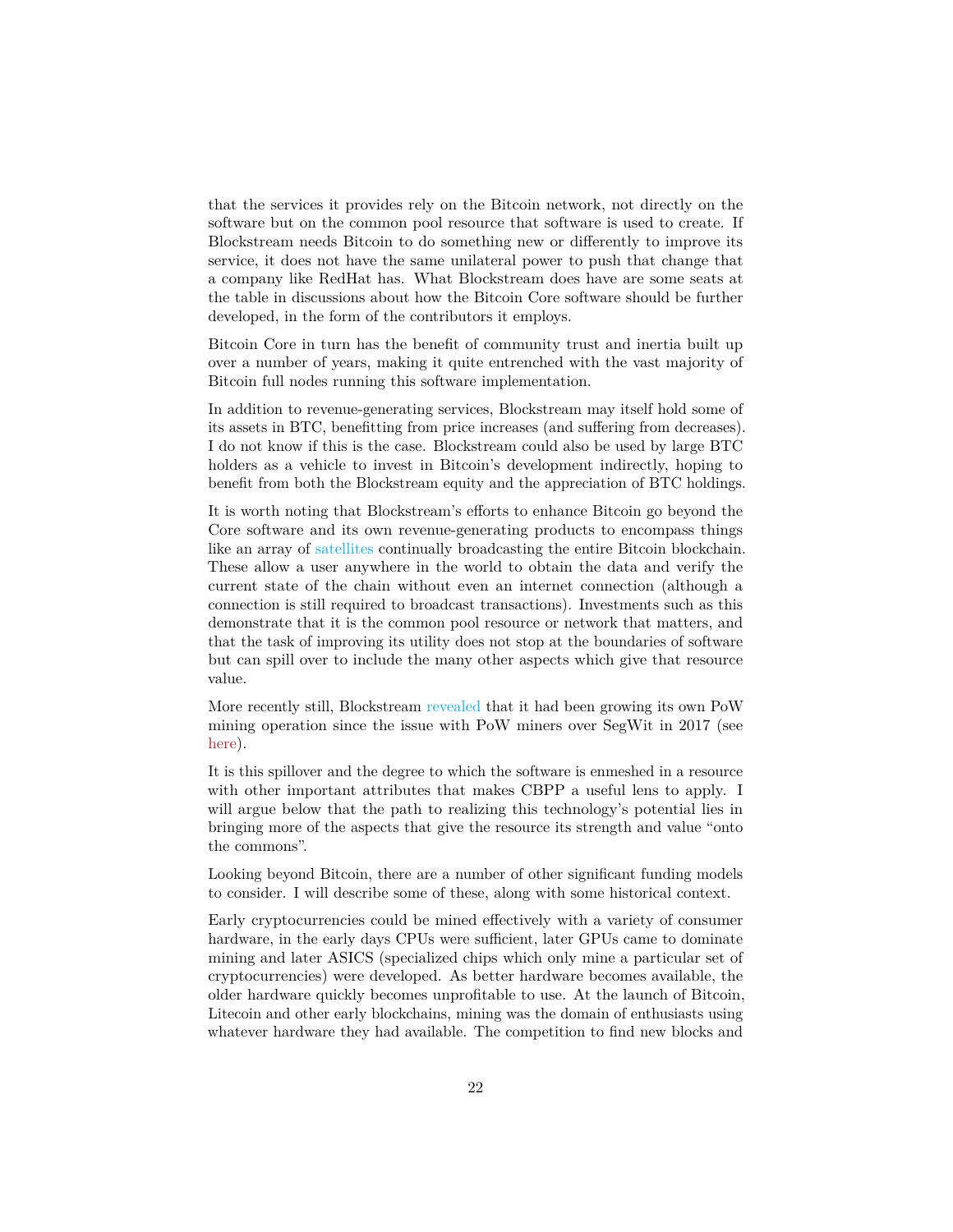obtain the rewards was not fierce, and so any dedicated enthusiast could expect to obtain a reasonably large share of the rewards. For very early contributors, all they had to do was set up one or more of their computers to mine Bitcoin and they would be able to accumulate some. There was a technical barrier here too, where a contributor would have the appropriate skills to set up a miner but outsiders (particularly non-technical people) would have found this much more difficult.

As Bitcoin gained recognition and traction, mining became more professionalized, with economies of scale and advances in hardware greatly limiting the degree to which hobbyists could participate beneficially.

For a group of developers starting a new cryptocurrency, there was now no guarantee that they would be able to mine any significant share of the coins before professional miners squeezed them out. By 2018, a new PoW blockchain could have firms with significant investment and hardware lined up to begin mining as soon as it launched (example: [Grin\)](https://www.coindesk.com/grin-launch-crypto-interest-from-deep-pocketed-investors). This left developer teams looking to launch new blockchain projects with a choice to either build in a funding mechanism through which they could receive funding and/or some of the coins, or to move to a donation oriented model for funding development.

#### **Donations and Patronage**

**Donation** based funding is familiar from other FOSS and CBPP domains sustaining projects like VLC media player and Wikipedia (through the funding of the Wikimedia foundation). In the cryptocurrency space, informal ad hoc donations are relatively common. For example, Andreas Antonopoulos (Blockchain educator) [received](https://qz.com/1151233/andreas-antonopoulos-got-1-5-million-in-bitcoin-donations-after-roger-ver-bitshamed-him/) \$1.5 million in BTC donations after revealing that he was not wealthy and being mocked for it. Vitalik Buterin (Ethereum co-founder) has [distributed](https://twitter.com/VitalikButerin/status/1075181710730506240) some 1,000 ETH donations on twitter. The fact that cryptocurrencies make monetary transfers easy for their users has meant that it is common for people to list donation addresses, and sometimes sizeable donations are made to those addresses.

Monero has a well established [Community Crowdfunding System \(CCS\)](https://ccs.getmonero.org/what-is-ccs/) which coordinates crowdfunding for development work. Proposals are submitted and discussed by the Monero community, the proposer iterates the proposal until loose consensus is reached about whether the proposal warrants funding. The Core team moves proposals that have consensus support into a "funding required" status, where they remain open for donations. If and when the target amount of XMR is donated, the funds can be released to the recipient once the Monero community agrees that the listed milestones have been met. Monero's privacy means that donations remain entirely anonymous and the recipients of funds do not know where those funds have come from.

In some ways this places Monero developers who are reliant on funding to work on the project in a weak position. For any work they wish to do they must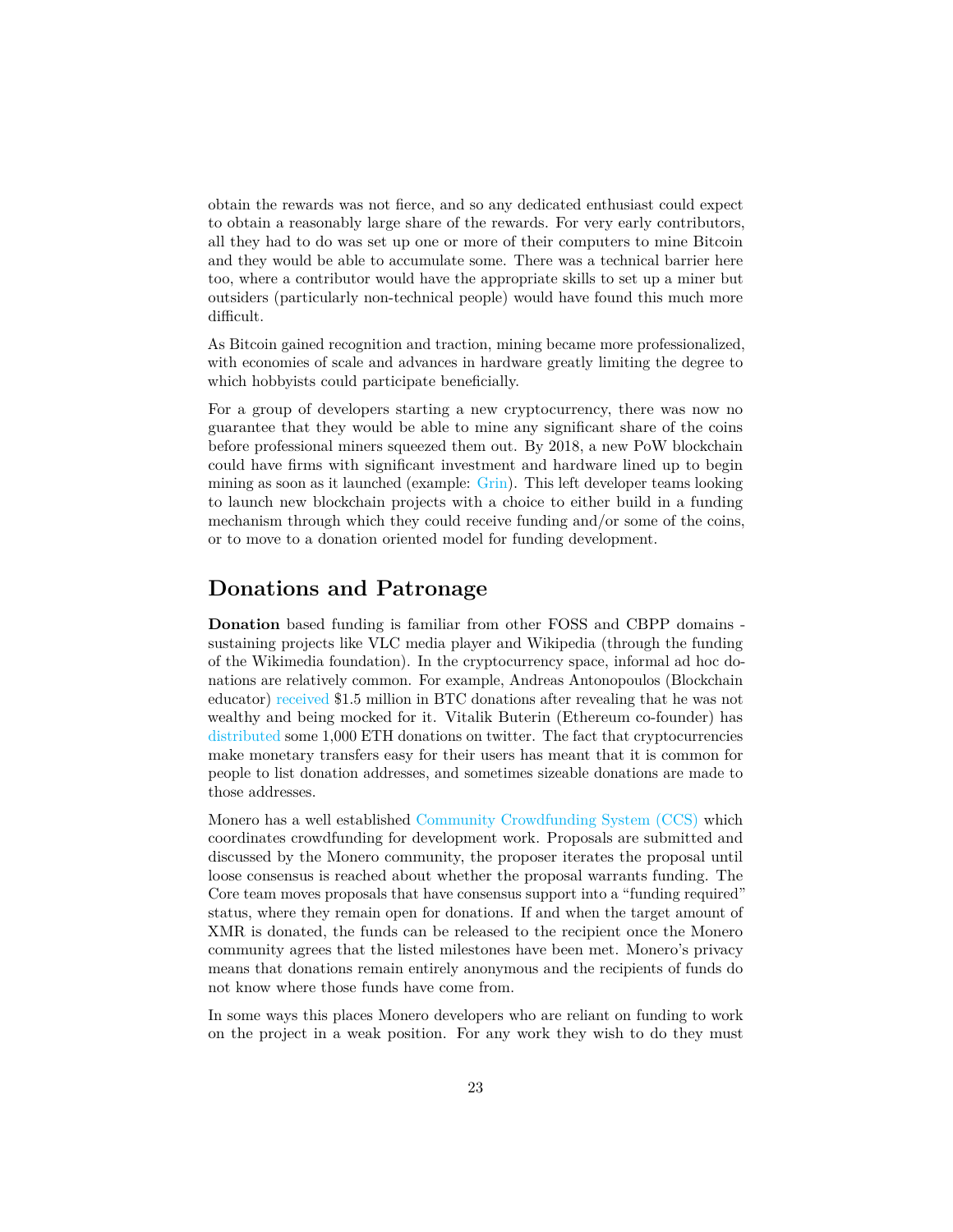ensure that it is in line with what the community wants, and also hope that some people want it enough to donate their XMR. From a decentralization perspective, this is quite a strong approach as it gives many individuals the opportunity to make small donations and together fund specific pieces of work, without giving the intermediary (Monero Core team) direct control of significant resources. It may however be subject to a tragedy of the commons, as individual donators do not stand to benefit more than non-donators from their donations.

The Grin project is also donation-driven, and soon after launch a developer [posted](https://www.grin-forum.org/t/solved-early-disappointments/3682) about their disappointment that a fellow developer's [campaign](https://grin-tech.org/yeastplume) was not being funded. The Grin Technical Council manages a [general fund](https://grin-tech.org/general_funding) which receives donations and which they spend at their discretion using a 3-of-5 multisig wallet (funds cannot be spent without 3 council members consent) and maintains records of [income](https://github.com/mimblewimble/grin-pm/blob/master/financials/income_log.csv) and [spending.](https://github.com/mimblewimble/grin-pm/blob/master/financials/spending_log.csv) The Poloniex cryptocurrency exchange has [committed](https://blog.circle.com/2019/02/14/poloniex-welcomes-grin/) to donating 25% of Grin trading fees to this general fund for one year. Grin seems to have had success funding development since then, striking up other ongoing funding relationships with stakeholders in the ecosystem. Grin is in the process of formalizing the role of the council (now "core team") which manages the pot of donated funds.

Some funding arrangements exist on the boundary between donations and **patronage**. The "Hard Code Fund" is a fund which collects donations and uses these to support the work of Bitcoin developers. [As of June 2019 it had collected](https://www.coindesk.com/hard-core-fund-collects-50-btc-in-china-to-support-bitcoin-developers) [50 BTC \(\\$450,000\)](https://www.coindesk.com/hard-core-fund-collects-50-btc-in-china-to-support-bitcoin-developers) and was using this to support two Bitcoin developers, who submit monthly progress reports and receive payouts in BTC. The linked article about this story cites a figure of "less than 10 full-time Bitcoin developers", and frames this as an open problem.

The OKCoin exchange launched a [campaign](https://www.okcoin.com/1000btc) to award up to 1,000 BTC in donations to named developers working on BTC, BCH and BSV. OKCoin users can vote for the project they would like to donate to, and each vote awards 0.02 BTC (worth around \$200). After one week the campaign's donation [total](https://twitter.com/RichardRed0x/status/1171444718443454466) stands at 0.56 BTC, with a total of 28 votes being cast thus far.

Jack Dorsey has [announced](https://www.coindesk.com/square-hiring-crypto-engineers-bitcoin) that Square is looking to fund engineers and a designer to work full-time on Bitcoin and the cryptocurrency ecosystem, as a way to give back to the community. There are some other organizations that have similar patronage schemes in place.

In all of these cases, the donators have some influence over the project by deciding who or what they donate to. The level of autonomy the recipients have seems to be quite high in general, but there is also a chance that stipulations are made in private about what is expected in exchange for a donation or to receive further donations.

Donations are by their nature not a very reliable source of income, because they typically depend on the ongoing generosity of beneficiaries who are external to the production effort.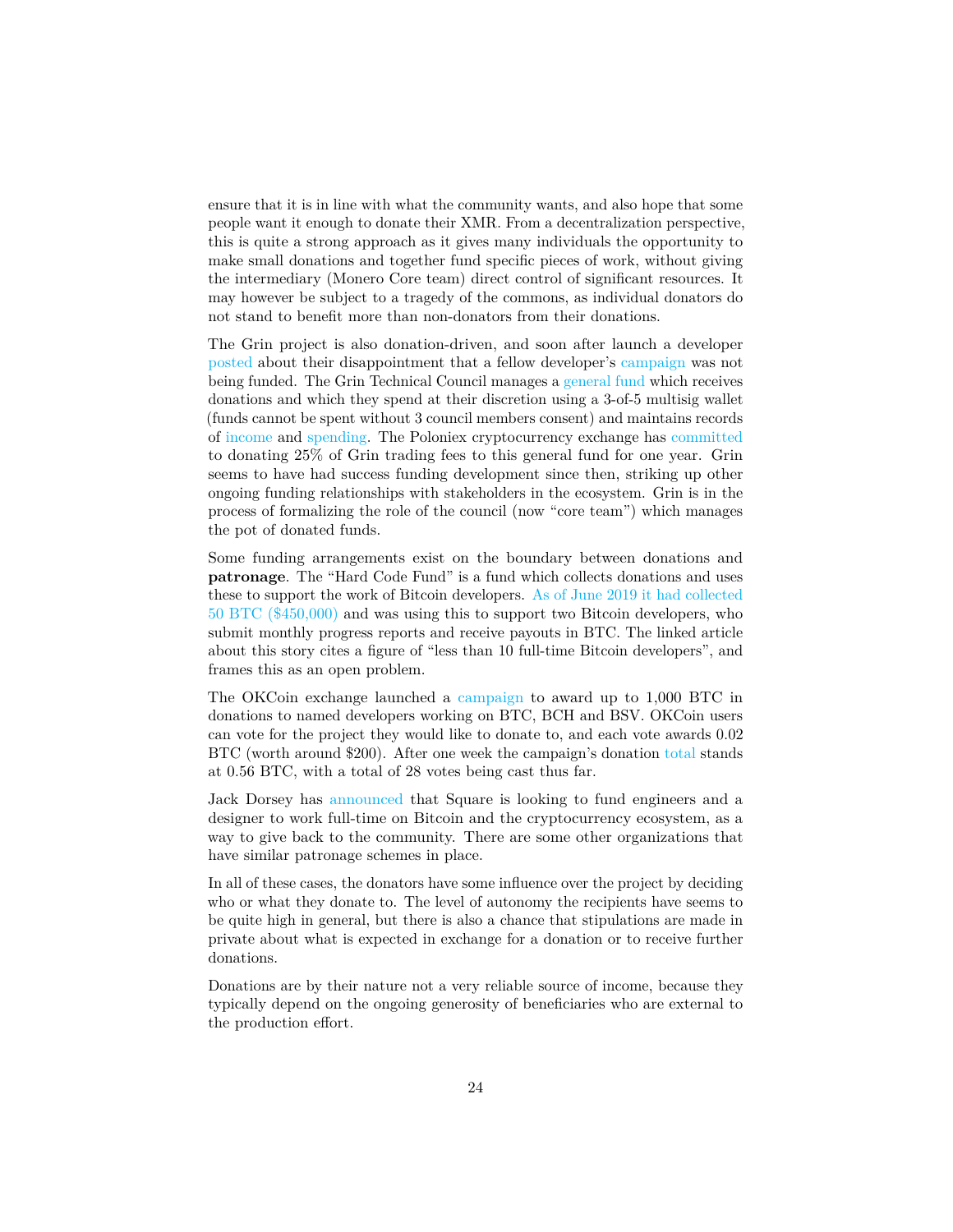## **Premines and ICOs**

In recent years, many blockchain projects have been setting up their common pool resource so that it is able to fund its own development, either initially or on an ongoing basis. The remainder of this section reviews the various mechanisms through which a blockchain can fund its own development.

A **premine** refers to allocating some proportion of the tokens before the launch of the network, typically including these allocations in the genesis block when the blockchain launches. Decred is an example of a cryptocurrency with a [premine,](https://docs.decred.org/advanced/premine/) with 4% of the 21 million DCR total supply allocated to the founders and another 4% airdropped for free to 2,972 participants who signed up following an announcement in the bitcointalk forum. A premine does a reasonable job of aligning the incentives of the recipients with the network, they will only benefit if the assets they received become valuable, which requires the network to have utility and for demand to emerge for the assets. Premined cryptocurrencies place the developers (or whoever received the coins) in a strong and independent position, if the value of the coins increases they may not need external funding for many years (possibly never).

**An initial coin offering (ICO)** is a form of premine, where the developers effectively sell portions of the premine to other parties before launch (usually also retaining a portion for themselves). ICOs became popular in 2017 with the Ethereum blockchain being used by many new projects to issue tokens soon after the sale but far in advance of the product's launch. Participants in the ICO could then trade these tokens, and many tokens saw significant price appreciation as compared to their ICO price - fuelling the ICO bubble of 2017.

ICOs typically require established legal entities to coordinate them and take custody of and/or distribute the funds received. Such an entity is often established as a not for profit foundation (or conventional for-profit corporation) which has a mandate to spend the received funds on furthering the project's aims.

Ethereum held one of the first major [ICOs](https://web.archive.org/web/20140723212709/https://www.ethereum.org/pdfs/TermsAndConditionsOfTheEthereumGenesisSale.pdf) in 2014, [raising](https://www.theblockcrypto.com/2018/12/18/the-ethereum-ico-where-did-all-the-tokens-go/) \$18 million in BTC (31k BTC) in exchange for 60 million ETH. 3 million ETH was allocated to the Ethereum Foundation as a long term endowment, 6 million ETH were allocated to contributors and a further 3 million divided between 8 co-founders. EthSuisse (the company established to conduct the crowdsale) used \$2 million of the received funds to pay off loans for crowdsale costs and the remainder to fund development of the Ethereum platform. Ethereum launched as a pure PoW blockchain in July 2015, with inflation funding to reward PoW miners. Writing in May 2019, the circulating supply of ETH is 106 million, so the ICO sale still accounts for the origin of around 68% of circulating ETH.

ICOs tend to reward developers with some of the tokens in an effort to align their incentives with the network, but the entity conducting the crowdsale can make a significant profit even without delivering anything of value, because it receives something of established value (e.g. BTC or ETH) in exchange for the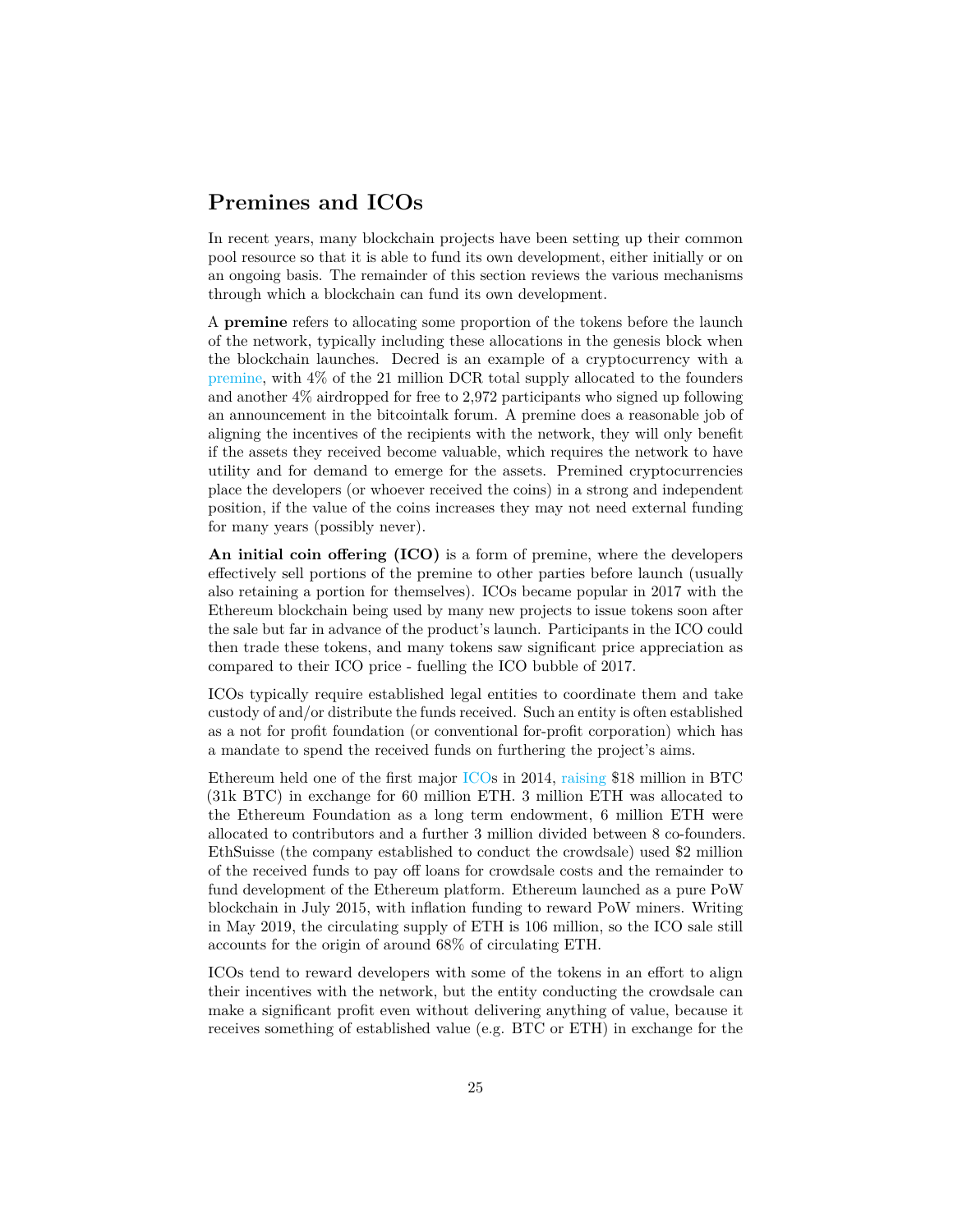tokens it grants. This makes it easier to conduct a scam ICO profitably, because the newly generated tokens don't have to become valuable for the crowdsale to pay off for its organizers. At the conclusion of a successful crowdsale, the party which conducted it can already be in a strong position financially regardless of what they subsequently deliver.

The terms of ICOs are typically generous to their beneficiaries, often describing contributions as donations or gifts that come with no obligations, in some cases even renouncing any obligation to grant tokens in exchange for these contributions. For example, the [EOS Token Purchase Agreement](https://eos.io/documents/block.one%20-%20EOS%20Token%20Purchase%20Agreement%20-%20September%204,%202017.pdf) states that "EOS tokens have no rights, uses or attributes" and that the agreement contributors are entering into is "Not a purchase of EOS platform tokens", purchases are non-refundable and Block.one reserves the right to refuse or cancel purchase requests at any time.

At the conclusion of an ICO, individual contributors and/or a formal organization may be left with significant resources to fund development of the project sometimes framed as an incentive with a vesting schedule, sometimes framed as a gift with no obligation. This puts the recipient(s) in a strong position to dedicate resources to development of the project, and should incentivize them to do so. It also establishes a particular relationship between the developers who conducted the ICO and the (initial) holders and users of the blockchain.

Individuals who "donated" to the ICO have effectively given money to the party which conducted it in the expectation that money will be used to create a new blockchain. In practice, this gives the recipients of ICO funds particular significance in the governance of the network. If these actors decide to change the rules of the network, other constituencies have a choice of either following the party which is endowed to develop the platform (they may have personally funded this endowment) or follow a network which will become a rival to the one they "invested in" and has no equivalent funding to deploy.

The Ethereum DAO hard fork is a well known example where this was a relevant factor. The [Ethereum DAO](https://en.wikipedia.org/wiki/The_DAO_(organization)) (Decentralized Autonomous Organization) was an attempt to produce an investor-directed venture capital fund using a complex amalgamation of smart contracts. The DAO was funded by an ICO in May 2016 which raised more than \$150 million in ETH tokens (14% of all ETH available at the time), but shortly after launch it was hacked, and the funds were destined to be stolen after a cooldown period expired. Before this cooldown period expired, Ethereum's leaders decided to [offer a hard fork to nullify the DAO and return](https://blog.ethereum.org/2016/07/15/to-fork-or-not-to-fork/) [all contributed ETH to where it came from.](https://blog.ethereum.org/2016/07/15/to-fork-or-not-to-fork/) A coin vote was held in which ETH holders could vote yes or no to this proposition, 87% of those who voted voted Yes but with turnout of only around 8%. The outcome of this vote was used to determine how the new software would be configured - with the default being set to accept the hard fork which undid the DAO.

The hard fork was accepted by some participants and rejected by others, with [15% of the mining power sticking to the pre-hard-fork rules.](https://blog.ethereum.org/2016/07/20/hard-fork-completed/) The Ethereum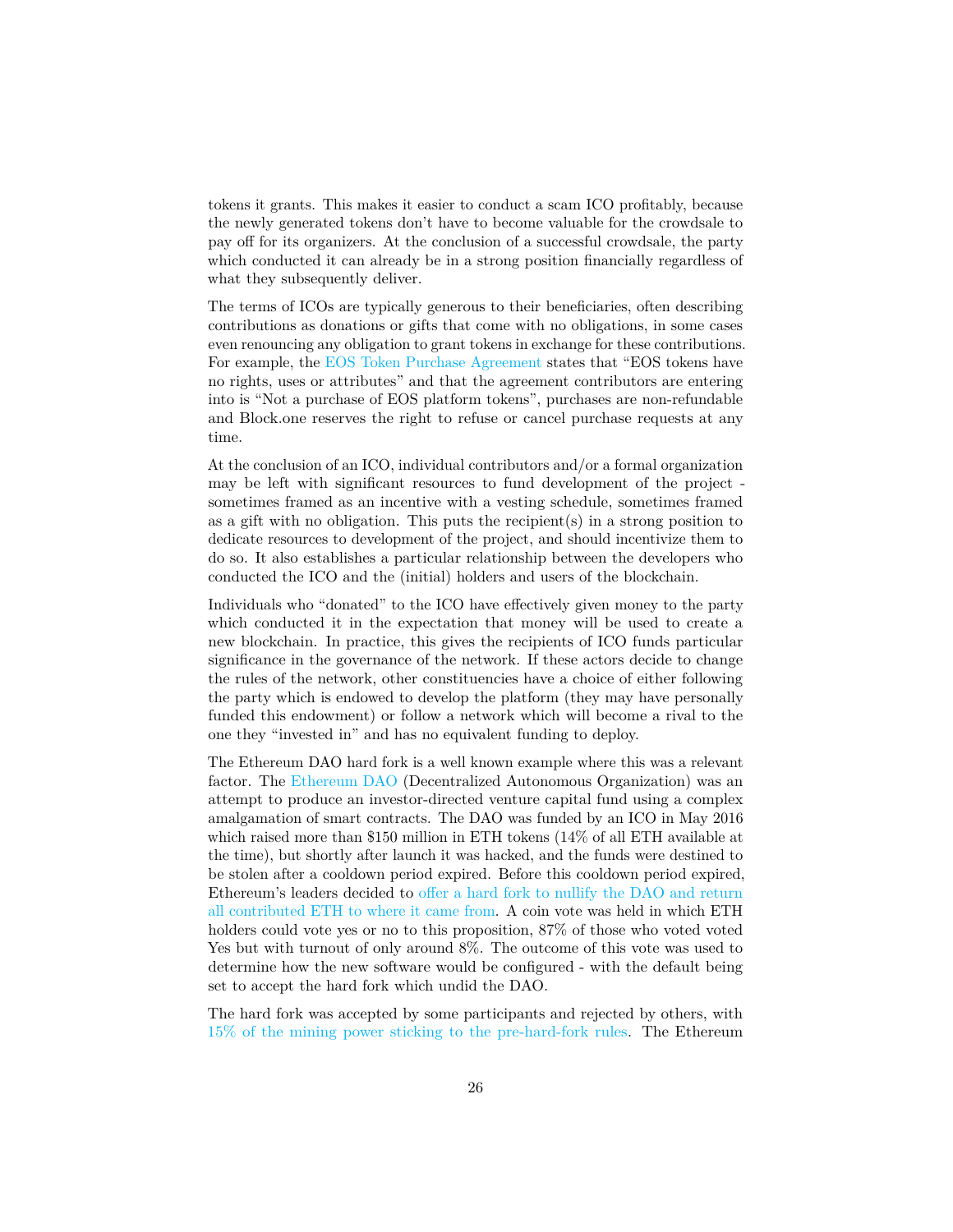Foundation and founders supported the hard forked chain which re-wrote the blockchain's history, those who refused to consent to the rule change ended up on a chain which would come to be known as Ethereum Classic. The Ethereum brand and ticker went to the chain that had development resources, IP and the Foundation behind it.

## **Block Reward Funding**

Some blockchains utilize a portion of ongoing **block rewards** to fund development. In the same way that miners are rewarded for the hashpower security they provide, those who build the infrastructure can also be rewarded for their work on an ongoing basis. This model is good for aligning the incentives of developers (or those who can expect to draw on the development funding) with the long term interests of the network. The funds will accrue over the course of years and decades, giving the likely beneficiaries an incentive to ensure that the network continues to improve its utility and value over the long term. It is difficult to make a fast exit with a large profit.

This kind of ongoing funding also makes the developers more beholden to whatever entity is distributing the funds, likely reducing the degree to which they can act in an unfettered manner to try and impose their will on the network.

With any dedicated source of development funds (premine, ICO, block rewards), the question of who receives those funds or how they are allocated is important in understanding how that network is governed and who has power. As an ICO or premine is a one-time event, funds are typically discharged to the custody of an organization or set of individuals who subsequently follow their own private methods of decision-making about how funds are used.

Ongoing block reward funding is more likely to be paired with a mechanism through which some constituency or set of stakeholders can make ongoing decisions about how those funds are used. There are projects which aim to decentralize the decision-making about how these funds are spent, bringing an important factor that will determine the project's direction and whether it succeeds *on to the commons*. Where development funds are controlled by people or foundations, the way that key entities will act and the decisions they make are likely to be determined in private. For the rest of the participants these entities are autonomous black boxes that exist at the periphery of the commons but have significant effects on its landscape.

In contrast, attempting to decentralize governance means attempting to govern the common pool resource's development on those same commons. This holds the promise of removing some of the dependence on "external" entities. More specifically, it can grant the stakeholders in the common pool resource independence from relying on the specific set of developers who are resourced and incentivized to maintain and improve the network's software infrastructure. The network's independence is achieved through having the means to fund an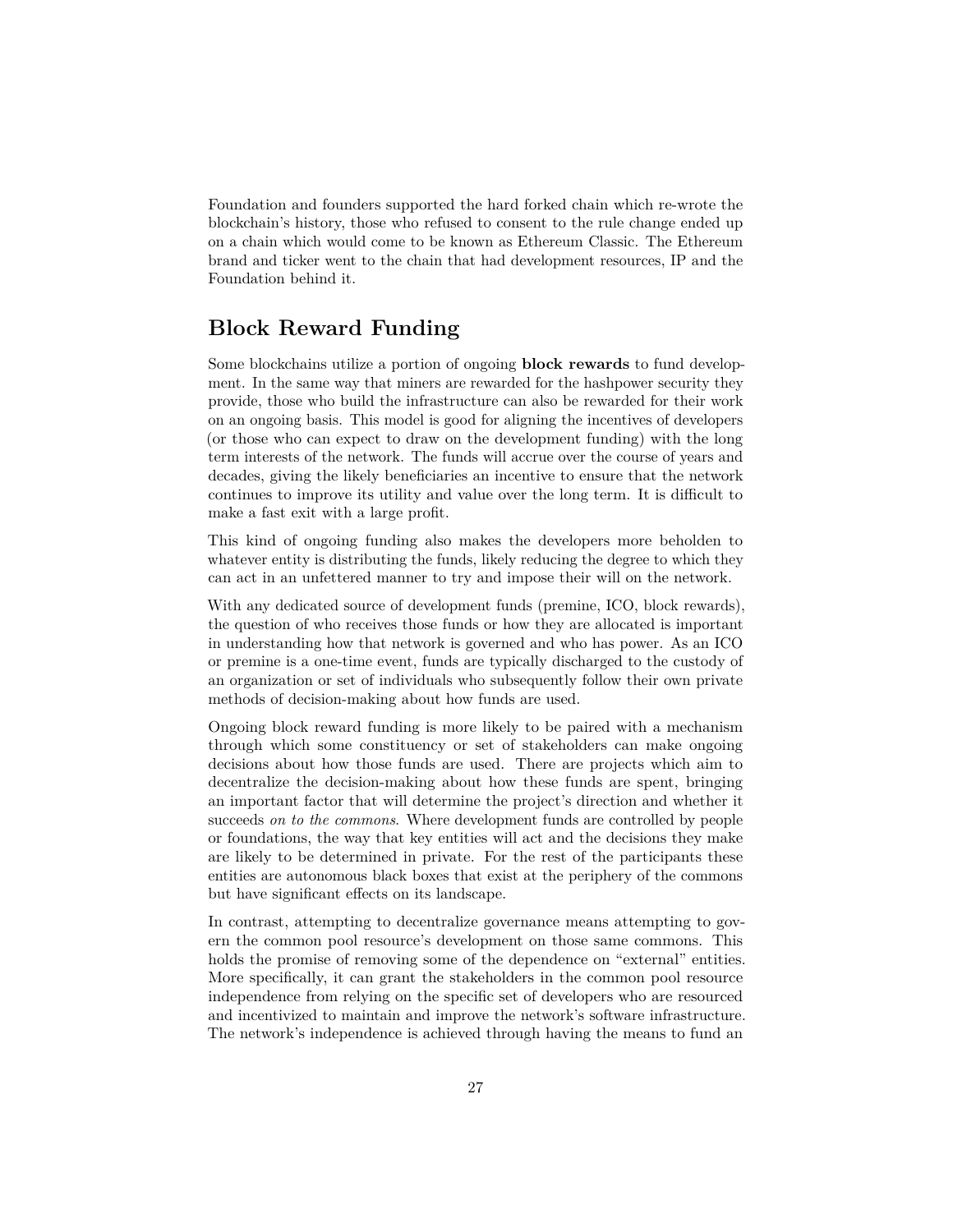alternative set of developers, should the "founders"' decision-making fall out of alignment with what other stakeholders want or perceive to be in the network's best interests.

Bitcoin gamified timestamping and created an open distributed ledger that anyone can transact on, with a method of ordering transactions and determining which are valid that doesn't rely on authority figures. The constituencies which together give the resource value can have conflicting goals, and without established forms of collective decision-making, disputes can smoulder or burn for a long time, occasionally escalating to a hard fork and splintering of the network to give birth to a new chain which would tend to be a fierce rival.

Decentralizing control over how blockchains develop, in a way which leverages the strengths of all stakeholders to the greatest degree possible while maintaining cohesion around a single chain and network, has the potential to enhance robustness and longevity.

The kind of organization and coordination required to cultivate a top-tier public blockchain is not so dissimilar to the kind of coordination required within conventional firms to deliver other software based services. If such a decentralized autonomous entity were to successfully propel a blockchain ecosystem forward, there would surely be lessons that could be applied to more conventional organizations. The running of a cryptocurrency's development effort just happens to be in particular need of decentralization, because the network derives its value from its decentralization.

It is also interesting to consider these organizations through the lens of Coase's theory of the firm - and to look at the degree to which they embrace contracts and the hiring of employees as methods of organizing work. This will be considered in later sections reviewing specific projects, but it is worth mentioning a novel aspect to the distribution of funds here, as it pervades the space (or did so for a time).

The popularity of "Bounty campaigns" [in association with ICOs](https://www.trackico.io/bounties/) is an interesting example of the use of open contracts whereby any participants who make certain small measurable contributions (e.g. follow on twitter) are rewarded. Such bounty campaigns are usually geared towards raising the project's profile, but they have also been used to incentivize translation efforts by many projects. This kind of approach follows the more general blockchain approach of incentivizing the behavior the project requires from constituents in the expectation that those incentives will attract the required participants.

#### **Common Pool Resources**

A [Common Pool Resource](https://en.wikipedia.org/wiki/Common-pool_resource) (CPR) is one which is naturally open for consumption ("size or characteristics make it difficult to exclude potential beneficiaries from obtaining benefits of use") but which is subtractable (faces problems of congestion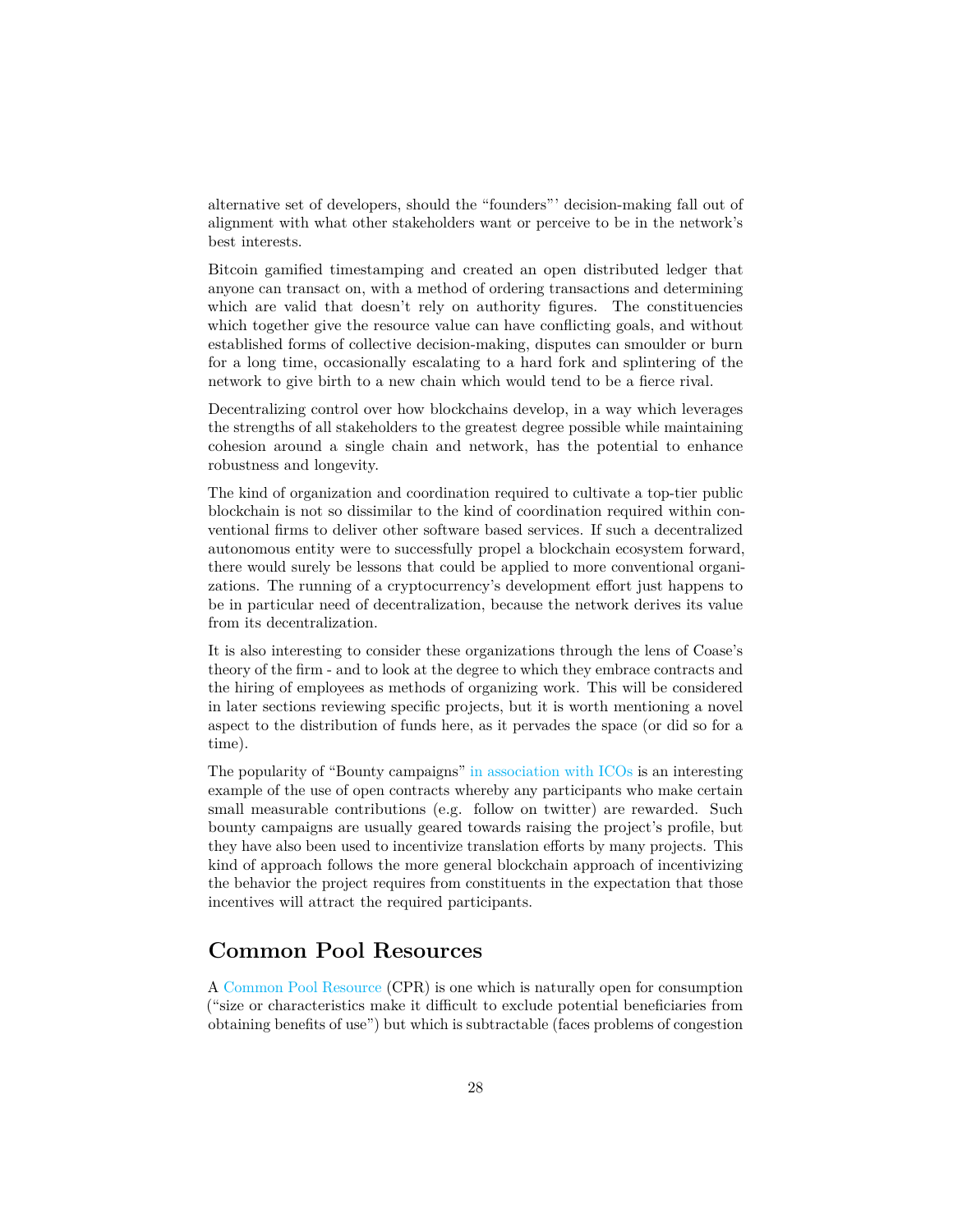or overuse) - the latter point is the key differentiator to public goods.

The [tragedy of the commons](https://en.wikipedia.org/wiki/Tragedy_of_the_commons) is a term [popularized by Garrett Hardin](http://science.sciencemag.org/content/sci/162/3859/1243.full.pdf) - it refers to a scenario where an open resource is over-exploited because that is in the best interests of individual consumers, while they have no individual imperative to maintain or preserve the resource. Where the group of resource consumers fail to act collectively to preserve or maintain the resource, the tragedy of the commons unfolds and that resource is spoiled for all.

Some examples of common pool resources are irrigation waters and grazing land, more recently the concept has been stretched to include global resources such as the environment and free digital software/media.

Ostrom was awarded the Nobel Economic prize for observing that the tragedy of the commons can often be avoided through effective governance of the common pool resource. She identified a number of characteristics of successful governance of CPRs, some of which are relevant to blockchains.

Public blockchains are commons-based, in that they are openly accessible and any new node can join the network - but there is a cost to running the network. Bitcoin full nodes must download and process the entire ledger of transactions from Bitcoin's history, and so the data representing an individual transaction has a cost that must be borne by all full nodes into the future. The ability to write to the distributed ledger must be restricted, because otherwise it would be subject to the free rider problem and over-exploited - the blockchain would become so large that high powered servers are required to run full nodes. Bitcoin [restricts the size of each block to 4mb,](https://medium.com/@jimmysong/understanding-SegWit-block-size-fd901b87c9d4) to keep the cost of running a full node low and encourage more people to do so. People who wish to make transactions must include fees with their transactions that the miners can collect, miners tend to process the transactions with the highest fees.

Blockchains have one big advantage as compared to other CPRs - they allow for the rules of the network to be reliably enforced by participants at minimal expense. It is Bitcoin's consensus rules that allow order to be imposed on an open permissionless network. The use of transaction fees to solve the problem of deciding who can make transactions using the limited space is a good example of this, it effectively creates an open fee market, which is a robust low-complexity solution. The use of hashpower competition to determine who can produce blocks (and collect rewards) is another good example of a rule which imposes order on open access.

For physical CPRs it is important to define and know the group of participants or users of the resource, and status can be an important factor in resolving disputes. Ostrom found that it was important to ensure that the community can monitor members' behavior to ensure that the rules are being followed. Bitcoin must operate in an environment where the identity of participants is often unknown, so the rules must be enforced in the same way for all participants.

The consensus rules can be enforced but they must cover every eventuality as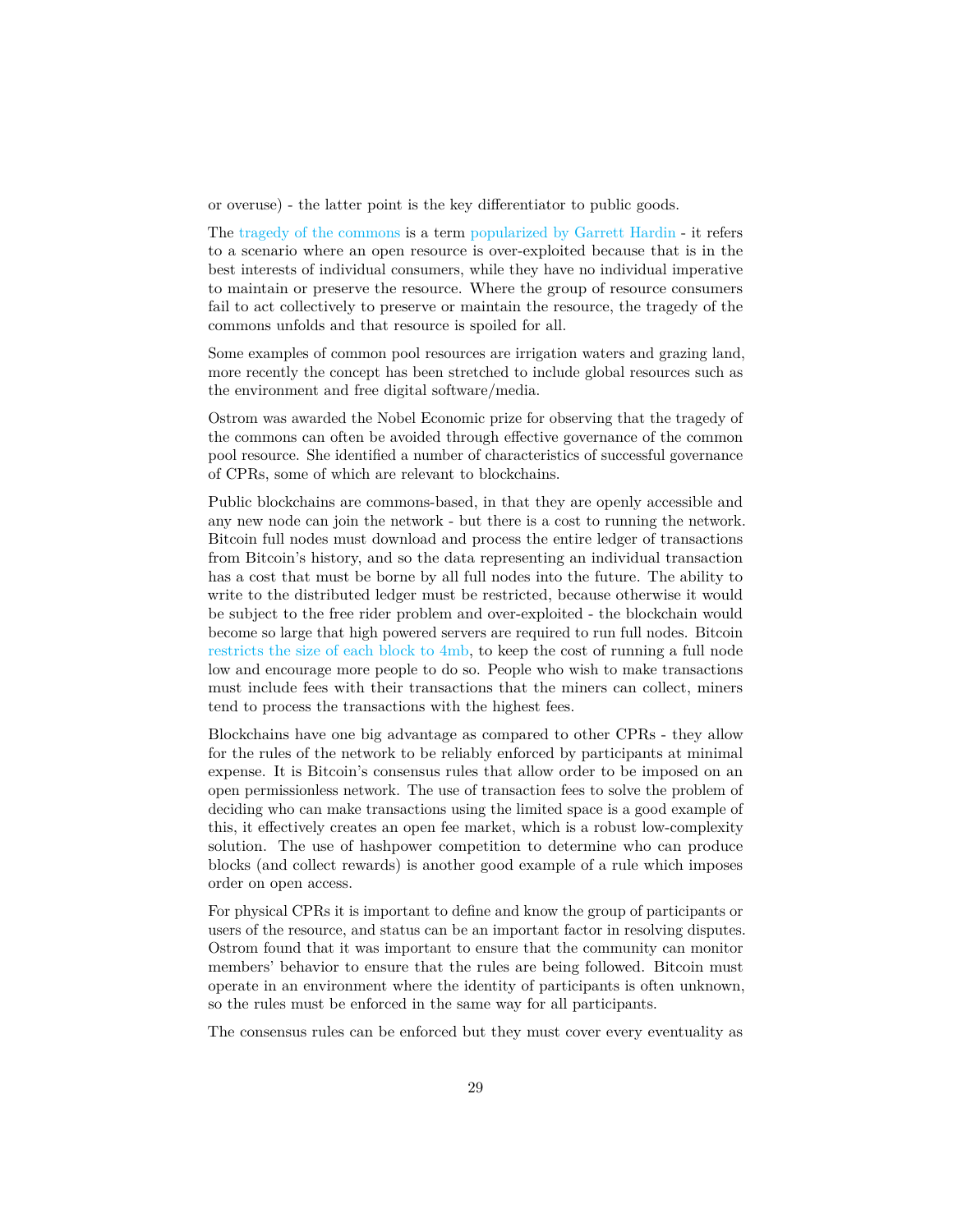they are the only recourse for dispute resolution. There is, by design, no way to exclude a particular entity from using the resource, so the set of possible participants includes everyone.

Ostrom calls for an accessible low-cost means of dispute resolution - Bitcoin opts to exclude any dispute resolution function beyond the consensus rules.

Ostrom also finds it important that those affected by the rules can participate in modifying the rules. Bitcoin opts to exclude this function in favor of a socially enforced understanding that the rules cannot be changed in any significant way - while allowing the developers (with miner support) leeway to implement backwards compatible changes (soft forks) that add new rules.

It is the nature of software that makes it impractical to set Bitcoin's rules in stone for eternity. Software must be continually maintained, addressing exploits as they are identified at a minimum. For FOSS projects a lack of updates signals death, as failure to patch weaknesses in dependencies as they are exposed will render the software vulnerable to attack.

The changing of the consensus rules presents a particular problem for public blockchains, as membership or participation is determined exclusively by whether one is following the same rules as the rest of the network. If the rules related to the common pool resource are to change, the rule change must be adopted by all participants at the same time, or they will cease to recognize each other as participants on the same network, reading from and writing to the same distributed ledger.

#### **Commons Constituencies**

A blockchain's stakeholders can be thought of as belonging to at least one of several different constituencies. Developers provide the infrastructure the network runs on, block producers provide the engine which drives it forward, merchants provide utility (by allowing it to be exchanged for other goods) and users/holders provide oversight to ensure that other participants follow the rules, and demand for the asset, which increases its value. The value of the asset (i.e. exchange rate with other assets) is always important because it determines the network's security budget - how much reward is available to incentivize block producers to participate honestly.

Each constituency has its own role to play in an ecosystem which produces this common pool resource and gives it value. Different projects define the boundaries of these constituencies and set up the relations between them in different ways. The way in which the network develops is determined through the interactions within and between these constituencies.

I refer to these sets of stakeholders of a particular type as constituencies, because it is typically the (strength of) consensus or majority opinion within a constituency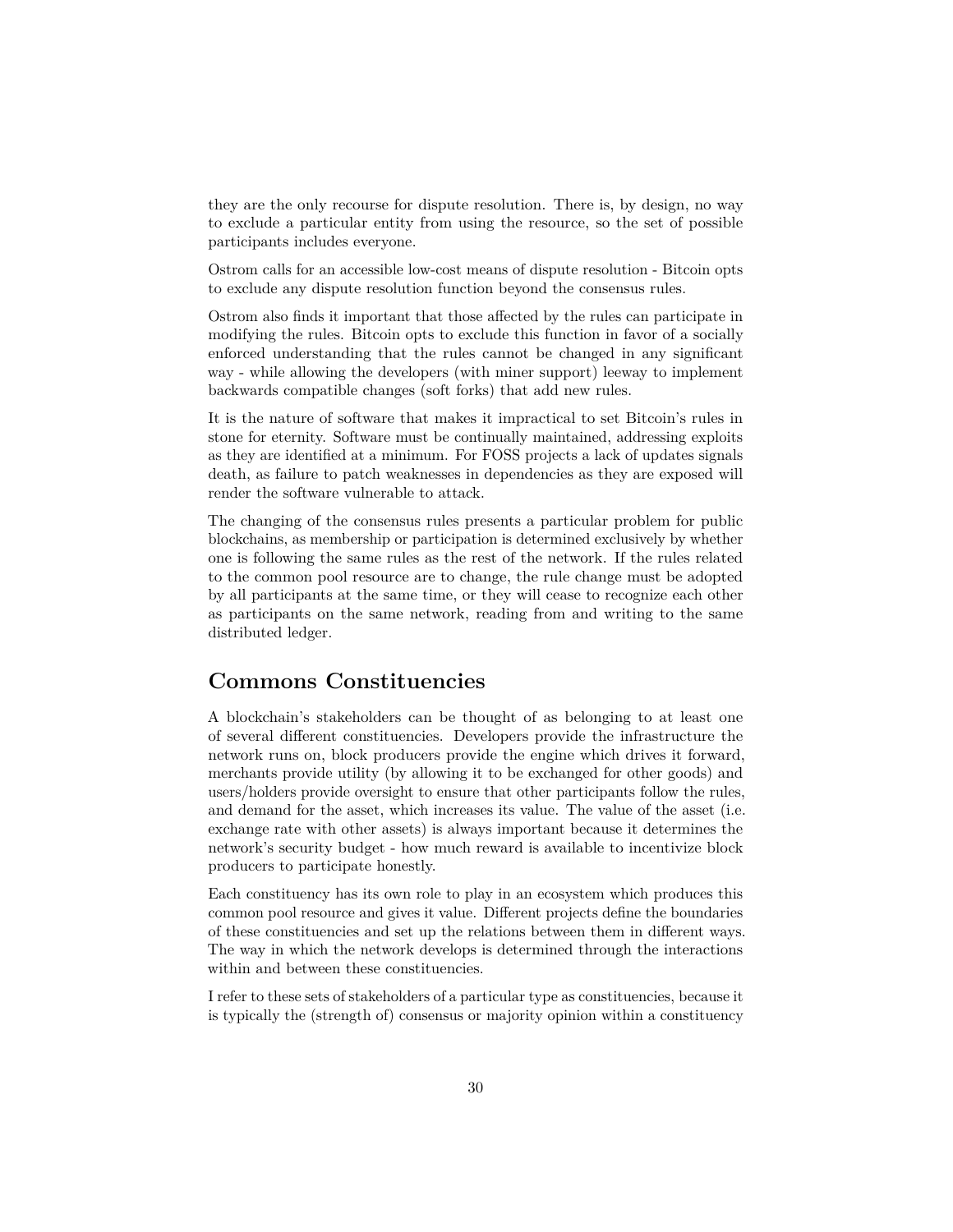that matters when considering the effect that constituency has on the project's commons.

## **Proof of Work Miners**

PoW miners of Bitcoin are presently incentivized by receiving rewards (newly minted coins plus transaction fees) for each block they produce. The PoW miner subsidy represents inflation which every holder of the asset is indirectly paying for through the relative decrease in the value of their own holdings. Importantly, Bitcoin has a fixed inflationary schedule which will see the rate of inflation drop (half) at specified points in the future, until the limit of 21 million BTC is reached and no more new coins are produced. In principle, PoW miners would at this point be funded by transaction fees only, but there are open discussions about whether that is economically feasible.

The day to day production of the common pool resource is governed in large part through these fees and rewards which incentivize block producers to participate honestly. In a network that relies on PoW miners exclusively for its security, it is vital that these miners do not have the opportunity to collude and adjust history by rewriting a part of the blockchain.

Where a miner or set of miners controls the majority of hashrate in a pure PoW blockchain, they can reorg (reorganize) the blockchain by releasing an alternative chain with more accumulated PoW. This "majority attack" technique can be used to execute double spend attacks. Brief description:

- the attacker makes a transaction (like depositing to an exchange)
- waits for the recipient to accept the transaction (credit the amount and allow it to be traded for something else) while mining on a secret chain that they do not share publicly
- trades their deposit for something else and withdraws that asset
- then releases their longer PoW chain, nodes accept this as the legitimate chain and the first spend is expunged, leaving the exchange holding the bag

There have been a number of double spend attacks on pure PoW cryptocurrencies with lower security spend (and lower market cap). This kind of attack has become relatively common since 2018, with the following blockchains all falling victim to successful majority attacks: [ETC,](https://blog.coinbase.com/ethereum-classic-etc-is-currently-being-51-attacked-33be13ce32de) [VTC,](https://medium.com/coinmonks/vertcoin-vtc-is-currently-being-51-attacked-53ab633c08a4) [ZEN,](https://bitcoinist.com/zencash-target-51-attack-loses-500k-double-spend-transactions/) [XVG](https://blockexplorer.com/news/third-times-a-charm-verge-suffers-51-attack-yet-again/) (x3), and [BTG.](http://fortune.com/2018/05/29/bitcoin-gold-hack/)

Bitcoin Cash (BCH) was the subject of a [peculiar](https://blog.bitmex.com/the-bitcoin-cash-hardfork-three-interrelated-incidents/) majority attack which happened during a chaotic period where the network was transitioning to a new set of consensus rules and parts of it had stalled on a forked chain. The hard fork allowed anyone to spend coins which had been sent to invalid (SegWit) addresses on the BCH chain (and were therefore up to that point unspendable by their owner). In practice this meant that the miners who found the first blocks would be able to include transactions claiming these coins. An unknown miner [claimed](https://www.coindesk.com/bitcoin-cash-miners-undo-attackers-transactions-with-51-attack)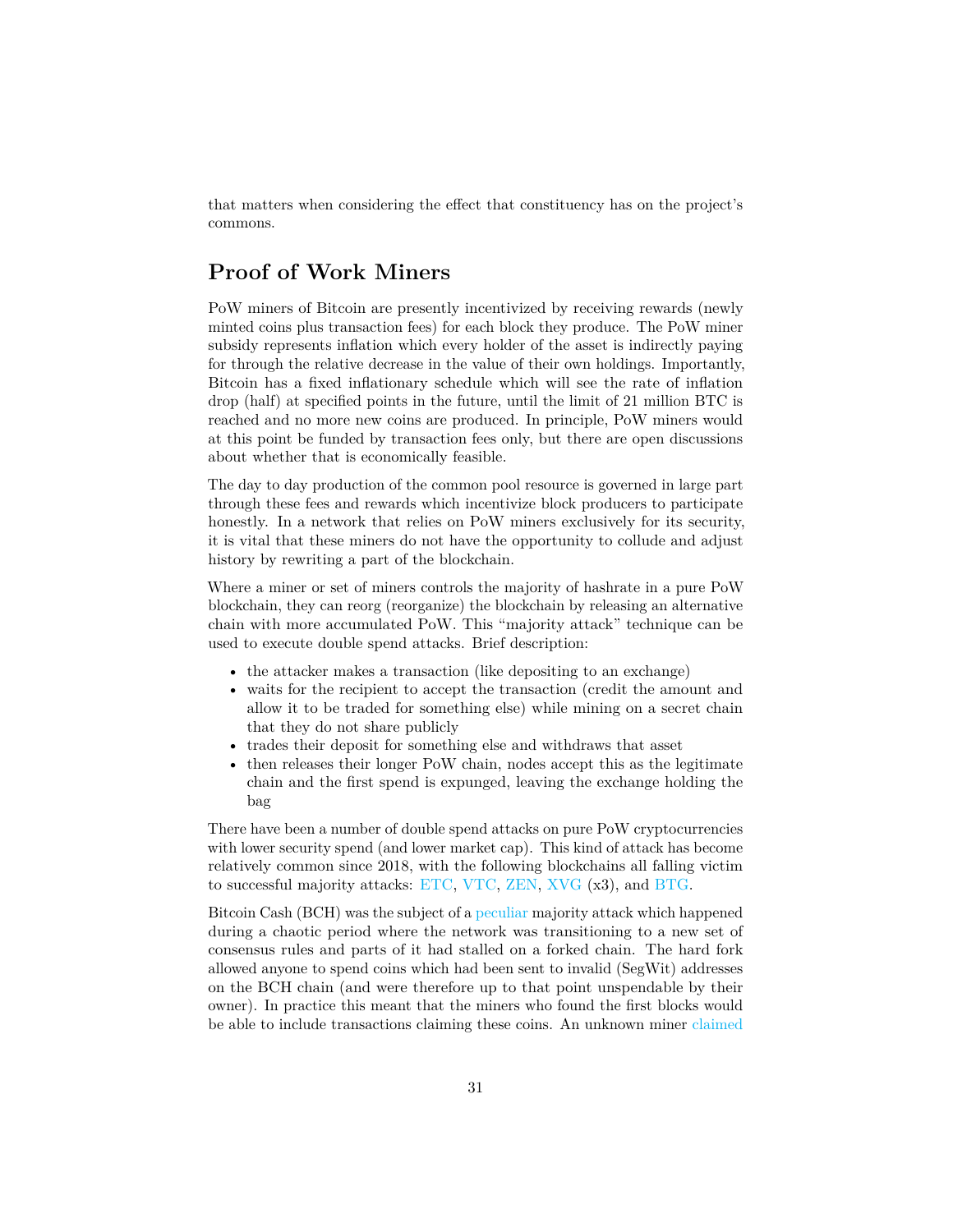some of these coins (worth about \$1.35 million at the time) but two of the dominant BCH miner pools colluded to reorg the blockchain to rewrite the 2 blocks in which this occurred, and instead claim the coins (and others available in this manner) for themselves.

Bitcoin has to this point never been the subject of a successful majority attack (with the technical exception of a [reorg to undo a significant inflation bug](https://news.bitcoin.com/bitcoin-history-part-10-the-184-billion-btc-bug/) early in its history).

In the aftermath of a [security breach on the Binance exchange](https://binance.zendesk.com/hc/en-us/articles/360028031711) in which 7,000 BTC (worth around \$40 million) was withdrawn in a single transaction, a [suggestion](https://twitter.com/JeremyRubin/status/1125919526485254144) was made that perhaps Binance could recover these funds by incentivizing PoW miners to reorg the blockchain. The suggested method was to make all or some part of the illegitimately withdrawn BTC spendable by anyone, by releasing key information.

The rationale was that PoW miners would have sufficient incentive to reorg the chain (going back to a point in time when the funds were still in the Binance controlled address) and claim those funds, depriving the attacker of their spoils and discouraging future attacks. A statement from Binance CEO CZ about looking into this caused uproar in the Bitcoin community, and prompted [discussion](https://research.circle.com/weekly-recaps/weekly-crypto-recap-to-reorg-or-not-to-reorg) of whether it was practical to execute such an "attack", whether it should be considered an attack at all, and whether it would destroy Bitcoin's value proposition. CZ quickly [abandoned the idea](https://twitter.com/cz_binance/status/1125996194734399488) upon witnessing the backlash against it, citing concern for Bitcoin's credibility as the primary reason.

These episodes outline aspects of the power that block producers have in blockchain ecosystems. As the direct producers of the common pool resource they may in some cases have scope to bend the network's rules, or at least gain preferential opportunity to execute time-sensitive transactions.

This [article](https://blog.sia.tech/the-state-of-cryptocurrency-mining-538004a37f9b) by David Vorick provides a comprehensive introduction to the dynamics at play in cryptocurrency mining. One of the most useful ways of differentiating between PoW blockchains and their miner constituencies is by considering the hardware that the miners use. The "default" for PoW mining is that miners use GPUs which are good at computing hashes generally (they have a higher hash rate than CPUs). There is however now specialized hardware available for mining on many PoW blockchains. Application-Specific Integrated Circuits (ASICs) are highly specialized and can only compute a specific type of hash, and so can only be deployed on networks that use that specific hashing function. ASICs are typically so much more efficient than GPUs that once they are deployed on a network at scale they cause the difficulty to increase and make mining on less specialized hardware unprofitable. ASICs push out GPU miners.

ASIC operators have more at stake in the blockchain they mine on because their hardware has limited utility beyond this. The number of blockchains that use the same hashing function tends to be small, and the value they command concentrated. This means that if an ASIC miner were to abuse their hash power to execute an attack on the network they would suffer from any decrease in its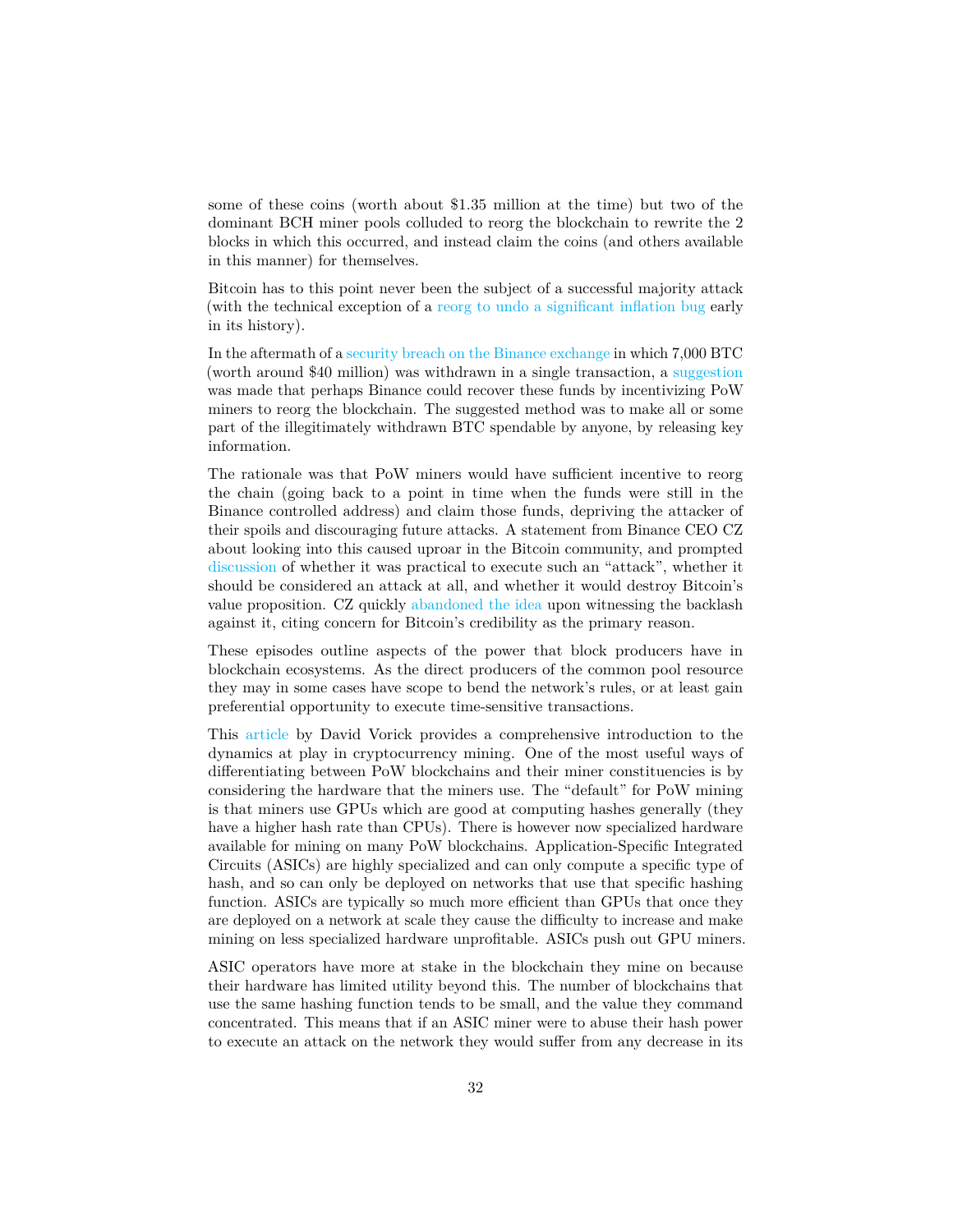market value. GPU miners are less exposed in this way because the number of alternative blockchains where their hash power can be deployed is much larger. For GPU mined blockchains the amount of hash power available to mount an attack (i.e. not currently deployed by honest miners) is much larger, because this hardware is ubiquitous.

For cryptocurrency blockchains, the security and utility of the resource is indirectly tied to the value of the asset it tracks and in which miners are rewarded. A higher price for BTC means that the rewards for mining can be used to pay for more hardware, energy and shareholder dividends, and this increases the network's security.

Understanding the longer-term maintenance and improvement of the resource is a case of looking at the interactions between the block producers (miners) and the other constituencies that allow for its provision.

#### **Software Developers**

Blockchain developers can implement a change to their software which changes the consensus rules, but this will only take effect if the other constituencies apply this update. For some networks, there is only a single viable node implementation, and in those cases the other constituencies have limited choice in whether to accept or reject any proposed changes to the consensus rules. Rejecting a change may mean abandoning the chain which is being actively maintained in favor of a chain whose software is no longer updated, or is updated with weaker quality controls. Where multiple node implementations are available, other constituencies may have greater choice in whether to accept or reject proposed changes. Dominant implementations benefit from inertia and trust, as some participants may choose to defer to the judgement of a group that has already proven itself to be a reliable custodian of the code.

These decisions about which chain to follow blend the political with the technical. The decision of whether to embrace the BCH fork was not just about the merits and demerits of big blocks as a scaling solution, it was also about whether to use software produced by the Bitcoin Core or Bitcoin ABC teams. In an environment where unforeseen issues with code quality can have detrimental affects on utility and value, the developers' ability to produce robust software reliably is a pragmatic consideration.

In pure PoW cryptocurrencies like Bitcoin, miners have to some degree the power to veto a change to the consensus rules proposed by developers. If a majority of miners refuse to update their software to allow for the new rule's implementation, they can effectively block it by refusing to process transactions that rely on the new rule.

One episode from Bitcoin's history involved a showdown between dominant PoW miners and other constituencies of the Bitcoin ecosystem - the [User Activated](https://medium.com/@jimmysong/bitcoin-uasf-and-skin-in-the-game-7695031c5689)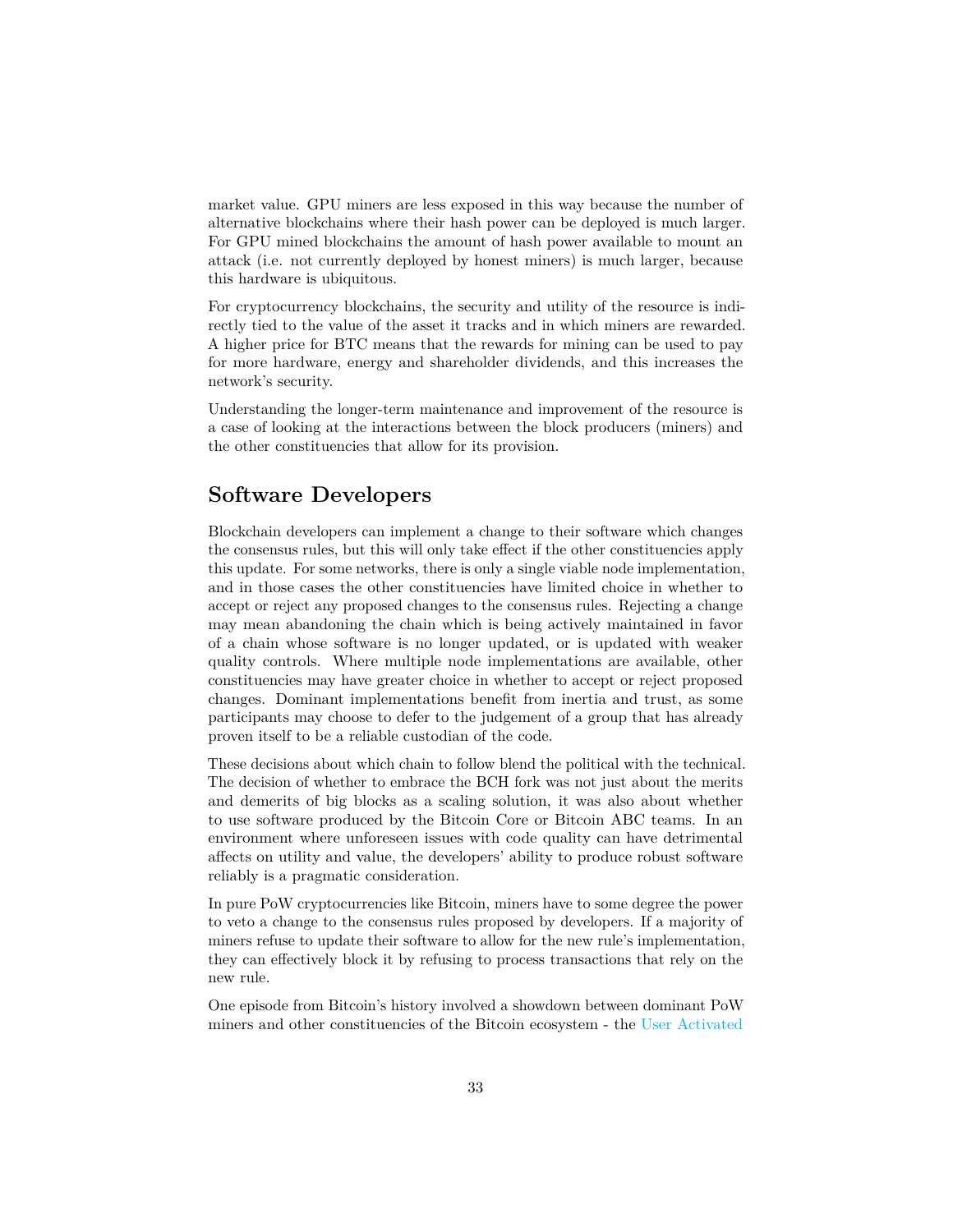[Soft Fork](https://medium.com/@jimmysong/bitcoin-uasf-and-skin-in-the-game-7695031c5689) (UASF). The Bitcoin Core developers coded a new feature [\(SegWit\)](https://en.wikipedia.org/wiki/SegWit) which would help Bitcoin scale by relaxing the block size limit and allowing Lightning Network to be used safely. SegWit was incorporated in the Bitcoin Core software along with a miner signalling activation threshold - the change would not activate unless enough PoW miners signalled support for it. This is a common method of deploying Bitcoin soft forks, as they cannot be used without miner support, and this support must be almost unanimous to avoid a chain split. After some months of miners failing to signal the necessary support to activate SegWit, a [proposal](https://github.com/bitcoin/bips/blob/master/bip-0148.mediawiki) was made whereby other nodes would force miners to signal support or see their blocks rejected by a significant component of the network. The number of Bitcoin nodes increased significantly, and many of them started to signal support for this UASF.

Ultimately, the PoW miners backed down in this game of brinksmanship, signalling SegWit support before the deadline imposed by the UASF code. If the miners had not backed down, the Bitcoin chain would likely have split in two, with many of the network's "economic nodes" (exchanges, payment and service providers) refusing to accept new blocks from miners which did not signal support for SegWit. If enough miners had stuck to their position of refusing to activate SegWit, their chain would have had the most accumulated Proof of Work (the usual method to determine which chain is the legitimate Bitcoin chain). However, if "the market" had decided to prefer the UASF chain, miners may have lost out economically by mining on a chain whose rewards were worth less. Such a chain split may have damaged the reputation and value of Bitcoin in general, leading to two chains that were in combination worth less than the Bitcoin chain had been before the split - an eventuality which miners (and other constituencies) would wish to avoid.

It is difficult to know how much power the PoW miners really have in a contentious issue, as it depends on how constrained they are when deciding how to use their hashrate. A miner that must sell most of their rewards to meet operating costs has limited scope to mine on the less profitable side of a chain split in pursuit of some political agenda. Such miners are therefore bound to follow rather than set the market's view of the chains' relative worth.

The UASF, BCH and SegWit2x stories from Bitcoin's history illustrate how constituencies other than developers and miners can play a role in determining Bitcoin's future. This is a complex and long-winded process, but to simplify: miners will tend to go along with whatever is most profitable for them, if other constituencies can create a scenario where miners will benefit economically by changing their position and behavior, that is probably what they will do. The abandoned SegWit2x fork was interesting because futures markets (where participants [could buy options on coins from the SegWit2x and non-SegWit2x](https://hackernoon.com/why-i-just-bought-90-b2x-bitcoin-SegWit2x-futures-f94d0ee13eb9) [chains, effectively betting on which would be worth more\)](https://hackernoon.com/why-i-just-bought-90-b2x-bitcoin-SegWit2x-futures-f94d0ee13eb9) seemed to play a bigger role in the build-up and ultimate abandonment of the 2x fork.

Bitcoin's history is where we can learn most about these networks, because it has been running for longer and with higher stakes than any other blockchain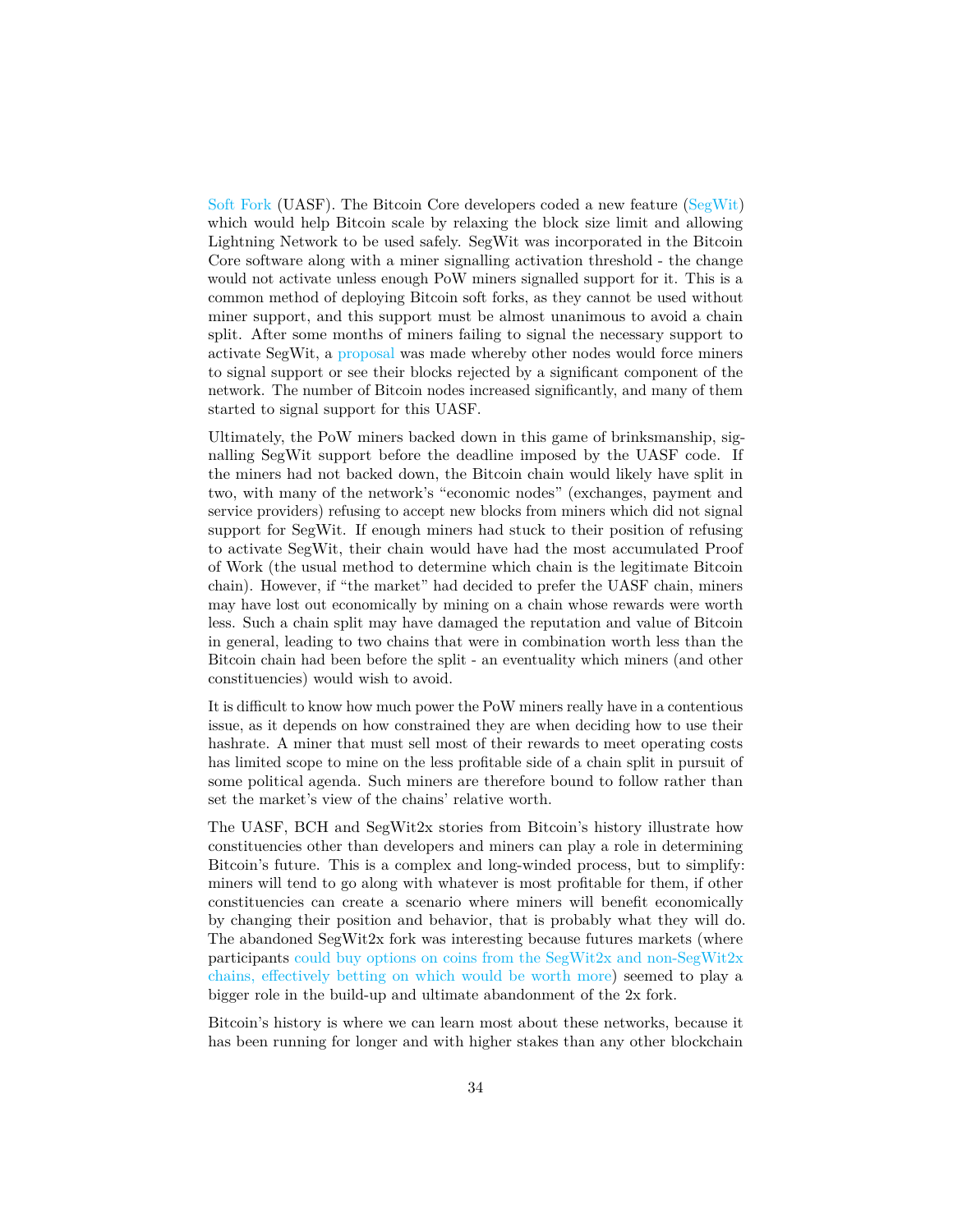project. Some people attribute much of Bitcoin's rise in value to its growing [Lindy effect](https://en.wikipedia.org/wiki/Lindy_effect) - whereby the longer it survives the longer it is expected to survive into the future.

In recent years we have seen an explosion in the number of projects which 1) aim to use the distributed ledger approach to provide other services, and/or 2) amend Bitcoin's approach to address perceived weaknesses. Writing in 2019, we are at a point where most of these other projects have not been seriously tested, and many have already cracked under duress or withered and died due to lack of interest. The story of the crypto markets over the next decades will be about which projects persist and survive their challenges, developing their own Lindy effects by continuing to provide their service to a high standard.

#### **Proof of Stake consensus**

One of Bitcoin's key innovations was to use Proof of Work consensus to allow the processing of transactions to be permissionless - needing only an honest majority of mining power and the right incentives to ensure that the network would behave as intended in adversarial conditions.

In recent years a number of high-profile blockchain projects have launched which experiment with an alternative way of reaching consensus that doesn't involve PoW miners. Proof of Stake (PoS) consensus is based on the idea that holders of the cryptocurrency can, in aggregate, be relied upon to uphold the rules of the network and produce new blocks in an orderly fashion. This article will not explore the strengths and weakness of PoS vs PoW in depth, only highlight the main pros and cons, then proceed to consider how PoS affects the production of the common pool resource.

Pros:

- PoS does not require as much energy as PoW, nodes just need to show that they hold coins to participate, they do not need to solve arbitrary problems.
- PoS is not prone to the same forces that lead PoW mining power to consolidate under the control of relatively few actors (economies of scale and more reliable rewards).
- Holders of the asset should have a stronger incentive to behave honestly, as their holdings would be devalued if the network fails to function in accordance with its perceived rules. PoW miners are more interested in how much they can earn, and may have hardware that allows them to mine on multiple chains (it is common for more than one blockchain to share the same hashing algorithm), decreasing the extent to which their profitability is bound to a specific chain.

Cons:

• Nothing at stake problem. PoW miners continually expend energy to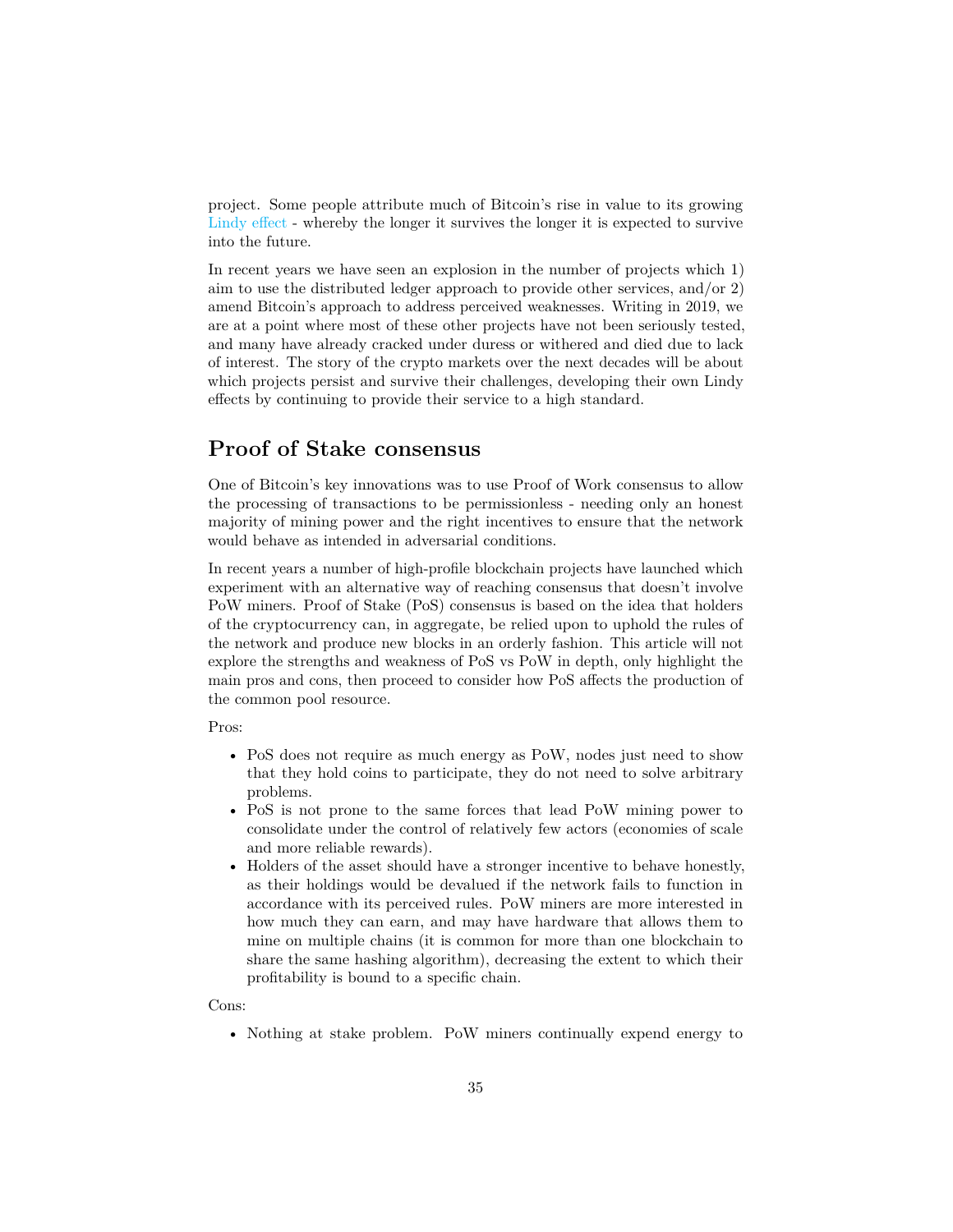produce new blocks, when a chain splits they can only direct their hardware to mine on one of the two forks. For a PoS participant who holds the required asset, it is relatively cheap to participate in PoS, and therefore in the case of a chain split one may participate on both of the forked chains. In aggregate, this means that it may prove difficult for the network to reach consensus about which is the legitimate chain, if enough block producers are participating on both chains. PoS consensus networks often introduce security bonds and mechanisms whereby PoS participants can be punished for this kind of behavior.

• Incentivized pure PoS has an inherent "rich get richer" dynamic, because the participants who hold the asset already are the only actors who can benefit from the rewards. The low cost to participate reduces pressure to sell these rewards. The net result is that PoS participants increase their share of the asset while holders who do not participate in PoS pay the cost of being diluted. This could be construed as a kind of rent seeking arrangement, or a form of feudalism.

PoS changes the infrastructure surrounding the common pool resource significantly, removing the miner constituency entirely and giving holders of the cryptocurrency a much larger role. In practice, holding the asset is usually just a qualification to participate in PoS, with the PoS constituency actually being composed of a subset of holders who choose to participate and take the necessary steps. At minimum, this usually means running a node with a wallet open that can respond when called to participate in block creation. Within some systems, participation in PoS may also involve a security deposit, which could potentially be lost if one is found to have violated the rules (by, for example, participating in more than one chain).

Delegated Proof of Stake (DPoS) systems are a form of PoS where holders can delegate the staking power of their tokens to other actors. It is common for DPoS systems to have a fixed number of block producing nodes - EOS has 21, Ark 51, Lisk 101. Where the number of Block Producers (BPs) is fixed, the dynamic is similar to a persistent election in which holders vote to elect their preferred Block Producers (BPs). Tezos uses a form of DPoS where the number of BPs is not fixed, but rather there is a minimum stake (roll size) required to be eligible to bake, and more (delegated) stake means being selected to bake more often (although there are soft limits to prevent overly concentrated delegation).

BPs are the only entities that interact with the blockchain in DPoS systems, so direct control of the network lies with them. BPs are accountable to holders to the extent that the votes/delegations that appointed them can be withdrawn or re-allocated.

BPs are typically rewarded for the role they play in producing and governing the blockchain, to incentivize honest behavior. In some projects, BPs share a portion of their rewards back with the people who empowered them - this occurs openly in Tezos, Ark and Lisk, but was outlawed in EOS according to the original constitution. Sharing rewards with delegators/electors has been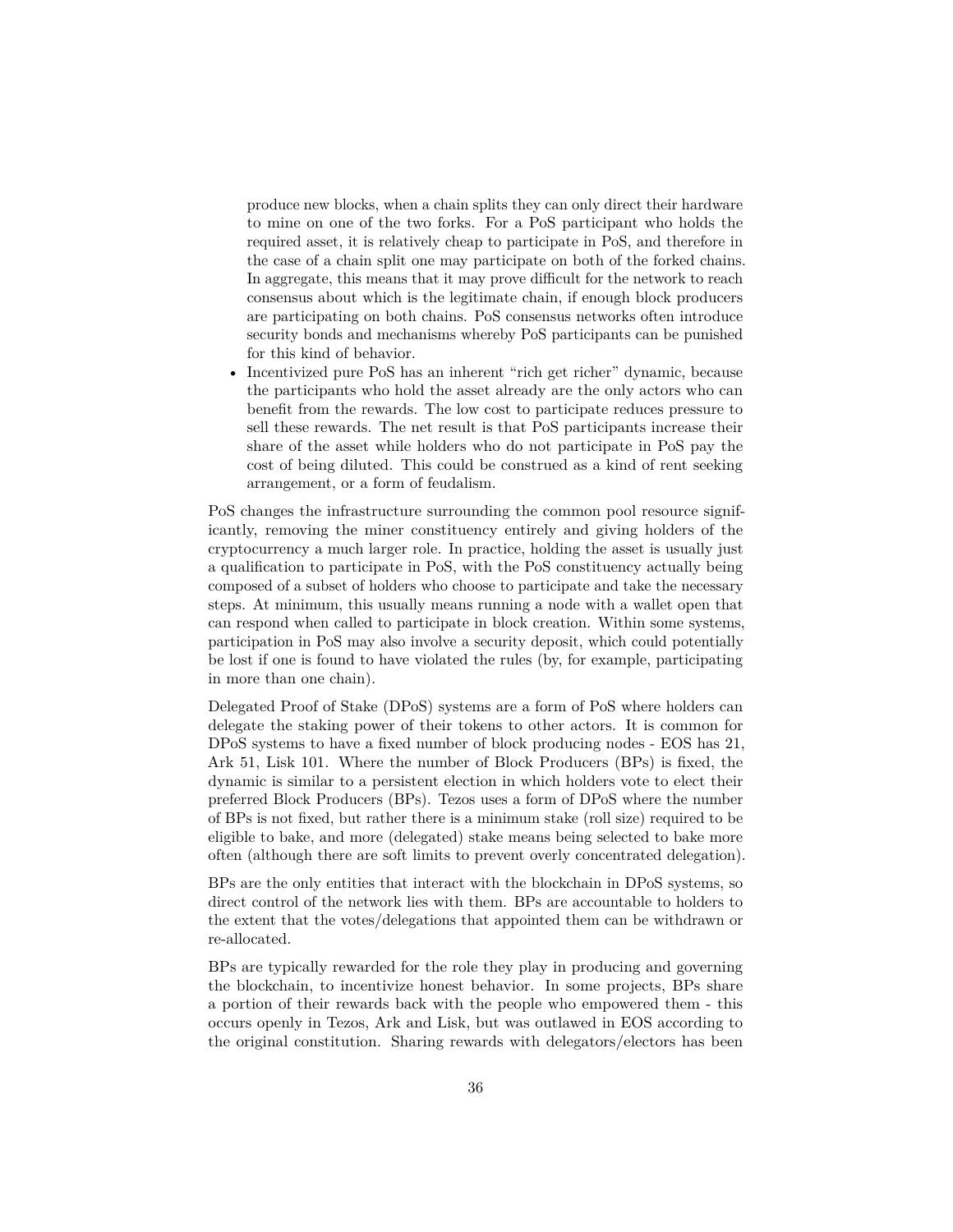characterized by some as vote-buying or bribery, and decried as weakening the governance of the blockchain. It seems to be the case that BPs compete on the share of the reward they give to voters, but it is not clear how strongly this weighs on the choices of voters/delegators, and whether/which other aspects of the BPs' performance is considered.

BPs occupy positions of power in these networks, they are key decision-makers and also the main beneficiaries of inflation and transaction fees. This makes it possible for cartel type behavior to emerge. Lisk [seems to be a good example](https://medium.com/coinmonks/lisk-the-mafia-blockchain-47248915ae2f) of this, with two dominant BP factions that each vote for their own members, and make the receipt of rewards by voters contingent on voting for the full set of cartel members.

Some networks extend the domain of PoS to include making decisions about the network's consensus rules - explicitly establishing the constituency of PoS participants as the governors of the network. Decred and Tezos are examples of projects that take this approach.

# **Governing the Crypto Commons**

Considering public blockchains as ecosystems surrounding the production of a common pool resource gives us a framework for considering how they are governed, and how well this fits with their intended purpose. The backbone of these networks is FOSS, a commons-based non-rival public good, but the resource the network produces is a rival good, finite and vulnerable to over-exploitation (without a mechanism like transaction fees which regulates access to the common pool resource).

The developers who write the core software which objectifies the consensus rules, and the entities that can produce new blocks (PoW miners, block producers), are key constituencies in every project. There are also roles for other constituencies in the ecosystem (e.g. users, merchants, layer 2 service providers) to play, with the scale and clout of these constituencies varying significantly between projects. Hard fork based governance where participants choose freely whether to adopt a change in the rules leads to chain splits, which introduces the market (via exchanges) as an arbiter of which chain has greater legitimacy or promise.

This section will consider some blockchain projects that are conducting aspects of their decision-making on the commons. It will focus on:

- the block producer constituency and how changes to the consensus rules are approved and deployed
- the developer constituency, how they are funded and how they relate to other constituencies
- the user constituency, how they participate or are represented in governance

Key considerations: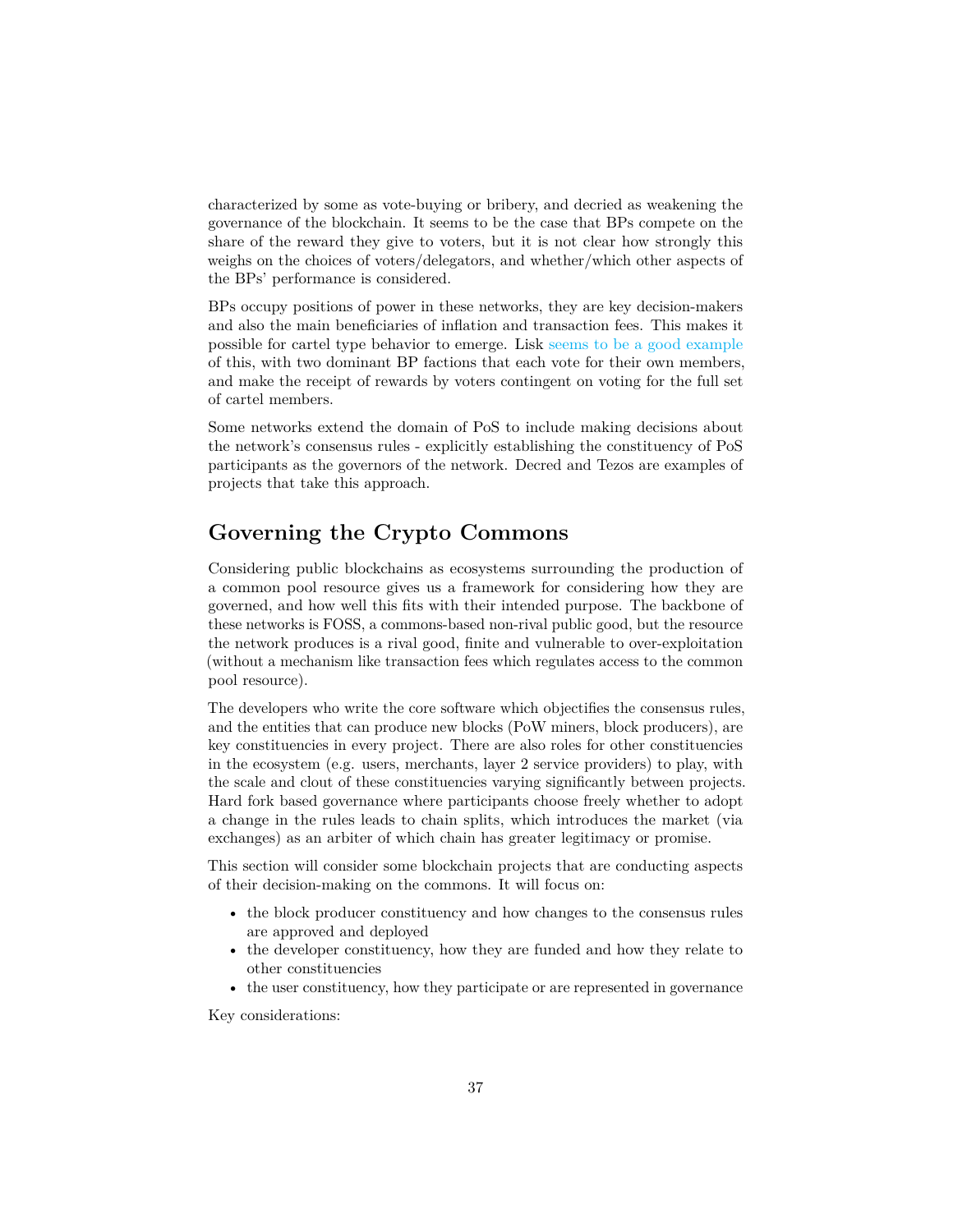- to what extent is governance formalized and described?
- what is the role of delegation?
- where a decentralized decision-making system is used, how granular and autonomous is it?
- which aspects of governance happen on chain? where do the other aspects happen?
- how have the blockchain's native assets, or whatever confers voting rights, been distributed, and (how) do they continue to be distributed?

This commons lens has been applied to a number of projects, and the salient points for each project are described on that project's page. It is my intention to apply this lens to every significant project which is at least attempting to expose its governance on the commons, and to build up a resource which answers key questions about these projects in a standardized way.

Before that, I will set the scene by summarizing aspects of [Nic Carter's excel](https://coinmetrics.io/papers/dissertation.pdf)[lent masters dissertation,](https://coinmetrics.io/papers/dissertation.pdf) which reviewed the top 50 projects on a number of dimensions in 2017. 53% of these projects held an ICO, 13% were exclusively PoW mined, 11% held an Airdrop, 9% originated as a hardfork derivative of an existing chain and 4% conducted a premine.

67% of these projects had a token reserve to fund development (ICO funds in many cases) , 10% had community bounties, 8% had corporate funding, 6% had a percentage of the block reward.

In this sample the mean "founder reserve" was 20% and the median 15% (I think this is % of circulating tokens at the time).

Perhaps the most surprising conclusion from this sample is the near ubiquity of direct corporate influence on these projects. The startup model is ill-fitted to FOSS networks, as funding is single shot, development is typically open source (and can be forked away from the company), community consensus can be discarded, and central agents issuing tokens risk violating securities law. Despite this, the vast majority of projects had either a direct corporate entity exerting control over developers and funds, or close corporate affiliates.

Another startling feature noted by Carter was the lack of transparency among many projects when it comes to the spending of their development funds.

Looking at a ranked list of blockchain/cryptocurrency projects by market capitalization (e.g. coinmarketcap.com), many of the projects in the top 100 or top 500 are not (yet) decentralized in any meaningful way. Projects that launched with an ICO are particularly susceptible to being controlled by one or two organizations that ran or profited from the token sale, as these are the only entities with funding and a mandate to build the product. In the case of many projects that run on the Ethereum blockchain as a set of smart contracts, this organization also has exclusive privilege to halt or amend the smart contracts.

Decentralization is lauded as the supreme feature of public blockchains, but for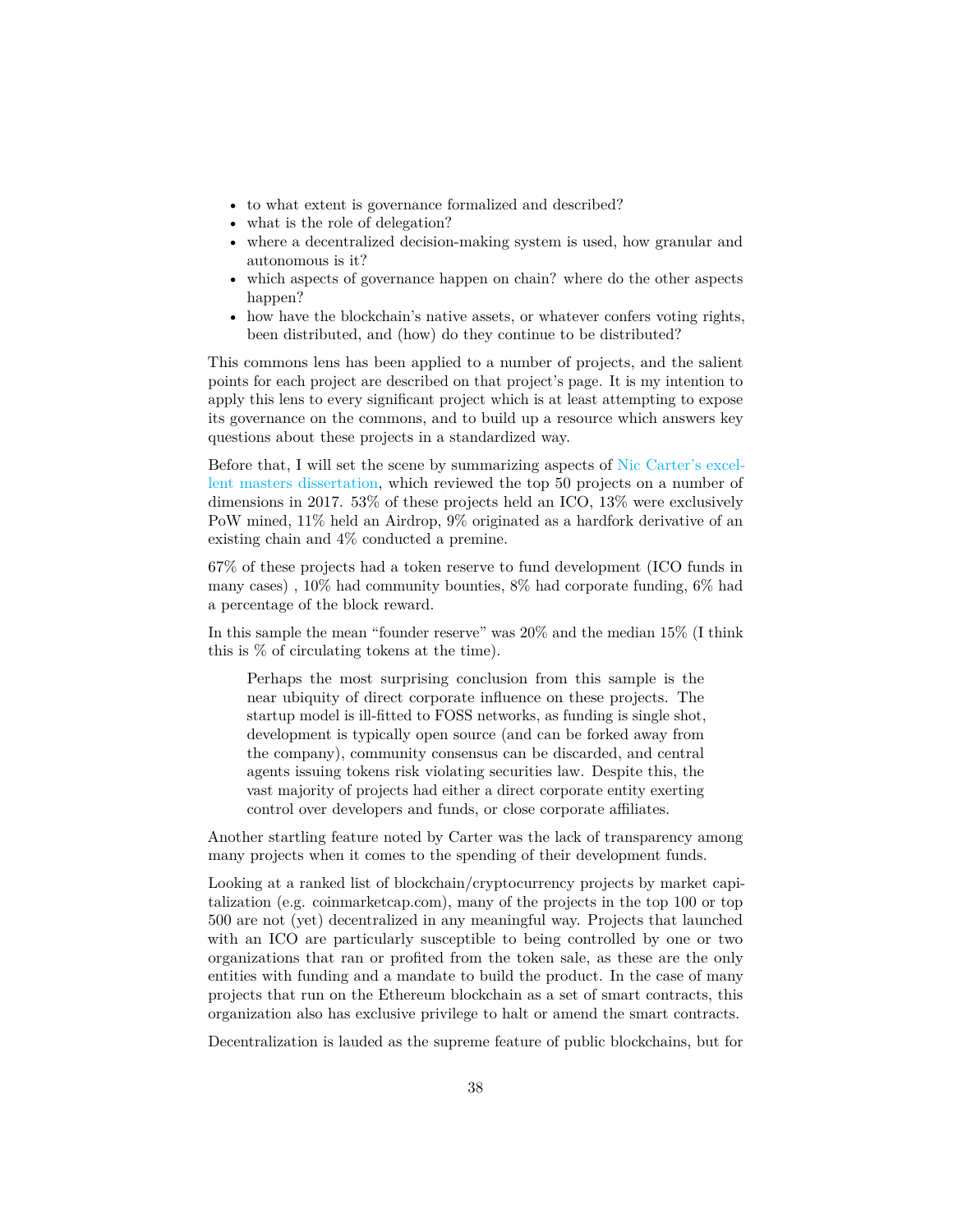many projects it is still an aspiration. I will only be covering projects which are already conducting some aspects of their governance on the commons, because:

- whatever aspects of governance are not conducted on the commons are opaque to an outsider
- if governance discourse and decision-making is not observable, participation is not permissionless and the process should therefore be considered as centralized
- to say that a project is "not decentralized" is usually perceived as an attack on that project
- where the major players are centralized and opaque entities, there is little of interest for an outsider to observe
- the attitudes and behaviors of participants in the ecosystem matter, to the extent that their constituencies have power - so any planned approach to governance which is not yet in effect has significant unknowns.

#### **Bitcoin**

In this section, relevant episodes from the scaling debate in Bitcoin's history are revisited in light of the above framework. It should be noted that these episodes occurred as the resolution of a conflict within the Bitcoin community about how to scale which had persisted for years. The two sides in this conflict can be broadly construed as those who wanted to scale on chain (with bigger blocks) and those who wanted to scale off chain with "layer 2" solutions like [Lightning](https://en.wikipedia.org/wiki/Lightning_Network) [Network:](https://en.wikipedia.org/wiki/Lightning_Network)

- The UASF [episode](https://medium.com/@jimmysong/bitcoin-uasf-and-skin-in-the-game-7695031c5689) demonstrated that Bitcoin's PoW miners do not have unilateral power to veto changes to the consensus rules. The fact that a range of actors in the Bitcoin ecosystem were willing to support splitting the chain, a risky and potentially chaotic move, demonstrates that PoW miners have *some power* to veto changes to the consensus rules which they dislike. In the case of SegWit activation, the miners backed down, indicating that they did not collectively feel strongly enough about SegWit to risk the disruption and damage of a UASF chain split. The UASF side won the game of brinksmanship in this case and did not have to follow through on their threat to fork non-cooperating miners on to their own chain - but it is not clear how the scenario would have played out if the UASF actually went ahead. Without enough mining power or an emergency difficulty adjustment the "BTC forced SegWit" chain would have progressed slowly for a time. If it commanded a price premium relative to the BTC non-SegWit chain then miners may have defected to collect its larger rewards.
- The BCH hard fork and chain split was constructed as a way for a segment of PoW hashing power and ecosystem actors to exit the main Bitcoin chain and strike out on their own. Bitmain, the dominant producer of ASICs and controller of Bitcoin hashpower, was instrumental in establishing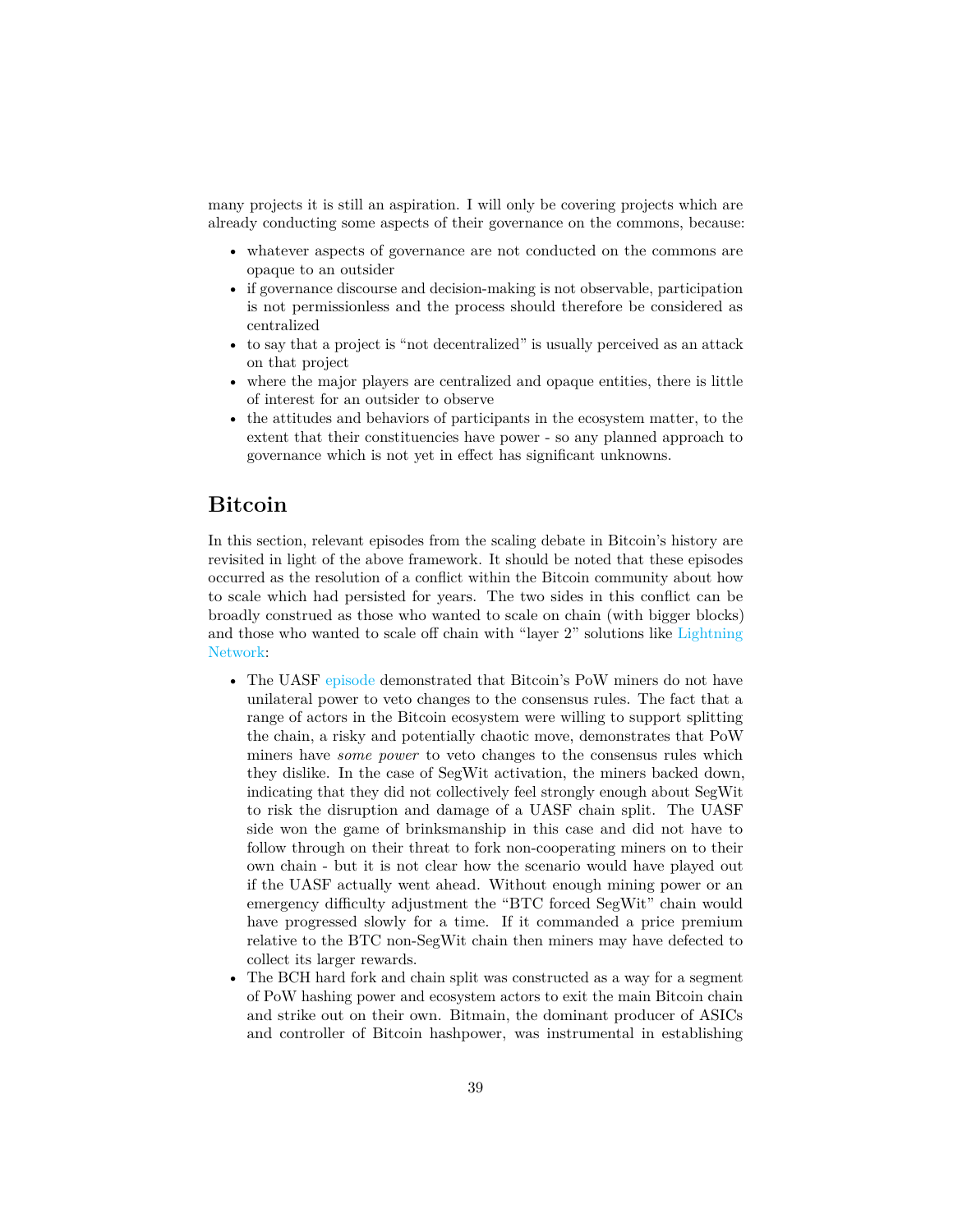BCH. By establishing BCH as a hard fork which was clearly differentiated from the Bitcoin chain, this approach likely caused less disruption than the UASF would have done. The BCH hard fork also incorporated an "emergency difficulty adjustment" that allowed the chain to progress with significantly less mining power, by updating the difficulty more frequently and drastically. The creation of a forked chain which could persist over time introduced the market as a key force which would determine the eventual winner. Bitmain stimulated demand for BCH by accepting it as payment for ASICs while rejecting BTC, and some other BCH supporting economic actors did likewise. In general though the PoW miners followed the economic incentives and collectively balanced their hashpower between the BTC and BCH chains in whichever way was most profitable for them, following price fluctuations closely. While miners have autonomy they also have costs to cover, and if the market determines that one chain's assets are worth significantly less then it will not be able to support as many miners, lowering its security.

• The SegWit2x hard fork was proposed by a group of 58 companies in the Bitcoin ecosystem in what came to be known as the [New York Agreement.](https://medium.com/@DCGco/bitcoin-scaling-agreement-at-consensus-2017-133521fe9a77) This agreement followed a meeting at Consensus in 2017, and much of the opposition which would be voiced focused on the fact that it came from a private meeting which most participants in the Bitcoin ecosystem could not attend, and which was not recorded. It quickly became clear that the SegWit2x fork would be contentious, with enough people opposing it to likely result in a chain split. SegWit2x was [abandoned](https://lists.linuxfoundation.org/pipermail/bitcoin-SegWit2x/2017-November/000685.html) by its main supporters days before it was due to activate, citing lack of support within the Bitcoin ecosystem. The weeks and months leading up to this activation date saw significant volumes of often vitriolic opposition to  $SegWitzx$ voiced on social media platforms, and also the trading of 2x and no-2x futures on a variety of exchanges (SegWit2x futures had been [trading](https://news.bitcoin.com/SegWit2x-futures-continue-to-trade-despite-fork-cancellation/) at \$1,300 or around 20% of the BTC price).

Each of these (prospective) chain splits required software to be written which would implement the changes that cause the split. Furthermore, each prospective diverging chain would need its own group of developers who could maintain and enhance the software.

The ultimate failure of the SegWit2x fork occurred not when it was abandoned by its main supporters, but when the small number of actors who tried to launch it anyway found their nodes [stuck](https://www.coindesk.com/no-fork-no-fire-SegWit2x-nodes-stall-running-abandoned-bitcoin-code) on the block before the fork was supposed to activate, due to a bug in their code. Another demonstration that skilled and dedicated developers are a necessary part of any plan to fork (or found) a blockchain.

The BCH chain went on to split again and form BSV, then encountered some [bugs](https://cryptovest.com/news/bitcoin-cash-bch-chain-underwent-rogue-fork-due-to-normal-bugs/) of its own that caused disruption around a planned hard fork upgrade. It also seems that the dominant BCH miners were able to [coordinate](https://bravenewcoin.com/insights/the-bitcoin-cash-fiasco-a-reorg-or-a-51-percent-attack) a double spend attack while this was happening.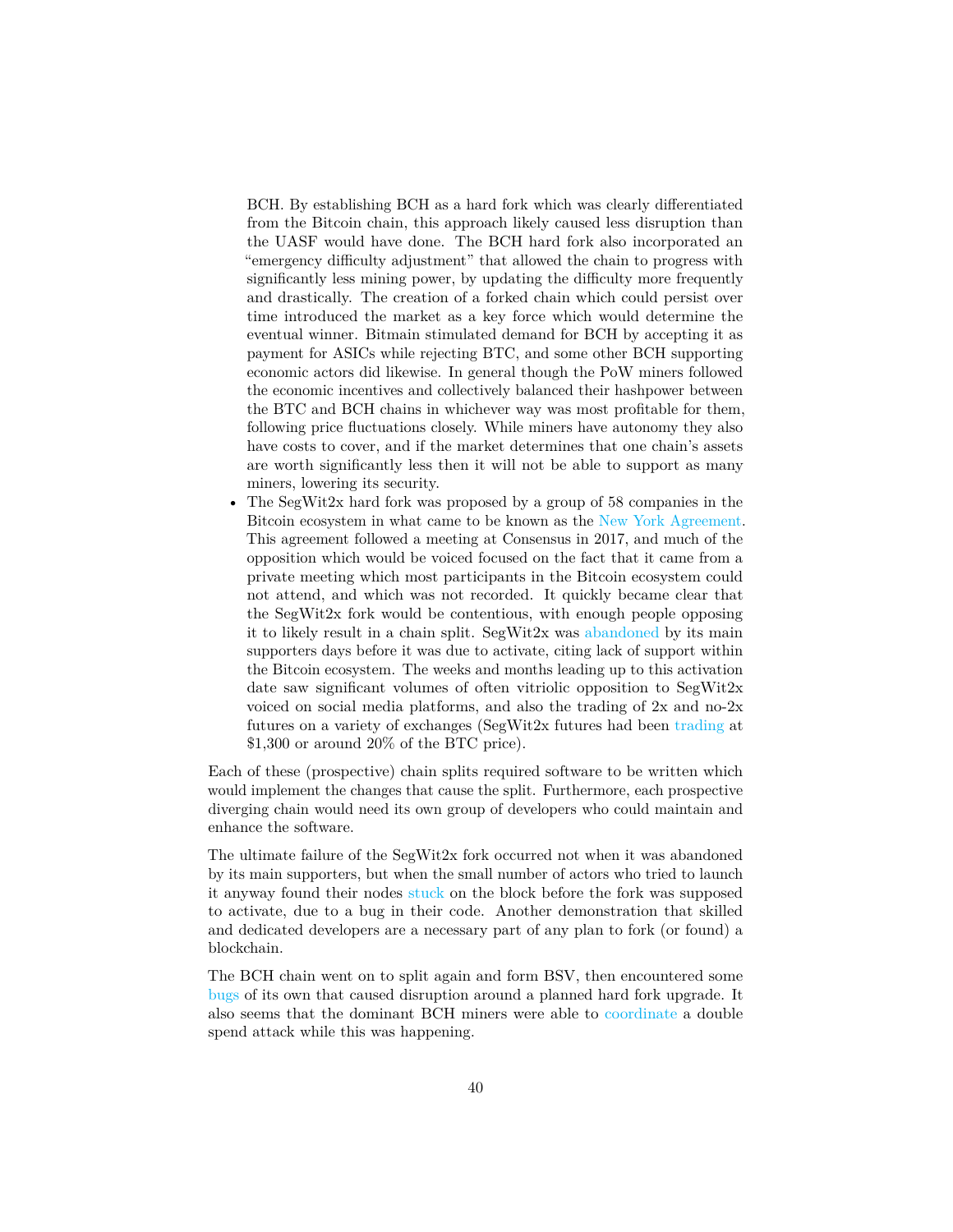When a fork occurs that results in two chains that share the same hash function, miners can switch between these at will but must at any given moment in time decide which chain to mine on. The chain with minority hashpower in this scenario is more vulnerable to attack because miners who rely on the dominant chain for their income do not have such a vested interest in the health of the network with lesser value. Where opportunities arise to extract profit for the miner at the expense of the network's health, these are more likely to be taken when the miner can make a low friction exit to mine a different chain without suffering economic consequences. GPU mined coins also suffer from this effect generally.

This [article](https://medium.com/@nic__carter/its-the-settlement-assurances-stupid-5dcd1c3f4e41) by Nic Carter considers this weakness from the perspective of final settlement, or knowing when a transaction has enough confirmations to be considered irreversible. Carter concludes that GPU mined chains can only provide weak assurance that a transaction will not be reversed because it is always possible that significantly more hashpower could be added to the network and the chain could suffer a deep reorg. Blockchains mined with ASICs have a much lower limit on the amount of additional hashpower that could be deployed on the network.

Developer groups must also choose which side of a chain split to join, and for developers this may be a high friction decision where it becomes difficult to switch to work on software for the other chain.

The Bitcoin Core group of developers, whose software is used by 97% of the Bitcoin public nodes, were as a collective on the "winning" side in each of these episodes. It is not clear from the outside whether Bitcoin Core lost contributors who went to work on software that was supporting a different chain.

In the case of a chain split, holders of the asset have an equal number of units on each chain, and now have a choice about which one to use. From a technical perspective, users are not compelled to pick a side. As long as precautions are taken to make transactions incompatible between chains (to avoid [replay](https://blockonomi.com/replay-attacks/) [attacks\)](https://blockonomi.com/replay-attacks/), users should only be exposed to damage from a chain split to the extent that the two split chains are weaker than the former sum of their parts. Nevertheless, the Bitcoin community did appear to fragment as a result of the episodes described above, with many members announcing their preferred fork and becoming hostile to supporters of the other variants.

Exchanges have some work to do to accommodate the existence of a newly split chain and ensure that their systems handle it appropriately - but they also stand to benefit from collecting trading fees on markets that allow the assets (or futures) to be traded against each other.

The Bitcoin Core developers conduct a significant degree of deliberation about the project in public spaces like mailing lists, GitHub, and logged IRC channels - and as with most FOSS projects the work itself and coordination around it happens quite openly. Discussions about these decisions percolate out into social media more broadly (blogs, twitter, reddit), where a more diverse array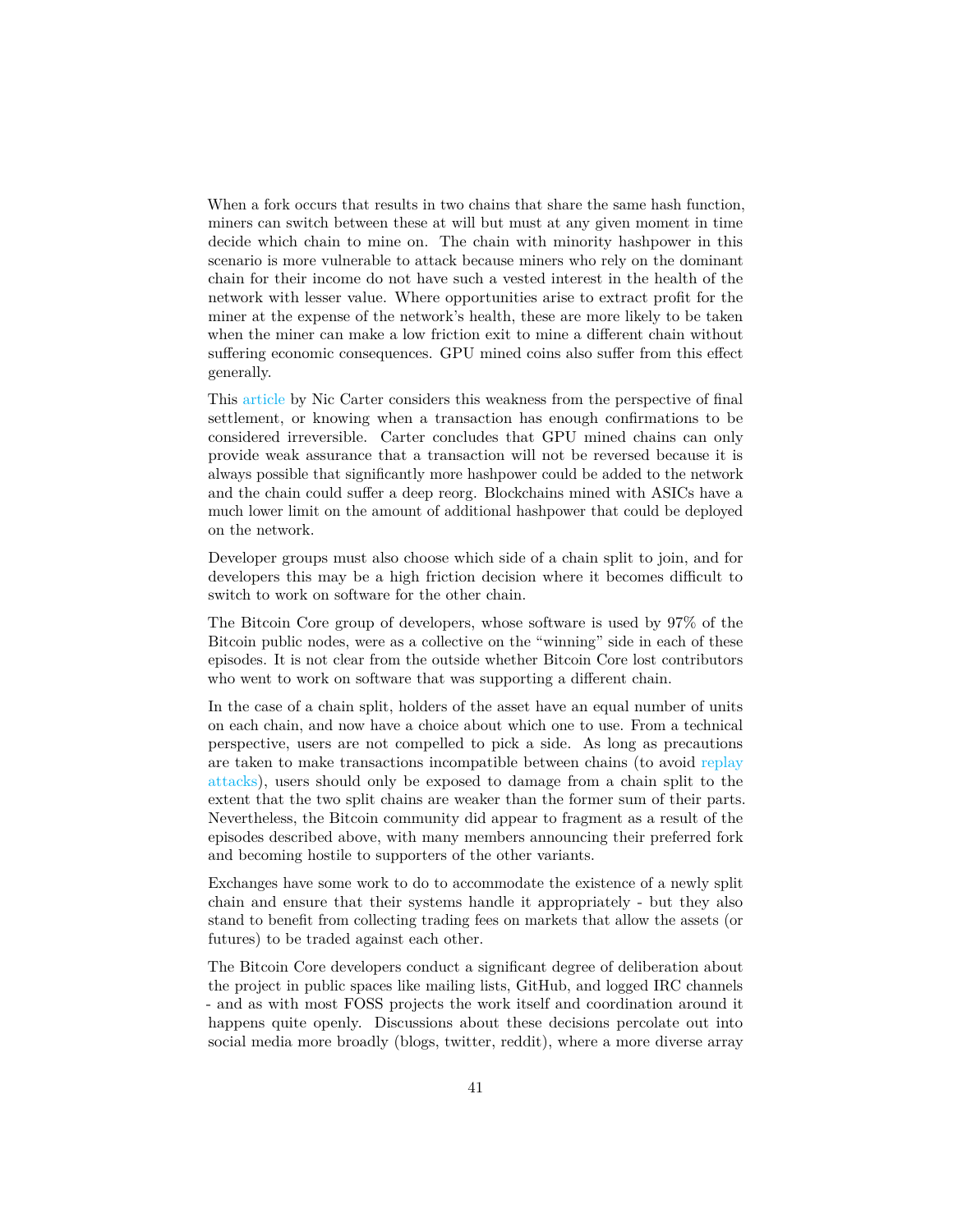of ecosystem participants make their perspectives known. This kind of public review process is integral to Bitcoin, as can be seen in the rejection of SegWit2x based in some part on how the proposal originated from a closed meeting. Due to its CBPP roots, Bitcoin has a degree of transparency in its governance that far surpasses any other organizational form producing a public resource on this scale - thinking here about private corporations, non profits, government departments and central banks.

Bitcoin's governance is largely informal, as with many CBPP projects. There is however a commonly accepted method of tracking proposed changes to the software - [Bitcoin Improvement Proposals \(BIPs\).](https://github.com/bitcoin/bips) I have written about this approach [elsewhere](https://medium.com/@richardred/a-users-perspective-and-introduction-to-blockchain-governance-80fbe2050222) and won't repeat it here, suffice it to say that there is considerable discretion on the part of key contributors in determining whether a BIP advances.

Bitcoin Core contributors also communicate in publicly accessible mailing lists, in IRC chat rooms (with weekly meetings that are [logged and summarized\)](https://github.com/bitcoin/bitcoin/issues), and on the [Issues](https://github.com/bitcoin/bitcoin/issues) and [Pull Requests](https://github.com/bitcoin/bitcoin/pulls) of the Bitcoin GitHub repositories.

As the network grows in significance, the stakes get higher - strategic decisions about the Bitcoin Core software are arguably the most important of any FOSS project. The lack of formal governance means that resolving disputes can be a long drawn out affair, as ad hoc signalling mechanisms may produce conflicting signals and are all susceptible to manipulation.

- Resources
	- **–** Jameson Lopp's [Bitcoin resources page](https://www.lopp.net/bitcoin-information.html)
	- **–** Hasu's [Unpacking Bitcoin's Social Contract](https://medium.com/s/story/bitcoins-social-contract-1f8b05ee24a9)

#### **Ethereum**

Ethereum is similar to Bitcoin in that it utilizes pure PoW consensus, but Ethereum has since its beginning planned to switch to Proof of Stake (PoS) consensus. While Bitcoin's developers and ecosystem prioritize stability and conservatism, fundamental changes to how the network operates in an effort to adapt and improve are an accepted part of Ethereum's approach. Ethereum's developer constituency is strong as a consequence. Ecosystem participants understand that the common pool resource is still under construction and that the people building it need a relatively free hand to make changes.

Ethereum's leading developers make an effort to engage in consultations with other constituencies when making decisions about how the network develops. The Dapp developer constituency is large and particularly important, as Ethereum is designed to be a platform which supports a wide variety of use cases, introducing significant complexity and the need to ensure that any changes don't break existing smart contracts.

Developers also make changes to the consensus rules which affect the monetary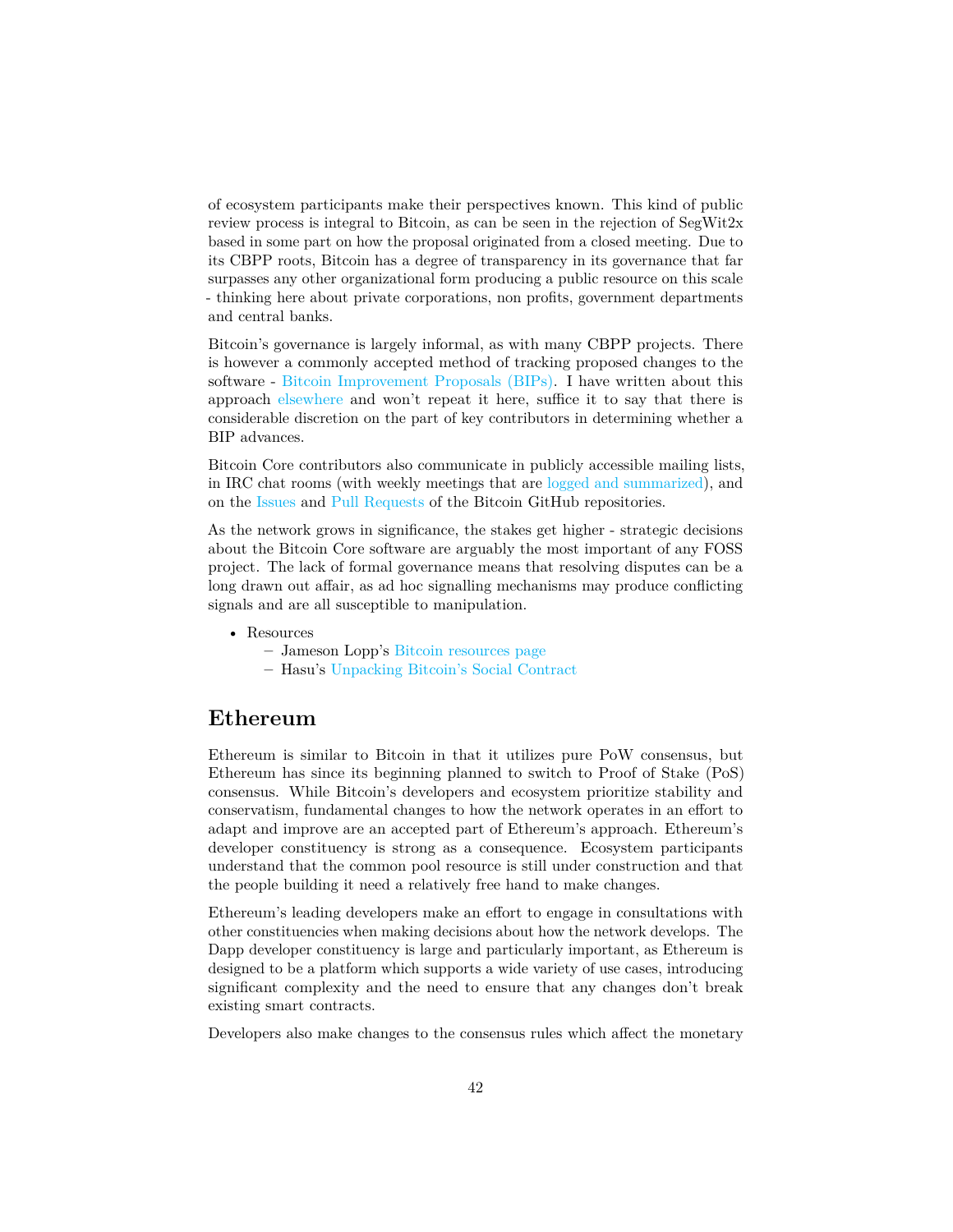policy governing the ETH asset. When Ethereum launched it incorporated a "difficulty bomb" that would force a transition away from Proof of Work after a certain point in time by increasing the difficulty so that it became harder and less profitable to find new blocks. This was presumably included as a way to control the PoW miner constituency and avoid a situation where they veto the deployment of a change to consensus rules which makes them obsolete. Ethereum's developers have on a number occasions [amended](https://www.coindesk.com/ethereum-blockchain-feeling-the-difficulty-bomb-effect) the consensus rules to move the activation of the difficulty bomb further into the future - because the PoS system is not ready for use.

In August 2018 the Ethereum core developers decided to drop the block reward from 3 to 2 ETH per block - the decision appeared to be formalized on an openly broadcast [conference call,](https://www.youtube.com/watch?v=mAs3JZHroKM) following a lengthy discussion phase on social media and previous conference calls where miners had spoken. Such a change is against the interests of miners, who would have preferred to continue receiving larger rewards, but the developers were able to make it and see it go into effect as part of the Constantinople hard fork some months later.

Ethereum is also in the [process](https://www.coindesk.com/ethereum-developers-give-tentative-greenlight-to-asic-blocking-code) of switching its Proof of Work function to ProgPoW, with the intention of limiting the effectiveness of ASICs for mining ETH. This represents an effort to look out for the PoW mining constituency that has been with Ethereum since it launched with a hashing function that was intended for GPU mining (to allow for broad participation). In a sense, the rest of the ecosystem has decided that certain miners are more desirable or legitimate than others, and that the rules should be amended to favour these miners.

The DAO hard fork was considered above, in which the Ethereum core developers supported a hard fork to the network to undo a major hack that saw a significant proportion of ETH stolen. Core developers have since then made a point to emphasize that such rewriting of the rules will not happen again. In November 2017 a bug with the Parity multi-sig wallet contract was triggered which left wallets using this feature inaccessible - freezing around 500k ETH (worth around \$169 million at the time). Affected parties have since been [lobbying](https://www.coindesk.com/parity-proposes-hard-fork-to-reclaim-frozen-160-million) for a fix that would allow these funds to be recovered, and come up with an [Ethereum](https://bitcoinmagazine.com/articles/evolving-debate-over-eip-999-can-or-should-trapped-ether-be-freed) [Improvement Proposal](https://bitcoinmagazine.com/articles/evolving-debate-over-eip-999-can-or-should-trapped-ether-be-freed) which would allow the ETH to be reclaimed by its owners. However, deploying this change would cause a hard fork, and there are [enough](https://bitcoinmagazine.com/articles/evolving-debate-over-eip-999-can-or-should-trapped-ether-be-freed) [ecosystem actors who oppose this change](https://bitcoinmagazine.com/articles/evolving-debate-over-eip-999-can-or-should-trapped-ether-be-freed) that it is likely the Ethereum chain would be split into two chains that both persist. It is interesting to note that [one of the parties most affected by this issue is Polkadot,](https://www.coindesk.com/ico-funds-among-millions-frozen-parity-wallets) an interoperability platform which could be viewed as a rival to Ethereum.

Signalling votes have been held by the Ethereum community in relation to the DAO hard fork, the Parity rescue proposal, the adoption of ProgPoW, and other changes. These votes allow ETH holders to vote with their ETH to signal the course of action they would prefer. They have no formal role, tend to have limited participation, and it is not clear how much weight the core developers place on them.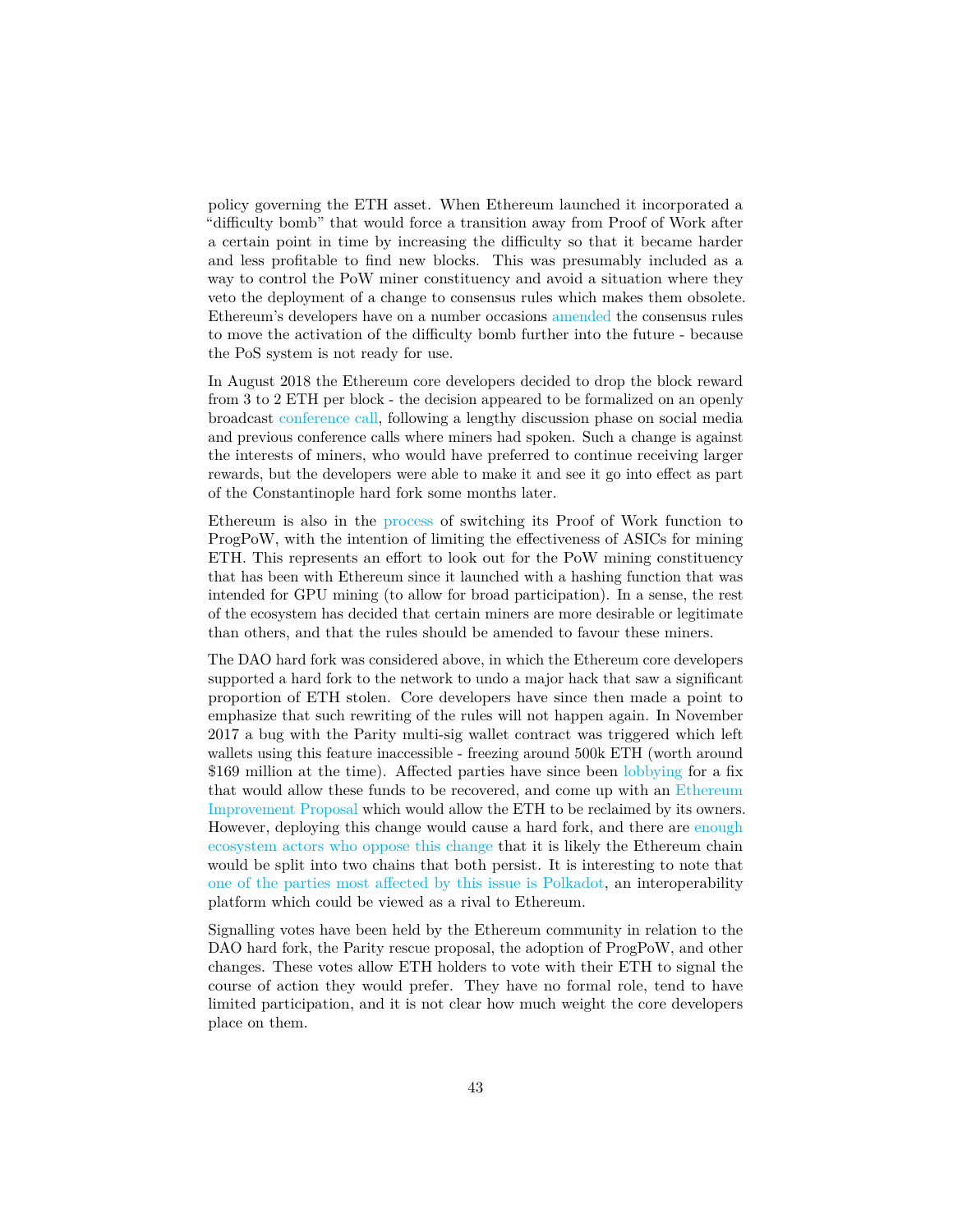[Vitalik Buterin](https://vitalik.ca/general/2018/03/28/plutocracy.html) and [Vlad Zamfir](https://medium.com/@Vlad_Zamfir/against-on-chain-governance-a4ceacd040ca) have both written about the subject of blockchain governance, in opposition to any method of project level decision-making that involves binding votes weighted by coin holdings. Zamfir has this to say about Ethereum's governance:

... the Ethereum governance process are not very well documented, and it's hard to understand them without actively participating in them. They evolved over time, and are not an institutionalization of a formal model, and therefore have no inherent reason to be easy to identify or communicate.

This kind of ad hoc governance worked out on the fly by whoever is participating is a standard FOSS approach. Ethereum has many developers working on its core software, supporting services, and Dapps. In the Ethereum ecosystem these developers are working with shared tools on the same commons, and their discussions are the loudest thing in the ecosystem. As the kind of decisions being made are often highly technical in nature, it makes sense that non-technical people are excluded from these decisions. However, the same process is applied when the questions concern scenarios where a particular party stands to gain or lose, like whether miners' rewards should be decreased or whether a group should be allowed to deploy a hard fork patch to unlock 500k ETH.

Although Ethereum, like Bitcoin, makes an effort to conduct its decision-making openly - when those decisions are made in meetings of developers most people are necessarily excluded from direct participation. The Ethereum developers make a deliberate effort to listen to the project's stakeholders but ultimately they will make a decision about what's best for the network in consultation with trusted peers, as a kind of technocratic council. Other participants in the Ethereum ecosystem implicitly support this approach to governance by deploying consensus-changing upgrades as and when the core developers release them. In principle this means that ecosystem participants actively consent to changes in the rules, in practice they have a choice between going along with what the core developers want or being forked off the network onto their own chain (which dies without enough ecosystem support). The ETC fork has already established a precedent that the "legitimate Ethereum chain" can be whatever the core developers want it to be, not necessarily the chain which preserved the rules as they were previously agreed.

The Ethereum project's leaders are probably right in that on chain coin-weighted stakeholder governance would not work well for Ethereum - because the project has significant technical hurdles to overcome before it can achieve its aims, and because the distribution of ETH is problematic for this purpose. 68% of all ETH in circulation came originally from the ICO, and one of the major forces redistributing it has been ICOs run on Ethereum, which put ETH in the hands (wallets) of the founders of other projects, some of which compete directly with Ethereum.

Within the Ethereum ecosystem, [Consensys](https://en.wikipedia.org/wiki/ConsenSys) is a significant corporate entity.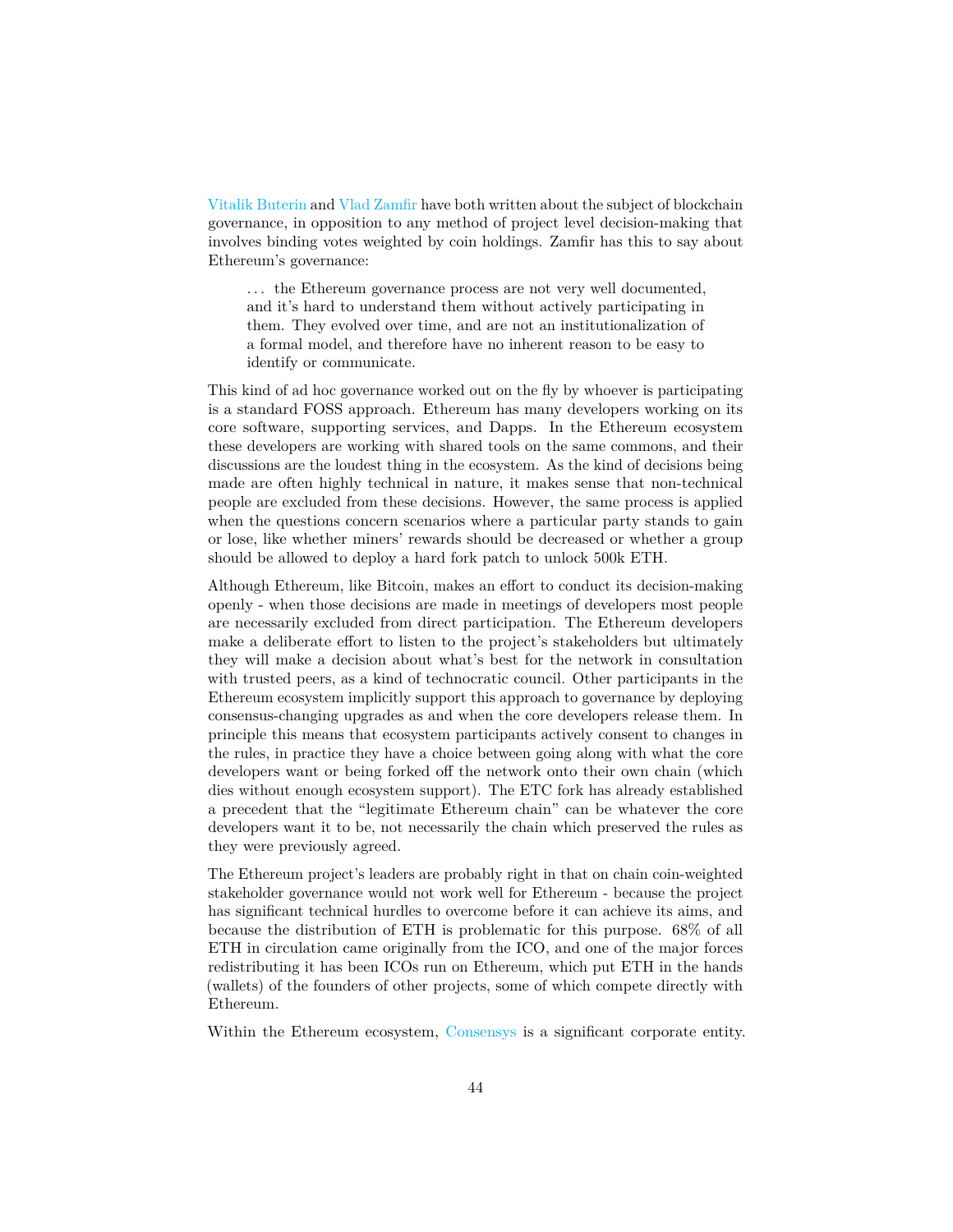Founded by Joseph Lubin (an Ethereum co-founder and COO of EthSuisse) in 2015, Consensys is a company that develops the Ethereum ecosystem and Dapps. It employed more than 900 people in 2018.

The Ethereum Foundation, mentioned previously, is also a significant entity. Lack of transparent reporting means that it is difficult to know how significant a player EF is in terms of funding - but a [report](https://blog.ethereum.org/2019/05/21/ethereum-foundation-spring-2019-update/) published in May 2019 stated that it controlled 0.6% of circulating ETH, which would have been worth around \$40 million at the time.

There are no doubt other significant corporate entities in the Ethereum ecosystem. I do not intend to make an exhaustive list, the purpose of mentioning them is to note that the presence of companies with (some degree of) conventional hierarchical control will complicate informal governance in ways which may be difficult to see. Employees of these organizations and those who want to maintain their favour are unlikely to oppose them (or the people who are seen to represent them) in contentious issues.

Despite the presence of organizations like the Ethereum Foundation and Consensys, and the sporadic donations from Vitalik Buterin on twitter, funding of development is a subject which is actively discussed in the Ethereum ecosystem.

This Ethereum Improvement Proposal [\(EIP-2025\)](https://github.com/ethereum/EIPs/blob/master/EIPS/eip-2025.md) proposes adding 0.0055 ETH per block to a fund for supporting development of the Eth 1.x chain (as the attention of well resourced parties is more on Eth 2.0 development). These parties would receive a loan for a certain amount and the block rewards (17,050 ETH over 18 months, \$3.75 million at July 2019 price of \$220) would go towards paying back this loan. The EIP lays out how this loan would be distributed between a number of initiatives.

With this kind of EIP that proposes something non-technical (like changing the issuance) it is, in my experience, very difficult for someone who is not an insider to know what the chances are that it will come to fruition and make it into one of the hard fork updates. The only way I have found to follow this is to watch what influential figures in the community say about it. According to Vitalik Buterin, this one [seems to have little support.](https://twitter.com/VitalikButerin/status/1154733914881179648)

Moloch DAO is another initiative for funding the Ethereum ecosystem, it will be considered in the section on DAOs. I mention it here because it has funded Gitcoin and is one of the more high profile funding initiatives on the Ethereum commons.

#### **Gitcoin and Radical Liberalism**

[Gitcoin](https://gitcoin.co/) is a platform which aims to connect people with skills and desire to work on FOSS projects with people or organizations who have a need and resources to fund the required work. At its core is a bounty type approach where jobs are created with prospective payouts available to whoever completes them, but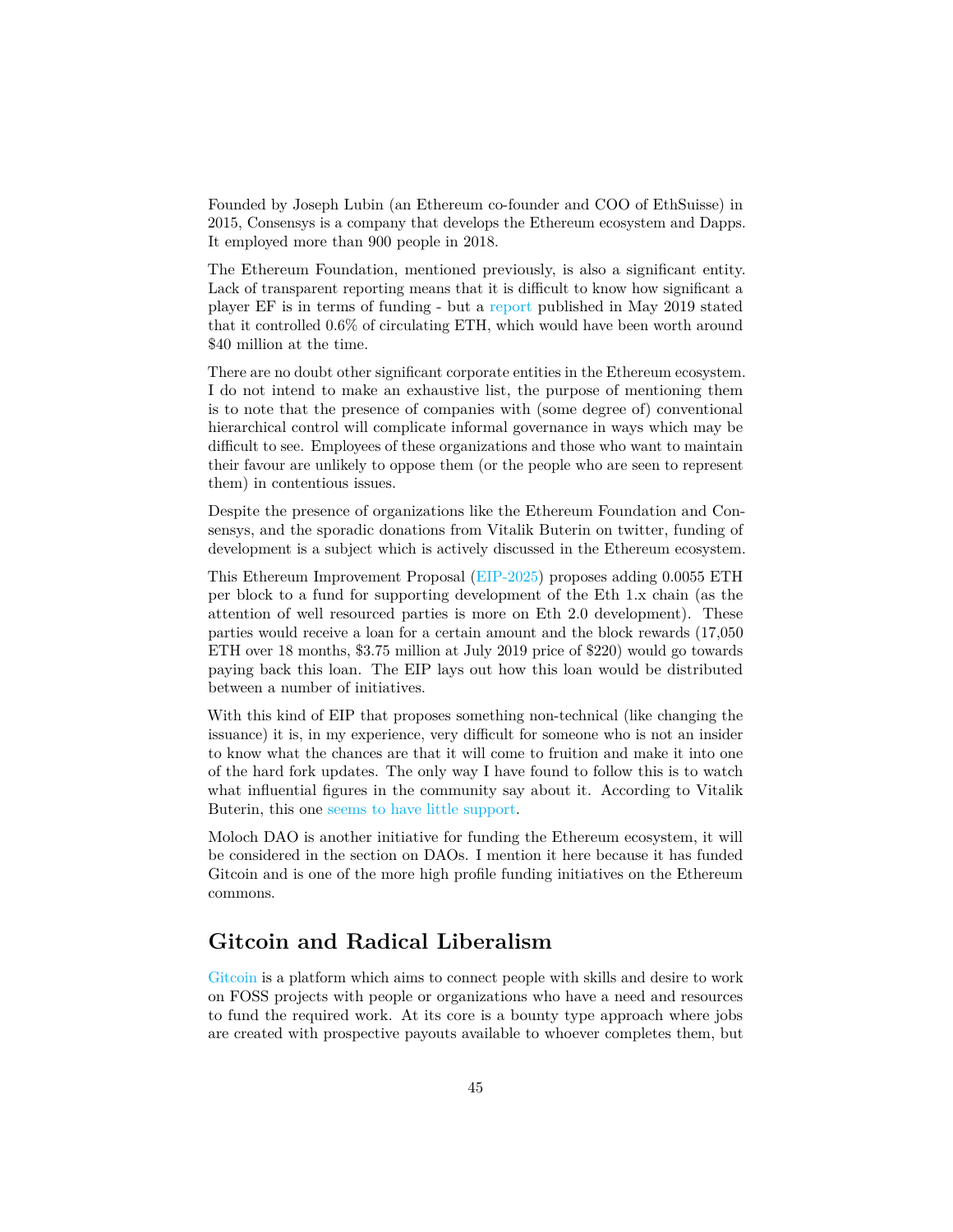there are also other mechanisms through which people can receive funding (e.g. grants). Gitcoin distributes funding in the form of cryptocurrency.

Gitcoin seems fairly closely allied with Ethereum, with the "Labs" product described as "Experiments to grow Ethereum". [One of these experiments](https://gitcoin.co/blog/radical-results-gitcoins-25k-match/) has been in [deploying the principles of "liberal radicalism",](https://papers.ssrn.com/sol3/papers.cfm?abstract_id=3243656) specifically quadratic voting, to fund 25 Ethereum infrastructure projects. This [post](https://medium.com/gitcoin/experiments-with-liberal-radicalism-ad68e02efd4) outlines how the experiment was designed, it can succinctly be described as "crowdfunding with matched donations", where the entity matching the funding weights its matching contributions more towards the projects which received many smaller donations. In this case Gitcoin had up top \$25,000 to award in matching donations.

This kind of quadratic voting is intended to strike a balance between giving people who have or contribute more greater say, but according to a quadratic rather than linear relationship (if A donates 10x more than B, they get more influence but not 10x more influence). The concept is drawn from the book [Radical Markets,](http://radicalmarkets.com/) which Vitalik Buterin has expressed support for - co-authoring a [post](https://medium.com/@VitalikButerin/liberation-through-radical-decentralization-22fc4bedc2ac) with the Radical Markets co-author Glen Weyl where Buterin states that they would be interested in applying the concepts to Ethereum.

The report on the experiment with this approach on Gitcoin suggested that collusion had taken place to distort the outcome. The difficulty in applying this kind of approach in the cryptocurrency context is its weakness to sybil attacks (where an individual can operate many accounts to appear as many individuals). Given the pseudonymous nature of cryptocurrencies and ease with which new wallets or addresses can be created, it is difficult to establish how many individual humans are represented in any set of wallets or addresses. Approaches like quadratic voting rely on being able to differentiate individuals (so that their influence can be weighted accordingly). It is usually not possible to do this within a blockchain ecosystem, and the capacity to reliably identify individuals would itself be a radical change for most blockchains - which some constituents would object to.

Gitcoin is one of many interesting examples of novel approaches to solving the problem of FOSS infrastructure funding, but it [does not itself have a firm funding](https://gitcoin.co/not_a_token) [model yet,](https://gitcoin.co/not_a_token) and is currently exploring its options (which seem to include a token sale). There is an open EIP [\(1789\)](https://github.com/ethereum/EIPs/issues/1789) from a Gitcoin co-founder Kevin Owocki which proposes that inflation funding (20% of issuance) be allocated to Ethereum "ecosystem stewardship".

Gitcoin and the ["RadicalxChange movement"](https://www.coindesk.com/understanding-the-radicalxchange-movement-and-its-cypherpunk-appeal) is a good example of experimentation with new economic models in the blockchain context.

Blockchains would appear to be ideal laboratories for experimentation with approaches to governance and economics, with their capacity to apply rules rigidly and all the problems of an emerging technology and mode of production to solve.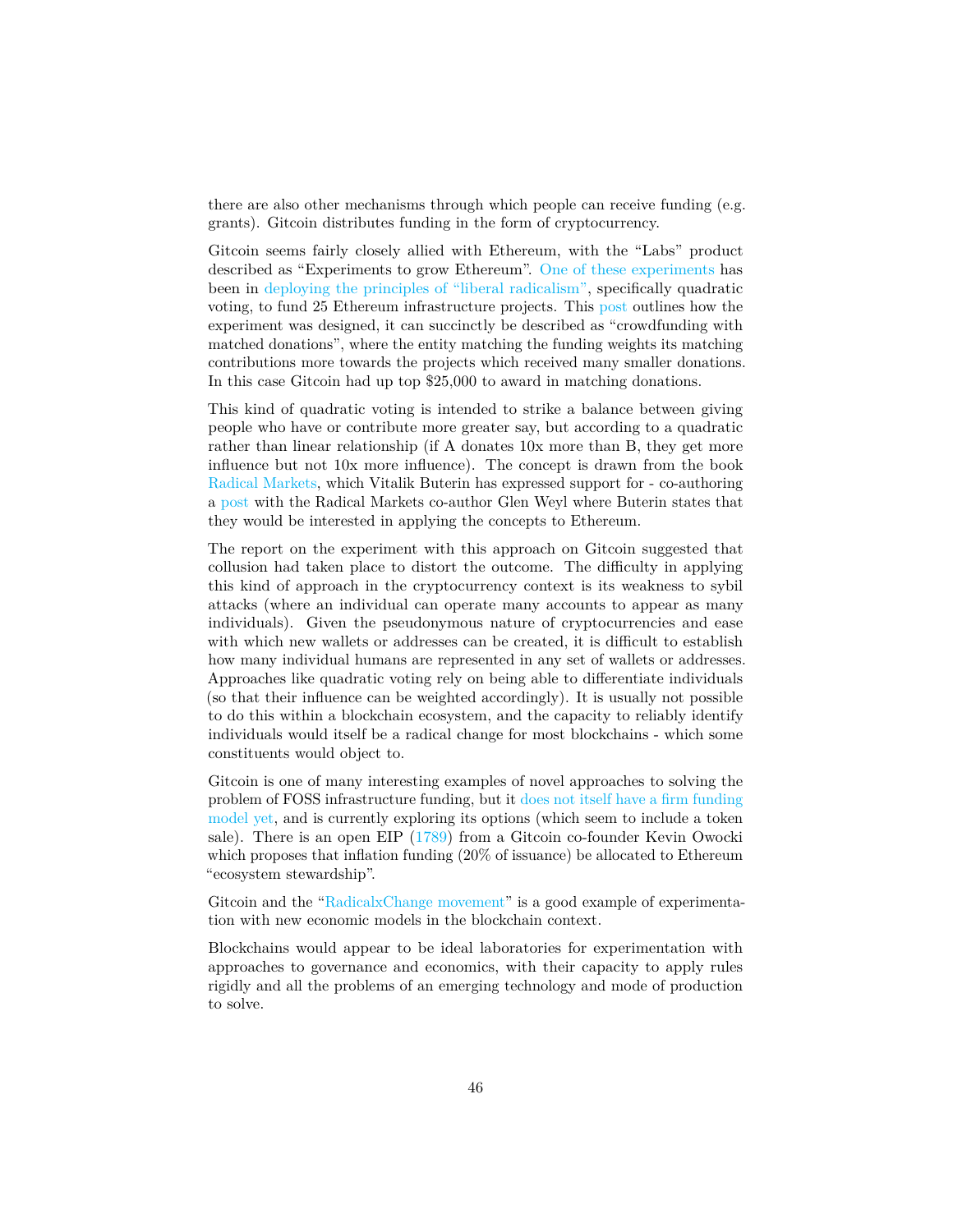#### **Monero**

Monero is a privacy-focused PoW cryptocurrency with no formal governance that makes regular hard fork upgrades. These hard fork upgrades include technical advances (like [bulletproofs,](https://www.ccn.com/monero-forks-bulletproofs-integration-kicks-off-new-era-of-privacy-speed/) which decrease the on chain footprint of transactions) and also changes to the hashing function.

The changes to the hashing function are made in pursuit of "ASIC resistance". When there is evidence which suggests that ASICs are active on the network, the hashing function is altered to make those ASICs obsolete. The Monero community is committed to the ideal that users of the network should be able to mine XMR, and see reliance on specialized hardware as a weakness. Conversely, there are sound arguments that this will result in weaker security because of the much larger pool of potential hashrate that could be deployed to attack Monero.

The first time the hashing function was changed, a number of [split Monero chains](https://monero.org/forks/) formed, most of which maintained the existing hashing algorithm. These forks have limited usage and low prices, some of them may have been instigated by the producer of Monero ASICS (which would become significantly less valuable after the change to consensus rules).

Monero is itself the result of a hard fork to the Bytecoin blockchain. Bytecoin was the first cryptocurrency to use CryptoNote, and when it [emerged](https://bitcointalk.org/index.php?topic=740112.0) that the developers appeared to have premined 82% of the total supply (while faking dates on blocks and a whitepaper) many forks appeared. Monero was the most successful survivor.

Hard forks are constructed by the Monero Core team following a rough consensus approach. Core developers participate in [logged IRC meetings](https://web.getmonero.org/blog/tags/dev%20diaries.html) monthly.

In relation to funding of development work, Monero has one of the best-developed donation-based approaches, the community crowdfunding system (CCS, previously outlined in the [blockchain development funding section\)](#page-0-0). This approach has the advantage of not overly centralizing control of development funding. There are key people who make decisions about what the consensus is, but they don't have direct control or discretion over funds. The key action of donating XMR towards specific project budgets is permissionless, relying on the generosity of unknown external beneficiaries.

Reliance on short-term grants from unknown beneficiaries is not without problems. Income security is generally desirable for workers, and the lack of this security may exclude some people from contributing.

The Electric Coin Company, which founded Zcash and is receiving a significant proportion of 20% of the ZEC issuance for the first 4 years, offers a stark contrast. During the currently unfolding kerfuffle about Zcash funding, the ECC [stated](https://finance.yahoo.com/news/zooko-wilcox-gives-zcash-community-154140125.html) that it required a minimum of 1 year's notice about whether new block reward inflation funding would be available after the "founder's reward" expires, or else they would have to start looking into other revenue sources. The [Zcash section](#page-0-0)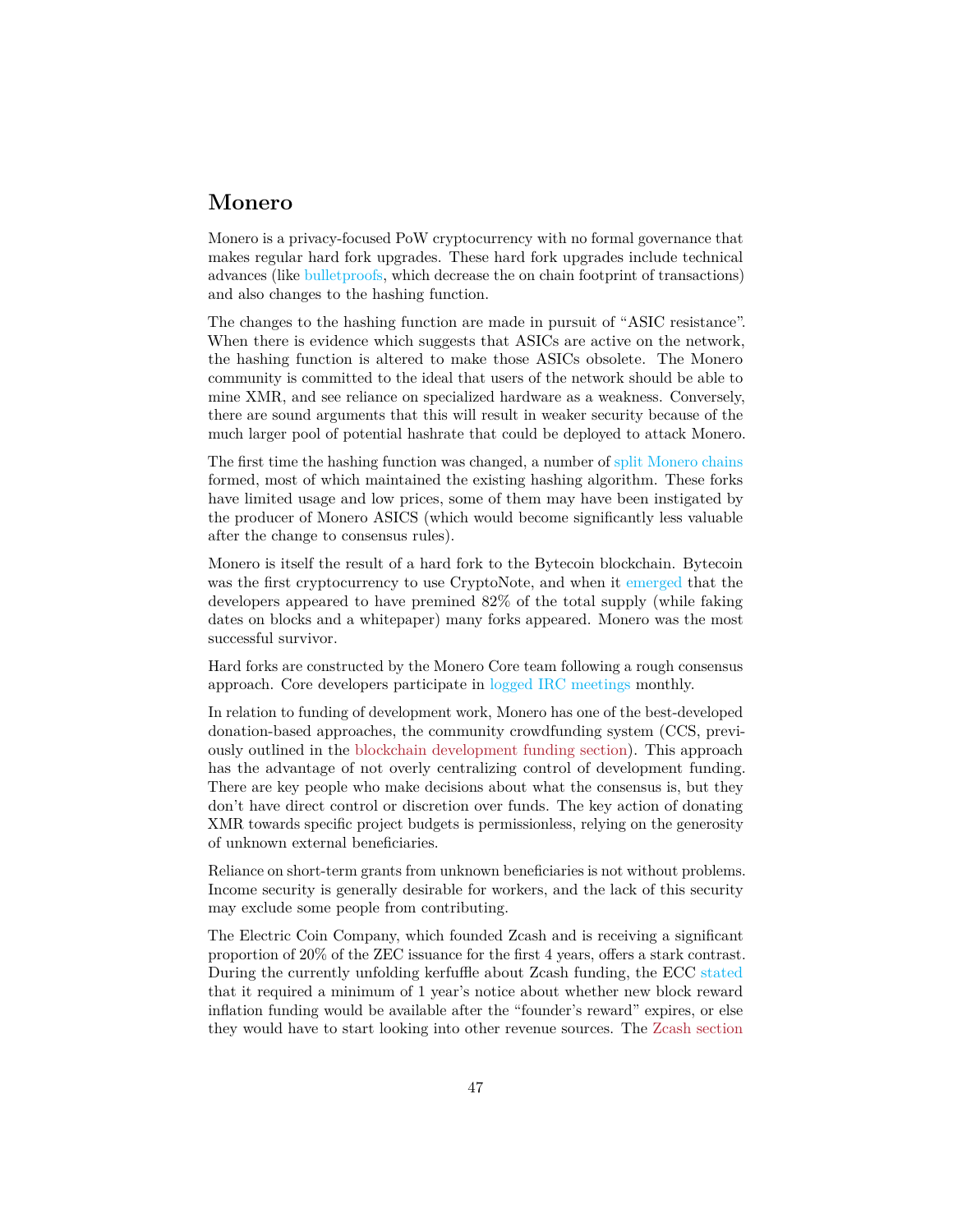has more information about this.

Writing in August 2019, the new version of the CCS has been live for almost 1 year  $(\sim 11$  months), there have been completed proposals which were paid out  $\sim$ 1500 XMR, worth \$120,000 at today's price of \$82. Work is in progress on a further 15 proposals (where the XMR has already been provided and is being held in escrow) - worth ~4600 XMR or \$2.1 million at today's prices. Raising this kind of money through donation campaigns is an impressive feat, but the volume of funding passing through Monero's community crowdfunding system is relatively low compared to the funding enjoyed by some other projects.

#### **EOS**

EOS uses a Delegated Proof of Stake (DPoS) system in which token holders vote with their tokens to elect 21 Block Producers (BPs). EOS BPs must run nodes that have relatively high specifications to participate in block production this is fundamental to EOS' solution to scaling and allowing a large number of transactions per second.

The EOS token was originally an erc-20 token on the Ethereum blockchain, issued to participants in a [year-long ICO which raised \\$4 billion for Cayman](https://cointelegraph.com/news/eos-about-to-secure-a-record-4-bln-in-year-long-ico) [Islands startup Block.one.](https://cointelegraph.com/news/eos-about-to-secure-a-record-4-bln-in-year-long-ico)

The EOS mainnet launched in June 2019, after [a few false starts and generally](https://thenextweb.com/hardfork/2018/06/08/eos-mainnet-nightmare/) [hard time,](https://thenextweb.com/hardfork/2018/06/08/eos-mainnet-nightmare/) with security issues uncovered by audits and phishing attacks on Block.one's email address book.

The best resources I have found which describes the BPs and how they are rewarded are [this infographic](https://medium.com/eostribe/how-eos-block-producers-are-paid-7b2a1216eb2b) by Steve Floyd and [this FAQ](https://medium.com/@bensig/eos-block-producer-faq-8ba0299c2896) by Ben Sigman - the details are also in the [EOS technical whitepaper,](https://github.com/EOSIO/Documentation/blob/master/TechnicalWhitePaper.md) in much longer form. EOS BPs are rewarded with inflation funding, with the supply of EOS increasing by 1% each year and BPs sharing these rewards. 75% of the inflation rewards are distributed according to the BPs' share of the voting power, with the remaining 25% being reserved for the top 21, active, BPs. The BPs not in the top 21 are referred to as "Standby" BPs, but there is no enforcement of the idea that they should have nodes ready to participate in block production. There is a minimum threshold for BP rewards, and presently the top 80 BPs are receiving EOS each day (minimum amount is 100 EOS, worth around \$360 - average top 21 reward is around 800 EOS, worth around \$2,900).

When 15 of 21 active BPs agree to change the consensus rules, they can coordinate the activation of the change between themselves. Beyond changing the consensus rules, the BPs can coordinate to achieve specific aims.

An example of this occurred shortly after EOS launch in June 2018, when the [EOS Core Arbitration Forum \(ECAF\) responded to complaints of private keys](https://www.coindesk.com/eos-blockchain-arbitrator-orders-freeze-of-27-accounts) [being stolen by ordering BPs to freeze 27 accounts.](https://www.coindesk.com/eos-blockchain-arbitrator-orders-freeze-of-27-accounts) The BPs coordinated to freeze these accounts by agreeing not to process transactions from them, and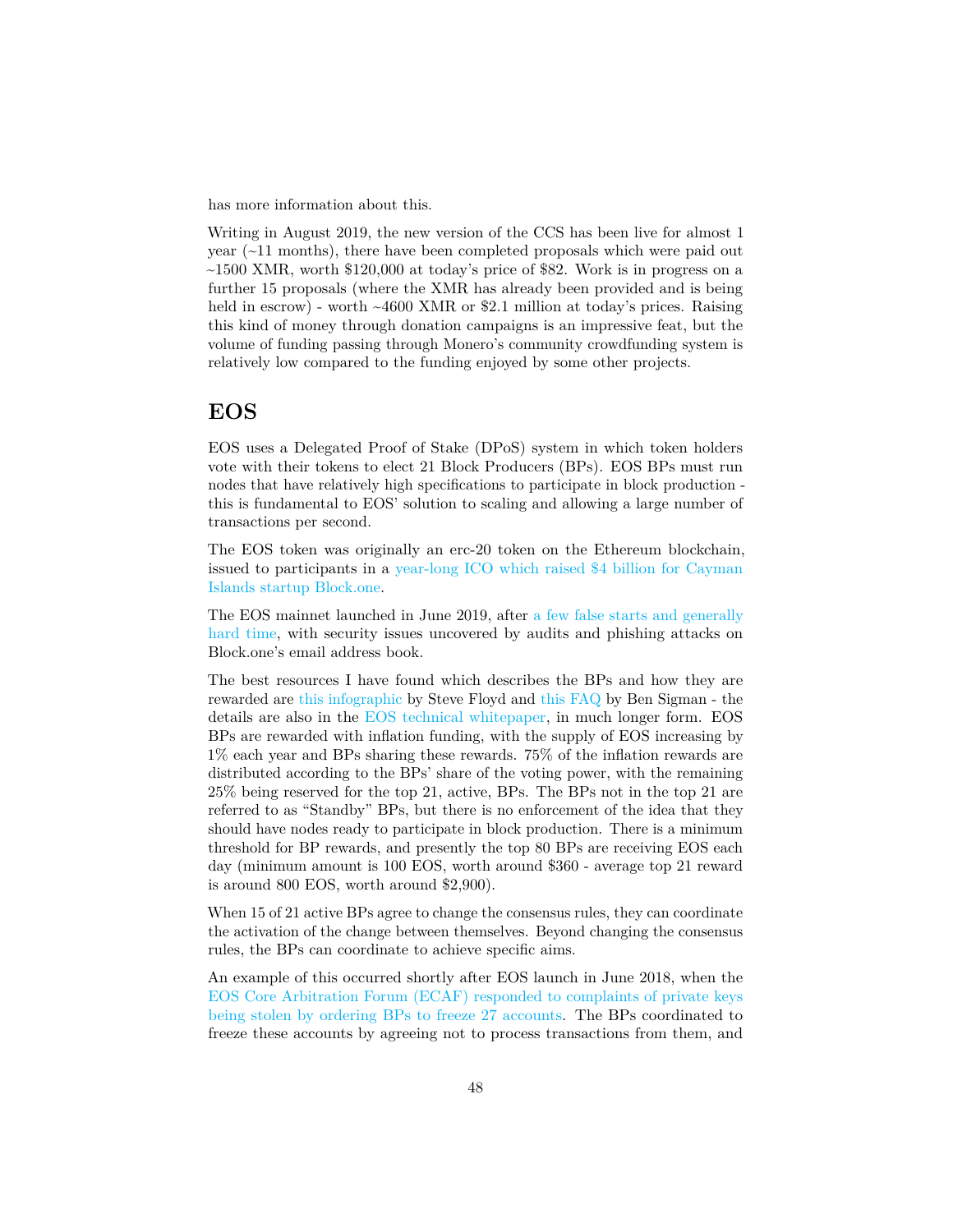maintained this freeze-out until February 2019, when a newly active BP was rotated in and [did not apply the blacklist, allowing some of the funds to be](https://medium.com/@eos42/proposed-solution-for-a-broken-blacklist-ce1c18bdf81c) [moved.](https://medium.com/@eos42/proposed-solution-for-a-broken-blacklist-ce1c18bdf81c)

This locking of accounts proved controversial, as it was not clear how the ECAF would resolve the disputes, and the EOS community appeared to lose enthusiasm for such arbitration. The ECAF had been part of the [EOS constitution,](https://github.com/EOSIO/eos/blob/5068823fbc8a8f7d29733309c0496438c339f7dc/constitution.md) a document outlining rules for participation in the network which all users and BPs had to agree to. The constitution also had other rules which presented issues with enforcement, like rules against lying and vote buying, and soon after launch Block.one made it known that they were looking to replace the constitution.

The EOS constitution also called for a referendum tool through which EOS holders could vote directly on issues related to the network, with the idea being that the BPs would implement these decisions if they met a quorum requirement of 15% EOS voting and 10% more voting Yes than No.

EOS referendums [went live in January 2019,](https://medium.com/hkeos/what-you-missed-in-eos-1-7-2019-1-20-2019-3ab666d4eb01) and saw an initial burst of activity, but the proportion of circulating EOS that votes in these polls is low (maximum of 2-3% of EOS voting) and has dropped over time. For the 50 referendums with the highest participation, the mean is 0.9% voter turnout.



For this analysis I have only included the top 50 referendums by turnout, data from [EOS Authority.](https://eosauthority.com/polls) There have been around 200 proposals in total according to EOS Authority, but many of these are effectively spam proposals with no votes (there are some Lorem Ipsums in the mix). There is no fee to submit a referendum poll and no gatekeeper to filter out spam. [One](https://eosauthority.com/polls_details?proposal=proposalcost_20190112) of the more popular referendums suggests adding such a fee.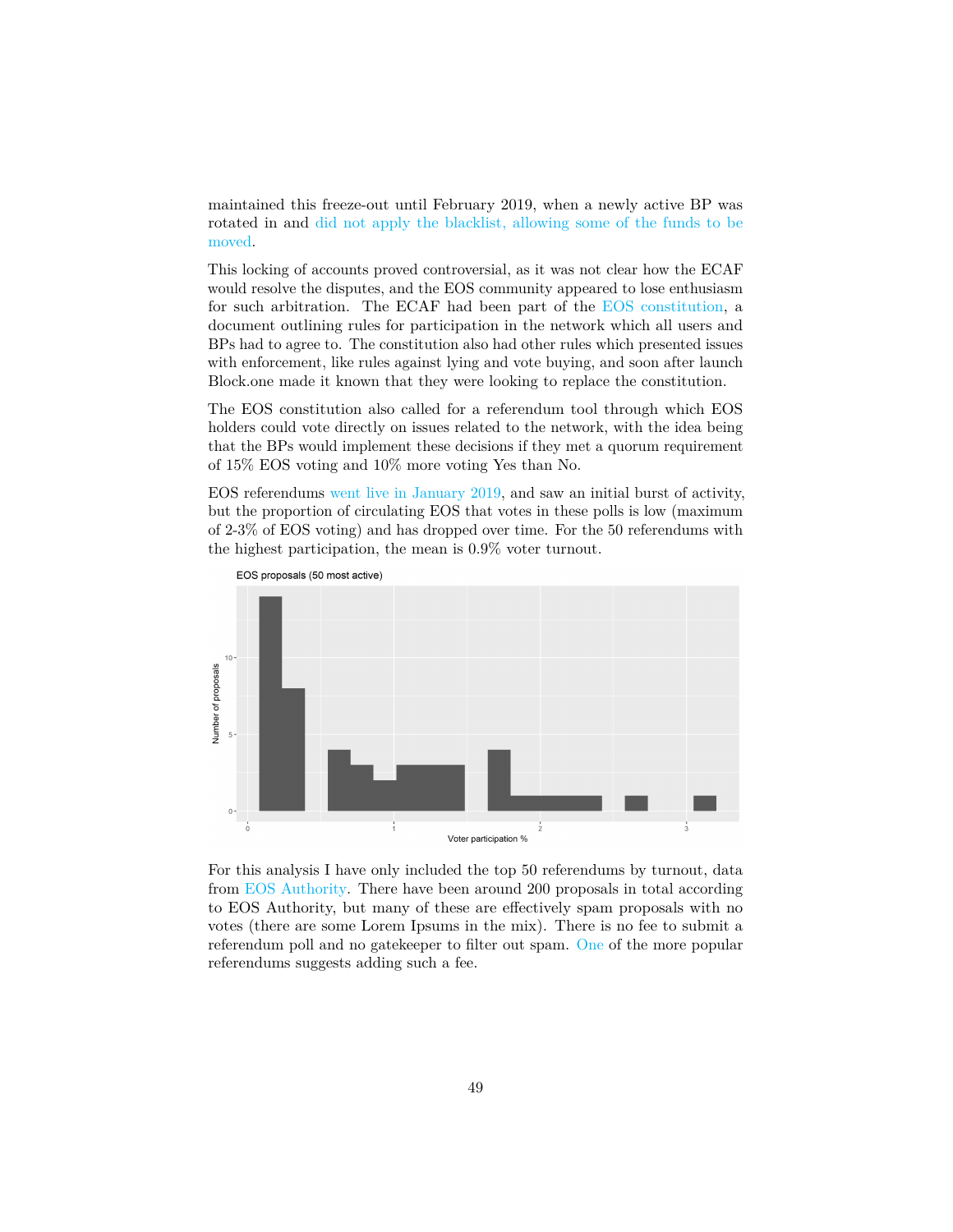

As this scatterplot shows, much of the activity around EOS referendums occurred in January 2019, soon after the tool was launched. The proposals with the greatest turnout were submitted in January, and all of the proposals with 2% or greater participation were submitted by end of March. Only 7 of the most active 50 proposals were submitted in April-July 2019.

I am aware of two actions the BPs have taken which were in line with referendum results: [replacing the Constitution with a new User Agreement,](https://www.eoswriter.io/841_eos-passes-new-constitution.eos) and [burning](https://www.reddit.com/r/eos/comments/bm75ih/the_mainnet_34m_eos_accumulated_4_inflation_is) the accumulated WPS funds.

In April 2019 the EOS constitution was replaced with a new [user agreement,](https://github.com/eosnewyork/eosuseragreement/blob/master/README.md) proposed on chain by [EOS New York](https://medium.com/eos-new-york/the-eos-user-agreement-has-been-proposed-on-chain-61bf3760b604) and [approved](https://eosauthority.com/approval/view?scope=eosnewyorkio&name=eosuseragree&lnc=en) by the 21 Block Producers. This change had been put to EOS holders in a [referendum,](https://eosauthority.com/polls_details?proposal=eosuseragree_20190207&lnc=en) which had 99% approval but only 1.7% turnout at the time when the BPs enacted it.

In May 2019 EOS Block Producers [burned](https://www.reddit.com/r/eos/comments/bm75ih/the_mainnet_34m_eos_accumulated_4_inflation_is/) 34 million EOS (~\$272 million) from the eosio.saving account. These funds had accumulated from the 4% inflation which was to be used to fund project development through a [Worker Proposal](https://medium.com/eosys/eos-worker-proposal-system-announcement-6addcfb0134c) [System.](https://medium.com/eosys/eos-worker-proposal-system-announcement-6addcfb0134c) This idea fell out of favor with the EOS BPs and community, and 15 BPs supported the proposal to burn accumulated savings [on May 8.](https://www.eosx.io/tx/26ca16319febafc0942a8c6e3be26c16b84846b7cfe5f6ade906a0b86a6c2bb7?listView=actions) New tokens are still accumulating in the savings account, but this seems likely to be removed as there is an open [referendum](https://eosauthority.com/polls_details?proposal=inflation_20190307&prev=search) to remove the 4% inflation for development entirely, which has almost unanimous support from around 2.7% of EOS tokens that have voted.

Of the 50 top proposals, 29 have been "approved" or are on course to be approved, based on a supermajority criteria of the yes - no score being larger than 10% of the total voting stake. The original EOS constitution defined a quorum requirement of 15% participation of EOS tokens, so by this measure none of the proposals would be considered approved. The BPs have enacted 2 decisions in line with referendum polling, but it is not clear how many of the other 27 referendums with positive outcomes will be enacted. I think it's fair to say that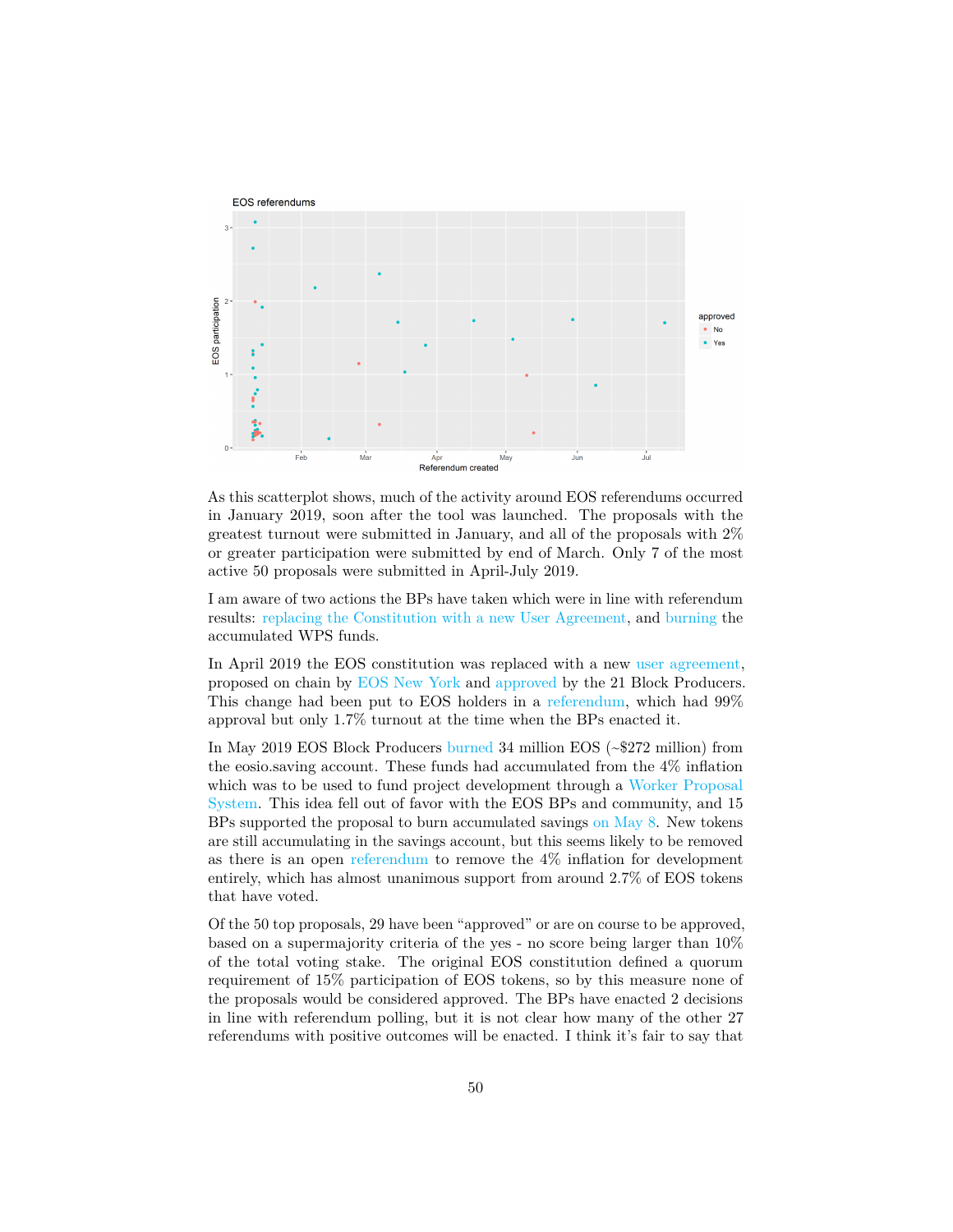referendums don't play a large role in EOS's governance.

I am not aware of any public platforms where significant discourse about EOS governance takes place. There is a [Telegram channel](https://t.me/EOSGov) where Dan Larimer occasionally comments, and these comments are [posted](https://www.reddit.com/r/eos/comments/bl12m3/dan_larimer_strongly_supports_removal_of_4/) [to](https://www.reddit.com/r/eos/comments/8tezex/sorry_everybody_i_was_wrong_eos_tokens_and/) [reddit.](https://www.reddit.com/r/eos/comments/a141s4/dan_larimer_want_to_redesign_the_consensus/) I'm not going to count them but it seems like a lot of the top posts on  $/r/EOS$  are quotes of things Larimer has said on Telegram or Twitter.

The EOS Block Producers provide some of the better EOS governance resources and discussion spaces, and often release statements about what is happening on the network. There are a number of BPs which provide platforms for viewing and participating in EOS referendums. I used [EOS Authority's referendum](https://eosauthority.com/polls) [page](https://eosauthority.com/polls) to collect data for the top 50 proposals by turnout, as it has the most comprehensive metadata for proposals. There is a space for comments on each proposal but the comments tend to be short and few.

The referendums themselves are on chain. EOS is addressing the market for high throughput and capacity blockchains, and so the capacity required to host referendums on the EOS blockchain is not a significant factor.

Although the referendums are on chain, they are somewhat peripheral to the EOS ecosystem, with limited participation and attention, and any discussion being fragmented across a variety of platforms.

The election of BPs is the most important aspect of EOS governance, and whales holding large EOS balances dominate this process. This [video](https://www.youtube.com/watch?v=a6VjKg7vCig) looks at the breakdown of BP voting and identifies 14 whales that dominate proceedings, with every BP in the top 21 having support from at least 4 of these whales. Among these whales there are two that stand out as having as much EOS as the rest of the whales put together - the Bitfinex and Huobi exchanges, and two factions have formed of whales that tend to vote with either of these large exchanges.

It is interesting to note that these exchanges are playing a major role in EOS governance with what is in some part their customers' EOS. This dynamic likely negates much of the skin in the game advantage of token-holders as a constituency - with the exchanges not having the same incentive to look out for the health of the network. Exchanges which run major BPs also collect significant rewards from this activity.

Bitfinex for its part does make some [effort](https://support.bitfinex.com/hc/en-us/articles/360005324573-Bitfinex-Ballot-EOS-Block-Producer-Voting) to relay the voting wishes of its customers with the stake it controls.

The power of EOS BPs will depend on how actively token holders follow BP performance and change their votes to elect new BPs. The protocol actually incentivizes this by applying a [decay function](https://www.eoscanada.com/en/how-is-your-vote-strength-calculated-on-eos) to vote power whereby votes would start to lose their power if not refreshed weekly. As of August 17th 2019 there is 52% of EOS "staked" but the effective voting power is only 34%, so many EOS voters are not voting at their maximum capacity because they are not refreshing their votes often enough.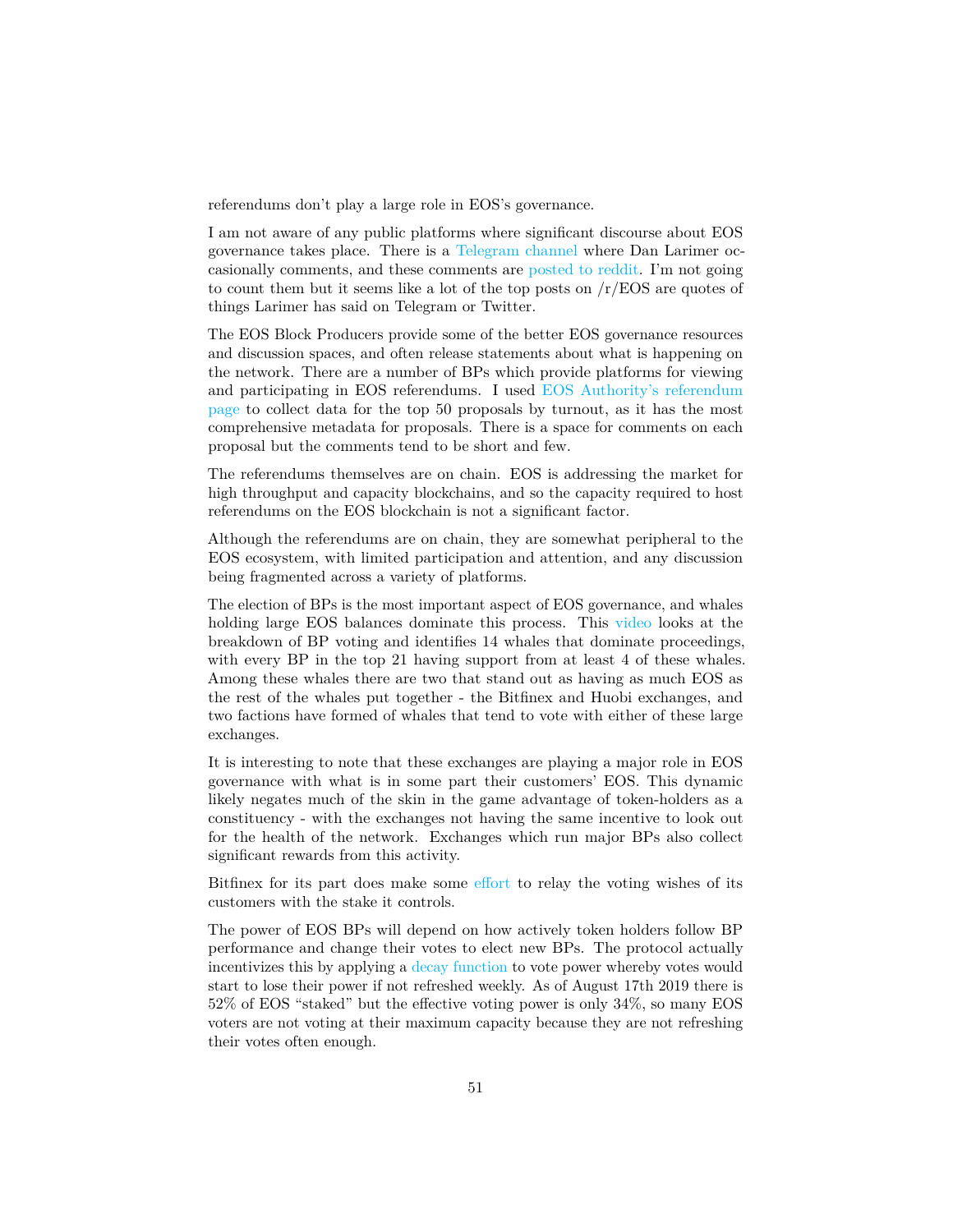It is difficult to ascertain the reasons why token holders vote for some BPs and not others, and how much thought goes into these decisions. A supermajority of 15 BPs is however enough to control the EOS blockchain, and the number is small enough that coordination is little obstacle.

Block.one occupies a dominant position in the EOS ecosystem, with the BP/user constituency having effectively paid them \$4 billion to develop the EOS.io software. Block.one has the resources to push EOS development in the direction of its choosing, and can shape the broader ecosystem through its [VC investments.](https://vc.eos.io/)

All EOS tokens in circulation were either bought in the ICO or produced through inflation by the Block Producers (who were elected by the ICO holders). People who wish to use EOS must obtain tokens, which ultimately all come from these two sources. In this model the founders and initial ICO participants effectively own the network because they built it, and other parties must buy or lease tokens to make use of it. As of June 2019, 98.4% of the EOS tokens in existence were created in the ICO.

#### **Tezos**

Tezos uses Delegated Proof of Stake (DPoS) consensus, but does not put a cap on the number of BPs ("bakers") - they refer to this as [liquid proof of stake.](https://medium.com/tezos/liquid-proof-of-stake-aec2f7ef1da7) In principle the maximum number of bakers can be quite large, it is determined by the minimum "roll size", but bakers that control more XTZ (Tezos' native currency) will bake more blocks and have a more reliable income.

Tezos is built around a process for amending the protocol (rules of the network) in which bakers vote over a series of phases to select, test and apply a set of changes to the protocol. Baking nodes all follow the outcomes of these votes to decide which version of the protocol they should run, in what has been described as a self-amending protocol. On Aug 29 Tezos [launched](https://medium.com/@tezosagora/enter-agora-c9e545ce4862) its [Agora](https://www.tezosagora.org/) platform, which tracks the outcomes of current and past protocol change cycles so that stakeholders can follow this. Agora also links to a forum post for each proposal where it can be discussed, this is a new feature and so far none of the proposals have significant discussion.

For Tezos the constituency of bakers (there are currently around 240 bakers per cycle, number taken from this [chart](https://tzscan.io/charts_bakers) at cycle 140) is charged with producing new blocks and also with deciding what the rules of the network are. Holders of XTZ can delegate their stake to a baker of their choosing and bakers typically share a portion of the rewards they receive back to the delegators, less a [fee](https://mytezosbaker.com/) of ~5-33%. Holders who delegate their XTZ have no formal role to play in the network, bakers are the key actors who produce new blocks and make decisions about consensus rules. If a holder has enough XTZ for at least one roll, they can participate in baking directly (but would expect to be selected to bake and receive rewards sporadically).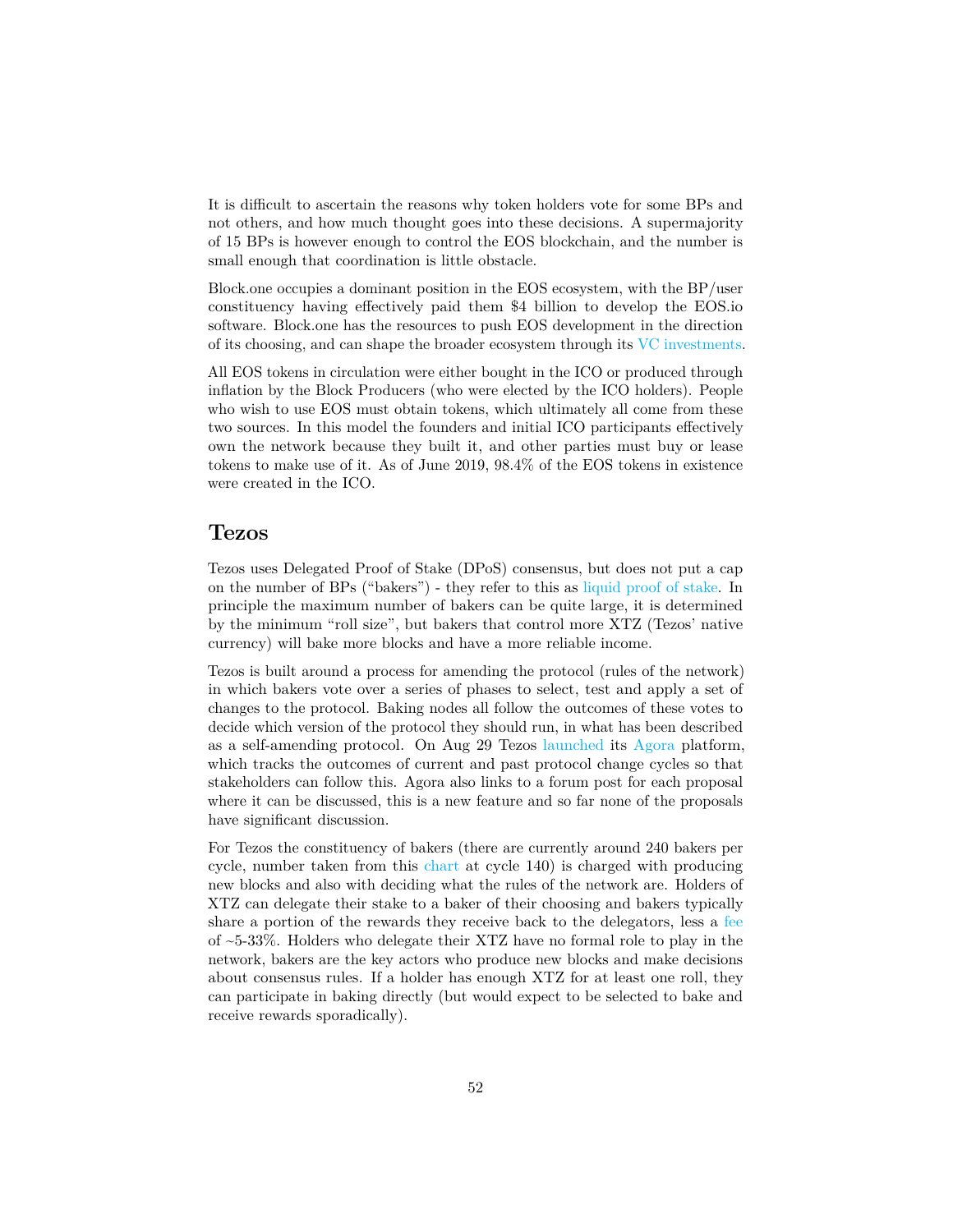Delegation allows a high proportion of XTZ to participate in the PoS system. On 05/21/19 there was 447.5 million XTZ delegated of a total 564.5 million XTZ staked - around 85% of XTZ participates in baking and 79% of that is delegated. Holders of XTZ can indirectly influence the governance of the chain by choosing which bakers to empower with their delegation, but it remains to be seen how actively holders will use this power and to what extent their decisions will be based on the pursuit of rewards. Delegation allows one to generate returns passively, and it is possible some delegators will pay little attention to their baker as long as the rewards keep coming.

Within the bakers constituency there are rules about baking and mechanisms for [enforcement.](https://medium.com/@Tezzigator/tezos-baking-your-bonds-their-risks-78d90d47296) Bakers are not allowed to double bake (bake on two forks of the Tezos chain) or endorse blocks on two chains. If they are caught doing so they forfeit their security deposit, with 50% of this going to the baker who accused them of breaking the rules. These rules are intended to solve the "nothing at stake" problem which could prevent a PoS system from converging around a single chain.

The Tezos [Foundation](https://tezos.foundation/) controls the proceeds of the Tezos ICO (worth [approxi](https://cointelegraph.com/news/the-history-of-tezos-the-infamous-ico-trying-to-rebound-amidst-lawsuits-and-disputes)[mately](https://cointelegraph.com/news/the-history-of-tezos-the-infamous-ico-trying-to-rebound-amidst-lawsuits-and-disputes) \$232 million at the time) and 10% of the initial XTZ tokens, and has a mandate to use these to give "support to Tezos and related technologies as well as to the Tezos community".

Bakers and holders have no say in how these ICO funds are used. The initial supply was composed of 607 million XTZ for ICO funders and 76 million XTZ for each of the Tezos Foundation and Dynamic Ledger Solutions (DLS) - for a total initial supply of 763 million XTZ. DLS is a company [created](https://cointelegraph.com/news/the-history-of-tezos-the-infamous-ico-trying-to-rebound-amidst-lawsuits-and-disputes) by Arthur Breitman in 2015 to hold the rights to Tezos software, and contracted by the Tezos Foundation following the ICO to relinquish those rights and associated IP. Stakes in DLS were sold to early investors to raise funds for Tezos before the ICO.

A [report](https://tezos.foundation/wp-content/uploads/2019/08/Tezos-Foundation-Biannual-Update-August-2019.pdf) published in Aug 2019 provides some insight into how the Tezos Foundation is managing its funds. They hold 61% of their \$650 million USD equivalent as BTC, 15% as bonds/etfs/commodities, 15% as XTZ (their ICO tokens and staking rewards, untouched), 6% fiat. The Foundation funds a large number of initiatives but keeps the details of these arrangements (amounts, terms) private.

Tezos also has ongoing [inflation,](https://messari.io/asset/tezos) with ~42 million XTZ awarded to Bakers each year (or a target of  $\sim 5.5\%$  annual inflation). 96% of the current total supply was issued to ICO participants. Given that many of those same ICO participants have elected the bakers and continued to collect a share of the inflation rewards, the outlook for Tezos is still closely tied to that initial set of participants and the decision-makers at the Foundation.

Protocol upgrades can include the creation of new XTZ tokens from inflation. The first Tezos mainnet upgrade included 100 XTZ tokens so that the developers who produced it could buy a round of drinks, so this mechanism is not playing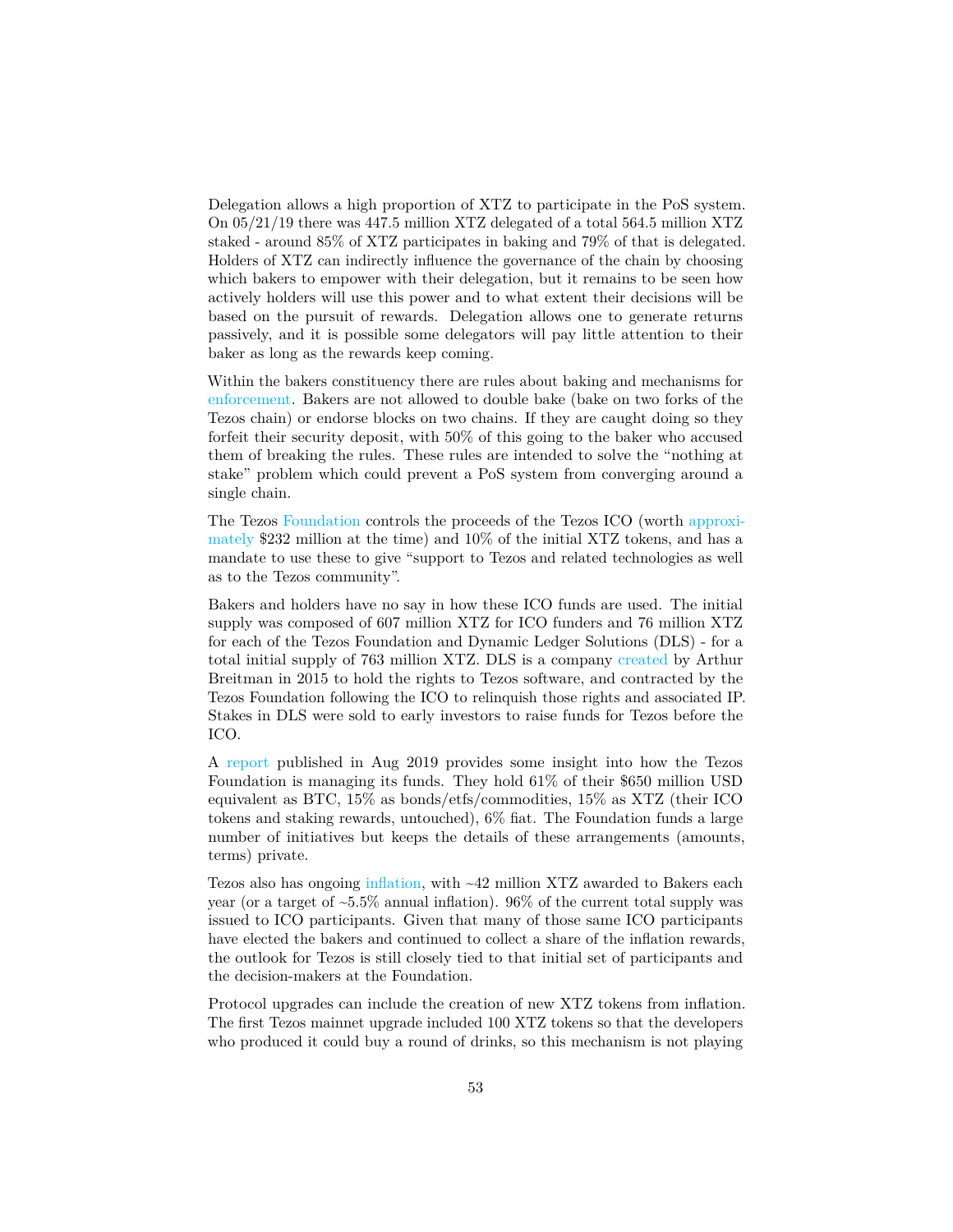a significant role in funding Tezos development yet. This kind of funding will be limited to supporting entities that work on the protocol, as contributors to other aspects will not be in a position to bundle inflation XTZ with on chain proposals.

Arthur Breitman has recently [written](https://medium.com/@arthurb/potential-design-for-a-simple-and-evolvable-on-chain-treasury-77cfe2176423) about a design for a simple on chain treasury, which if implemented will extend the influence stakeholders have over the direction development takes.

### **Decred**

Decred uses a hybrid PoW/PoS method of reaching consensus, PoW miners perform the same basic function as in Bitcoin but the network's rules are designed to give PoS voters power over the miners. Holders of DCR (Decred's native asset) can time-lock it in exchange for [tickets,](https://docs.decred.org/proof-of-stake/overview/) and voting with these tickets is how Decred makes decisions about the consensus rules of the network and how development should be funded.

In short, Decred 1) carefully defines a constituency of stakeholders that have collective responsibility for governing the network, and 2) embeds mechanisms through which this constituency of stakeholders can make and implement decisions. The stakeholder constituency is defined as people who are willing to time-lock their DCR until their ticket is called (up to 4 months), with the rationale that these people have skin in the game and are incentivized to look out for the network's best interests.

Various stakeholder groups (miners, users, developers) comingle in this unitary stakeholder constituency, and have decision-making power commensurate with the amount they have at stake. This simplifies governance, as compared to a project where the various stakeholder groups have different affordances in how they can exert power over the project (sometimes resulting in an impasse or fracturing of the ecosystem).

**Consensus** PoW miners compete to solve random puzzles and create new blocks, providing security for the network and collecting 60% of the block reward and all transaction fees. PoS voters are pseudorandomly called to vote in each block, and the blocks are not recognized as valid by the network until at least 3 (of 5) tickets called have voted. Tickets vote to approve or reject the contents of the previous block, giving them the power to reject a miner's block for a specific reason and withhold that miner's reward, without interfering with their own reward.

The requirement that each block have the active participation of at least 3 (of 5) randomly selected tickets makes the network [significantly more robust to](https://medium.com/decred/decreds-hybrid-protocol-a-superior-deterrent-to-majority-attacks-9421bf486292) [majority attacks.](https://medium.com/decred/decreds-hybrid-protocol-a-superior-deterrent-to-majority-attacks-9421bf486292) This is because selfish/secret mining is impractical without controlling a significant share of the live tickets and ticket voters [will not vote on](https://medium.com/@richardred/the-role-of-decred-voters-in-defending-against-majority-attacks-ec658af0a8fd) [blocks that would result in a significant reorg.](https://medium.com/@richardred/the-role-of-decred-voters-in-defending-against-majority-attacks-ec658af0a8fd) In effect, PoW and PoS constitute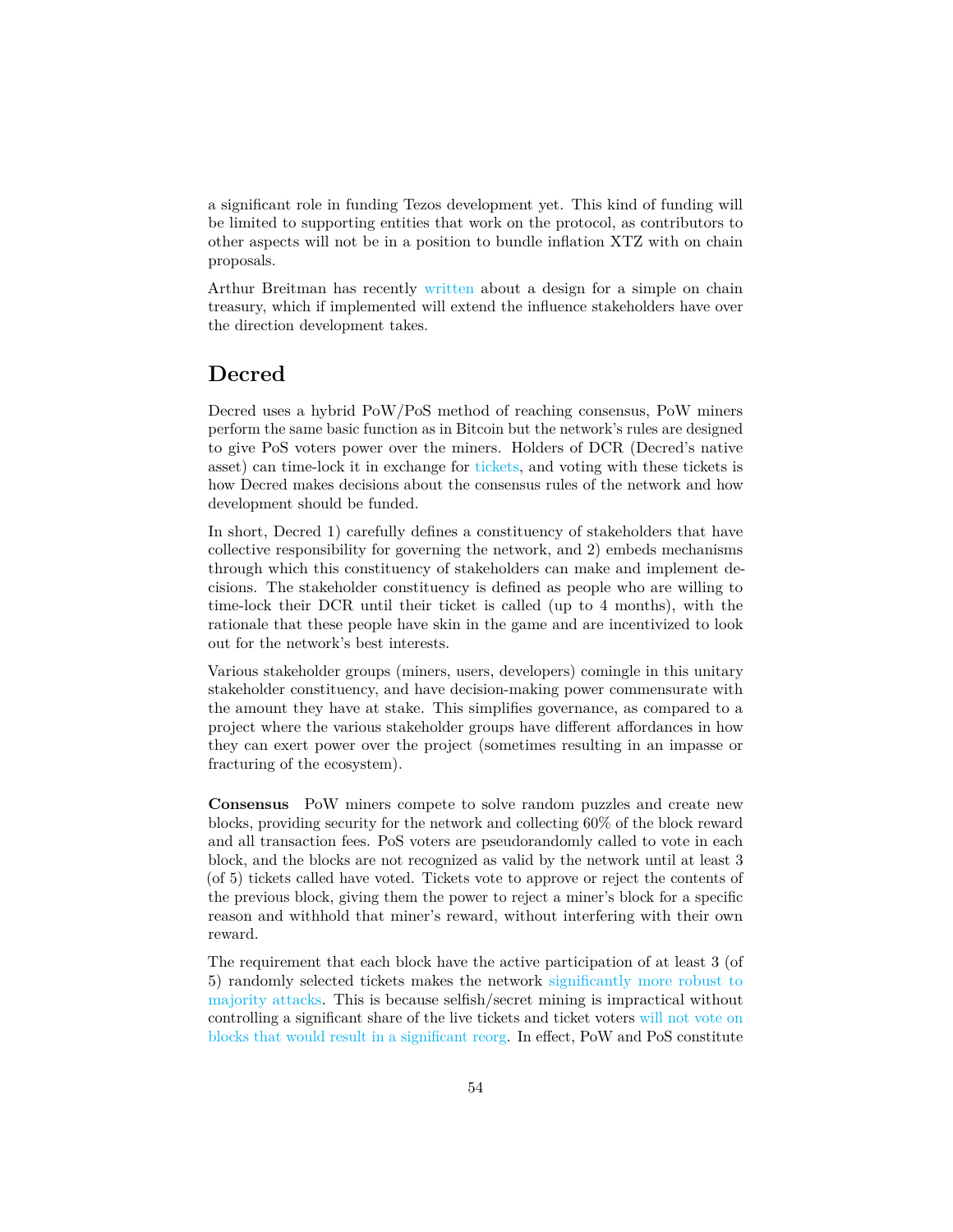a two-factor approach to security, where an attacker must compromise both factors to succeed. PoS voters receive 30% of the block reward in exchange for the service they provide in improving the network's security and participating in governance.

The requirement that each block be shown to ticket-holder constituency before it can be completed and broadcast means that the blockchain must be constructed, *block by block*, on the commons. This is in contrast to pure PoW blockchains, where a competing chain can be worked on in private and then released on the network whenever its miners choose. The nodes willingly accept this alternative chain as long as it has more accumulated PoW, even if it rewrites their version of the chain.

Decred tickets are also part of a formal decentralized [method](https://docs.decred.org/governance/consensus-rule-voting/overview/) of approving and adopting changes to the consensus rules. To trigger this process the nodes run by PoW miners (95%) and PoS voters (75%) must upgrade their software to a new version which incorporates a latent set of changes to the rules. For a period of ~28 days every ticket that is called can vote to approve or reject the proposed changes, if at least 75% of voting tickets approve the changes then they are activated 28 days later. This means of coordination ensures that Decred can deploy hard fork upgrades smoothly in the case where they are supported by ticket-voting stakeholders.

**Funding** Development of the Decred project is funded by a Treasury which receives 10% of the block rewards. Ticket holders vote to approve or reject [proposals](https://proposals.decred.org/) for how those funds should be spent, and these decisions are implemented by paid contractors. An LLC entity called the Decred Holdings Group is in charge of making the payments from the Treasury wallet. Decred [plans](https://proposals.decred.org/proposals/c96290a2478d0a1916284438ea2c59a1215fe768a87648d04d45f6b7ecb82c3f) to subject monthly spending to a ticket vote, giving the ticket-voting collective ultimate authority over this aspect of the project as well.

Decred's funding model can be understood as an attempt to merge conventional approaches to FOSS development with an autonomous funding source and the broader objective of building a robust network. To isolate the weakness of centralization, the project seeks ways to entrust a decentralized collective with overseeing the development of the network, making decisions about the common pool resource itself and how the available funds should be used to improve it.

The degree of control that stake-voters exert over this Treasury is deliberately loose, confined to signalling approval or rejection of proposed spending (and in the future approving each aggregated monthly spend). Specifically, proposals which are intended to dictate how contributors (e.g. wallet developers) approach their work are not allowed.

This approach is intended to preserve the autonomy of contributors and create a good working environment and inventive structure. From the intrinsic/extrinsic motivation perspective, Decred's approach seems to strike a good balance between the autonomy of contributors and the need to maintain cohesion within the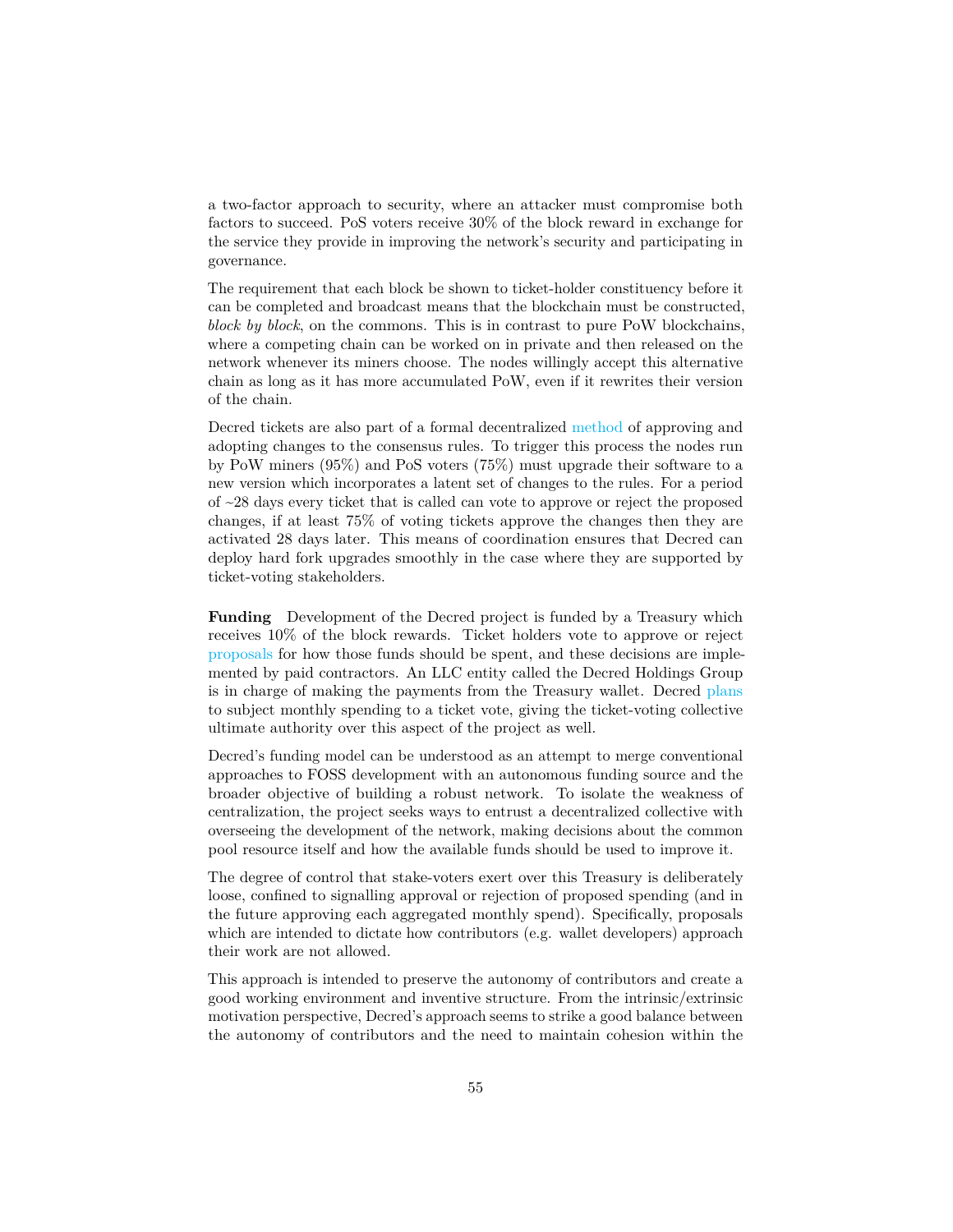project's funded work. Extrinsic rewards (payment) are available but the degree of control exerted over contributors is minimized. Stakeholders control this at a strategic level by voting to approve or reject programs of work and their associated budgets.

Paid contributors to Decred are referred to as [contractors,](https://docs.decred.org/contributing/contributor-compensation/) and contractors can be either individuals or corporations (which employ a group of contributors). Contractors submit monthly invoices to be paid for their work.

On the surface this appears as production which is coordinated through contracting with external parties, but in practice the "contractor collective" exhibits some of the same characteristics as a firm with employees. New members are invited to join when they have contributed work to some of the funded projects and the other contributors to those projects find their work to be of an appropriate standard. The conventional approach of receiving applications and conducting interviews is eschewed in favour of demonstrated ability to make valued contributions.

There are plans for a [clearance process](https://proposals.decred.org/proposals/fa38a3593d9a3f6cb2478a24c25114f5097c572f6dadf24c78bb521ed10992a4) whereby a new contributor must be approved by established contributors in their domain before they can start billing for their work. Those other contributors within a domain will also have the power to revoke a contractor's clearance - with a method of escalating disputes to a vote of all contractors, and from there to a stakeholder vote if necessary. The intention is to allow groups working on specific aspects to function independently without hierarchical control from outside the group; while maintaining a degree of oversight and accountability which is needed to ensure that sub-projects stay on target and Treasury funds are not wasted.

Decred's approach to managing its block reward Treasury is uniquely tailored to the FOSS context. Some of its founders and lead developers have experience of working on FOSS projects pre-blockchain, and on an independent [implementation](https://github.com/btcsuite/btcd) of a Bitcoin full node, and have [witnessed the tragedy of the commons firsthand.](https://blog.companyzero.com/2015/11/bitcoins-biggest-challenges/) Decred's funding mechanism has been developed to address a specific need, and the way it is administered is designed to minimize the friction with how FOSS projects operate. The great majority of these funds are used to incentivize contributors to the various FOSS projects that make up the Decred ecosystem, and the open source ethos runs deep within the project.

Almost all of this work and the coordination around it happens on the commons, and Decred strives to create FOSS tools that offer new types of commons which facilitate this coordination. [Politeia](https://docs.decred.org/governance/politeia/overview/) is a good example of this. It is an off chain [governance platform](https://proposals.decred.org/?tab=discussion) (modelled on reddit) where proposals can be submitted and discussed in an environment with accountable censorship, where an immutable record of proceedings is maintained. Politeia uses dertime software to anchor its data to the Decred blockchain every hour, ensuring that the administrators of the server cannot secretly distort its contents or censor particular points of view.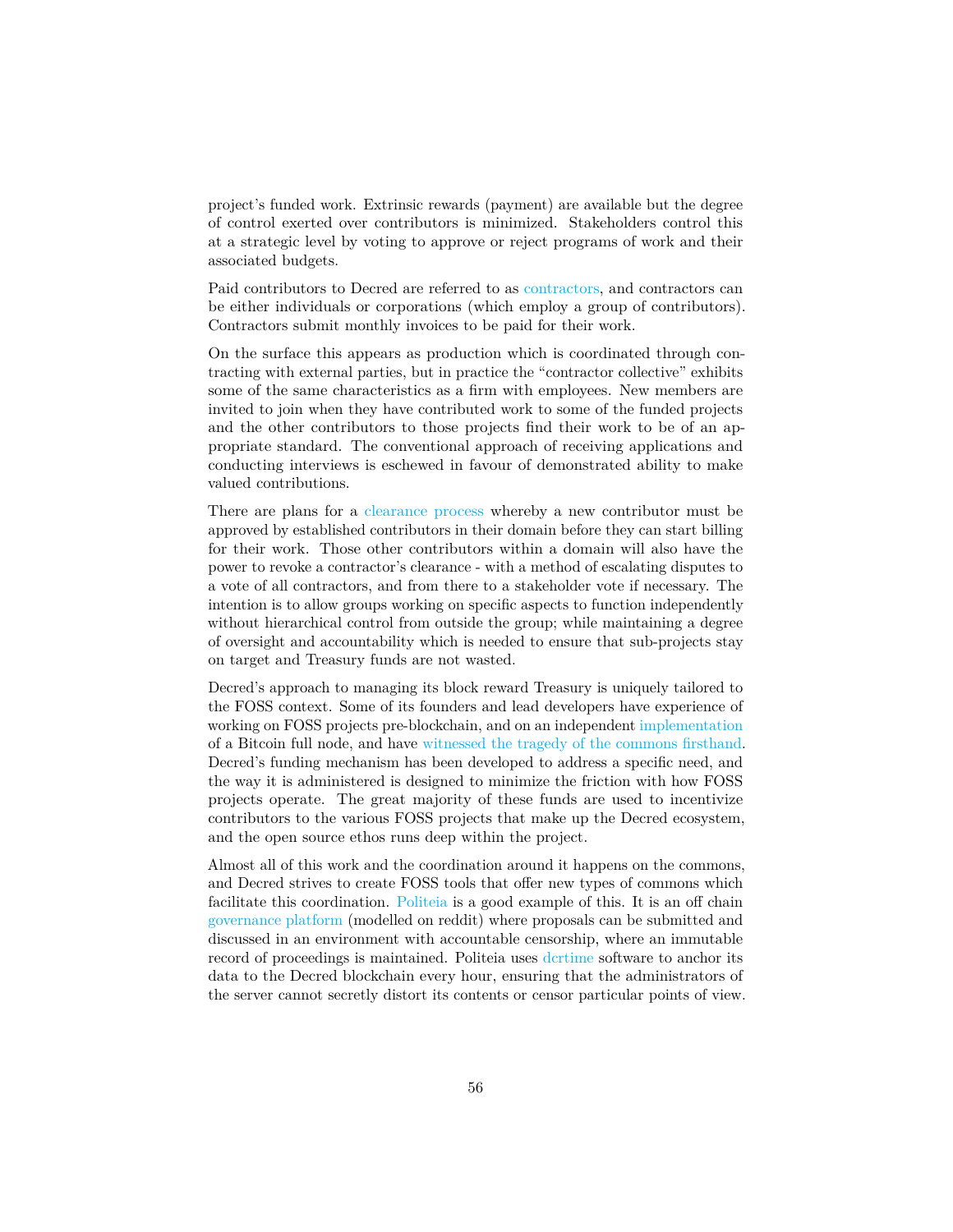**Politeia** Politeia was developed because it was deemed necessary to allow for censorship of proposals and comments on the open governance platform otherwise it would be vulnerable to spam and illegal content. The requirement of being able to censor inappropriate content necessitates administrators who can wield this power.

Ultimately, whoever runs the server that hosts a service has the power to inspect and edit its data/content. In the context of the governance of a decentralized project like Decred, this kind of power could be abused to pursue the administrators' agenda. For example, by censoring proposals or comments that advocate for a course of action they deem undesirable, marginalizing members of the community who hold those views.

Politeia users get "censorship tokens" which they can use to prove that they submitted a particular proposal, in the event that it is censored by an administrator without public acknowledgement. There is also a small cost  $({\sim}2\$ ) associated with submitting a proposal (to prevent spam), and with creating a Politeia account - to make it more difficult to make multiple accounts to spam the platform or spoof support for some point of view.

The [Politeia software](https://github.com/decred/politeia) is FOSS, with a specific [instance](https://proposals.decred.org) being used to host Decred proposal discussion and show ticket voting outcomes. As the software is FOSS, there is no barrier to another group hosting a new instance in the case where the instance hosted by Company 0 developed some problem.

[Company 0](https://www.companyzero.com/) is the organization that produced btcd and was a major force behind bringing Decred into being. In the early days, [Company 0,](https://www.companyzero.com/) an organization employing a number of the most active developers, was a dominant influence on the project. Over time their influence and share of Treasury spending is waning.

The data for public proposals and comments and up/down votes on comments is [all available](https://docs.decred.org/advanced/navigating-politeia-data/) through a GitHub [repository,](https://github.com/decred-proposals/mainnet) allowing anyone to verify that the data is unchanged by using it to check that it matches what was anchored in the Decred blockchain. The presence of up/down voting functionality means that were these votes to be anonymous (as they are on reddit) only the administrators would be able to inspect them and selectively reveal them (e.g. to identify or accuse of sockpuppet voting). Politeia tracks these votes openly in the data repository, with the idea again being to make this commons as fair as possible for everyone who uses it to participate in Decred's governance.

Politeia also serves as the basis for a Contractor Management System, which is used to collect, record and process the monthly invoices from contractors. This information too is recorded immutably (although not publicly readable), so that members are assured that the information they can access is uncorrupted. Invoices are cryptographically signed by their submitter and anchored in the Decred chain, there is no way to edit or delete them. Public aggregated spending summaries are also planned, and these will benefit from the same assurances.

Decred's Treasury funds are used to further the project in ways other than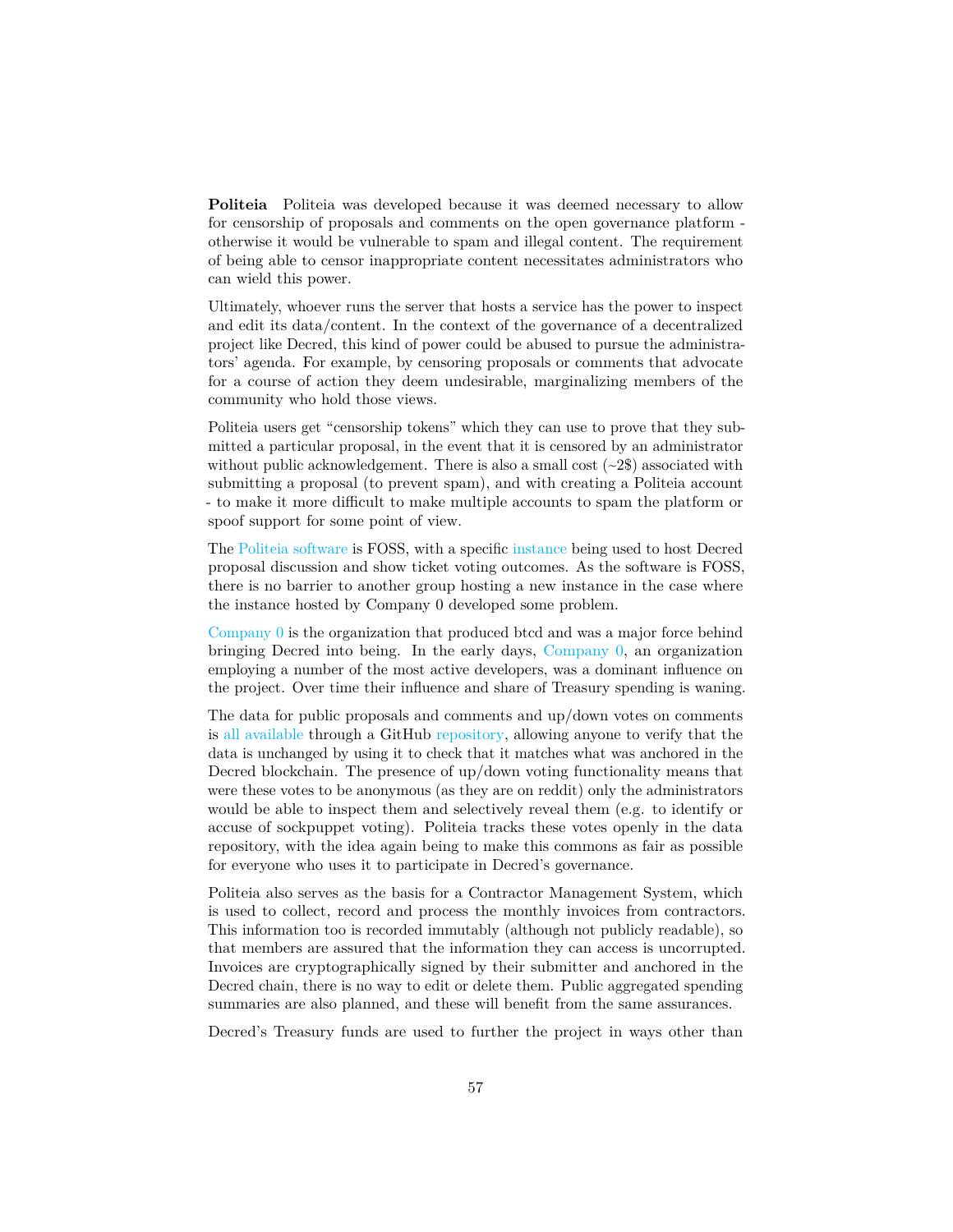software development, in recognition of the fact that the project is about building a useful public common pool resource. The nature of cryptocurrencies is that they get more useful the more people use them (network effects), and so promoting use of the Decred network is integral to this resource's value. Work towards this goal is funded by the Treasury. In practice the stakeholders decide what the scope of the project is, both directly (by, for example, [amending](https://proposals.decred.org/proposals/fd56bb79e0383f40fc2d92f4473634c59f1aa0abda7aabe29079216202c83114) the project's [constitution\)](https://docs.decred.org/governance/decred-constitution/) and indirectly by deciding which work should be funded. One of the most controversial decisions so far has been about whether to hire a specific PR firm [\(Ditto proposal\)](https://proposals.decred.org/proposals/27f87171d98b7923a1bd2bee6affed929fa2d2a6e178b5c80a9971a92a5c7f50), the proposal was approved and the firm's position renewed for 6 months later with another [proposal.](https://proposals.decred.org/proposals/52ea110ea061c72d3b31ed2f5635720b212ce5e3eaddf868d60f53a3d18b8c04)

As noted above, this resource is itself also partially funded by the Decred Treasury, as part of an Open Source Research [program](https://proposals.decred.org/proposals/c68bb790ba0843980bb9695de4628995e75e0d1f36c992951db49eca7b3b4bcd) (also recently [renewed\)](https://proposals.decred.org/proposals/67de0e901143400ae2f247391c4d5028719ffea8308fbc5854745ad859fb993f). This research program [processes and analyses data from Politeia to produce](https://github.com/RichardRed0x/pi-research) [insights about the platform](https://github.com/RichardRed0x/pi-research) that can be [shared back with the ecosystem.](https://github.com/RichardRed0x/politeia-digest) It also looks [beyond Decred](https://github.com/RichardRed0x/crypto-governance-research) to see how other projects are approaching the aim of decentralization, where there are successes and failures. Decred is actively working to inform its stakeholders and improve their collective intelligence, in the expectation that an engaged, informed and cohesive stakeholder constituency is where the network's strength will be derived.

Membership of the stakeholder constituency is permissionless, it only requires enough DCR for a ticket (at time of writing in June 2019, around \$3,500), and voting power is decentralized to a large and growing degree (see Distribution section below). All software and information goods are offered openly on the commons as public resources, ensuring that they are available to all stakeholders, and external observers (who could become stakeholders at any point).

**Governance** The salient points about Decred's governance are these:

- PoS ticket-voters contribute to block validation in a way which gives them authority over PoW miners
- ticket-holders vote to accept or reject changes to the consensus rules, on chain.
- ticket-holders vote to accept or reject budget and policy proposals, on Politeia.
- participation on Politeia through comments and reddit-style up/down comment votes is open to anyone that pays the 0.1 DCR  $(-\$2)$  registration fee. Proposals cost 0.1 DCR each.
- work is coordinated through (almost universally public) Github Repositories and chat rooms (bridged between Slack, Discord and Matrix). These chat rooms also play a role in governance, as they are where participants hold informal discussions about the issues at hand. I wrote up this [analogy](https://www.reddit.com/r/decred/comments/api7e7/decreds_community_spaces_a_crude_analogy/) about how the various social platforms fit together.

Stake-voters are integral to producing the blockchain but they do not directly drive the project, rather they open and close gates with decisions about the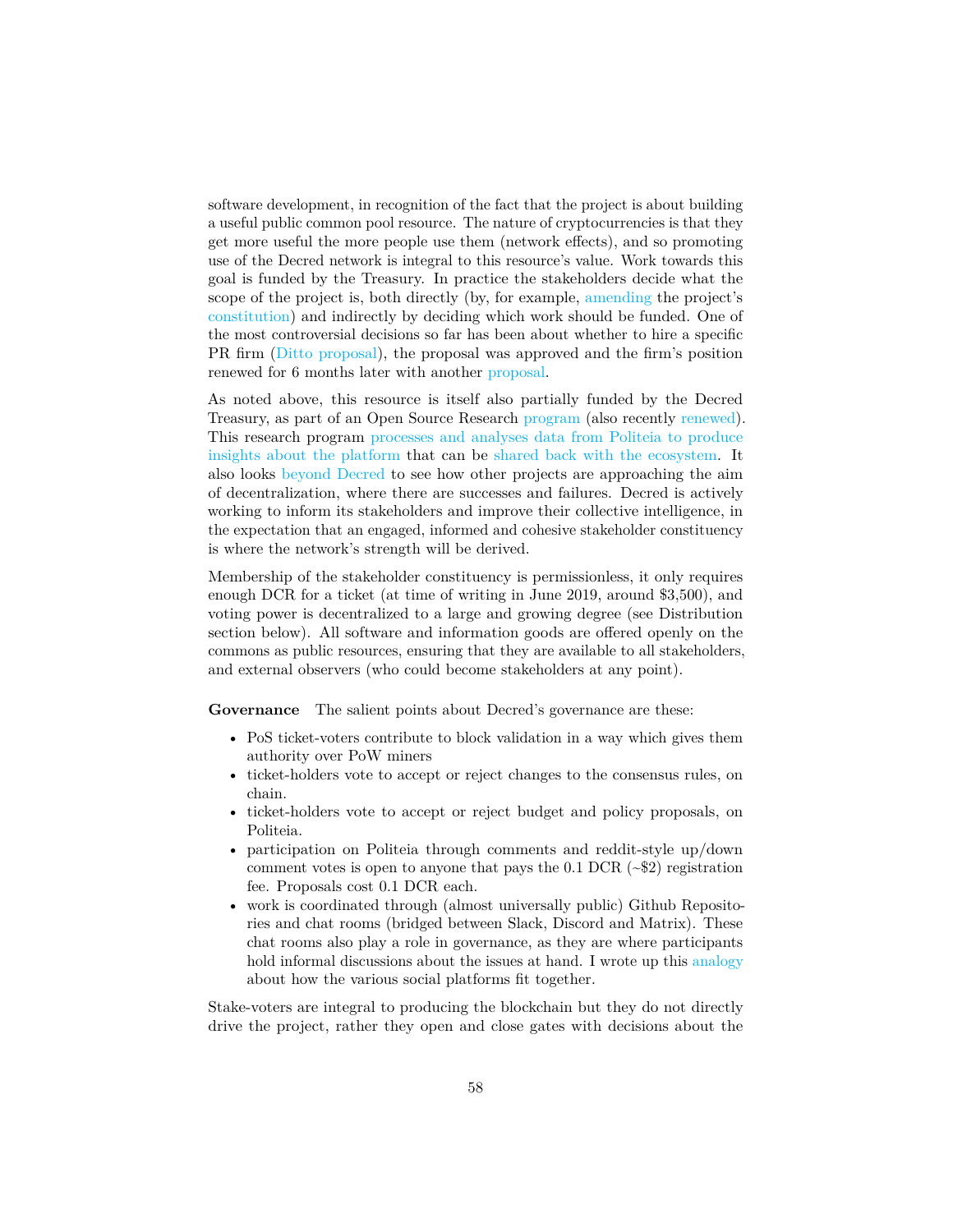consensus rules and Treasury spending. The contractors working directly on the project have a different kind of influence on its progress and direction. Workers are in the first instance accountable to their peers, but as groups they are ultimately accountable to the decentralized stake-voter constituency. This can be thought of as a kind of informal delegation, but more a delegation of work than decision-making power.

Formal delegation is isolated to ["Voting Service Providers"](https://docs.decred.org/proof-of-stake/how-to-stake/#pos-using-a-voting-service-provider-vsp) (VSPs). A VSP is a service that will vote on a stakeholder's behalf when their ticket is called to vote on chain. When a ticket is called to vote it must respond quickly, and this means a wallet must be online and open at that time. When stakeholders buy tickets they can allow a VSP to vote on their behalf, thus delegating some of their sovereignty (but not custody of their funds) in exchange for the convenience of not having to continuously maintain open voting wallets on their own servers. Stakeholders decide how they wish their tickets to vote on any open consensus rule change proposals, and the VSP is responsible for voting in accordance with that expressed wish when the time comes (stakeholders can easily check how their tickets voted). Politeia voting is not delegated in any way, the holder of the ticket votes directly from their wallet.

Politeia has a limited role for administrators, who are charged with censoring spam and inappropriate proposals, and who control the start of voting periods.

Politeia proposals that pass this review process are published for discussion, and can be edited by their owner as the discussion unfolds (with the platform maintaining a history of previous versions). When the discussion has reached a conclusion the proposal owner authorizes the start of voting and an admin triggers this week-long voting period. The proposal must be voted on by at least 20% of eligible tickets, and receive at least 60% Yes votes to be approved.

Participation in Decred's governance is relatively high, with [around 50%](https://explorer.dcrdata.org/charts?chart=stake-participation&zoom=ikd7pc00-jzxcow00&bin=day&axis=time) of circulating DCR being time-locked in exchange for tickets at any given time circa mid-2019. Politeia launched in October 2018, and as of September 14 2019:

- There have been 4 [on chain consensus rule change proposals](voting.decred.org) with mean active ticket participation (i.e. voting yes or no) of 69%. All of these have had near unanimous support as they represented uncontroversial protocol upgrades. One [change](https://github.com/decred/dcps/blob/master/dcp-0001/dcp-0001.mediawiki) may have proven controversial with miners if they had veto power within the system because it reduced the fees associated with ticket transactions.
- There have been 36 [Politeia proposals](https://github.com/nottrunner/crypto-governance-research/blob/master/governance-proposals/decred-proposals.csv) which have made it to a vote, with mean ticket participation in those votes of 31.5%. An additional 14 proposals have been abandoned or are still under discussion.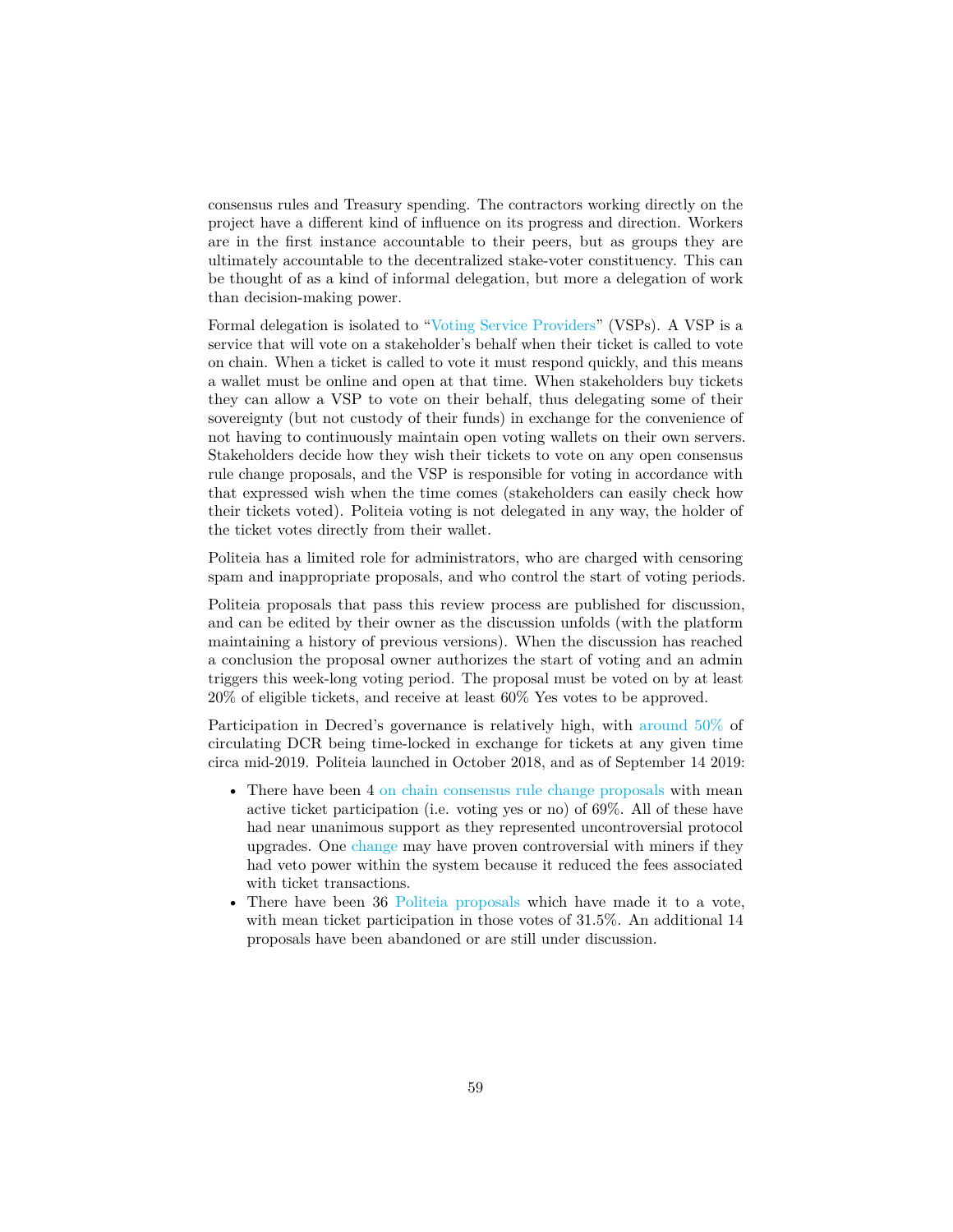

24 proposals have been [approved](https://proposals.decred.org/?tab=approved) and 12 [rejected.](https://proposals.decred.org/?tab=rejected) Proposals have been approved which cover decisions like [hiring a PR firm,](https://proposals.decred.org/proposals/27f87171d98b7923a1bd2bee6affed929fa2d2a6e178b5c80a9971a92a5c7f50) approving a [marketing budget,](https://proposals.decred.org/proposals/c84a76685e4437a15760033725044a15ad832f68f9d123eb837337060a09f86e) various [research](https://proposals.decred.org/proposals/c68bb790ba0843980bb9695de4628995e75e0d1f36c992951db49eca7b3b4bcd) [projects,](https://proposals.decred.org/proposals/78b50f218106f5de40f9bd7f604b048da168f2afbec32c8662722b70d62e4d36) [DEX infrastructure,](https://proposals.decred.org/proposals/417607aaedff2942ff3701cdb4eff76637eca4ed7f7ba816e5c0bd2e971602e1) [Python tools,](https://proposals.decred.org/proposals/20e967dad9e7398901decf3cfe0acf4e0853f6558a62607265c63fe791b8b124) a [bug bounty,](https://proposals.decred.org/proposals/d33a2667469b56942adf42453def6cc2292325251e4cf791e806939ea9efc9e1) and policy decisions like a new [contractor clearance process](https://proposals.decred.org/proposals/fa38a3593d9a3f6cb2478a24c25114f5097c572f6dadf24c78bb521ed10992a4) and an [amendment](https://proposals.decred.org/proposals/fd56bb79e0383f40fc2d92f4473634c59f1aa0abda7aabe29079216202c83114) of the project's constitution.



Decred Politeia proposals - voter participation (bars) and outcomes (points)

Once proposals are approved, the contractor collective is responsible for ensuring that the work is completed satisfactorily, at which point the workers can invoice against the approved budget and be paid.

**Distribution** It is not possible to know how many different people are represented among the Decred ticket-voters, but we can make some inferences by considering how DCR has been distributed.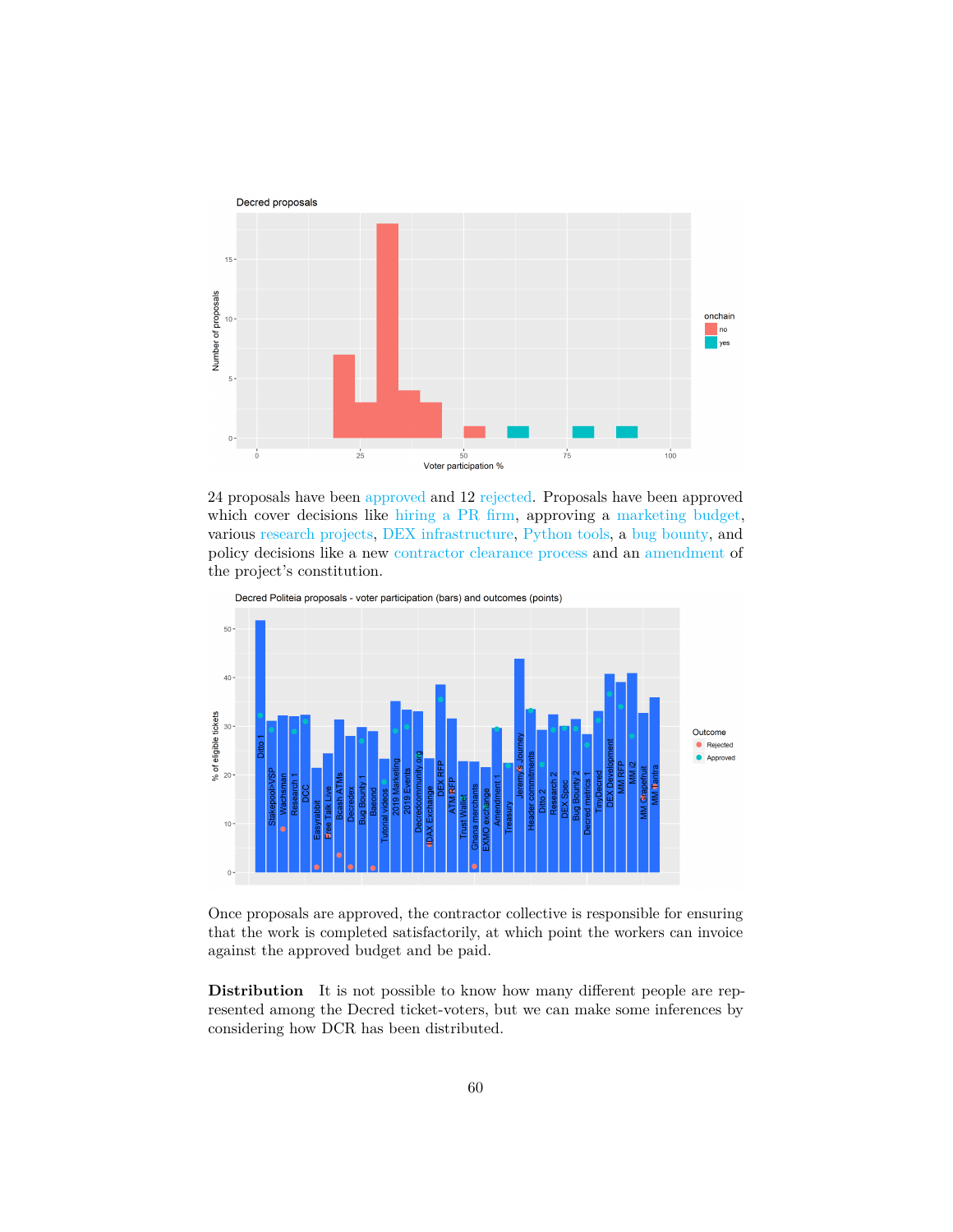Decred began with an [premine](https://docs.decred.org/advanced/premine/) and airdrop (description reproduced from previous [section\)](#page-0-0). 4% of the 21 million DCR total supply was allocated to the founders and another 4% airdropped for free to 2,972 participants who signed up following an announcement in the bitcointalk forum and picked up on Slashdot. In Decred's case some form of premine was necessary to distribute DCR so that a decentralized set of users could buy tickets to power the PoS system. After a period of around 15 days (4,096 blocks) of pure PoW (in which time holders could get set up to vote) the PoS system automatically activated. Without a premine the early PoW miners would have dominated PoS as they would have been the only entities with DCR to stake.

In June 2019 after more than 3 years in production, 10 million DCR had been created, of which 1.68 million were issued in the genesis airdrop, PoW miners had received 5 million DCR (~50%), PoS voters had received 2.5 million DCR  $(\sim 25\%)$  and the Treasury had received 830k DCR  $(\sim 8\%)$ . PoW miners typically have strong sell pressure to meet their operational costs and so it is likely that a significant fraction of the DCR they mined has been sold to cover costs. PoS voting rewards will have gone to people who received the airdrop, mined DCR or bought it on the market - then locked their DCR to buy tickets. Importantly, the proportion of new DCR going to PoS voters is low enough that they cannot maintain their share of the growing issuance or their representation in governance (number of tickets) just by staking.

## **Dash**

**Consensus** Dash uses PoW consensus with a special role for "master nodes" that have collateral of 1000 DASH (at time of writing in June 2019, around \$163,000), this model is referred to as ["Proof of Service"](https://docs.dash.org/en/stable/masternodes/understanding.html#proof-of-service) (PoSe), or more commonly by reference to masternodes (there are [many projects which have](https://masternodes.online/) [emulated the master node concept\)](https://masternodes.online/). This is conceptually similar to Proof of Stake, in that master nodes must demonstrate that they have something at stake in order to participate. Master nodes must also continuously run a node on a server which meets certain minimum requirements. The network's InstantSend and PrivateSend features are provided through master nodes. Dash also recently added " [ChainLocks"](https://blog.dash.org/mitigating-51-attacks-with-llmq-based-chainlocks-7266aa648ec9) which are checkpoints constructed by a set of master nodes that make double spend attacks harder to execute without controlling a significant proportion of master nodes. Dash does not require master node collateral to be "staked", meaning that a master node owner can liquidate their collateral at any point.

Once a quorum of masternodes attest to having seen the same new valid block, they sign a transaction that locks it in and would reject any chain which does not have this block. This gives master node owners the power to prevent miners from executing a reorg, which is significant, but it does not give them any scope to reject other forms of misbehavior by miners.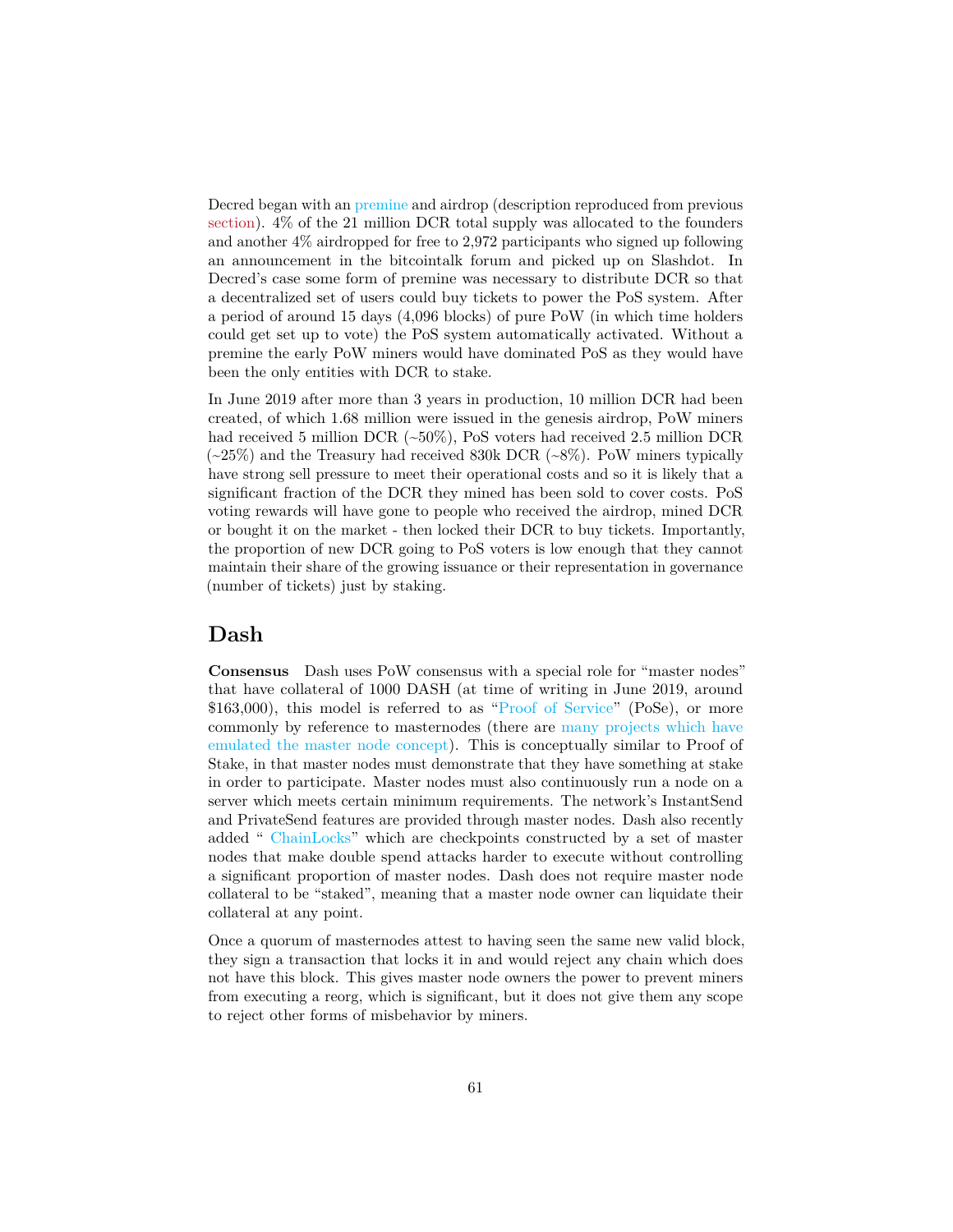The Dash PoW miner and master node constituencies both receive 45% of the block rewards (miners also receive transaction fees), with the remaining 10% being distributed through a Treasury DAO.

Like Decred, Dash is based on the principle that the master node operators are the key decision-making constituency, but the specific mechanisms through which master nodes make and implement their decisions are quite different.

**Funding** Dash's commons-based governance is focused on the distribution of Treasury funds, which follows a formal on chain decision-making process. Every 16,616 blocks (approx. 30.29 days) a ["superblock"](https://docs.dash.org/en/stable/governance/using.html) is created which spends that month's accumulated Treasury stipend.

Proposals are submitted on chain by people who offer to perform certain services. Making a proposal is permissionless, although a fee of 5 DASH  $(\sim$800)$  is an effective spam deterrent. This fee is not returned unless the proposal is approved, so it also discourages the submission of relatively small scale proposals or proposals from people who do not have this kind of DASH to spare.

Master nodes vote Yes or No on these proposals, and at the designated time the votes are tallied. The proposals are ranked and an eligibility criteria applied (a Yes - No score of greater than 10% of eligible master nodes). The available funds are paid out to the top scoring proposals. Where there are not enough funds to pay all eligible proposals, the lowest scoring proposals are not paid. In effect the proposals compete directly with the cohort of other proposals up for consideration in the same month. This means that the timing of a proposal is important, determining the strength of the competition it faces.

Where there are not enough eligible proposals to account for all the available DASH, the surplus amount is not created. The Dash Treasury has no capacity to save.

The actual content of the proposals would bloat the chain, and so these are stored off chain in bespoke platforms like [Dash Central.](https://www.dashcentral.org/budget) Such platforms facilitate commenting but there are rarely substantive discussions in their comments. If significant deliberation about proposals happens on the Dash commons, I have yet to identify where. The project's Discord chat rooms are a possible venue for this, but from the limited time I have spent observing them it did not seem like there was much substantive discussion of proposals.

I studied Dash's Treasury DAO and published a couple of articles about it in 2018. The [first about how it had been going and what it was being used to](https://medium.com/@richardred/observations-of-the-dash-treasury-dao-c94231b2b5c4) [fund.](https://medium.com/@richardred/observations-of-the-dash-treasury-dao-c94231b2b5c4) The [second about the various support structures surrounding it,](https://medium.com/@richardred/decentralized-autonomous-funding-of-blockchain-projects-3c0c233ae4ad) and what Decred could learn from these ahead of Politeia's launch.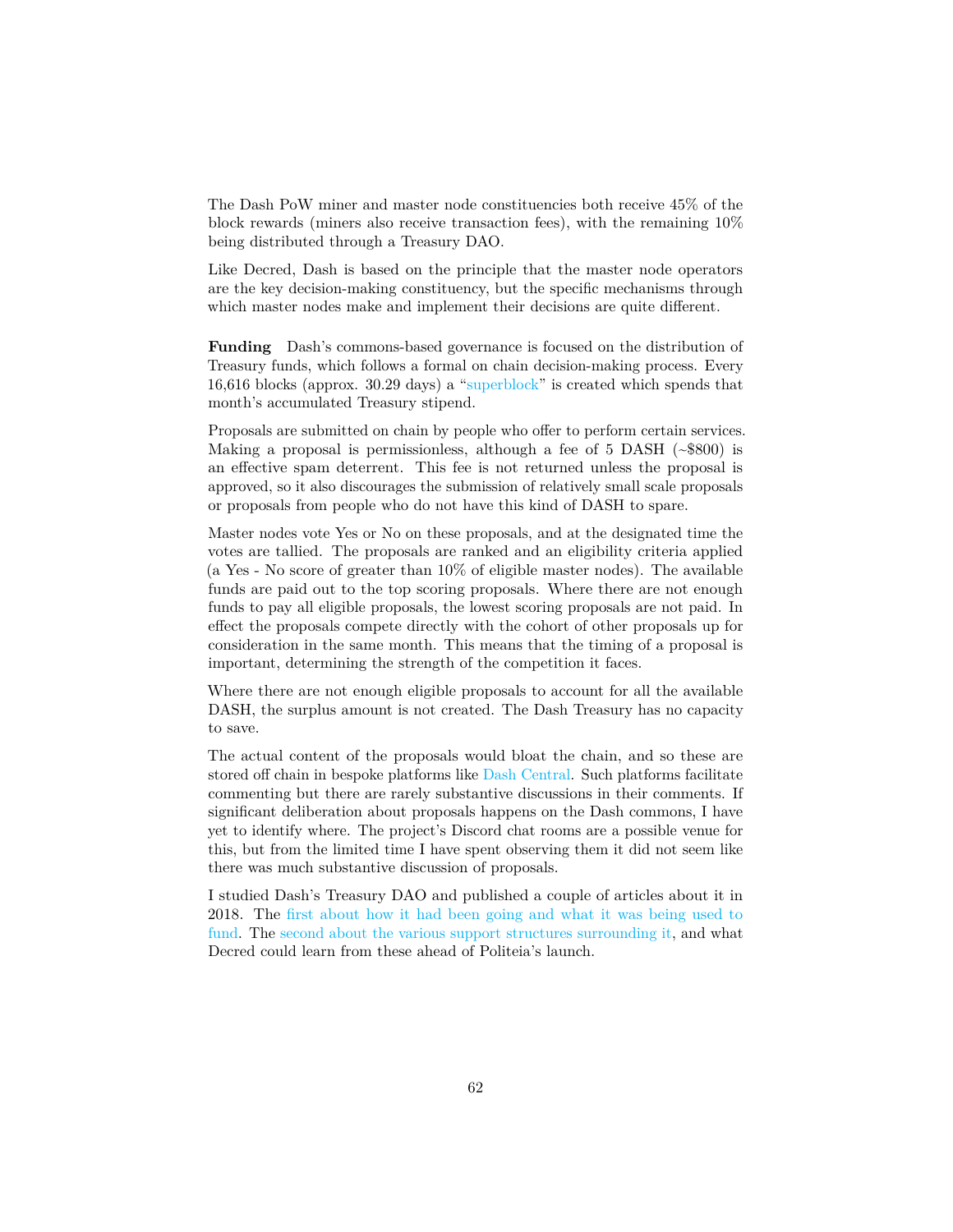

DASH is unique in that it has been controlling distribution of funds in a decentralized manner for a number of years already, and its Treasury has already spent a lot of DASH in this way. This makes it possible to assess how the master node voting system has been behaving, to consider whether it has been making good decisions about how to spend available resources and how well that process is going.

To summarize the linked articles, the Dash DAO is conceptually interesting but it seems like the rigid and basic on chain process for distributing funds presents some obstacles that must be worked around. The master node voting makes the process as decentralized as the distribution of master nodes, but this comes with significant trade-offs. The rapid expansion of highly speculative advertising, promotion and marketing proposal budgets during the bull market of 2017 is a good example of the limitations of the system.

**Governance** On the surface, Dash tends towards the ideal of a nexus of contracts instead of a firm with employees. In this case the contracts are embedded in the Dash protocol and signed/enacted by the decentralized master node collective. The protocol makes payments up front as soon as proposals are approved, omitting the transaction costs associated with ensuring that the contracts are followed through but leaving the Treasury open to exploitation as a result. Trusted escrow providers have stepped in to fill this void, acting as an intermediary between the DAO and the contractor, holding the Treasury's DASH until they confirm that requirements are met, and charging a fee for this service. More recently, the services of [Dash Watch](https://dashwatch.org/) have been retained to liaise with proposal owners and report on their progress.

At the core of Dash's Treasury spending is a long-standing relationship with [Dash](https://www.dash.org/team/) [Core Group Inc,](https://www.dash.org/team/) which has been a recipient of Treasury funds since the beginning. The master node collective has effectively delegated a large part of their decisionmaking power to Dash Core Group, a conventionally run corporation with quite a few employees. Dash Core Group has autonomy to develop the project's core software, and change the network's consensus rules, in whatever way they perceive as best. The master nodes indirectly control DCG through control of its funding, and they have always had the power to withdraw this. In 2018 a [legal entity was created through which the Dash master node DAO could legally](https://dashnews.org/dash-core-group-becomes-first-legally-dao-owned-entity/) [own and control DCG,](https://dashnews.org/dash-core-group-becomes-first-legally-dao-owned-entity/) and some mechanisms were put in place whereby the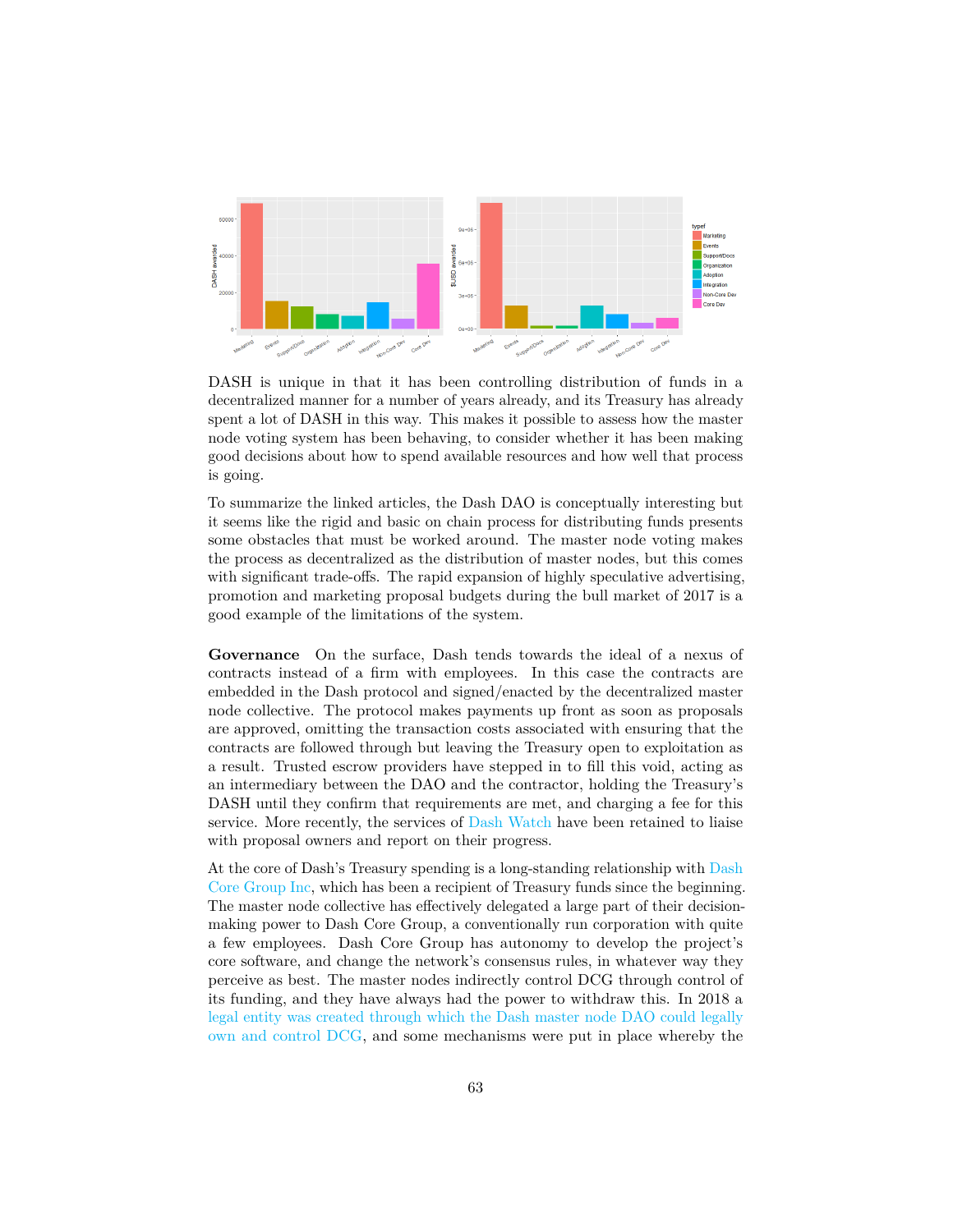#### DAO could steer DCG.

In characterizing the Dash commons, the presence of this monolithic corporate entity is no doubt significant, as this is where key decisions about the project's future (e.g. ChainLocks and "Dash Evolution") are made. DCG is also the entity responsible for delivering on these decisions. The mechanism for deploying hard fork upgrades is similar to Bitcoin, in that the Core group releases software which has an activation rule depending on miner and master node adoption, once these criteria are met the change activates. Much of Dash's governance happens in the interplay between DCG and the master node collective, but in practice this has so far been limited to a few signalling proposals, with very few occasions where the master nodes challenged DCG.

Dash has historically spent a significant proportion of its Treasury funding on marketing and promotion, although this was drastically reduced over the course of the 2018 bear market.

More recently, DCG has established [Dash Investment Foundation,](https://dashnews.org/dash-launches-dash-investment-foundation-to-expand-growth-opportunities/) which will allow the Dash project to invest in projects and receive equity in exchange. An election in which master nodes choose board representatives for this foundation recently [concluded,](https://dashnews.org/dash-investment-foundation-enable-more-expansive-network-investments/) and it will be followed by on chain proposals which allocate DASH to be used as capital by the foundation. This will give the project (in practice the people running this foundation) a way to further shape the Dash ecosystem and own pieces of it.

The ways in which the crypto commons interface with legal and regulatory constructs is itself an interesting subject to study, and Dash has certainly devoted some effort to giving its master node operated DAO legal standing.

There are presently around 4,500 Dash master nodes, although it is not known how many individuals operate clusters of these nodes, the number of individual people involved is likely considerably fewer.

For the first 758 Treasury proposals (August 2015 - April 2019) mean master node participation in voting [was around 19%.](https://github.com/RichardRed0x/crypto-governance-research/tree/master/governance-proposals)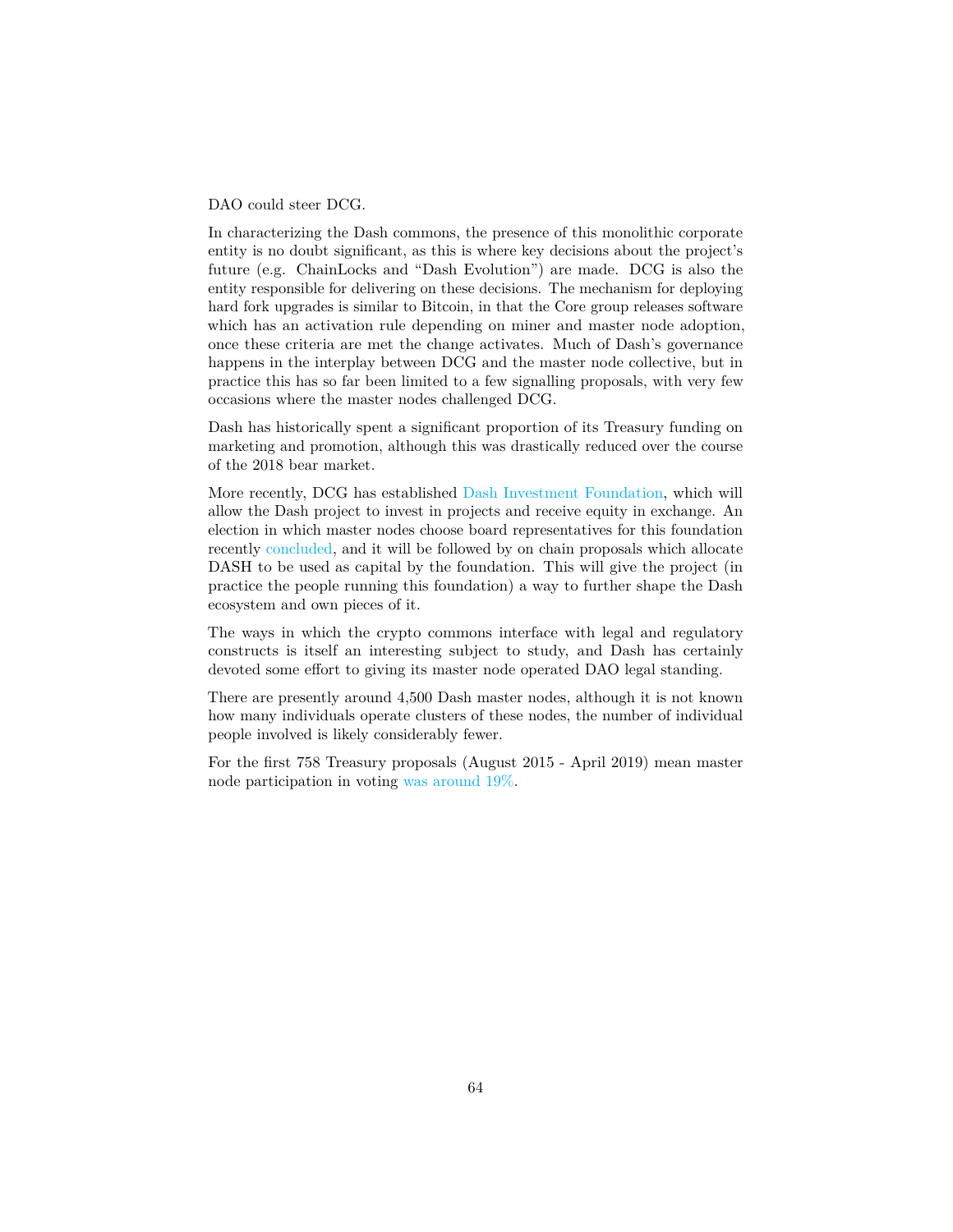

Dash does not have an accessible website which showcases all of its historical proposals and their voting outcomes. I used [Dashvotetracker](http://dashvotetracker.com/past.php) for this until it was abandoned by its maintainer. Now the master node community seems to use [Dash Nexus](https://app.dashnexus.org/proposals/leaderboard) for the purpose of tracking proposal voting. It does a good job of presenting the live proposal voting status but offers very limited historical data. Dash Nexus also has a space for ["Concepts"](https://app.dashnexus.org/proposals/concepts), which seems to function similarly to the "pre-proposals" discussion board, where people can explain their proposal and seek feedback before committing the \$800 proposal fee.

**Distribution** There is a controversy in Dash's history around an "instamine" bug" which allowed large quantities of DASH to be mined in the first days of the network - likely mined largely by the developers. There are many relevant sources for this, here are two that represent each side:

- [bitcointalk post from 2015 where the launch was discussed in detail](https://bitcointalk.org/index.php?topic=1043923.0)
- ["official reponse" to the instamine from Dash Core Group](https://dashpay.atlassian.net/wiki/spaces/OC/pages/19759164/Dash+Instamine+Issue+Clarification)

All parties agree that: much more DASH was mined in the first 48 hours after the chain launched than was intended - 2 million DASH were minted during this time, around 10% of the total supply that will ever be issued. Dash proponents argue that participants consented to forging ahead with the chain despite the flawed start, and to a subsequent decrease in the maximum supply, and that a large proportion of the instamined Dash was traded on the market at a low price. Dash detractors argue that the launch was deeply flawed, that there is no way to know how much DASH the founders mined and retained, and that 45% of the block reward would allow them to retain their relative influence and share of the DASH at low cost by operating master nodes.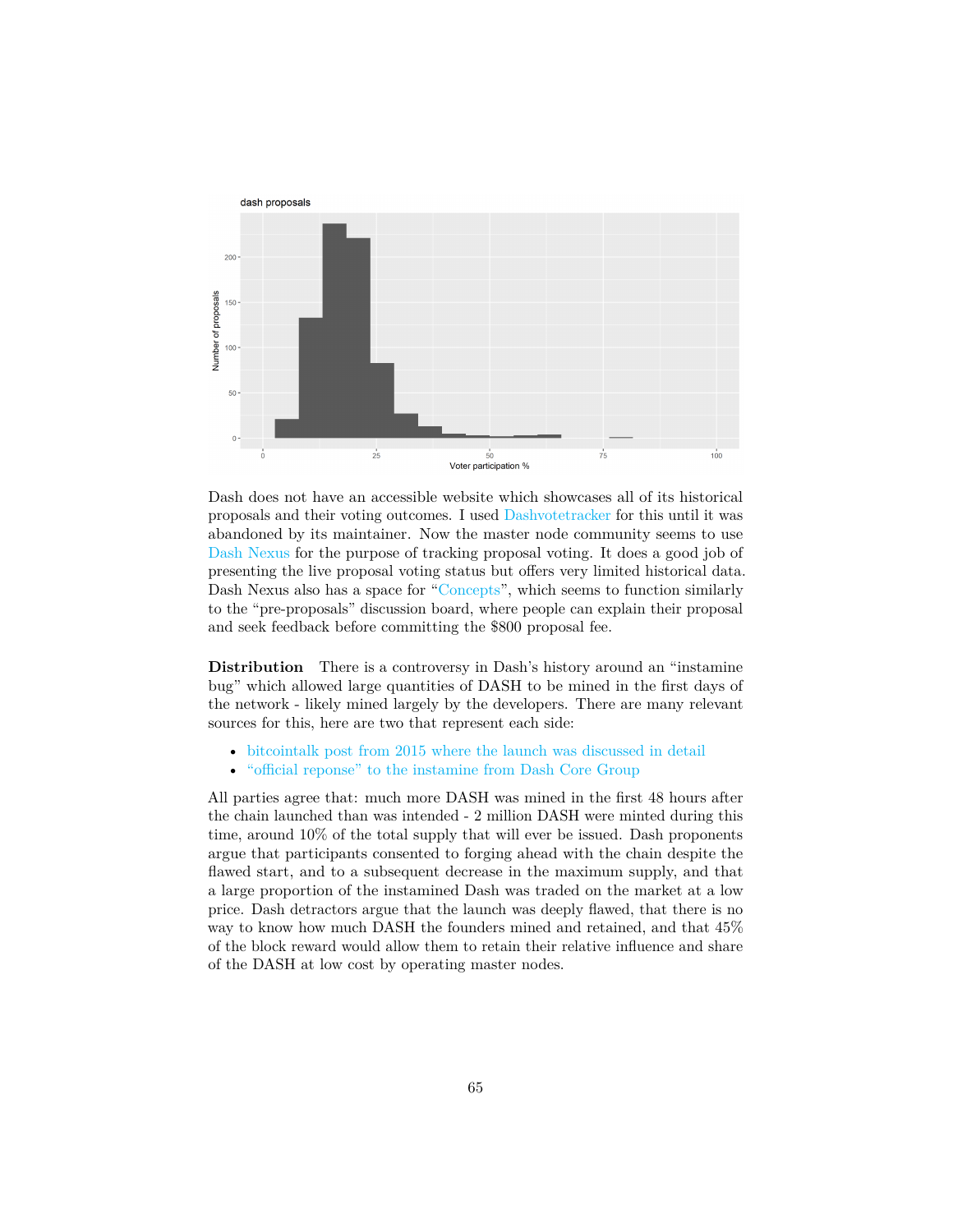#### **Zcash**

Zcash relies on pure PoW consensus and is mined by ASICs. Having formerly considered itself "ASIC resistant", it [made no moves](https://cointelegraph.com/news/zcash-exercises-restraint-as-the-antminer-z11-release-approaches) to interfere with the deployment of ASICs on the network and now takes a neutral position towards them.

Zcash's commons are dominated by two conventional organizations, the [Electric](https://electriccoin.co/) [Coin Company](https://electriccoin.co/) (ECC) and the [Zcash Foundation.](https://www.zfnd.org/) Zcash uses pure PoW consensus but incorporates a ["founder's reward"](https://electriccoin.co/blog/funding/) through which 20% of block rewards are issued to the founders - stakeholders in the Zcash company (now "Electric Coin Company" or ECC).

The ECC (formerly Zcash ECC) took investment before launching Zcash, and the founder's reward is distributed between [founders, investors, employees,](https://z.cash/team.html) [and advisors](https://z.cash/team.html) according to some private contractual arrangements. Zcash is pioneering the use of zero-knowledge proofs to allow for private transactions, and the founder's reward is predicated on the idea that the developers are highly skilled and they can only dedicate much of their time to working on the project if they are well compensated.

How can [such a high-powered team](https://z.cash/team.html) afford to devote years of our lives to this project when everything we're producing is public, open, and permissionless?

[Zooko Wilcox](https://electriccoin.co/blog/funding/)

As the focus is on cutting edge cryptography and Zcash is a work in progress, it can be assumed that Zcash ecosystem participants are comfortable with accepting hard fork upgrades as and when they are released by the ECC.

Zcash [launched](https://z.cash/support/faq/) in October 2016. Five months later Zooko [announced](https://electriccoin.co/blog/announcing-the-zcash-foundation/) the Zcash Foundation.

The organization we created to launch this project is a startup. This provides a tight-knit, focused team, rapid decision-making, and the possibility of generating additional funding, such as by building blockchain solutions for industry.

However in the long run it would not be appropriate for a single for-profit company to have this much power over the evolution of the Zcash technology. Ultimately, there will need to be an independent, inclusive, non-profit body to steward the technology in the interests of all users.

• Zooko Wilcox

Zooko and other ECC members donated portions of their share of the Founders' Reward totalling 273K ZEC, at then price of \$49/ZEC it was worth \$13 million+.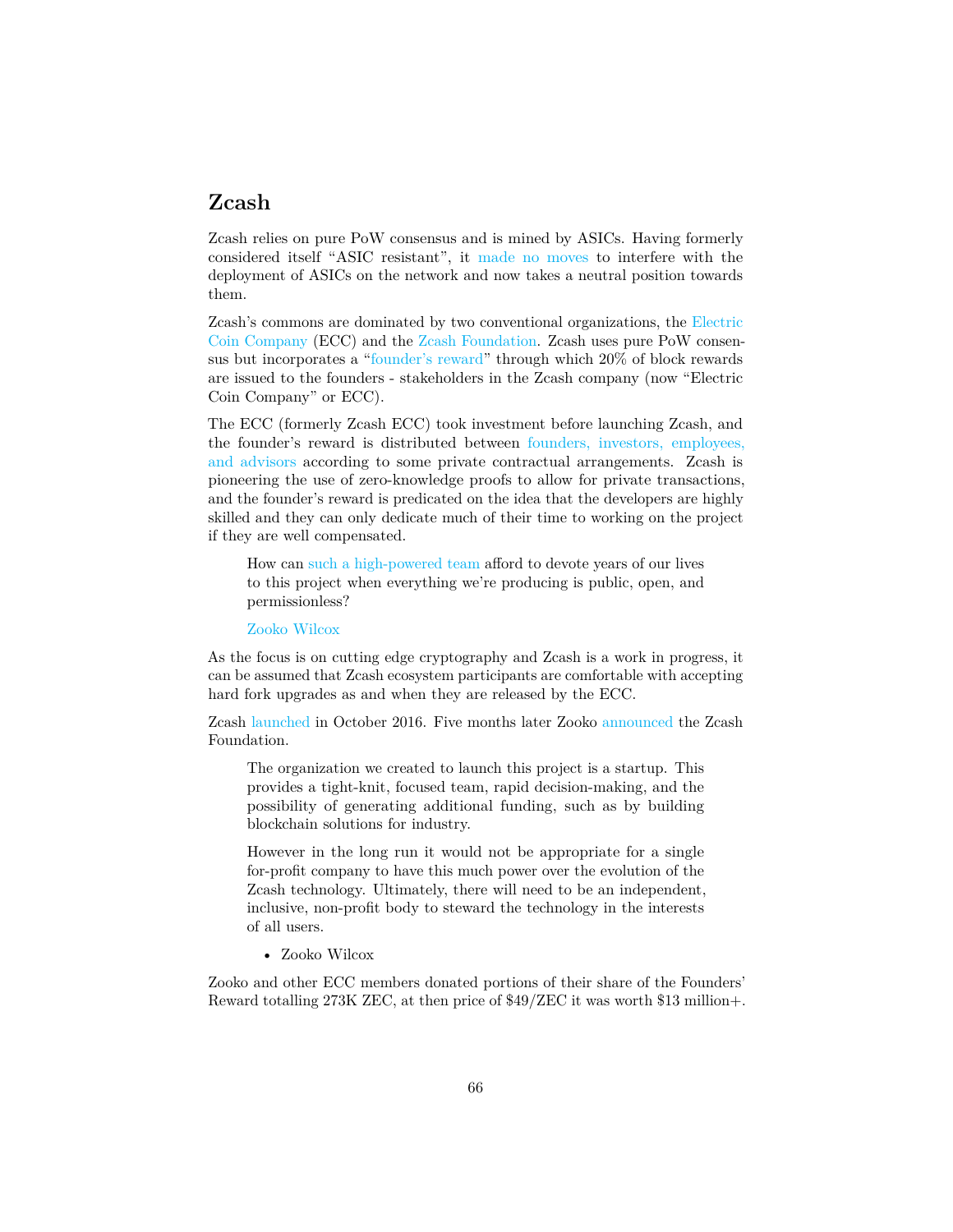I personally have donated half of all of the coins I was due to get from the Founders' Reward, and many of my colleagues have donated as generously or even more so!

• Zooko Wilcox

The Founder's reward is 10% of the total ZEC issuance, 2.1 million ZEC - so the Zcash foundation is set to receive 13% of the Founder's Reward in total, over the first four years of the project. When the first halving in block rewards occurs after roughly four years, the Founder's Reward is set to cease, which would cut funding to ECC and the Foundation. All block rewards would go to PoW miners from then on, according to the current consensus rules.

The attention of the Zcash ecosystem has recently [turned towards sustaining](https://finance.yahoo.com/news/zooko-wilcox-gives-zcash-community-154140125.html) [development beyond the duration of the founders' reward,](https://finance.yahoo.com/news/zooko-wilcox-gives-zcash-community-154140125.html) with Zooko [expressing](https://medium.com/@zooko_25893/a-personal-letter-about-the-possibility-of-a-new-zcash-dev-fund-f6d30df64392) [support for a continuation of block reward funding](https://medium.com/@zooko_25893/a-personal-letter-about-the-possibility-of-a-new-zcash-dev-fund-f6d30df64392) which incorporated ECC but had a larger role for other organizations. In his capacity as ECC CEO, Zooko has stated that the ECC needs 12 months of runway to function and if no continuation of funding for ECC is established one year before the founder's reward ends, then ECC will have to consider pivoting to other projects which can generate revenue.

The scenario is familiar to other projects whose commons are dominated by a conventional organization. The many ICO funded projects out there received one-time funding, but what they are building will need perpetual maintenance and possibly refinement, if it succeeds. The Zcash funding issue is therefore of particular interest, because it is on the horizon for many other projects with autonomous but time-limited funding.

Organizations will tend to prioritize their own survival, and in many cases the continued vitality of the common pool resource would seem to depend on this dominant organization's continued leadership. Some of the ICOs took in significant sums which, if managed well could sustain development for some time. There are [indications](https://thenextweb.com/hardfork/2019/07/25/justin-sun-tron-marketing-buffett-lunch-cancelled/) that ICO beneficiaries may not always be acting prudently with these funds.

That is not to suggest that the Zcash Founder's Reward is being mismanaged. According to this [tweet,](https://twitter.com/bcrypt/status/1011602573873336320?s=20) as of June 2018 the Zcash Co (now ECC) had a burn rate of \$500k/month and 26 employees, this would be around \$19k per person per month.

As the main leadership figure in the ZEC ecosystem, Zooko has had a challenging time navigating this issue of the funding gap post-2020. He has repeatedly stated that the decision of how to fund development post-halvening should not be taken by himself, and that the ECC should not be dictating what the next steps are because it is potentially a main beneficiary.

The Zcash community have been forthcoming with many [suggestions.](https://forum.zcashcommunity.com/t/future-of-zcash-dev-funding-megathread-everything-in-one-place/34063) Chris Burniske of Placeholder VC, a recent investor in ZEC, made a detailed [analysis](https://forum.zcashcommunity.com/t/placeholder-considerations-resources-governance-and-legitimacy-in-nu4/34045) [of the situation.](https://forum.zcashcommunity.com/t/placeholder-considerations-resources-governance-and-legitimacy-in-nu4/34045) This advocated for a continuation of 20% block reward to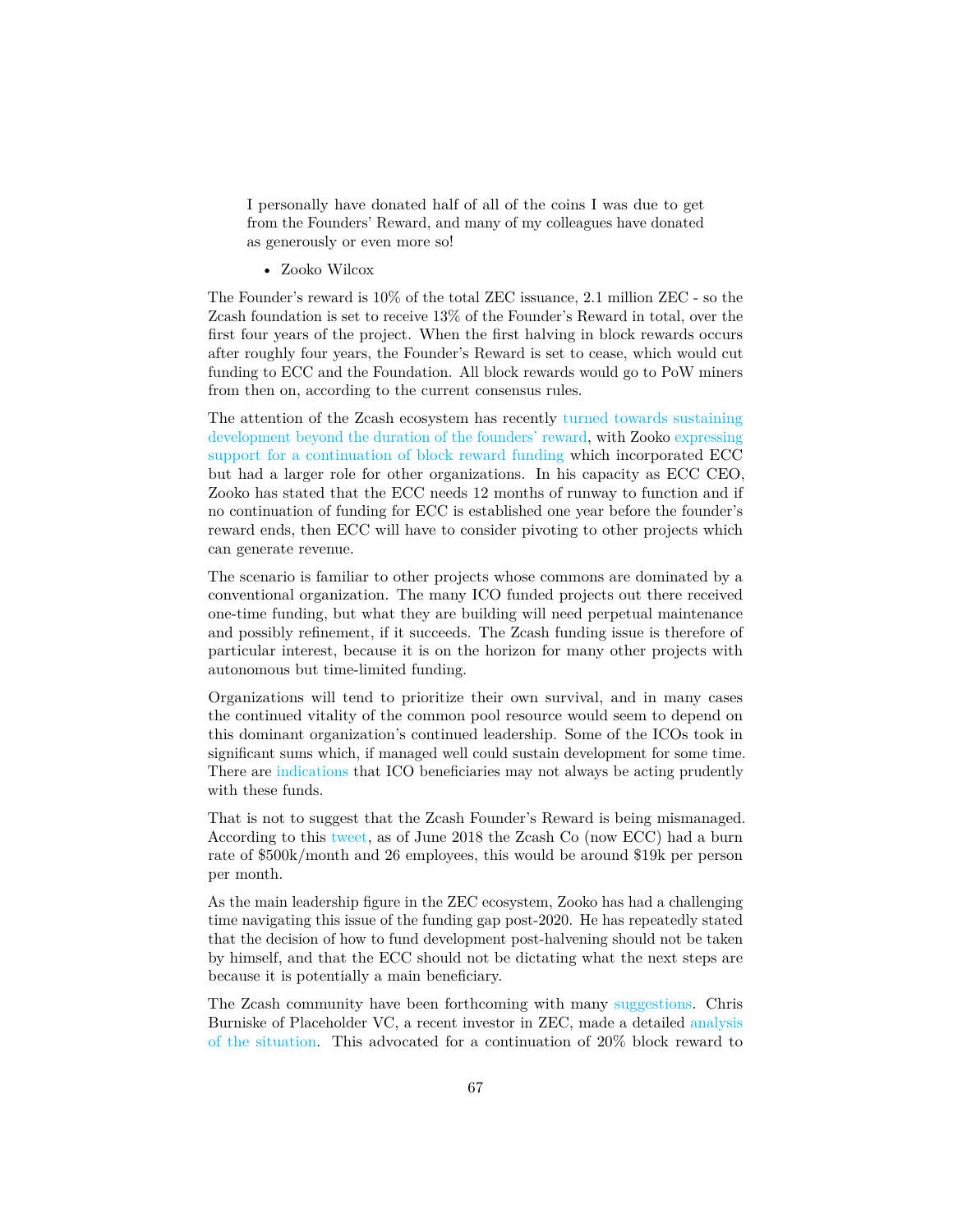fund project development for another 4 years, with a split of 70% to "Protocol Development" and 30% to "Growth Funds", while recognizing that there were other options on the table (like a drop to 10% development subsidy).

Burniske also highlighted the need to establish that the method of decisionmaking is seen as legitimate by all stakeholders in the Zcash ecosystem.

As Zcash is a commons-based resource, there is a risk of contentious fork if a significant faction within the ecosystem is not on board with the change that is offered by ECC. As this is a proposal to change the consensus rules, it can only be implemented and "offered" to the ecosystem by developers.

This saga has already led to a ["friendly fork" called Ycash,](https://medium.com/@YcashFoundation/announcing-ycash-the-first-friendly-fork-of-the-zcash-blockchain-ac386ed6368c) which is independent of the ECC and Zcash Foundation and hard forked in July 2019 to reduce the Founder's Reward immediately to a perpetual 5% (now directed to the Ycash Foundation) - thus limiting development funding to 10% of total issuance as initially agreed. Ycash also plans to amend the hashing algorithm to pursue ASIC resistance. The development plan for Ycash is to track and incorporate most upstream changes from Zcash. Zooko wrote a [blog post](https://z.cash/blog/future-friendly-fork/) about "A Future Friendly Fork" in 2017, and this appears to have inspired the positioning of Ycash as a friendly fork. Zooko has also commented on the Ycash post to say that he sees Ycash as a positive development for Zcash.

It is worth noting that Zcash ecosystem constituents are no longer entirely reliant on ECC for Zcash node software. The Parity team released a [Rust](https://github.com/paritytech/parity-zcash) [implementation of the Zcash protocol,](https://github.com/paritytech/parity-zcash) [sponsored by the Zcash Foundation.](https://www.parity.io/parity-teams-up-with-zcash-foundation-for-parity-zcash-client/) This reduces reliance on the ECC, and adds a degree of redundancy to enforcement of the consensus rules - where one version may be robust to an exploitable weakness in the other version and could serve to raise the alarm that something was amiss.

The ECC is in many ways the official custodian of the Zcash network, bearing great responsibility for the health of the network, and having significant power to amend the rules. One story from Zcash's history is particularly interesting in this regard. In February 2019, a team of ECC developers [announced](https://z.cash/blog/zcash-counterfeiting-vulnerability-successfully-remediated/) that they had identified (11 months previously), and stealthily deployed a fix for, a vulnerability in the underlying cryptography Zcash uses for shielded transactions. If exploited, this would have allowed an attacker to mint new ZEC without being detected. There is no way to know if this exploit was used. The way zero-knowledge proofs are deployed means that it is not possible to audit the full ZEC supply and ensure that it is as expected.

The blog post announcing the fix offered consolation in the likelihood that because this was such a complex exploit to identify only the highly skilled and expert members of the ECC team were likely to have identified it. From this perspective, giving developers with the deepest knowledge of the protocol a financial stake in it is probably a good use of block rewards to pay for security. If the individual who discovered the exploit first was not being rewarded with a steady supply of ZEC, they may have been more likely to consider stealthily minting some ZEC for themselves.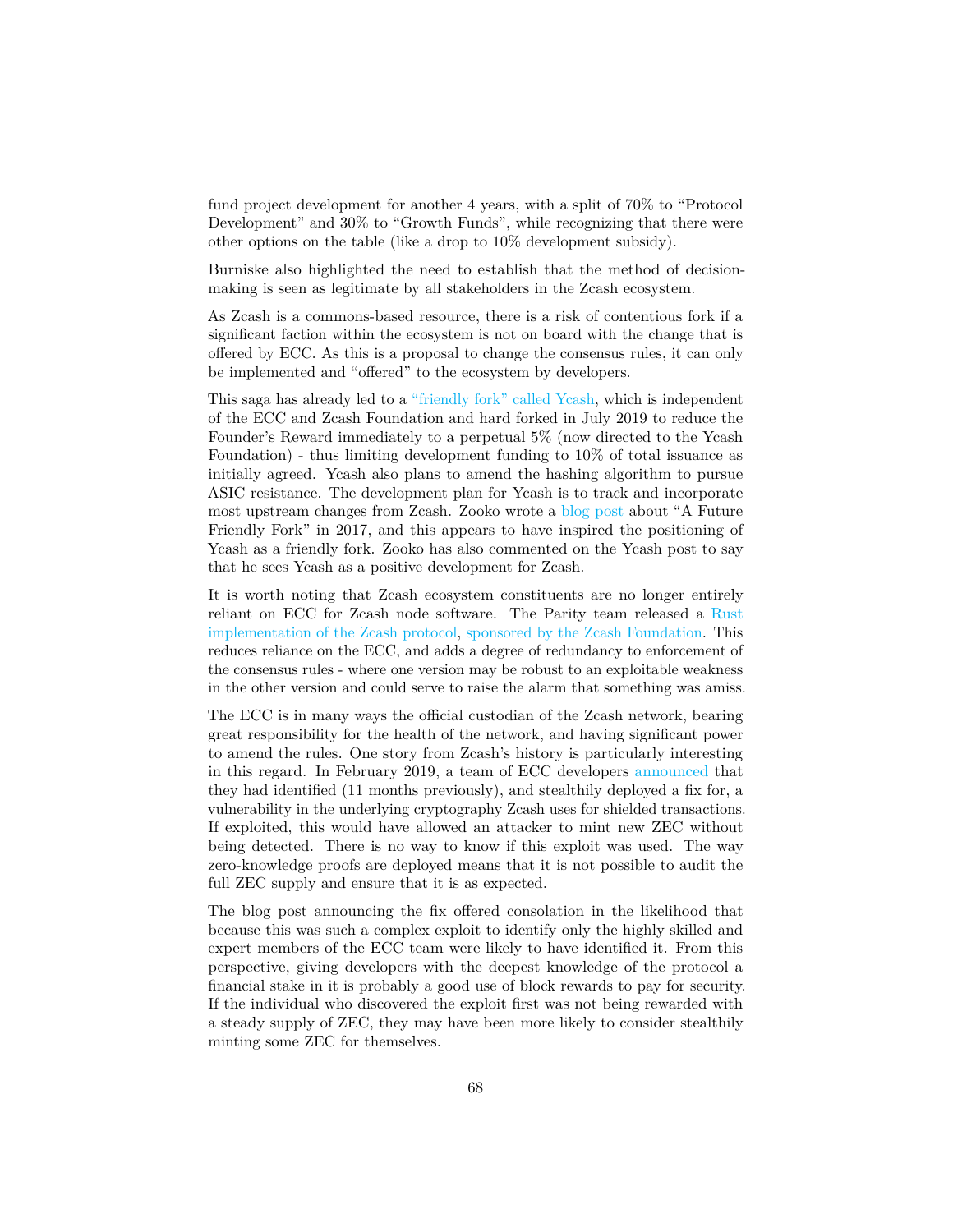The severity of the threat to ZEC led the ECC members to keep it quiet for 11 months while they sneaked in a change to the consensus rules which would nullify the exploit, into a scheduled hard fork update. ECC was in this case withholding information from the Zcash stakeholders for their own benefit. The fact that nobody outside of the small group identified this change to the consensus rules before it was deployed and announced says something about the degree to which the Zcash commons are entrusted to ECC.

The Zcash Foundation has a mandate to represent the Zcash stakeholder community, and ample funding. This [blog post](https://www.zfnd.org/blog/governance-results/) from 2018 gives some insight into how the foundation is going about ascertaining the desires of the Zcash stakeholders. Their approach involves selecting up to 200 members of the Zcash community to form a Community Governance Panel. 64 initial CGP participants [voted](https://vote.heliosvoting.org/helios/elections/cdc15aa6-6f75-11e8-b5e0-0e48ec97cebb/view) on a number of ballots at a foundation conference (including a rejection of ASIC resistance), and elected two board representatives to fill vacant seats on the Foundation's board.

The role of the CGP is effectively to inform the positioning of the Foundation, which itself has limited say in the future direction of the Zcash network. This [page](https://www.zfnd.org/governance/) was updated recently (Q3 2019) to provide some resources related to the dev fund issue - a set of documents which provide summaries and make recommendations. Among these, the ZF has taken a [position](https://www.zfnd.org/blog/dev-fund-guidance-and-timeline/) that any future mandatory development funding from block rewards should only be distributed to not-for-profit entities. The ECC is a for-profit corporation, ZF suggest that the obligation of this corporation to its shareholders represents a significant conflict of interest with the health of the network. ZF is taking the position that ECC should become a not-for-profit.

Another issue identified in the early [part](#page-0-0) of this resource has more recently come into play with regard to the Zcash dev fund: ownership of intellectual property such as trademarks. There had been a long-standing agreement in principle between ECC and ZF that control of the trademark should be shared between these entities in the legal equivalent of a "2-of-2 multisig" but in Aug 2019 it seems that negotiations on the specifics broke down. Zooko [posted](https://forum.zcashcommunity.com/t/note-about-trademark-strategy/34807) about this disagreement:

There are a few things that we've learned about the disadvantages of the 2-of-2 "double-veto" approach. One is the inherent problem with double-veto, which has been illuminated as we worked on the legal agreement and received 3rd party feedback. The inherent problem with double-veto is that it is prone to inaction or deadlock. Our earlier intention had been that 2-of-2 would be a stepping stone to 2-of-3, or even further decentralization. But, if we were to lock the trademark into a 2-of-2 double veto, and then there wasn't subsequent agreement on how to further decentralize it, then it would be in a dead end. There would be no way to move on to 2-of-3 or another more decentralized governance structure.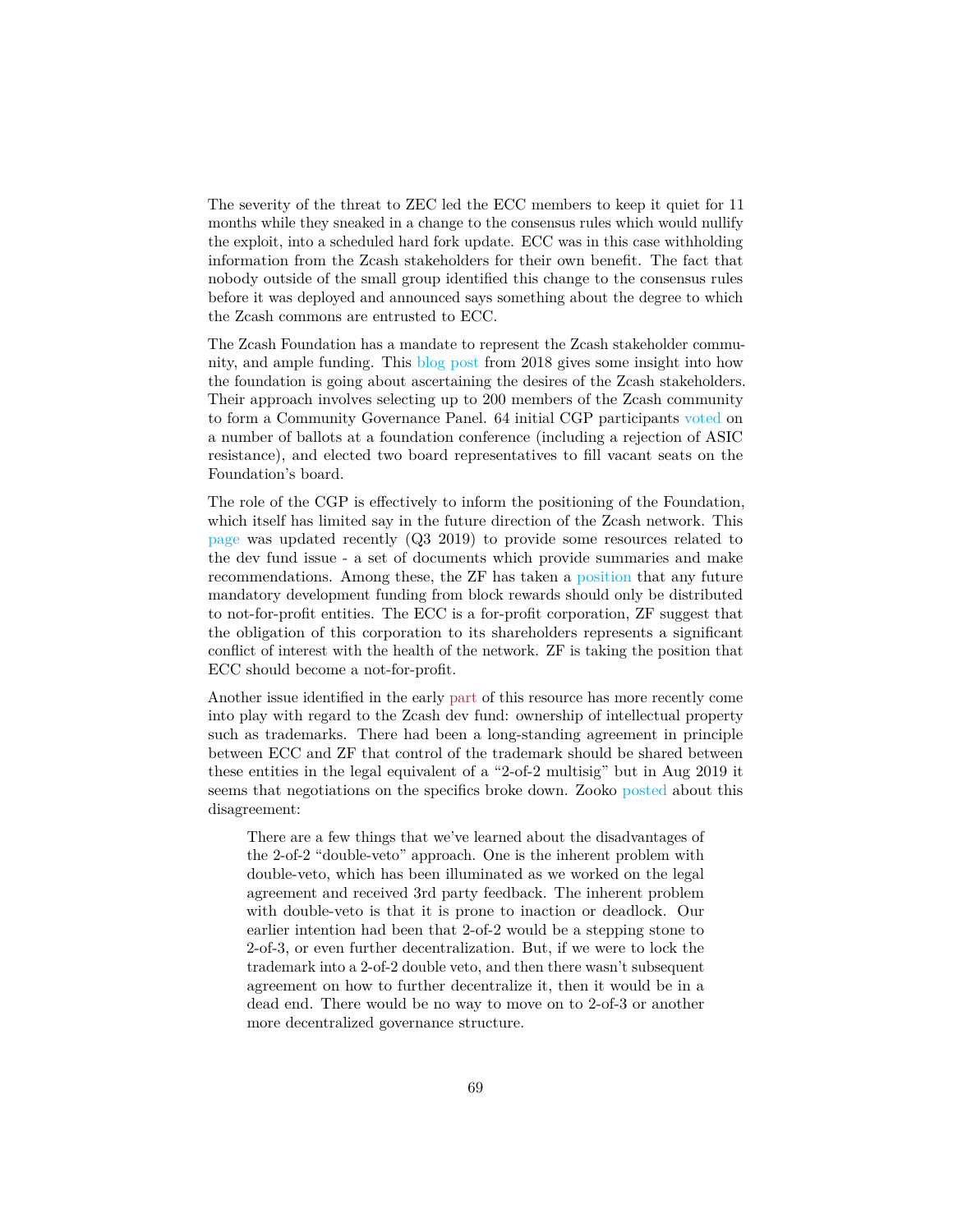ZF is not happy about this development, [stating](https://www.zfnd.org/blog/zcash-trademark-update/) that their position was very different, and that the news that the 2-of-2 multisig would not happen came as a surprise to them. ZF and other [contributors](https://twitter.com/_prestwich/status/1165390624171986944) to the debate are now suggesting that control of the trademark must be resolved before deliberation on the development fund can proceed.

Zcash's issues with development funding are a contemporary demonstration of the importance of governance for cryptocurrency networks. At the point where a formal governance process would help to resolve a dispute it can be too late to add one. Forging ahead with "rough consensus" and adding in a new governance process both run the risk of alienating some of the blockchain's constituents.

## **DAOs**

The concept of a Decentralized Autonomous Organization (DAO) describes an organization which conducts aspects of its decision-making and the execution of those decisions on the crypto commons. A DAO that is effectively decentralized should limit the degree to which the organization relies on specific individuals arranged in a hierarchy, and could derive robustness to various forms of attack from this.

Blockchains excel at imposing rules on participants' actions, they are [excellent](https://medium.com/@mariolaul/blockchains-are-bureaucracies-par-excellence-db39cfda7ea9) [bureaucracies.](https://medium.com/@mariolaul/blockchains-are-bureaucracies-par-excellence-db39cfda7ea9) The flexibility of software means that it is possible to encode a wide variety of interaction types within a system. A DAO can embed some of its organizing principles in code and ensure that they will be upheld by all participants in a way which is robust and efficient.

The Decred and Dash projects described above have a form of DAO which governs certain aspects of the network and its development. In Dash's case the method of selecting and funding proposals functions as a basic DAO. In Decred's case the stakeholder DAO oversees the network and changes to consensus rules, while also signalling which programs of work the collective of contractors should be funded to work on.

Other projects strive to build general purpose DAO infrastructure that lives on a blockchain (usually Ethereum's) and derives its reliability from this blockchain - but is intended to be useful in a variety of contexts to DAOs with different purposes.

Network DAOs exist because there is need for a decentralized way of governing and distributing resources in a particular context. DAO platforms exist because there are people who believe DAOs can be much more broadly useful as ways to facilitate trust-minimized coordination. In the absence of examples that demonstrate the productive use of DAOs for a variety of purposes, DAO platforms all implicitly have the task of seeking out productive use cases. Their success depends on identifying these use cases and serving them well. This contrasts with network DAOs, which are engineered to serve a purpose within an existing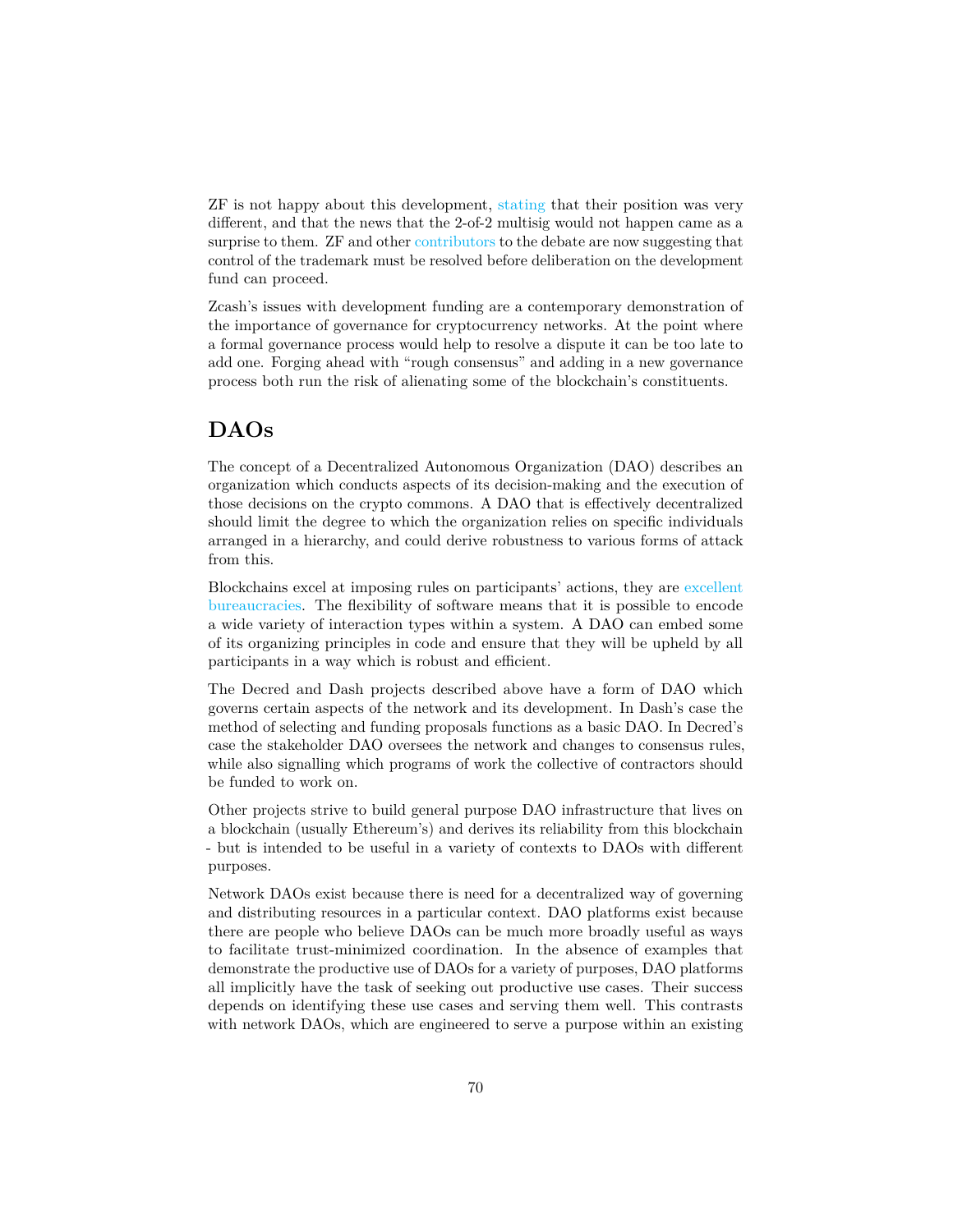endeavour (running a blockchain).

There follow short profiles of some of the better known DAO platforms and a look at an example of one of the most significant DAO instances which uses it.

#### **Aragon**

Aragon is a platform for creating organizations that are "digital natives", it is concerned as much with building a digital jurisdiction for these organizations as it is with facilitating their creation. For now these DAOs live on the Ethereum blockchain as a set of voting-powered smart contracts through which the members of an organization make decisions (primarily about resource allocation) and have their collective decisions automatically actioned. Aragon pitches these organizations as "bureaucracy-free", but I think it is more accurate to describe them as having a highly efficient and automated bureaucracy. The toolset that Aragon currently offers is geared towards groups administering shared asset pools according to the outcomes of votes. Members deposit digital assets in a common pool and withdrawing or spending these assets requires a vote to pass. The DAO can mint its own tokens for voting and assign these to its members.

So far [570 DAOs](https://daolist.io/) have been created using Aragon on Ethereum's mainnet. It is difficult to get a sense of how many of these DAOs are being actively used, and of what they are being used for. Inspection of the tools available suggests that they would be suited to a members club that wished to make group decisions about how to allocate a shared pool of Ethereum tokens. Use of the Aragon platform gives these groups a way to allocate decision-making power among members (similar to voting shares) and then to create and vote on proposals with specified approval criteria (quorum and approval requirements).

Aragon makes it relatively easy to create these proposals, but presumably the bigger draw is in having a way to reliably conduct this kind of binding poll. There is some degree of trust minimization involved as well, but there is limited utility for this while most proposal outcomes are to simply transfer X tokens to some Ethereum address (owned by a party which can be trusted to follow through on the intended use for the tokens). Presumably in future the DAOs will be able to take other actions relating to smart contracts, and have a greater range of possible actions to take as the outcomes of proposals - but for now they look a little like amped up multi-sig wallets.

Aragon [conducted an ICO](https://blog.aragon.org/the-aragon-token-sale-the-numbers-12d03c8b97d3/) in May 2017 in which they collected 275k ETH (worth  $\sim$ \$25 million at the time) over the course of 26 minutes, making it the second largest crowdfunding event in the blockchain space (after the DAO) at that time. [75% of the ANT tokens were distributed to ICO participants, 15% to the](https://blog.aragon.org/aragon-network-token-sale-terms-8998f63a3429/) [founders and early contributors \(with a 2 year vesting schedule\) and 15% to](https://blog.aragon.org/aragon-network-token-sale-terms-8998f63a3429/) [an Aragon Foundation.](https://blog.aragon.org/aragon-network-token-sale-terms-8998f63a3429/) It seems likely that Aragon One took custody of the ICO contributions but this is not clearly documented. The post announcing the ICO stated that this would be the total supply until such times as an Aragon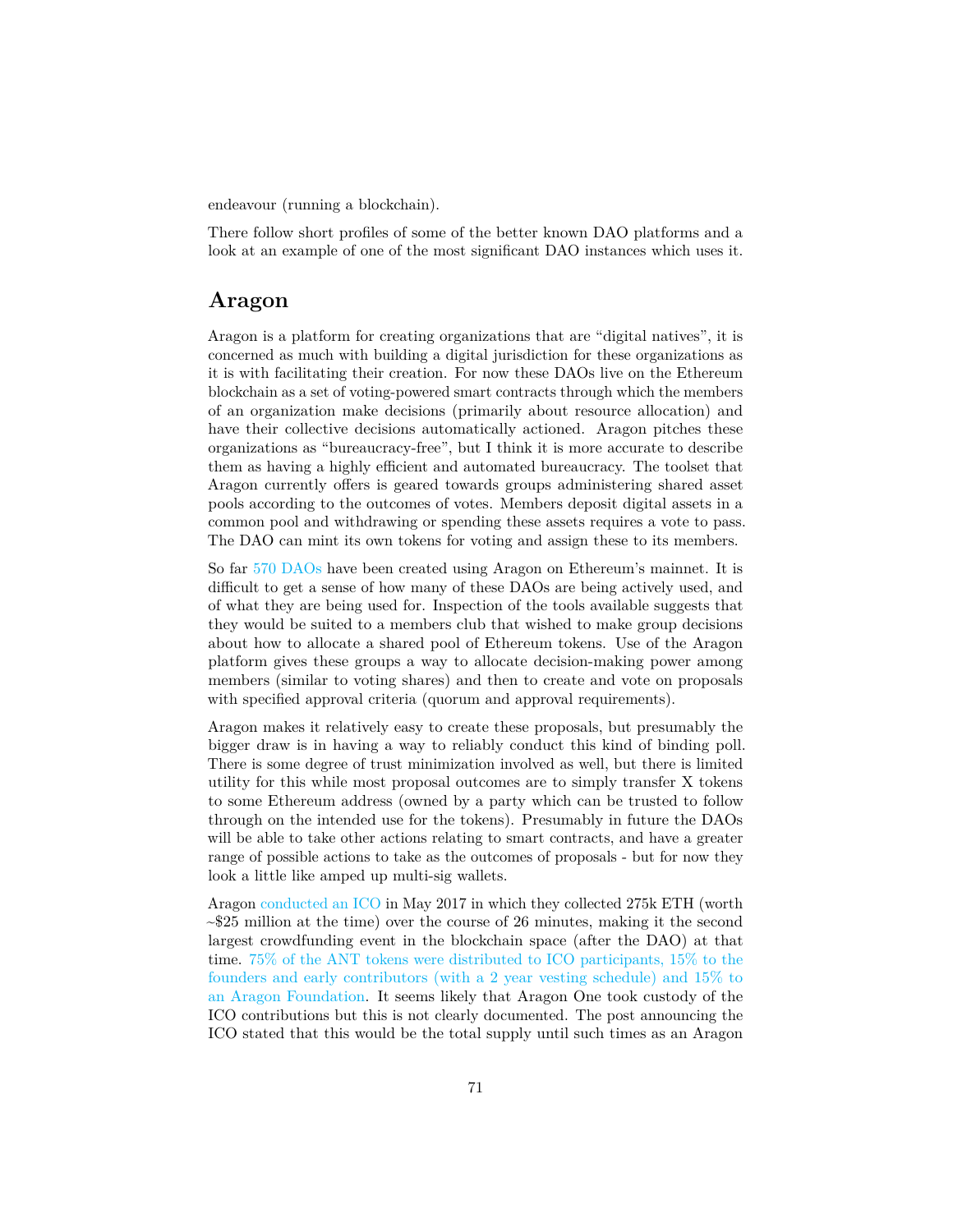network goes into production and sets its own "monetary policy".

The ANT tokens themselves are utility tokens which can be used to participate in dispute resolution processes in the Aragon Network, a "digital jurisdiction" which is yet to be released.

ANT tokens also confer voting rights in the [Aragon Governance Proposals](https://github.com/aragon/AGPs/blob/master/AGPs/AGP-1.md) (AGP) process, through which ANT holders vote to decide which proposals to fund. Proposals are submitted through GitHub, and the Aragon Association decides which proposals are put forward for voting. Proposals typically request core funding in DAI (stablecoin) and some ANT on a vesting schedule as an incentive to improve the utility of Aragon and increase the value of ANT.

There have been three rounds of AGP voting thus far in which 27 proposals have been voted on. Participation of ANT tokens has ranged from 2-8% (mean 3.7%).



Aragon is exceptional as a project which collected ICO funds and is making decisions about how they should be spent in a decentralized way, allowing the token holders themselves to vote on these decisions. There are 3 independent developer teams working on different aspects of this DAO tooling and jurisdiction - Aragon One, Autark Labs and Aragon Black.

Aragon's ultimate objective is to build a new type of commons for DAOs to inhabit, and to provide a set of tools which allow these organizations to be easily created and deployed.

A [blog post](https://blog.aragon.black/aragon-fundraising-the-return-of-the-commons/) in Jun 2019 described Aragon Fundraising, due to launch in a few months.

Aragon Fundraising will be a funding platform where people who have projects or organisations can issue tokens on the market and receive money to help them finance their project. This platform will be the materialization of an idea presented one year ago by Vitalik Buterin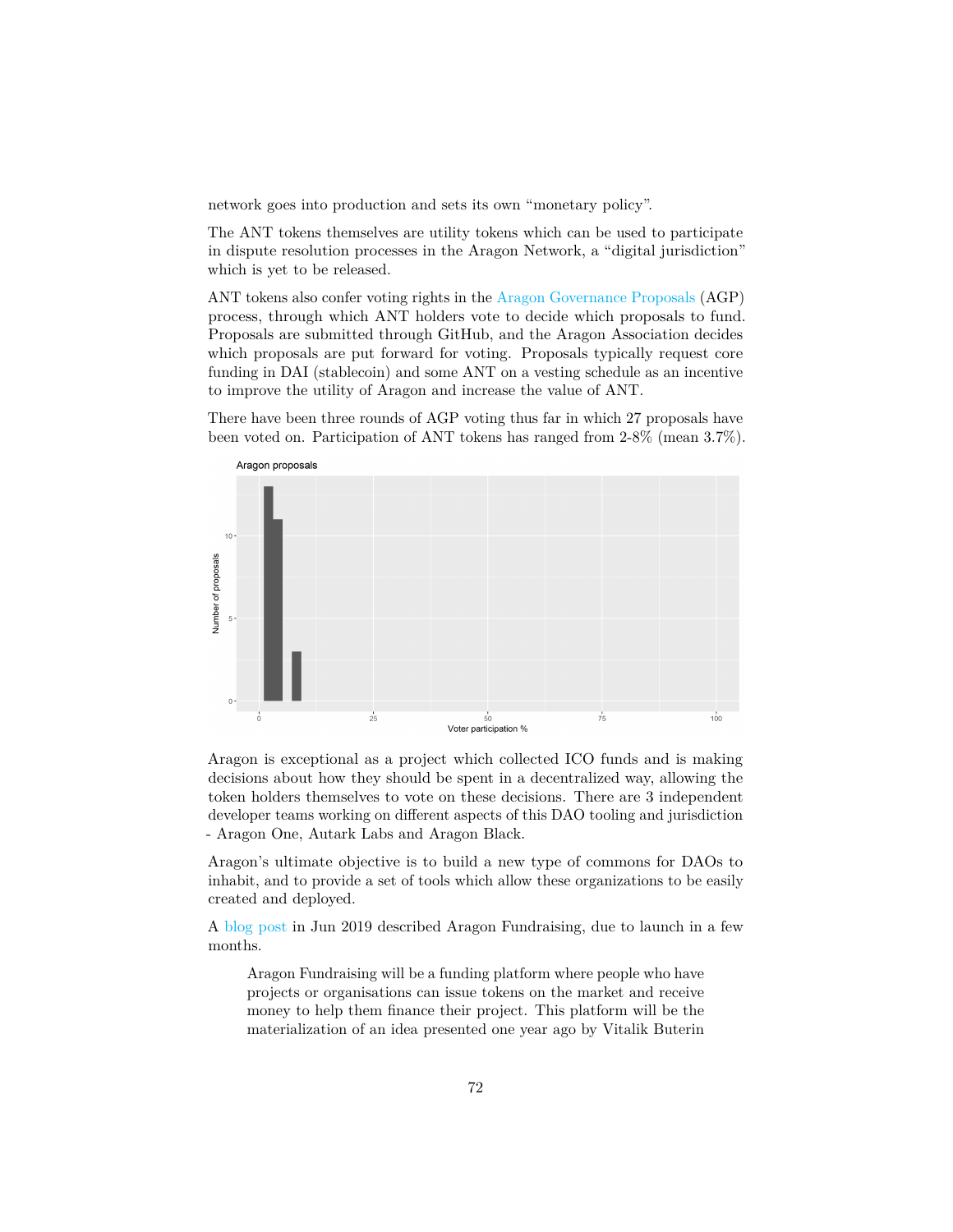and known under the acronym of [DAICO](https://ethresear.ch/t/explanation-of-daicos/465) (Decentralized Autonomous Initial Coin Offering). The general idea behind this model is as follows : A [Decentralized Autonomous Organization](https://en.wikipedia.org/wiki/Decentralized_autonomous_organization) (DAO) issues tokens that give its owners privileges in the organization or rights on the production of the DAO.

It is interesting that Aragon is now aiming to address the misalignment of incentives endemic within conventional ICOs. The aim is to do this by replacing the organization that holds ICO proceeds with a DAO that is controlled by the people who provided those funds (and the other constituencies that receive tokens, typically including founders).

## **BlankDAO**

BlankDAO is a social organization with an aim to break blockchain barriers on the road of decentralization by relying on real people instead of miners. BlankDAO is Currently an Aragon DAO

BlankDAO is an [Aragon DAO](https://mainnet.aragon.org/#/blankdao/) whose purpose seems to be orchestrating a crowdsale (their white paper links to a [google doc\)](https://docs.google.com/document/d/1mAGAZ5TAbJoTJoNCAwMUKLhEHD-WW-tzc0dHhbsl1gU/edit) so that it can build out its own infrastructure. The idea that the current Aragon DAO form is just a crude initial iteration is common to many of these projects.

The BlankDAO on Aragon mainnet is one of the most active and decentralized looking DAOs using Aragon as of June 2019. It has 25 members (addresses that hold voting tokens) and a fairly skewed distribution whereby the top 5 holders have  $50\%$  of voting power. Since it launched in February, BlankDAO has processed around 100 proposals. Most of these are transfers of tokens (usually DAI) and minting tokens for new members, but there are also more unique proposals like whether to raise the price of "Blank tokens" in the crowd sale, whether to modify the permission of a smart contract, and whether to "Remove any signs related to Israel militia group from Blankdao services" (BlankDAO founders are Iranian). The proposals as represented on the DAO interface have no descriptions or discussions, so is likely that it is supported by some off chain discussion platform.

BlankDAO highlights the pervasiveness of token sales in the Ethereum ecosystem, it lives on the Ethereum blockchain (funded by token sale), within an Aragon DAO (funded by token sale), and is using this DAO to organize its own token sale. Despite what is a reasonable degree of decentralization relative to other Aragon DAOs, most proposals are approved by just one or two of the largest voting token holders and relate to transactions that are not intelligible to outsiders.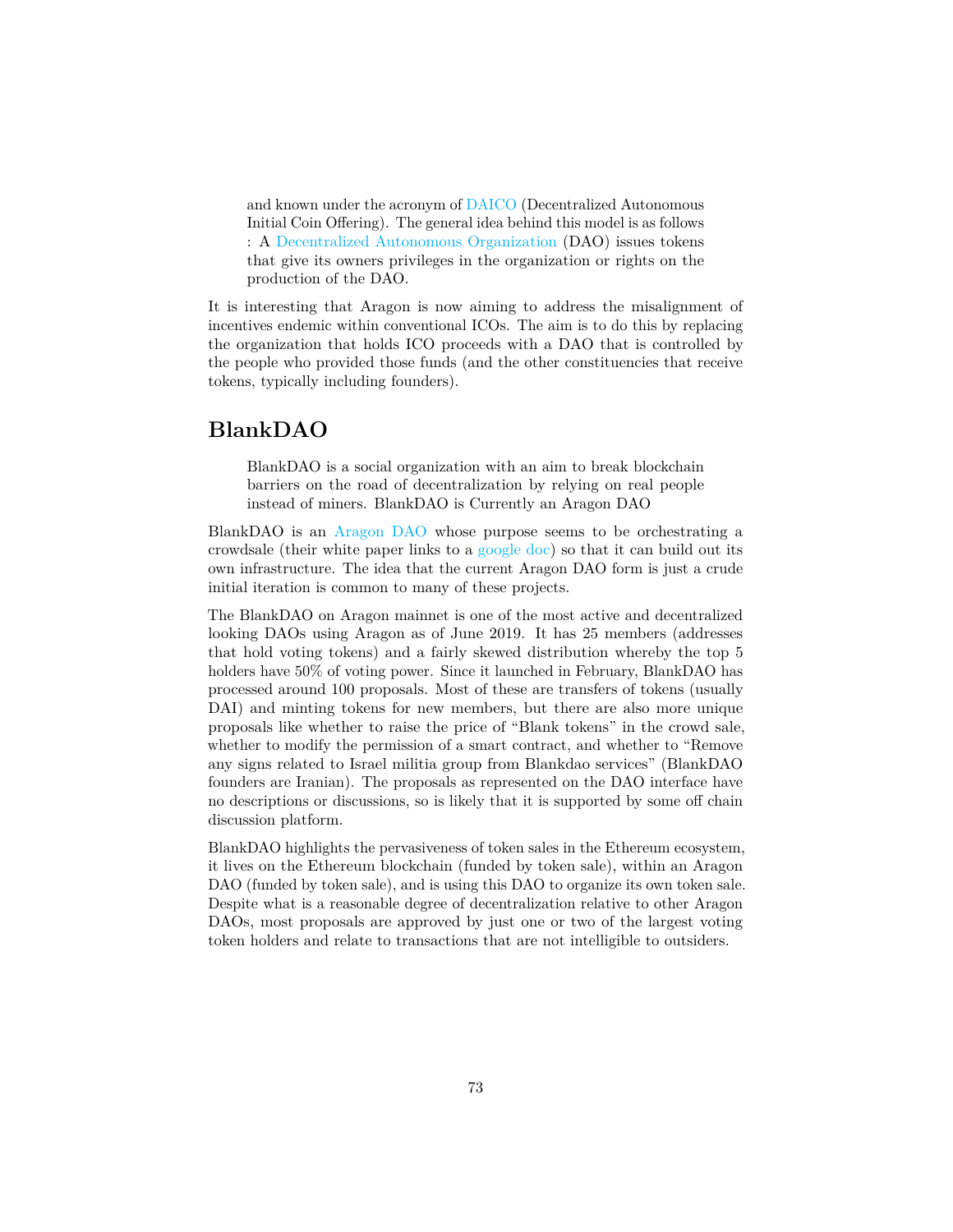### **DAOstack**

DAOstack pitches itself more directly as a platform and toolset for creating DAOs, "An operating system for collective intelligence".

DAOSTACK POWERS DECENTRALIZED COMPANIES, FUNDS AND MARKETS TO MAKE FAST AND INNOVATIVE DECI-SIONS AT SCALE.

Allowing these DAOs to operate at scale is central to DAOstack's approach, the key point of which is the use of prediction markets to facilitate decision-making that represents the majority's perspective without requiring the majority to participate. They refer to this as [Holographic Consensus.](https://medium.com/daostack/holographic-consensus-part-2-4fd461e8dcde)

Within a DAO, members are assigned voting tokens and the DAO can perform certain operations (like sending resources from a pool it controls) when proposals are approved by a majority of the voting tokens. Some DAOs also allow GEN tokens to be exchanged for reputation (voting power), e.g. [dxDAO.](https://dxdao.daostack.io/stake-for-your-vote) Ordinarily proposals require a majority of all the voting power for approval and have a long voting period. GEN tokens [\(issued by DAOstack in an ICO\)](https://medium.com/daostack/daostack-token-sale-successfully-concluded-ec813e7adc6b) can be "staked" to predict the outcome and "boost" the proposal such that its voting period is shortened and only a relative majority is required for the proposal to be approved and implemented.

The rationale for this system is that DAOs cannot scale to many decisions involving many people if all of the people must participate in all of the decisions. GEN holders who predict/stake could in principle allow the DAOs to make decisions that reflect the majority opinion without having to involve a majority of participants. DAOs effectively pay for this service by offering rewards to GEN stakers. GEN stakers operate by learning what a DAO values and how it operates so that they can accurately predict the outcomes of proposals.

This is an interesting concept which addresses a legitimate issue for DAOs that wish to make decisions at a high degree of granularity. Information overload and the scarcity of stakeholder attention are significant issues for any DAO (or other form of direct democracy) that reaches a large scale. Low voter participation means that outcomes are more easily swayed by direct beneficiaries or others who have a vested interest. High voter turnout from a large scale decentralized entity with many members is difficult to achieve and maintain. Participation must also be thoughtful or is likely to result in poor decisions.

DAOstack is another example of a project which is oriented towards addressing issues of scale that are likely to arise in the long term. The first challenge for these projects is to reach a scale of participation where their solutions can be demonstrated and tested.

Unlike Aragon, DAOstack DAOs are created manually by the project team. People who wish to form one first initiate contact with the project team. This allows for greater flexibility in how these DAOs are configured, but the gatekeeping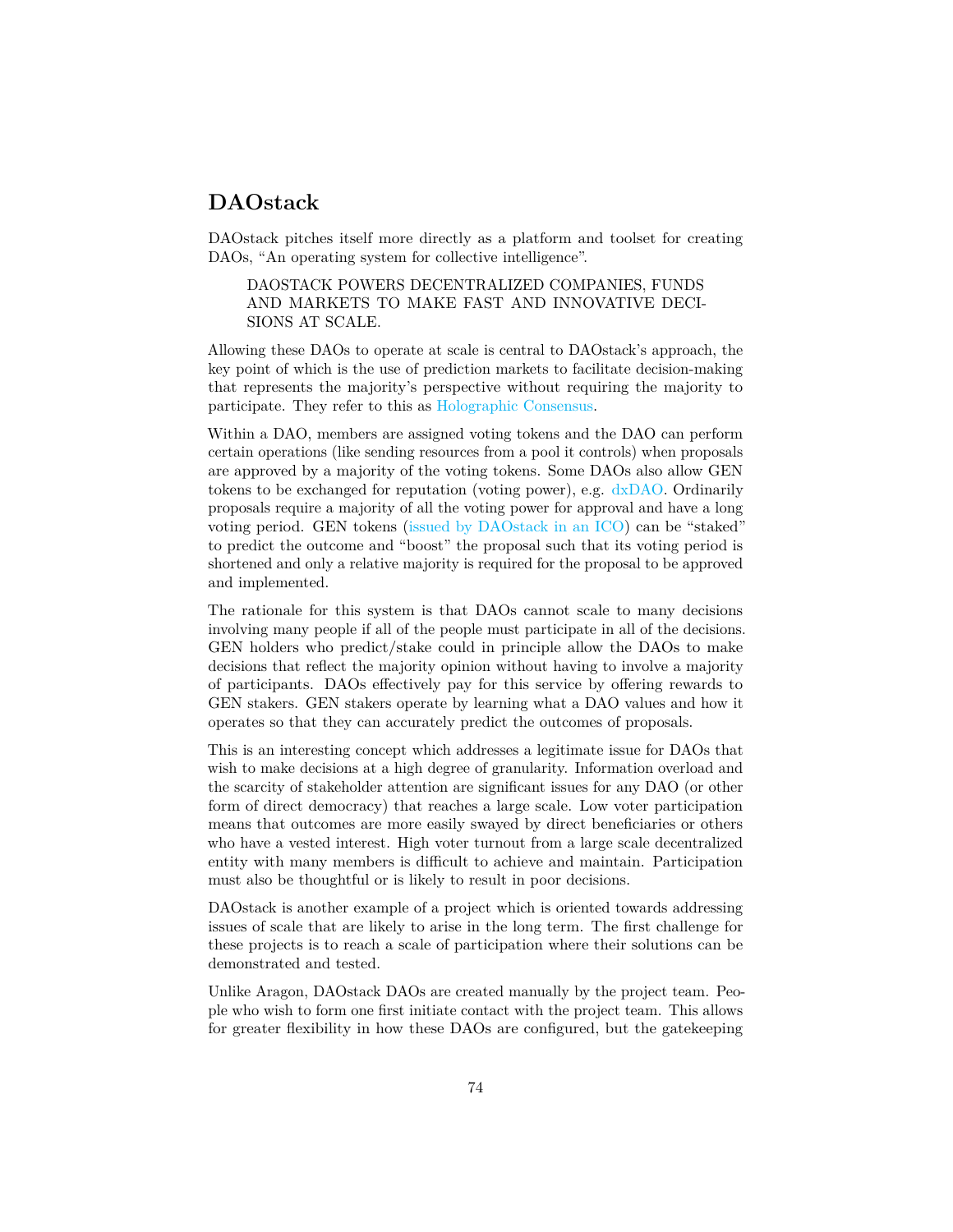results in a smaller total number of DAOs using DAOstack's [Alchemy](https://alchemy.daostack.io/) (11 in June 2019). DAOstack plans to allow for direct creation of DAOs by users in future.

## **Genesis Alpha**

[Genesis Alpha](https://alchemy.daostack.io/dao/0x294f999356ed03347c7a23bcbcf8d33fa41dc830/proposals/0x28c5b9efd5bdec2c69c613d2df4b5e1b92e44a2d3c2f5092fb45187570029009) is a DAO created by the DAOstack team on the Ethereum mainnet. It serves as a testing ground, a showcase of DAOstack's functionality, and a way to govern the use of some of the project's resources. At time of writing (June 2019) it controls around \$21,000 worth of ETH, GEN and DAI. There are 183 reputation holders, the most influential of which holds 2.4%, so voting power is reasonably well distributed among the participants. To become a member, people create proposals requesting Rep, usually introducing themselves and being approved.

## **Kyber Network**

The **Kyber Network** has [tested an Aragon DAO](https://blog.kyber.network/kyberdao-experiment-1-review-and-summary-of-discussions-87e1c1d8f45) and is currently [trialling](https://blog.kyber.network/kyberdao-experiment-2-on-daostack-d1caca6caf35) [DAOstack.](https://blog.kyber.network/kyberdao-experiment-2-on-daostack-d1caca6caf35) This is a rare example of a project which started without any formal governance but has recognized a need for decentralized governance and is now going through a community consultation and experimentation process to find a DAO type solution. In the first experiment, an Aragon DAO was created in which KNC tokens (Kyber Network's native asset) could vote. The first proposal asked whether a Community Grant should be set up to be governed by the KyberDAO, 95% of voting power approved this decision but only 0.56% of circulating KNC tokens were represented, across 60 unique addresses, so a maximum of 60 people participated. This illustrates a problem with adding formal governance based on token voting to projects which did not have that as part of their foundation. It is difficult for these votes to establish legitimacy with low turnout, and without established legitimacy many holders will not take the trouble to vote. Ethereum carbon votes are a good example of this, although they can achieve reasonable turnout for controversial issues, people who have more at stake will be more incentivized to participate, and so the low overall representation means the results tend to be swayed by those who would be directly affected.

# **Other Ethereum DAOs**

["The DAO"](https://en.wikipedia.org/wiki/The_DAO_(organization)) is still for many people a particular initiative that happened on the Ethereum network in 2016. It was mentioned [previously](#page-0-0) in the context of the hard fork which occurred in the aftermath of its failure, to erase the damage it did.

This early attempt at a Decentralized Autonomous Organization almost destroyed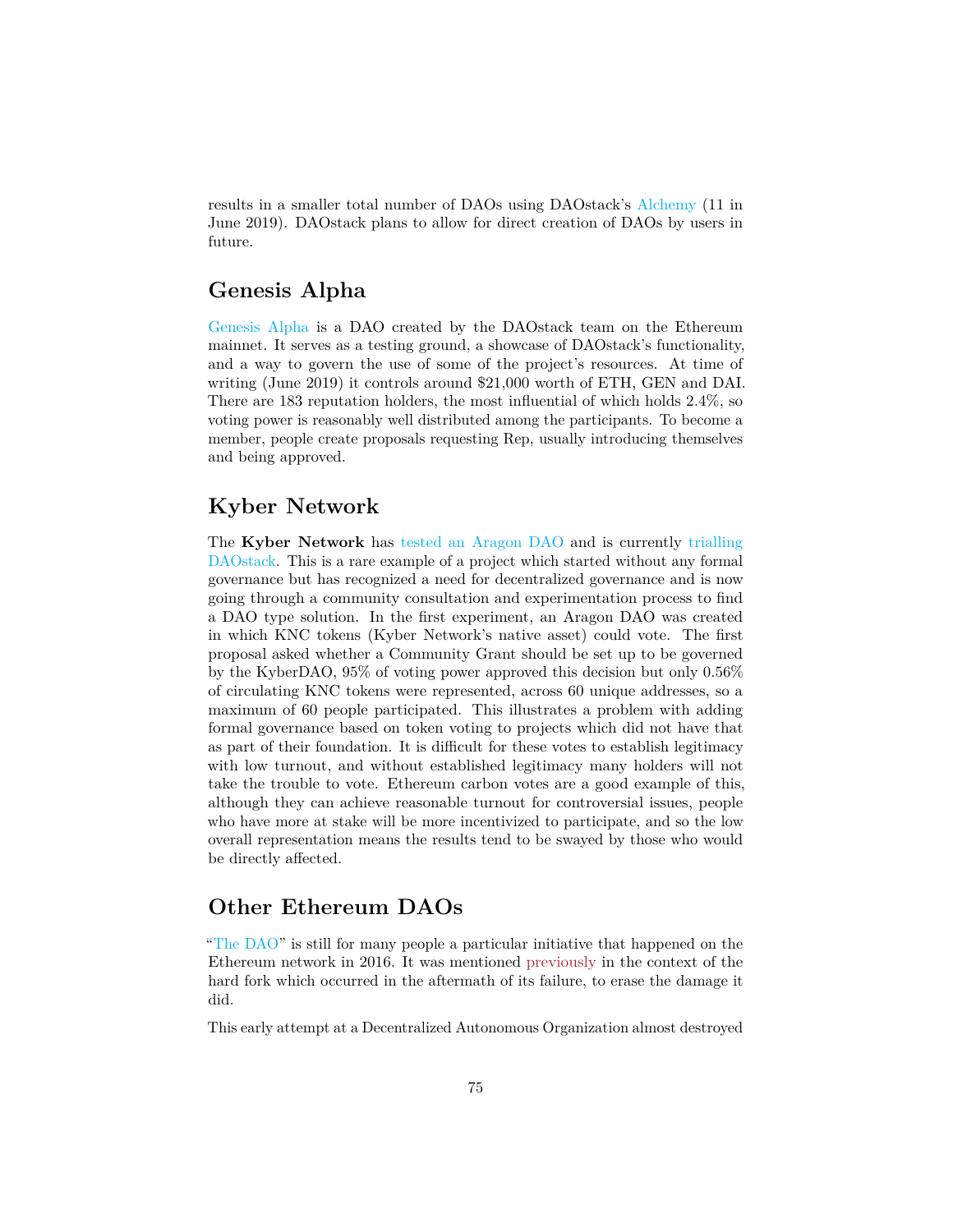the entire Ethereum commons where it was constructed, and in the end split it asunder.

The DAO aimed to create a decentralized venture capital fund, similar to Coaese's concept of production organized through a nexus of (smart) contracts. It is unfortunate that we never got to see whether the DAO would overcome the transaction costs associated with this method of organizing production, whether it would make good or bad decisions, and whether decentralization of its "directors" would help or hinder.

The DAO was phenomenally successful as a crowdfunding effort, [holding](https://fortune.com/2016/05/15/leaderless-blockchain-vc-fund/) 14% of all ETH in existence, worth more than \$100 million. This is particularly impressive for such a novel approach which had never been tried before, and is testament to the degree of excitement and buzz that must have permeated the Ethereum community at its launch.

Before the DAO could achieve anything of consequence it was "hacked". Someone exploited a series of vulnerabilities in its smart contracts to "steal" ETH valued at around \$50 million. The DAO had been configured with a 28 day waiting period before the funds could be withdrawn, and this gave the Ethereum community time to consider how it would respond.

Some Ethereum founders and developers were likely exposed to the DAO's losses personally, giving them an incentive to make an exception and set the network's rules aside to nullify it. To have such a large proportion of all ETH be stolen also would not bode well for the price of the asset in a scenario where the attacker dumped even a small portion of their stolen ETH on the market. The only entity that stood to benefit directly from the enforcement of the rules in this case was the hacker.

This [open access book chapter](https://www.taylorfrancis.com/books/e/9781315211909/chapters/10.4324/9781315211909-8) by Quinn DuPont provides a detailed history and ethnography of the DAO and its aftermath. It draws a stark contrast between the way the DAO's governance was believed to function by participants and how it actually functioned in practice when under stress.

The Ethereum Foundation released new node software which defaulted to a hard fork upgrade that would undo the DAO. This was adopted by most but not all of the Ethereum ecosystem, with 15% of PoW miners refusing the hard fork and the survival of this chain giving other constituencies (developer, users) a chance to also reject the fork. The chain which persisted with the consensus rules as they were defined became known as Ethereum Classic (ETC) - it lost the right to call itself Ethereum because that trademark was controlled by the Ethereum Foundation. The implications of this for the Ethereum commons have already been considered.

The hard fork was effectively a bailout, and the nature of the crypto commons is such that this kind of rollback is always possible if the stronger constituencies within a network are negatively affected. This can act as a kind of defence mechanism too, because an external attacker who wishes to destroy the network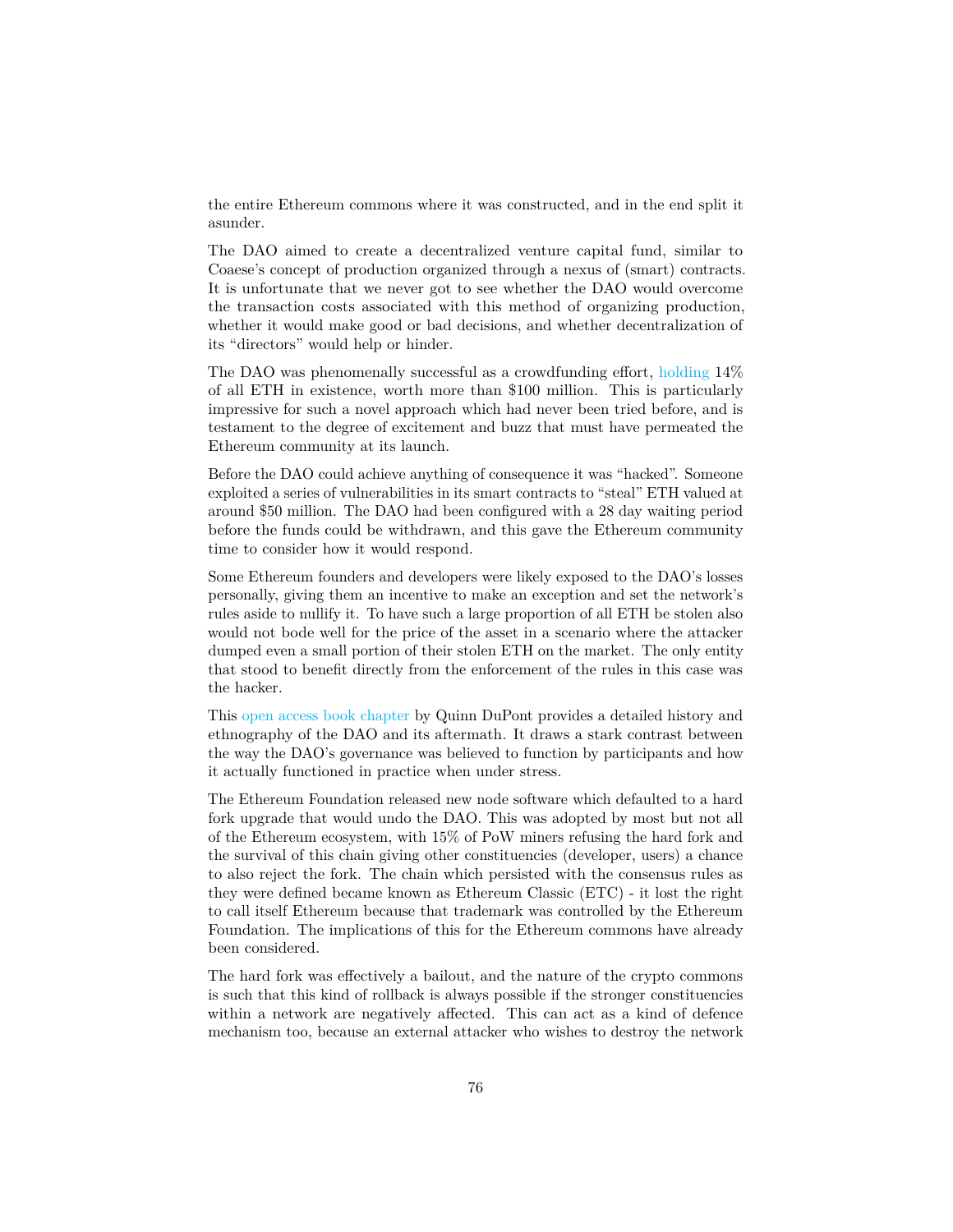cannot be assured that its constituents will not "fork around" them and their attack. This likely helps to discourage attacks which are very costly.

One of the lessons to be learned from the DAO is to be wary of complexity when dealing with blockchain-based assets. The "immutable" nature of these systems (when it holds) means that mistakes can result in catastrophic losses. If your autonomous organization is built on flawed foundations it can crumble in an instant. Greater complexity means it is harder to be sure that such flaws are not present, and there are great incentives for people to find them if they do exist.

In hindsight, it seems hard to believe that people were willing to entrust so much money to a brand new initiative that was deploying its very first iteration in the wild. Even without the fatal flaws, one wonders how well such an ambitious first attempt at a DAO would have made use of the resources which had been allocated to it. DAOs became less popular for a time after The DAO episode, but in mid-2019 we are witnessing a rapid proliferation of this form. This time around, even the DAOs that have been online for months or years are not being entrusted with more than a few million dollars, and we are yet to see compelling evidence that they will make efficient use of the resources that are allocated to them.

It has recently been announced that we will see an attempt to "resurrect" The DAO. A new [attempt](https://github.com/the-dao/whitepaper) to build a DAO with the same objectives is forthcoming and will perhaps give us the opportunity to see how the concept fares when it doesn't get exploited at launch.

### **Moloch DAO**

Moloch DAO is a smart contract DAO launched in early 2019 for funding development of the Ethereum ecosystem. Members in the DAO have nontransferable shares which they can use to vote on proposals. The DAO is funded by "tribute", when new members join they add resources to the fund. It is in a sense a DAO for collectively administering donations.

Proposals relate to minting new shares and assigning them to (new or existing) members in exchange for tribute (or promised work). Members vote to control who is allowed to join and how shares are issued. All members can cash in their shares for a proportion of the fund, but they then lose voting power. When a proposal passes, any members of the defeated minority who opposed it can withdraw their funds ("ragequit") before the proposal is paid out, leaving those who approved it to pay a larger proportion. This mechanism is intended to make the fund resistant to majority attack - if a majority approves a large payment for itself the minority can exit before they are diluted by this act. It may also serve to promote group cohesion, as members may avoid pushing or voting for a proposal if they believe it will cause other members to ragequit.

As of August 18th 2019, 85 [Moloch DAO proposals](https://molochdao.com/proposals) have been completed, and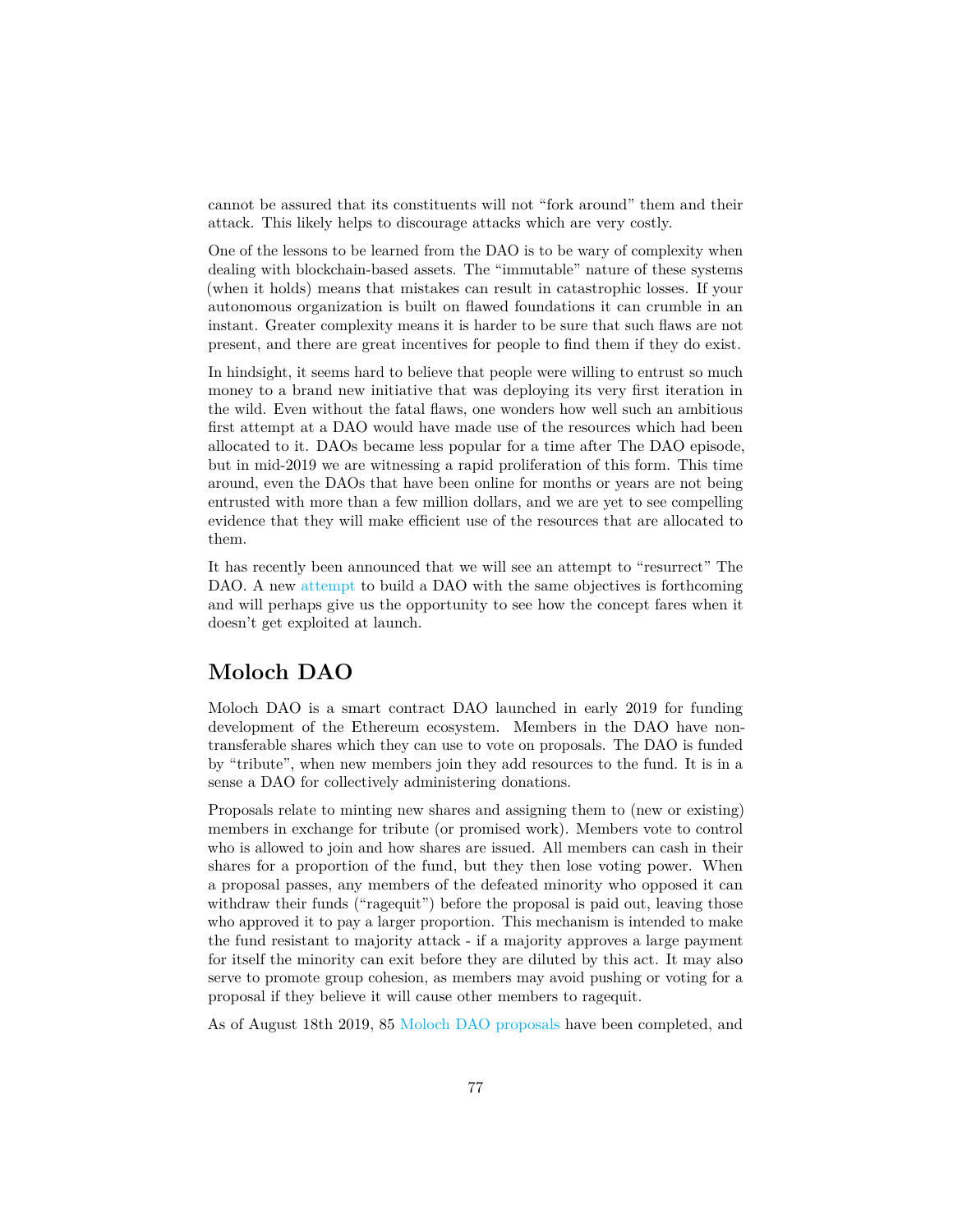a further 10 are being voted on. Most of the proposals so far have been about granting membership (and some shares) to specific Ethereum community members. The standard issue of new shares is 100, for which people have been contributing an equivalent quantity of 100 ETH (~\$20,000). [Vitalik Buterin](https://molochdao.com/proposals/50) and [Joseph Lubin](https://molochdao.com/proposals/46) both acquired 1,000 shares (and donated 1,000 ETH) each. Many proposals refer to applicants as numbered members of an organization (e.g. ConsenSys has 9 members, Ethereum Foundation has 10). In this initial phase the DAO is being seeded with members who are effectively hand-picked by the leaders in the ecosystem.

More recently, Moloch seems to be moving past the onboarding phase and there are a greater proportion of proposals to fund specific people/projects. The fund currently holds 7249 ETH  $({}_{\sim$}\$1.5$  million) and has paid out  $\sim$55$ k so far, most funded proposals are for  $\langle \$10\mathrm{k}.\rangle$ 

# **Maker DAO**

Below is based on (and quotes heavily from) an [overview](https://github.com/RichardRed0x/crypto-governance-research/blob/master/answers/Maker.md) written by [Seth Benton,](https://medium.com/@seth.benton) as part of the [crypto-governance-research](https://github.com/RichardRed0x/crypto-governance-research) project.

The main goal of the [MakerDAO](https://makerdao.com/) is keeping the value of [DAI,](https://coinmarketcap.com/currencies/dai/) a collateral-backed cryptocurrency, stable relative to the US Dollar (i.e. a "soft peg" stablecoin). DAI is issued and managed through a system of smart contracts running on the Ethereum blockchain. MakerDAO governance is primarily concerned with the determining the risk parameters that are used to manage the portfolio of assets backing DAI (currently just ETH, but soon others with the introduction of [multi-collateral DAI\)](https://medium.com/pov-crypto/the-role-of-ether-in-multi-collateral-dai-cfc8b43ab50c).

MKR is Maker's "governance" token. MKR holders vote on proposed changes to the system via "voting contracts" (smart contracts running on the Ethereum blockchain). 1 MKR  $=$  1 vote, and there are two types of votes: "executive votes" and "governance votes".

Governance votes can be used to vote on one or multiple issues at once. They do not automatically trigger updates to the Maker system; these must be implemented via executive votes. Nor are they binding resolutions. Rather, they are used to poll community sentiment towards larger, more substantial changes to the system. This can include making changes to the structure or governance processes of the Maker Foundation, including adding new Oracles, adding a new risk team (people that create and apply risk models), or adopting a new voting process. Votes can be time-limited. If the vote is time-limited, votes are tallied at the end of the voting period and a simple majority (<50%) determines the outcome.

Executive votes are a more common occurrence, and are used to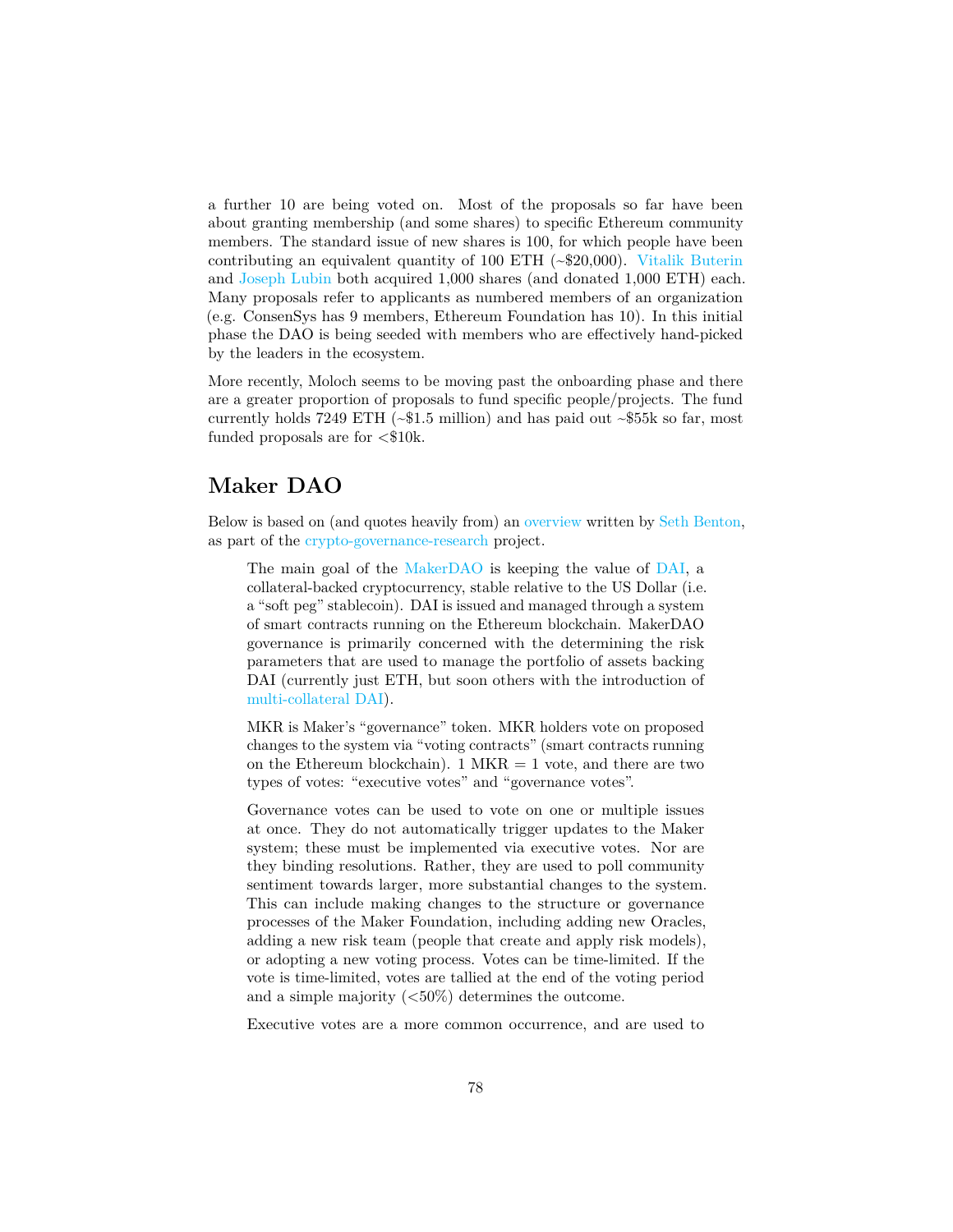change the state, or "governance variables" of the smart contracts constituting the Maker infrastructure. Typically this means modifying the existing "risk parameters" of smart contracts that manage Collateral Debt Positions (CDPs), the debt instruments used to issue DAI and manage its supply. For example, an executive vote could be held to decide whether or not to raise the "stability fee" (i.e. "interest" paid to MKR holders on loans of DAI). Executive votes can also introduce new parameters or smart contracts. For example adding a new collateral type once multi-collateral DAI is launched.

Executive votes are binding. If passed, they are automatically implemented on the blockchain after a 24 hr delay (a measure to protect against hacks or governance attacks). Any Ethereum address can make a proposal and trigger a vote. However, in practice, since the MKR supply is currently centralized into the hands of a few key players such as the Maker Foundation and large investors, only executive votes created by the "core team" currently have a reasonable chance of passing.

For now, proposals for executive votes are created in a more traditional, centralized process within the Maker Foundation, utilizing the "Risk Governance Framework" detailed below, a formal process that attempts to emulate the scientific process. Feedback from MKR holders and the general "governance community" is taken into account at various stages. Maker's goal is to perform a "gradual decentralization" of this process over time as the system matures.

Maker has created an internal process that utilizes an objective "risk governance framework". In this process, "risk teams" (professionals employed by the Maker Foundation) utilize a formal, rigorous framework for continually evaluating the qualitative and quantitative risks associated with various collateral types. For instance the volatility risk, liquidity risk, and stability of the asset fundamentals. The outputs of this framework are then input into well-understood risk models borrowed from traditional finance to determine optimal "risk parameters" such as the debt ceiling, liquidation ratio, stability fee, and other parameters. The core team then presents their new models, data and suggested parameters to MKR holders and the community at large. Feedback from the community is incorporated and then put into a proposal for an executive vote. The executive vote itself can be used to gather further feedback from MKR holders, which can be incorporated back into the proposal. Eventually, MakerDAO intends to further decentralize this process, creating multiple risk teams elected by MKR holders that compete with each other using the risk governance framework, creating a "decentralized, open scientific risk management community".

In practice, this process seems to follow a fairly regular weekly ca-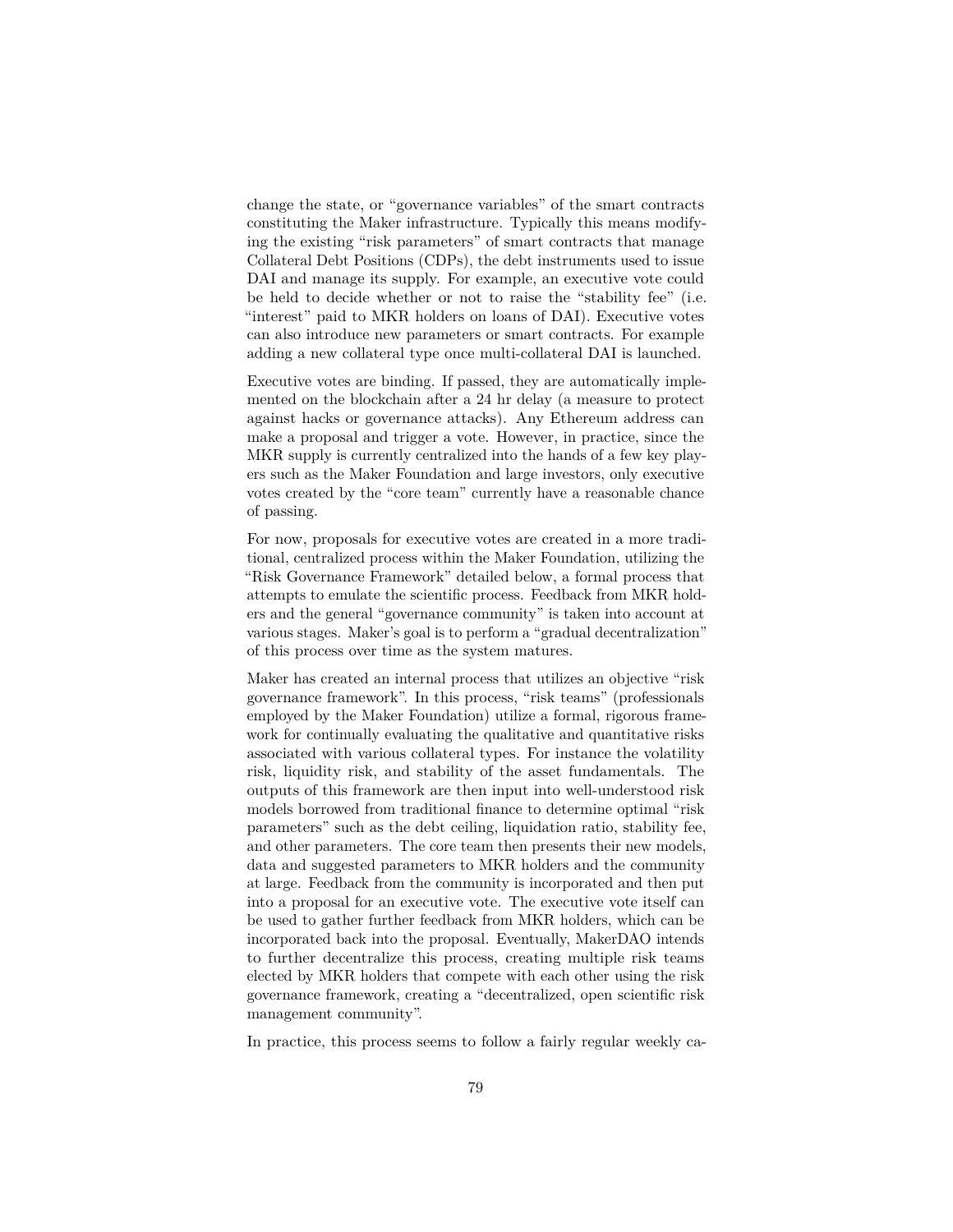dence. Risk team members answer questions about potential changes to risk parameters on a regular basis on Maker's [chat](https://chat.makerdao.com/) and [subred](https://www.reddit.com/r/MakerDAO)[dit.](https://www.reddit.com/r/MakerDAO) Major decisions are typically debated and made during weekly [MakerDAO Governance and Risk meetings,](https://calendar.google.com/calendar/embed?src=makerdao.com_3efhm2ghipksegl009ktniomdk%40group.calendar.google.com&ctz=America%2FLos_Angeles) which are livestreamed and open to community participation via chat, then made available on [YouTube](https://www.youtube.com/playlist?list=PLLzkWCj8ywWNq5-90-Id6VPSsrk4OWVan) and [Soundcloud.](https://soundcloud.com/makerdao/sets/governance-and-risk) Meetings and transcripts are made available on [github.](https://github.com/scottrepreneur/maker-minutes) Typically, decisions made in Governance and Risk meetings are put to the community in Governance votes to poll sentiment, then put into Executive votes shortly thereafter unless governance votes reflect strong dissent.

Executive voting is not time-limited, but instead employs continuous [approval voting.](https://en.wikipedia.org/wiki/Approval_voting) Whichever proposal currently has the most votes represents the current state of the system. There is no quorum, incentivizing MKR holders' continuous participation. At any time, a new proposal can be submitted to MKR holders (e.g. a proposal to lower the debt ceiling to decrease exposure to ETH). If it gains a majority of votes, it will be automatically implemented. The proposal contract is granted administrative access, and after implementing changes to the system, wipes its logic and cannot be reused. New proposals are not immediately implemented however. There is a 24 hr delay period, in which "Emergency Oracles" can trigger an emergency shutdown in the event of "long-term market irrationality", hacking, or security breaches. In multi-collateral DAI, Emergency Oracles will have the unilateral ability to trigger an emergency shutdown. This will give a minority of MKR holders the ability to trigger a shutdown if they believe the "governance community" (core team) is making off-chain decisions that have become biased or corrupted. For example, if large MKR holders try to get favorable risk parameters for an asset they hold to pump their bags.

Changes to existing risk parameters (variables in existing smart contracts) can be implemented automatically. Major upgrades involving changes to smart contract logic must be performed through the emergency shutdown process (i.e. rebooting the entire system).

The MKR token was launched on Dec 27, 2017. 1,000,000 MKR were premined. Maker did not ICO. In the early days, tokens were sold strategically by the Maker Foundation to members of the community, with preference given to early contributors to the project. Sales were largely negotiated on an individual basis in Maker's chat.

In 2017, the Maker foundation made its first institutional sale to Polychain Capital, a deal which was publicly [negotiated](https://www.reddit.com/r/MakerDAO/comments/5mxwxw/polychain_capital_proposal_to_makerdao/) with community input on the MakerDAO subreddit. Subsequent sales to other institutional investors such as Andreesen Horowitz, Placeholder VC, and others, were modeled on this deal, according to founder Rune Christensen in a [podcast,](https://unchainedpodcast.com/rune-christensen-of-makerdao-part-1-how-to-keep-a-crypto-collateralized-stablecoin-afloat/) where Maker distribution is discussed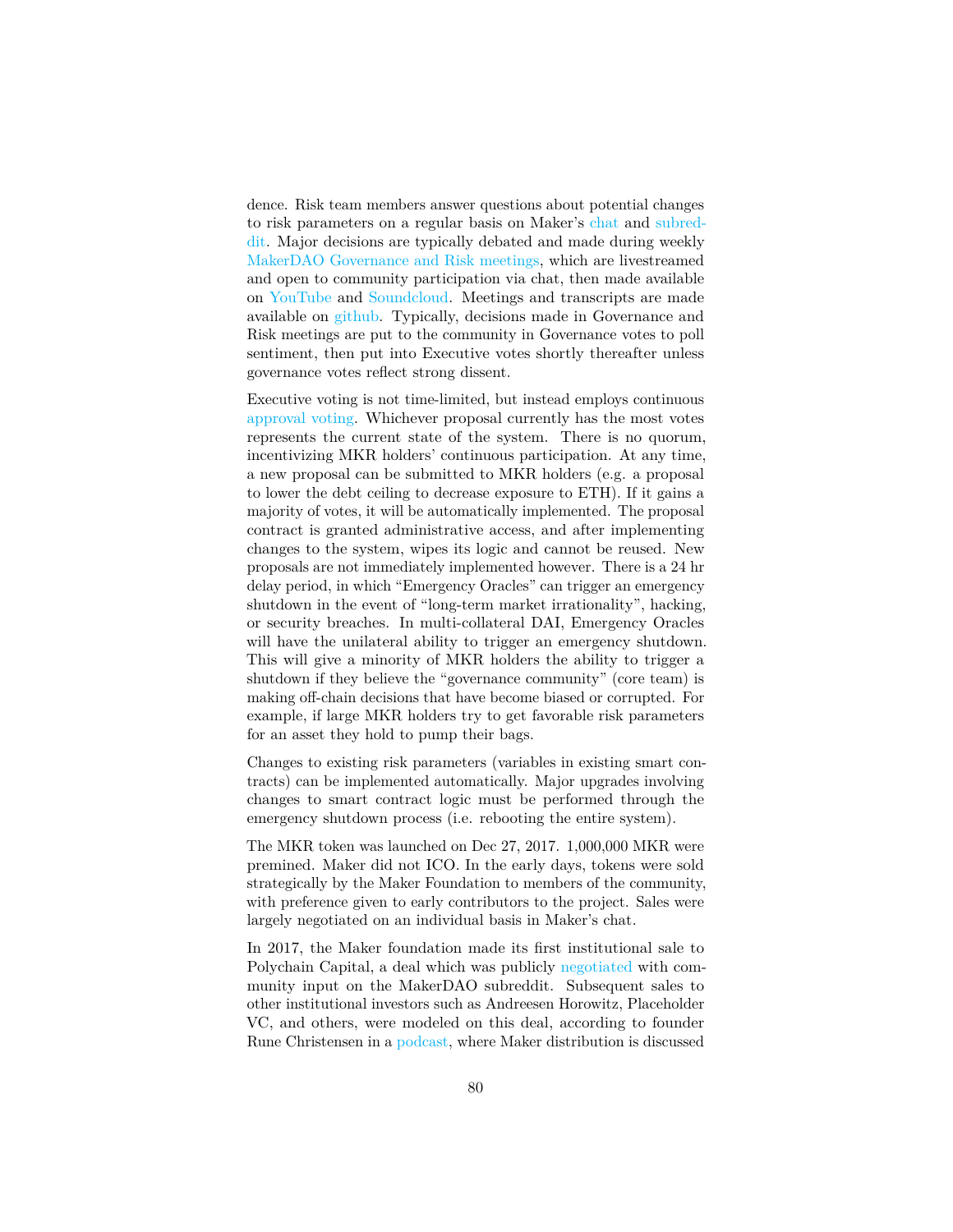#### generally.

While wider distribution of MKR is planned, MKR is fairly concentrated among a few key players. As reported in a CoinDesk [article](https://www.coindesk.com/makerdao-dai-fee-hike-vote) on March 6, 2019, according to [Etherscan,](https://etherscan.io/token/0x9f8f72aa9304c8b593d555f12ef6589cc3a579a2#balances) the top three MKR accounts hold a combined 55 percent of tokens. At the time of the article's publication, the largest wallet, containing 27% of the supply, is a developer fund. This fund is controlled by a multi-signature wallet controlled by the Maker Foundation's board. According to MakerDAO community lead David Utrobin, the Maker Foundation's intention is to fully spend this fund "within the next few years". On March 15th (2019) David relayed in MakerDAO's chat that there were "around 270k MKR". In the article, several large MKR holders were asked for information on their holdings. Polychain capital confirmed it held "a significant portion" of MKR tokens. 6 percent is owned by Andreessen Horowitz's a16z fund. Hedge fund 1confirmation confirmed they are a "significant holder". The Ethereum Foundation and Ethereum co-founder Joseph Lubin declined to comment regarding their holdings.

Because MKR must be used to pay stability fees, and this MKR is burned upon payment, the supply of MKR is continually decreasing as CDPs are paid off. On Jan 29th, 2019, Rune Christensen estimated on a [podcast](https://unchainedpodcast.com/rune-christensen-of-makerdao-part-1-how-to-keep-a-crypto-collateralized-stablecoin-afloat/) that probably "less than 0.1% of the total supply" had been burned.

Rather than an initial coin offering, MKR tokens have already been minted and are being sold in an ad hoc manner by the Maker Foundation. MKR tokens are used to govern the Maker DAO, primarily to vote on setting the stability fee. Along with this rolling vote on the stability fee, MKR holders may also participate in polls. So far these are usually created by members of the Maker Foundation, which can be used to establish support for something that would be developed then put to a binding executive vote.

The Maker Foundation dominates Maker's governance, the MKR tokens are highly concentrated and several critical functions are the exclusive domain of people who work at the Foundation. By choosing to disburse MKR tokens on an ongoing basis the Foundation opted to slowly decentralize governance of the DAI stablecoin. Writing in August 2019, they seem to still be near the start of that journey.

The Maker DAO is like a central bank where votes are held to set the interest rate. Over time, the aim is to decentralize more of the functioning of the DAO. For now, voting rights are highly concentrated (3 wallets control 55% of tokens). This, coupled with the dominant position of the Foundation, means that Maker DAO is not being governed in a particularly decentralized way.

Maker has however become an important entity within the Ethereum ecosystem, with use of the DAI stablecoin deeply integrated into many Decentralized Finance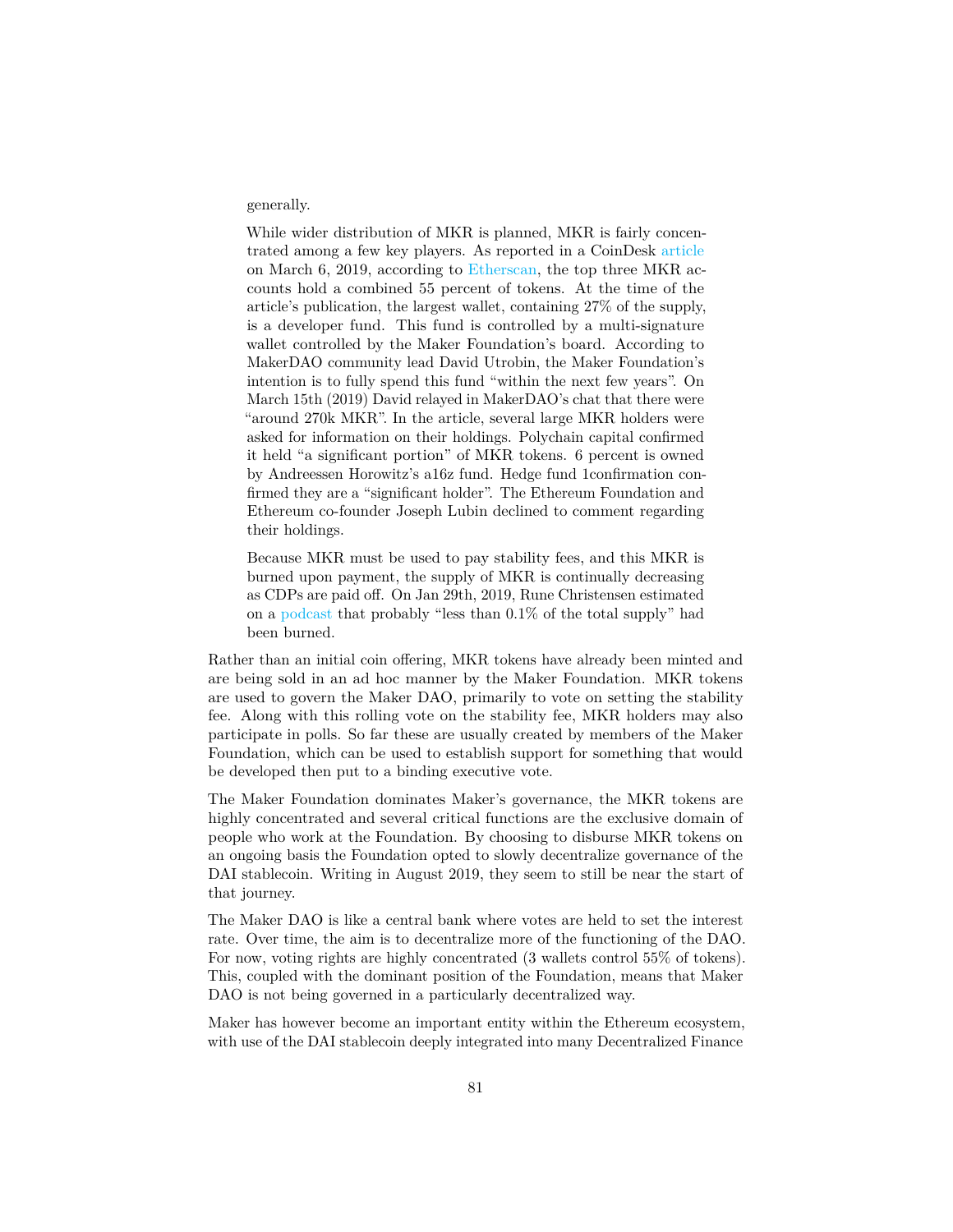(DeFi) initiatives. The stakes are already quite high for Maker's governance, and it is likely that over time the Ethereum ecosystem will push for this to be further decentralized.

## **Blockchain for What?**

Permit me to issue and control the money of a nation, and I care not who makes its laws!

Apocryphal Quote, 1838

A good blockchain is good at ensuring that network participants follow the rules, and that everyone who is interested can understand the rules and audit the chain. It minimizes the need to trust other parties, greatly expanding the ways in which parties who do not trust each other can interact productively. The big wins here are not having to trust the money issuer to implement their issuance policy as stated, and not having to trust intermediaries like banks to live up to their commitments. Adherence to the rules can be verified on the blockchain, access cannot be restricted because of the network's distributed peer-to-peer nature.

Because the blockchain's infrastructure is made from FOSS and a public record shared by thousands of nodes, it is impossible for a single authority to exercise complete control over any blockchain. Any subset of participants can create their own version of a blockchain at any time, modifying any rules or parameters they want to. This makes the form robust to dictatorial control without participants' consent.

Keeping the barrier to becoming a fully fledged participating node low means that there can be many of these. Easy access to full nodes is what makes these networks robust to any effort to shut them down.

Cohesion is an important consideration on the crypto commons, because there is little friction involved in forking a chain - it can happen accidentally. Any persistent chain split means a fragmentation of the ecosystem surrounding it. A blockchain is worth nothing if there are multiple conflicting versions of it and users cannot reliably differentiate which one to follow. Any split weakens network effects and diminishes the size and diversity of the ecosystem producing the common pool resource and giving it value.

It is better for everyone if consensus is maintained, and this makes herding a powerful dynamic. Entities have power on the crypto commons to the extent that they can steer their herd. Developers attempt to lead the herd, while miners corral it through the rules that they choose to enforce. The market signals "your assets will be worth \$X if you do this, and \$Y if you do that".

Through the lens of common pool resources: the cryptographic fabric of the blockchain allows for the rules to be enforced at any scale. Aside from a few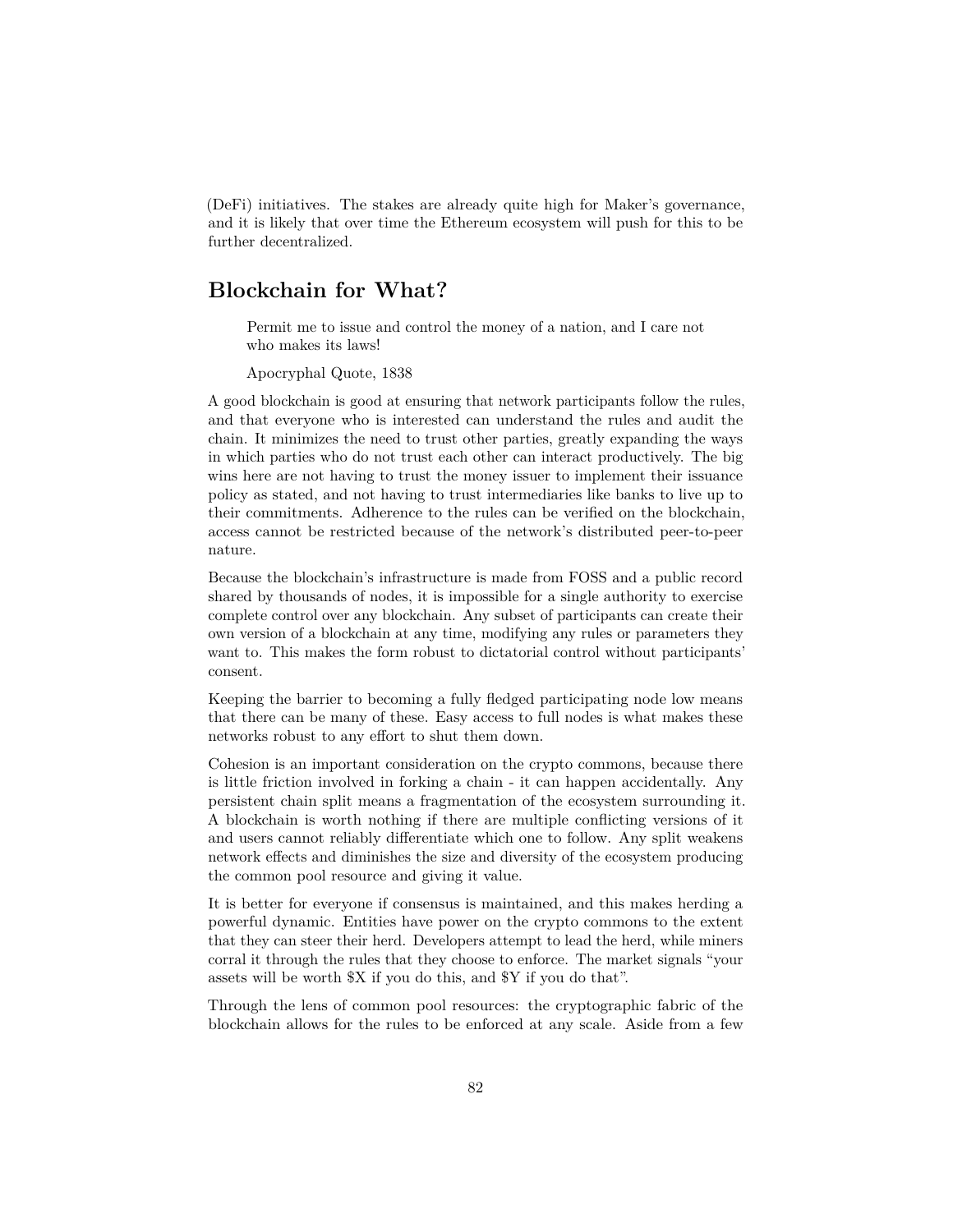blips in the early years, Bitcoin has been reliably enforcing its consensus rules for a decade. After the tumultuous forking (and threats) of 2017, the social contract around what Bitcoin is seems to be more stable too.

Although robust enforcement of the rules is achievable, many blockchains have been successfully attacked, either through exploiting bugs in the software that enforces consensus (e.g. [inflation attacks\)](https://medium.com/@dev.pivx/report-wrapped-serials-attack-5f4bf7b51701) or exploiting an opportunity to profitably deviate from the established social contract (e.g. [double spend attack](https://www.technologyreview.com/s/612974/once-hailed-as-unhackable-blockchains-are-now-getting-hacked/) [reorgs\)](https://www.technologyreview.com/s/612974/once-hailed-as-unhackable-blockchains-are-now-getting-hacked/).

The crypto commons exist in a hostile environment, where significant actors would like to see these networks broken and abandoned. Projects compete with each other for recognition, participation, hashpower, adoption and market demand. Within the commons-based ecosystem for a project there may be significant infighting, where unresolved conflicts can simmer without a method of agreeing to change the consensus - until they potentially reach a point where some parties exit.

Many of these projects have a commons which is dominated by a single organization or small set of organizations, in which cases success depends on how well that organization performs. Longer term, in cases where decentralization is an important part of the value proposition, success also depends on whether the project can reduce its reliance on this central entity.

For projects that build tools for decision-making into their commons, the quality of those tools and how they are used is important and highly variable. Where important decisions are made by voting, the level of turnout for those votes matters. Where turnout is low, a small number of large holders can dictate the outcome of votes.

The distribution of voting rights is also important, the system can be only as decentralized as the voting power. Where a small number of actors could coordinate to exercise control over consensus or another aspect of decision-making, the blockchain loses its robustness to coercion and much of its value.

Human attention and the capacity to dedicate time to thought and participation is one of the most vital and constrained resources for blockchains that aim to decentralize their decision-making. This limitation, and the difficulties and costs associated with enabling large scale deliberation and decision-making (Nick Szabo's [Social Scalability\)](https://unenumerated.blogspot.com/2017/02/money-blockchains-and-social-scalability.html), are the basis of the doctrine that Bitcoin [does not](https://twitter.com/adam3us/status/1132416277258145794) [have governance.](https://twitter.com/adam3us/status/1132416277258145794)

Bitcoin does have governance, because it is a network run by people and those people have choices about which software they run and how that software implements the consensus rules. Developers have choices about which soft or hard forks they code up. The decisions of miners about which code to run are also very important.

Deferring to the judgment of a small group of well established contributors, along with a resolution that changes to consensus rules will be constrained to soft forks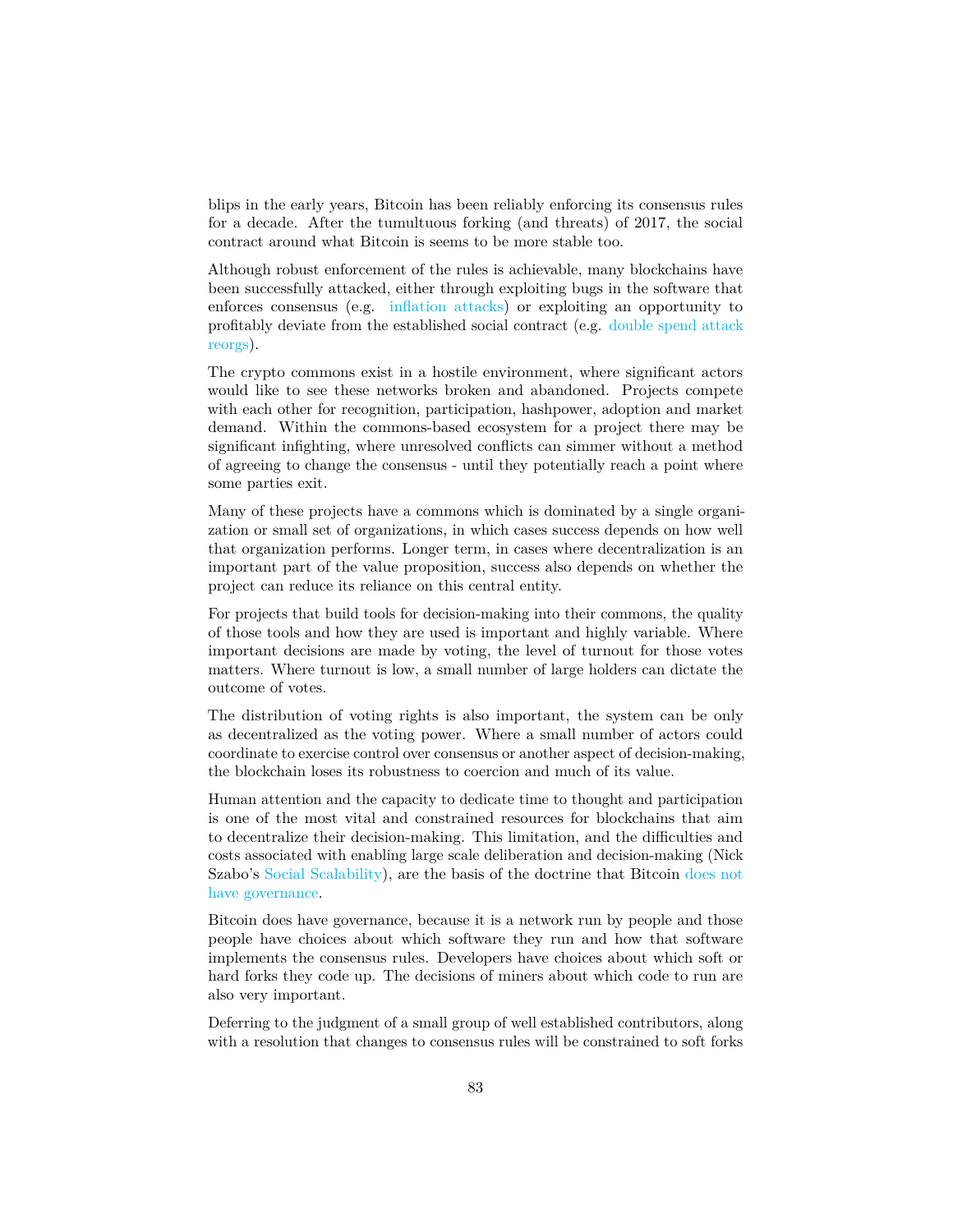which are unambiguous technical improvements - is a reasonable position to take in the absence of any way to empower the Bitcoin ecosystem to make collective decisions.

There is no mode of governance proven to work well for a decentralized blockchain in the long run (the long run just started), so the challenge is to invent one or hope that dogma can be used to paper over the cracks in rough consensus as practiced by other FOSS projects.

Resistance to change and minimization of the role of active decision-making is a valid strategy that could in many cases produce better results than adoption of more formal governance. The details matter, especially for on chain governance who has voting rights, what are they trying to achieve, how are they coordinating.

My view is that developing commons-based decentralized governance for (and on) blockchains is vital to unlocking the technology's potential. The dominant cryptoasset networks will be those with the strongest production ecosystems. Weight of numbers counts but so does the capacity to effectively align the incentives of the parties who produce and manage the common pool resource.

Time spent arguing in a stalemate is time wasted. The disagreements between conflicting parties in a blockchain's ecosystem can be loud and vitriolic, as was the case with the block size debate, BCH hard fork and SegWit2x failure. When controversies arise, "no governance" looks more like a failure of governance, as various constituencies try whatever they can think of to tip the balance in their favor.

Formal governance has associated costs, and when a project is small this cost may outweigh the benefits. A formal approach to governance must be broadly perceived as legitimate by ecosystem participants or it will have limited use. It would be difficult to establish the legitimacy of formal governance which is added to a blockchain that is already up and running, because this will inevitably diminish the power of some constituency and that constituency is likely to reject such a change. My view is that the strongest governance can be achieved with an approach that is present from the genesis of a blockchain, at least in the form of a principle embedded in the social contract. There are many examples of blockchain communities who lack an established method of decision-making and are now struggling to make collective decisions (see Ethereum and Zcash for some recent examples).

When the principles of governance are established *a priori*, all network participants implicitly accept these principles when they decide to engage. This provides a strong foundation for governance, for as long as the method of governance presented at the outset is adhered to. Projects like Decred and Tezos have incorporated methods of changing their rules which extend to changing the decision-making process itself. In principle, this offers a level of flexibility which should allow for the legitimacy of this method of decision-making to be maintained.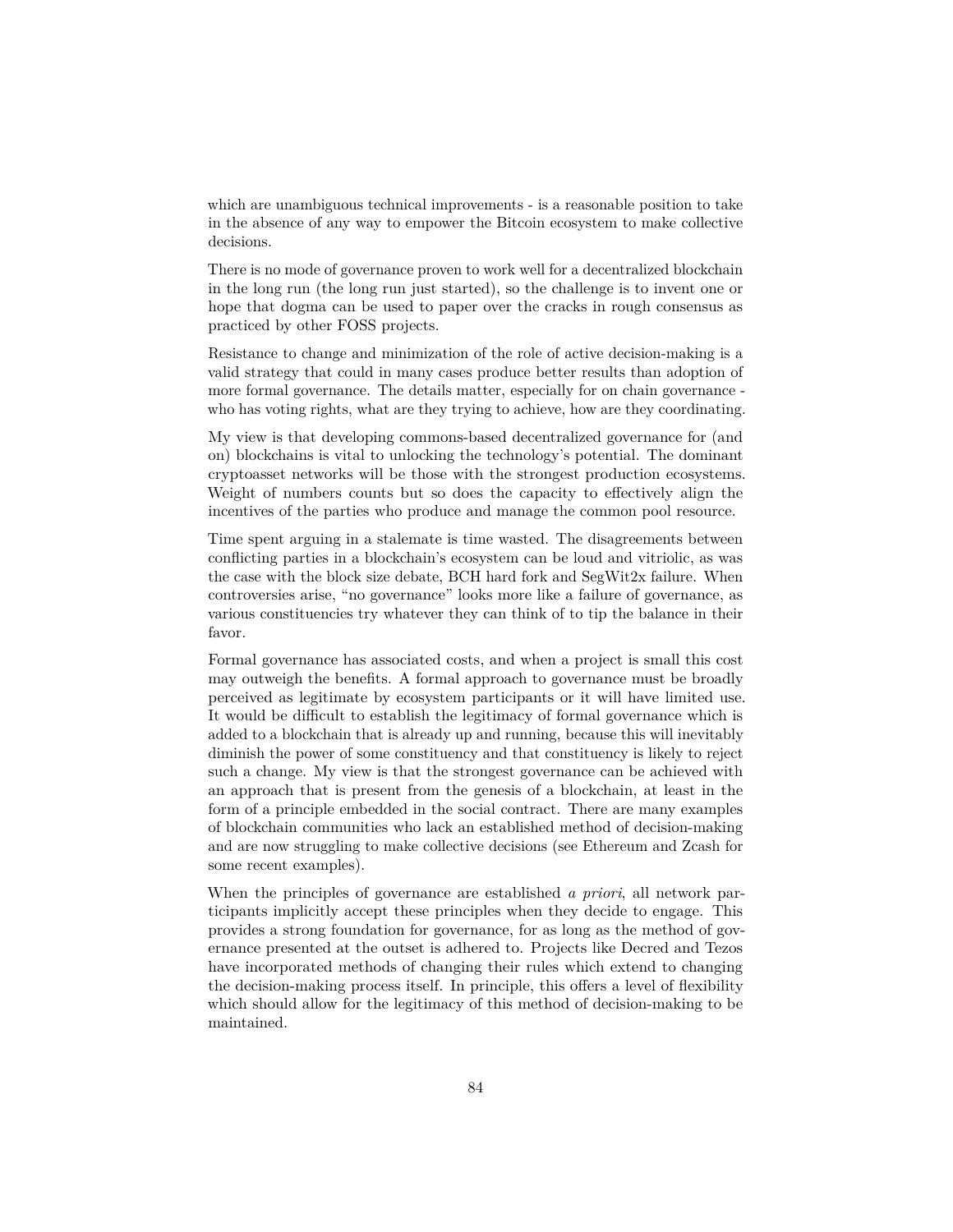Delegation is an important aspect of decision-making on the crypto commons it is impractical for every stakeholder to reason and vote about every decision. With DPoS this delegation is a formal delegation of decision-making power or sovereignty, establishing a class of governors who make decisions on behalf of a broader stakeholder group that elects them. As all block reward incentives flow to or through the elected delegates, and rewards equate to more votes, they will have opportunities to entrench their position.

With pure PoW systems the miners have responsibility for implementing the rules of the network faithfully, but they may have little social authority to instantiate rule changes. This can lead to conflict with other stakeholders who watch and ensure that all blocks comply with the rules that have been collectively agreed for the network.

Delegation also happens to the degree that users (uncritically) follow the roadmap or plan of a particular dev team. An ecosystem with one set of active developers and limited critical oversight of their work has effectively delegated all decisionmaking to those developers. Critical oversight from a large set of knowledgeable stakeholders is a strength, but open dialogue at scale in a public space is noisy and easily infiltrated by provocateurs. Methods to reduce or cut through the noise are important, but this is a difficult problem to solve and there are trade-offs with any approach.

One advantage of formal decision-making is as a means of organizing the community's discourse and moving past contentious issues. Without an agreed upon method of making important decisions, it can be difficult for participants to know what the true degree of support for a plan is within the ecosystem - whether it genuinely lacks support or is being strategically blocked by some of the less transparent entities.

Even within decentralized decision-making systems with broad participation in voting, voters may vote primarily based on their trust in what another community member has concluded, or based on consideration of the points others have raised, rather than their own research and reflection. There is however an important distinction between this kind of soft deference to respected others and explicit delegation of sovereignty that empowers another to act on one's behalf. It makes the difference between leaders enjoying influence and leaders enjoying (largely unfettered) power.

The most important resource for these projects internally is the attention of their stakeholders. When decision-making power is decentralized there is a larger pool of participants who must spend time to understand and engage with the decisions being made. Delegation in various forms is one way to address this, there are also some interesting examples with concepts like [Futarchy](https://en.wikipedia.org/wiki/Futarchy) where prediction markets are used to incentivize a constituency of predictors to figure out what the stakeholders would or should vote for, then delegate some degree of power to that prediction market driven entity.

The essential aim of decentralizing decision making power is to address the weak-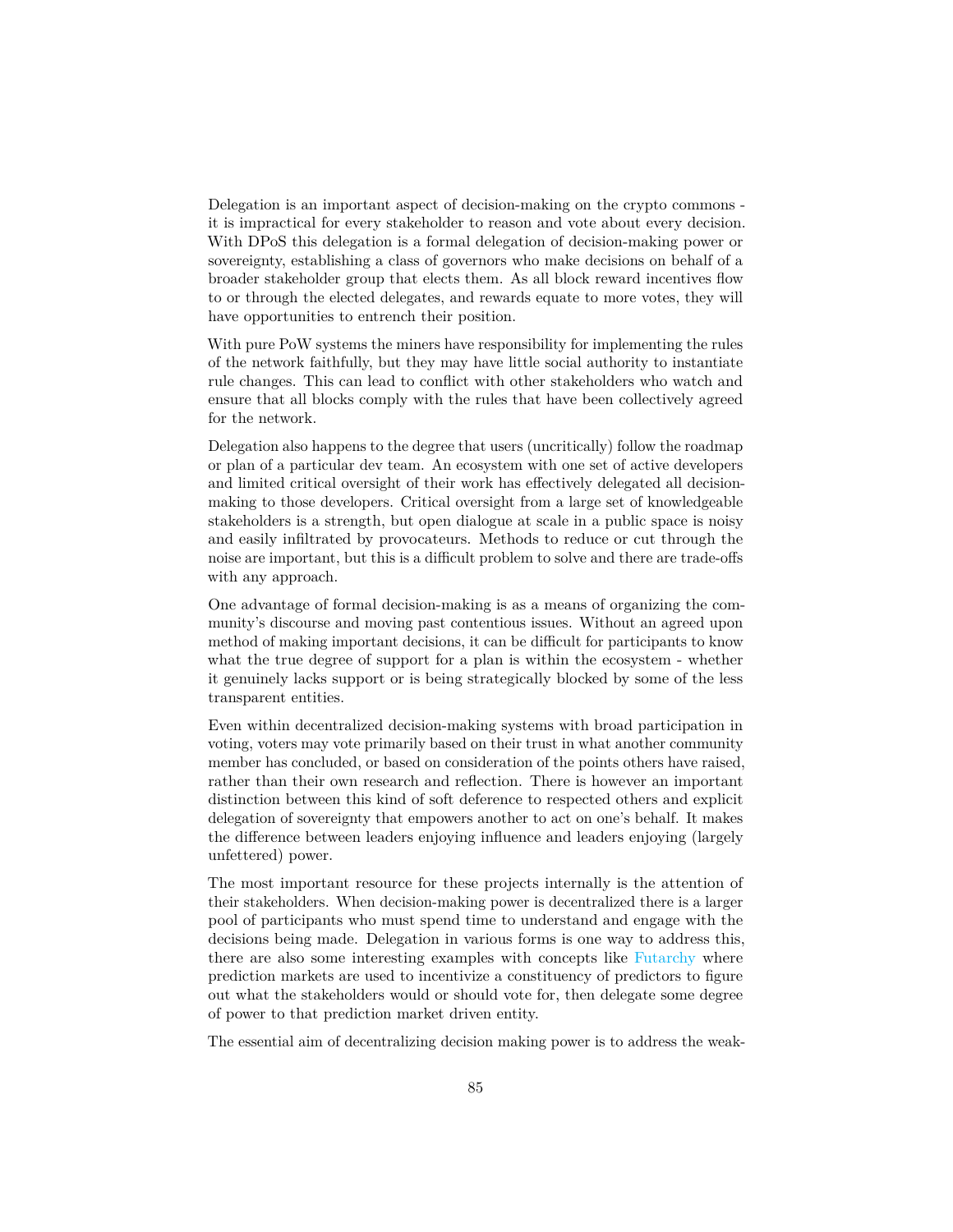ness of centralized points of failure, but in practice the decentralized decision making entity must also make good decisions. Each project competes with others across a range of aspects, and performance on generalized indicators such as adoption and price matters to virtually all of them. Projects that decentralize decision-making need methods of doing so that maximize the collective intelligence of the participants. To succeed, they must make and execute better decisions than both their decentralized competitors and projects with more centralized leadership.

To the extent that the decision-making of a project is decentralized, the attitudes and beliefs of its constituents will shape the course it takes. In addition to the number of participants and the amount they invest, the strength of their alignment around shared goals is also important. As are the details of the shared goals themselves.

What would you call a large scale decentralized network of peers that provides an important public resource globally, and demonstrates collective intelligence and cohesion in doing so? I feel like we're going to need a better taxonomy for these things, because once a model is established and demonstrates that it works, there's no putting that genie back in the bottle. My guess is that there are going to be a few of these entities that really shake things up, hopefully for the better, but "better" means different things to different people.

This is a time when new blockchain-production-related organizational forms are proliferating and natural selection is beginning to exert its influence. The objective function of this selection is based on what people like you and I demand, what you but also your voice in the decision making milieu of whatever projects you take an interest in. Voice means different things in different projects, sometimes it means shouting (and liking) into the social media void (along with bots and sockpuppets, as well as other people), sometimes it means electing a representative to participate on your behalf, and sometimes it means direct participation in a decision making process or picking up a keyboard and getting involved in producing something.

This kind of activity in aggregate will determine what the potential of blockchain technology amounts to. We are just learning about it but it seems to be quite versatile, and it is there on the commons to be shaped into useful forms. If it happens on the commons, participation is permissionless. All of this stuff is open source, a small team can make something novel with the available building blocks.

Commons based peer production is driven by the doers, people who want something badly enough to contribute to building it. Blockchains allow us to build global ledgers that cannot be corrupted or shut down and which people cannot be prevented from accessing (provided a minimal degree of hardware, connectivity and freedom).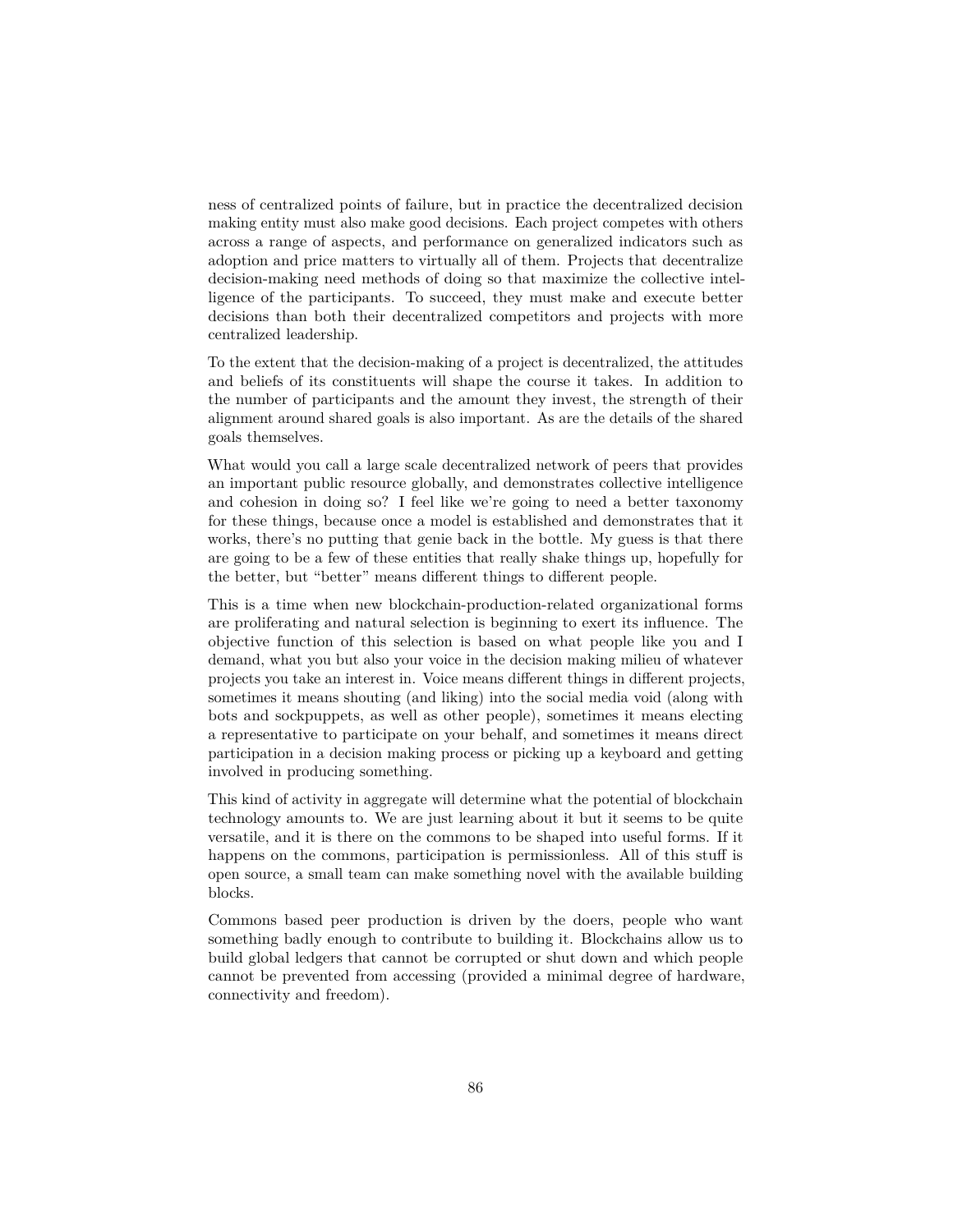## **Commons Based Economy**

If "software is eating the world", then the means of producing that software will come to define the new epoch. Proprietary software and walled gardens controlled by corporate entities represent the transfer and emulation of industrial era practices into the "digital economy". Top-down control within the corporation means that the constraints of profitability are imposed above all other considerations. As the role that some of these big tech companies fill has become more like the provision of important public utilities, it has become clear that they are generally not very good at performing this role. The frequency of damaging hacks and misuse of data is testament to this.

Commons based peer production is native to the internet, it represents the way in which people can efficiently work together on a larger goal when communication costs are reduced to effectively zero. It is an excellent choice for the production of non-rival goods, where use by one party does not restrict use by others. With present levels of communications technology the category of non-rival goods has expanded to include all software, digital media and information resources.

Blockchains are a new kind of commons, bringing together permissionless access with digital scarcity to create money and other assets that are globally accessible and easily transferrable. The blockchain commons is made with FOSS, and *can only be* made with FOSS. It puts open source software development projects at the centre of important global networks providing valuable services.

Some blockchains can fund their own development, they are self-sustaining digital organisms, incentivizing participation by all of the constituencies of contributors that they need to survive and thrive. Blockchains that have resources to fund their own development tend to conceive of this quite broadly, going beyond the writing of code to incorporate a variety of other activities which work towards the project's aims.

The aims of these projects go beyond producing good software, often involving grand ambitions to fundamentally change how people conduct aspects of their lives, or modify aspects of the socioeconomic system. This means that the funding these projects dispense goes towards a range of activities which will strengthen their commons in a variety of ways.

This is a novel funding mechanism for commons-based peer production, which outside the domain of FOSS has been even more hampered by the difficulties of funding the production of public goods.

DAOs are an effort to build methods of coordination into the commons. Organizations that can be trusted to implement the rules of decision-making in the way that has been agreed by all participants. This idea has the potential to transform our capacity to organize by minimizing the transaction costs associated with doing so, improving efficiency and diminishing risks when collaborating with people who are relatively unknown (and therefore untrusted).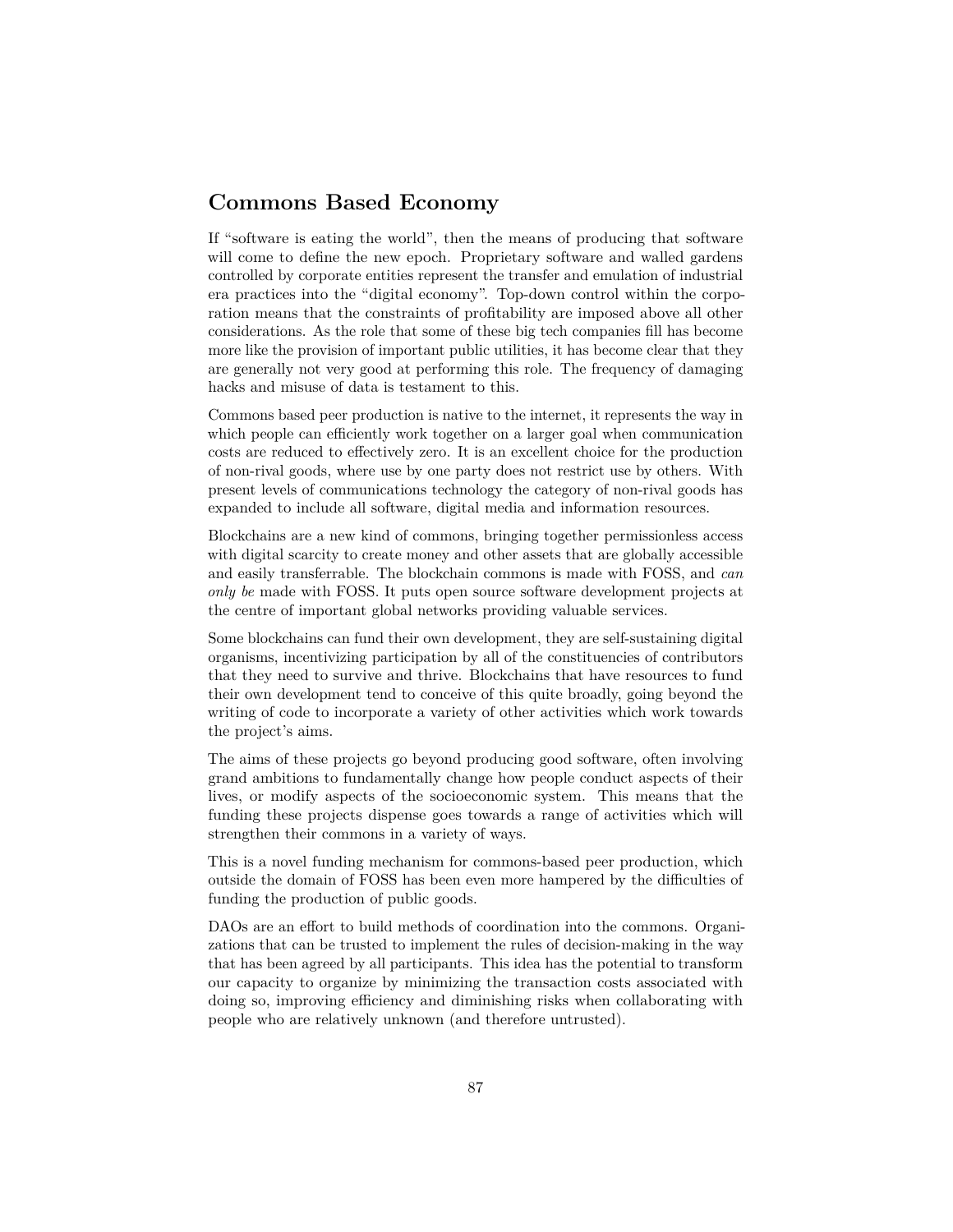Effective DAOs are already here. For example, the Decred stakeholders collectively control a Treasury fund with around 660,000 DCR (\$15 million), and also have strong methods for enforcing and amending the network's consensus rules. It is funding the production of this resource, along with a variety of FOSS projects (including blockchain daemons, wallets, block explorers), and the production of a variety of other media (you're reading some of it right now). Where they are well designed, these decentralized entities will be resilient and long-lasting. It is likely more useful to think in terms of how great or small the successes will be with different approaches than about absolute success or failure. The only outright failure occurs when virtually all participants choose to abandon the network, which usually comes after a slide into irrelevance. The success stories will be unstoppable, and could be highly significant.

## **Software is Hard**

Our software infrastructure for handling data and security in general is poor, as evidenced by the many breaches of personal information and ransomware attacks. The adapted industrial method of organizing software development has a lot of issues. The health and profitability of the producing organization comes first, the software is a means to that end.

There is an expanse of room to improve upon the organization of software production and the means of incentivizing this. In my view it is important to look after the intrinsic motivation of workers, especially software engineers and especially those who are working on public infrastructure. When people are working on vital infrastructure which is only understood by a relatively small number of contributors, it benefits us all if they are dedicated to the cause of maintaining it well.

Cryptocurrency emphasizes security and robustness, relying on an incentive scheme and ironclad method of enforcing the rules to attract participants who will build and maintain the network and cultivate its resource.

FOSS blockchain projects are examples of hard software, which exists in an adversarial environment where there are great rewards available to anyone who can exploit a flaw. All of the code is open, relying on the principle that "with enough eyes all bugs are shallow". The prospective rewards are incentives for people to look for those flaws, with bug bounty programs and audits offering ways for white hat hackers to also participate and be rewarded for strengthening security.

Cryptocurrency is FOSS-native, and many of these projects are adept at generating funding to support their own development through various means. This addresses one set of limiting factors for FOSS projects generally, in particular where key personnel can receive funding to work directly on the code without being distracted by other tasks.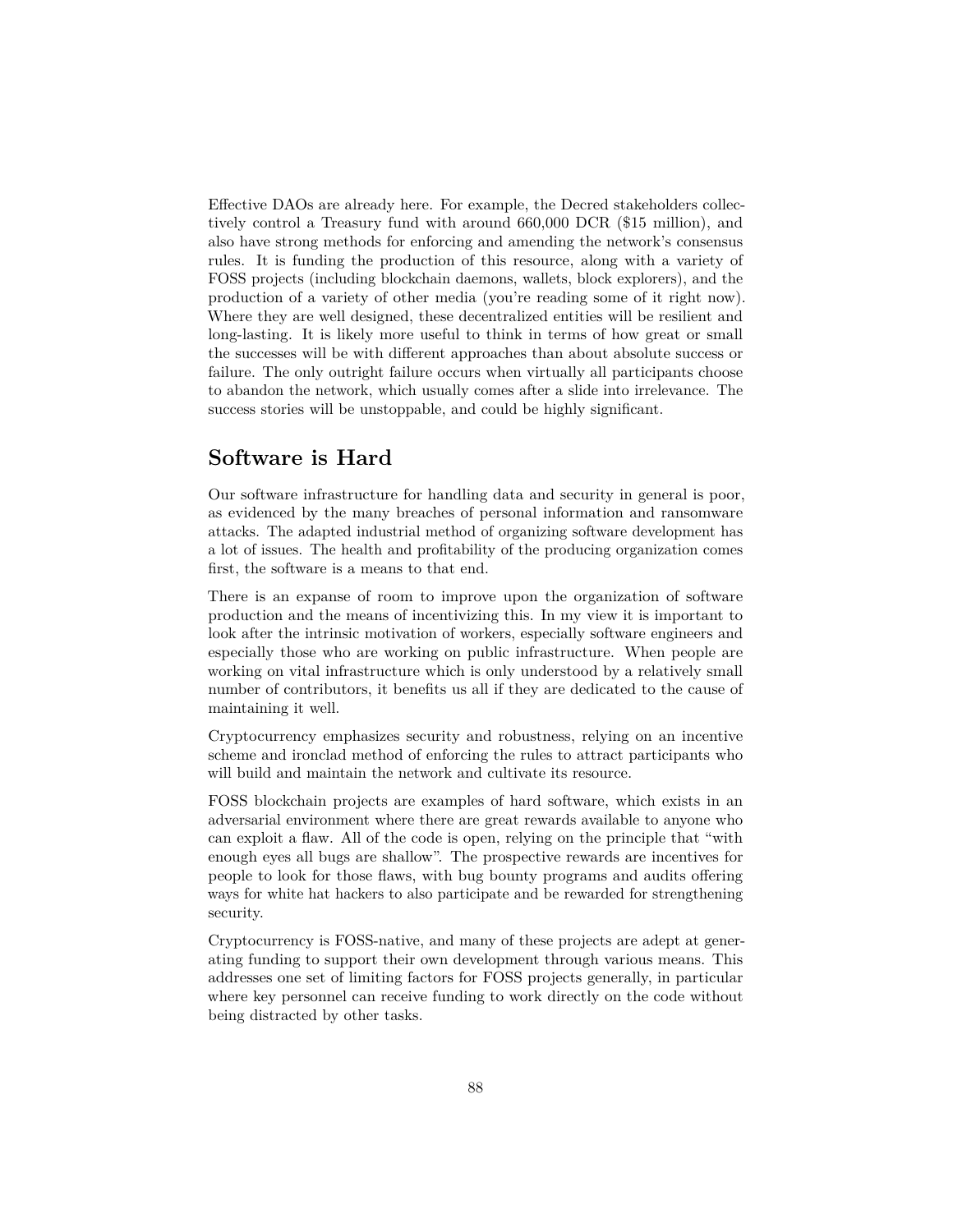As funding is a key constraint for FOSS projects generally, control of development funding for cryptoasset projects means significant influence in their governance. For this reason, a number of projects are attempting to solve the problem of how to decentralize control of development funding, and make the developers accountable to some other constituency.

There is significant promise in the idea of DAOs for funding and coordinating software production, and there are enough high-stakes experiments in motion now that we'll find out how well this really works over the next few years.

If there is a generally applicable method to incentivize and reward high quality contributions to digital infrastructure, we all stand to benefit greatly from identifying and adopting it.

If it works for FOSS, there's no reason it wouldn't also work for other forms of CBPP. Anything that could work well as a commons-based public good (which as far as I'm concerned is all digitizable media) could find utility in new modes of production that leverage DAOs.

We will see how this works first in the cryptocurrency domain, because cryptocurrencies are socio-digital organisms that print money to incentivize their own upkeep and expansion. Centralization is a weakness for these organisms, and so the selection process should favour those projects which minimize or isolate that weakness, in the long run.

There is competition to advance the decentralization of governance on the crypto commons, as these advances are made some aspects will be applicable to the governance of other types of public goods and common pool resources.

# **At the Crypto Crossroads**

Software is infinitely reproducible, but good software remains a scarce commodity. When software for a specific task is required, options are limited and there is no guarantee of their quality. Access to this software may come at a cost, denominated in money or one's personal data.

Cryptocurrencies have shown anyone who's paying attention that the digital commons offers new affordances for producing digital money or assets. My thesis is that the means of production of these common pool resources is as significant as the resources themselves, when considering the trajectory of blockchain technology or the cryptocurrency movement over the long term.

In my view we are at something of a crossroads in the crypto space, where major players in the "legacy" economy are starting to take an interest in blockchains. They may throw significant resources into their own blockchain-based efforts, to try and claim mind and market share from the more commons-native upstarts. They may attempt to capture established projects by buying key organizations or infrastructure providers.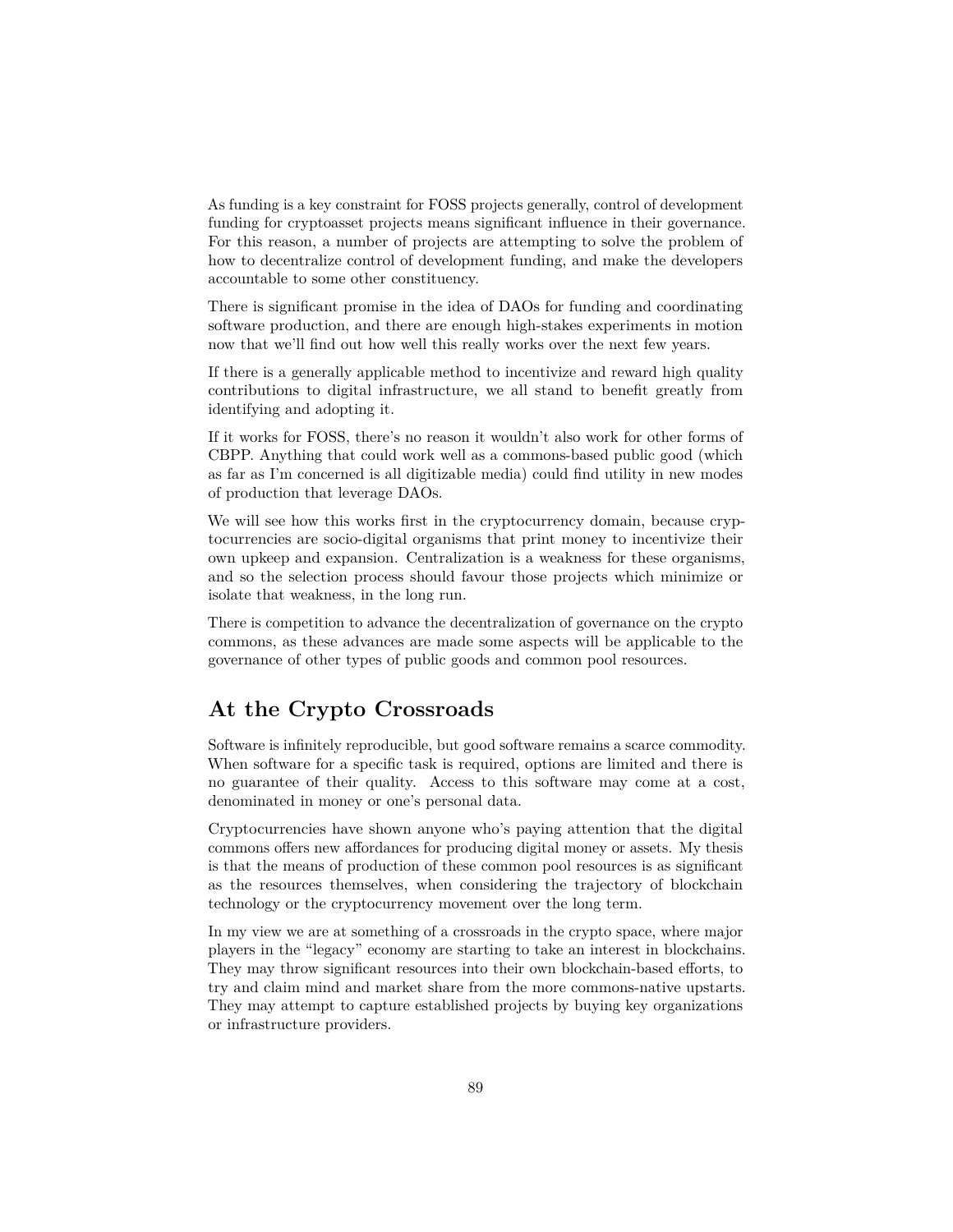[Libra](https://libra.org/en-US/white-paper/) is an effort instigated by Facebook to apply the principles of blockchain to decentralize control of a currency among 100 corporations, each paying \$10 million and being approved by the Libra Association. Telegram (messaging app) are running an [ICO which has already taken in \\$1.7 billion](https://www.coindesk.com/telegram-doubles-amount-raised-in-ico-to-1-7-billion) in private investment before opening for a limited public sale. The bet which investors in these projects are making is that tech companies which have already captured significant numbers of users on social platforms will be able to leverage this to funnel their users into adopting their cryptocurrency or blockchain offerings.

The combination of significant VC funding and ICOs with big roles for the VC-backed entity also serves as a way to transplant the established players and ways of doing things (and their capital) onto the crypto commons.

In my view the VC-style approach is ill-suited to the crypto commons. Projects that grow organically and build out their commons-based infrastructure as they do so have a natural advantage because it is easier for them to become (more) decentralized.

However, these projects feed on attention, and it is possible that good projects will be starved while poor projects persist because they have assets which can be used to capture mindshare and market cap. If people predominantly follow and buy assets with shaky foundations which subsequently deteriorate or reveal themselves as centralized - this would be a setback for the whole concept.

The potential for the blockchain-enabled commons is huge, and there are any number of possibilities for how this new technology could be used. We are witnessing a Cambrian explosion in experiments with this technology and digitally native organizational forms to go with those experiments. Most of these experiments will likely fizzle out, they all have global ambitions and cannot simultaneously realize these. By 2025, most of 2019's experiments will likely be forgotten, some concepts will be written off entirely, and there will no doubt be new experiments pushing new boundaries that we cannot yet foresee.

Blockchain projects that are still expanding their commons productively in 2030 will I expect be highly significant, perhaps as much as the tech giants are today or on the road to that kind of importance to human society.

To the extent that these projects are truly commons-based, everyone is permitted to observe how their experiments play out and learn from their observations. The nature of the commons limits the power of gatekeepers to control who can participate in these projects, although in practice FOSS governance can entrench respected figures in positions of power.

Self-funding blockchains have the potential to bring the idea of a "FOSS movement" into play on new terms, where the issues with funding and incentivizing development are effectively solved. The ideology this time is not so much about the software as the [sovereign networks](https://www.placeholder.vc/blog/2019/7/31/lvhpfydo4m3uoezhwhicyxo06og0mn) it brings into being, each of which has its own specific aims. A community or ecosystem of participants coalesce around those aims and work together to try and achieve them, they stand to benefit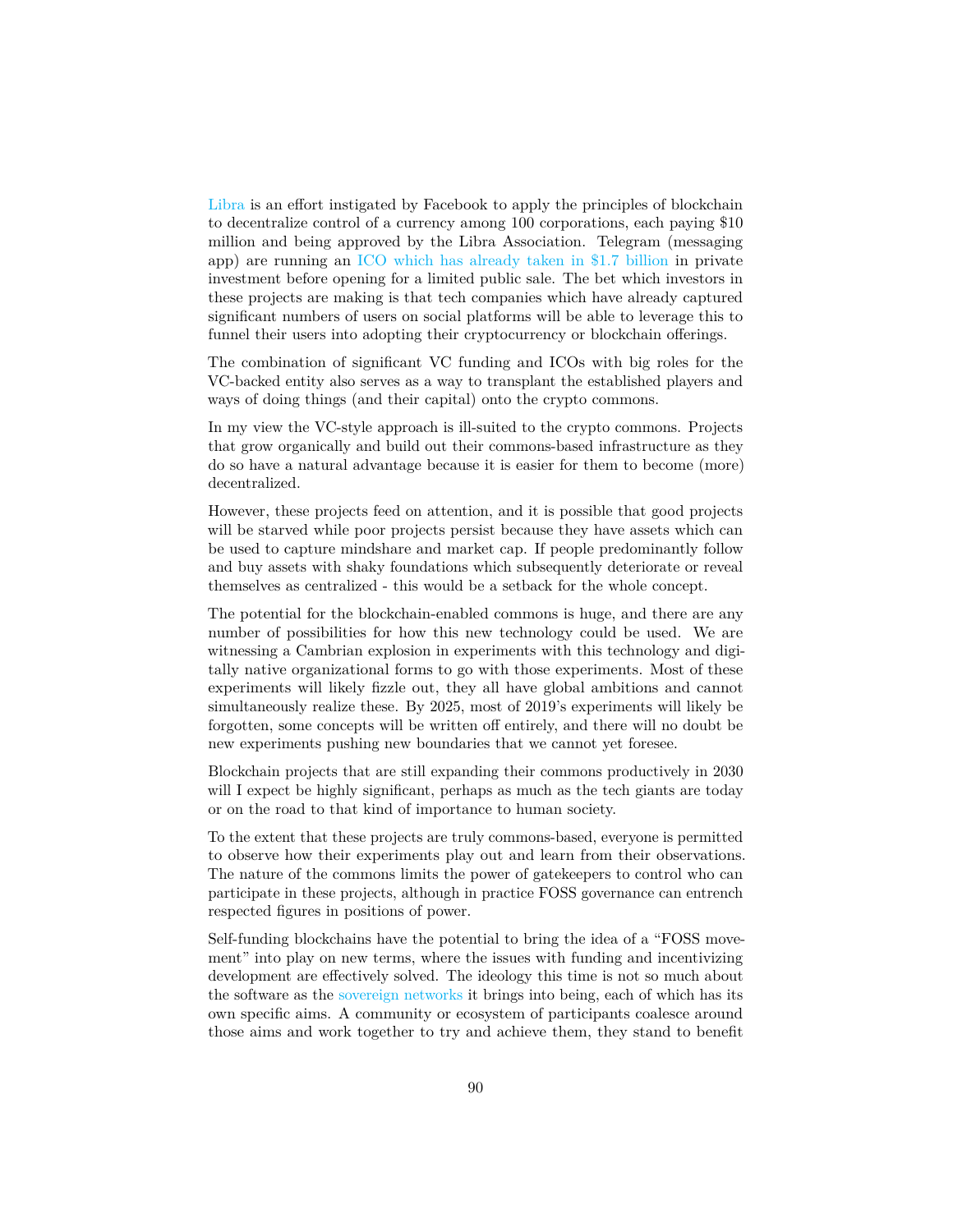individually and as a group from success.

The digital commons and CBPP are a prerequisite for any of this to be possible, and projects which embrace and make good use of the commons will derive strength from this. I believe that success will be determined by the scale of the ecosystem interacting with how well participating constituencies are aligned and their capacity to coordinate efficiently towards achieving shared goals.

Blockchains are like digital organisms, composed of code, a social contract about what the network is for and how it works, and a way of incentivizing people to run, maintain and develop the network. They thrive on attention and interest, and for as long as at least some people want to run a decentralized network, it will be available in some capacity.

As of mid-2019 speculation is a major driving force, as individuals seek to buy assets which will appreciate the most in value going forward, and price or market capitalization are key metrics to gauge success.

The undercurrents which will determine the technology's long term direction are less visible, they are formed by the choices of the doers and builders about which projects they will contribute to, by the level of coordination between the set of contributors to a project and by how well that project's aims align with the technology's strengths.

We should be considering which networks we feed with attention, who is providing that attention and input, how those people are interacting with the networks, and what they aim to achieve. The answers to these questions right now are shaping perceptions of what the blockchain and cryptocurrency movement is about - they will determine which of the potential blockchain futures come to pass.

Cryptocurrency affords us the opportunity to move part of our digitally recorded life off the servers of the big finance and tech corporations, outside of their oversight and discretion. Cryptocurrencies with fixed issuance offer an opt out from the inflationary monetary policies of states.

Blockchain technology can offer this commons-based alternative in other domains. We are already seeing movements like #DeFi (Decentralized Finance) and experiments with social networks that aim to provide commons-based alternatives to relying on large centralized corporations.

What we learn about decentralization of control and governance on the crypto commons will echo in other domains where these are desirable characteristics.

# **Conclusion**

This is the end, thanks for reading! There are three things I would suggest as key takeaways: